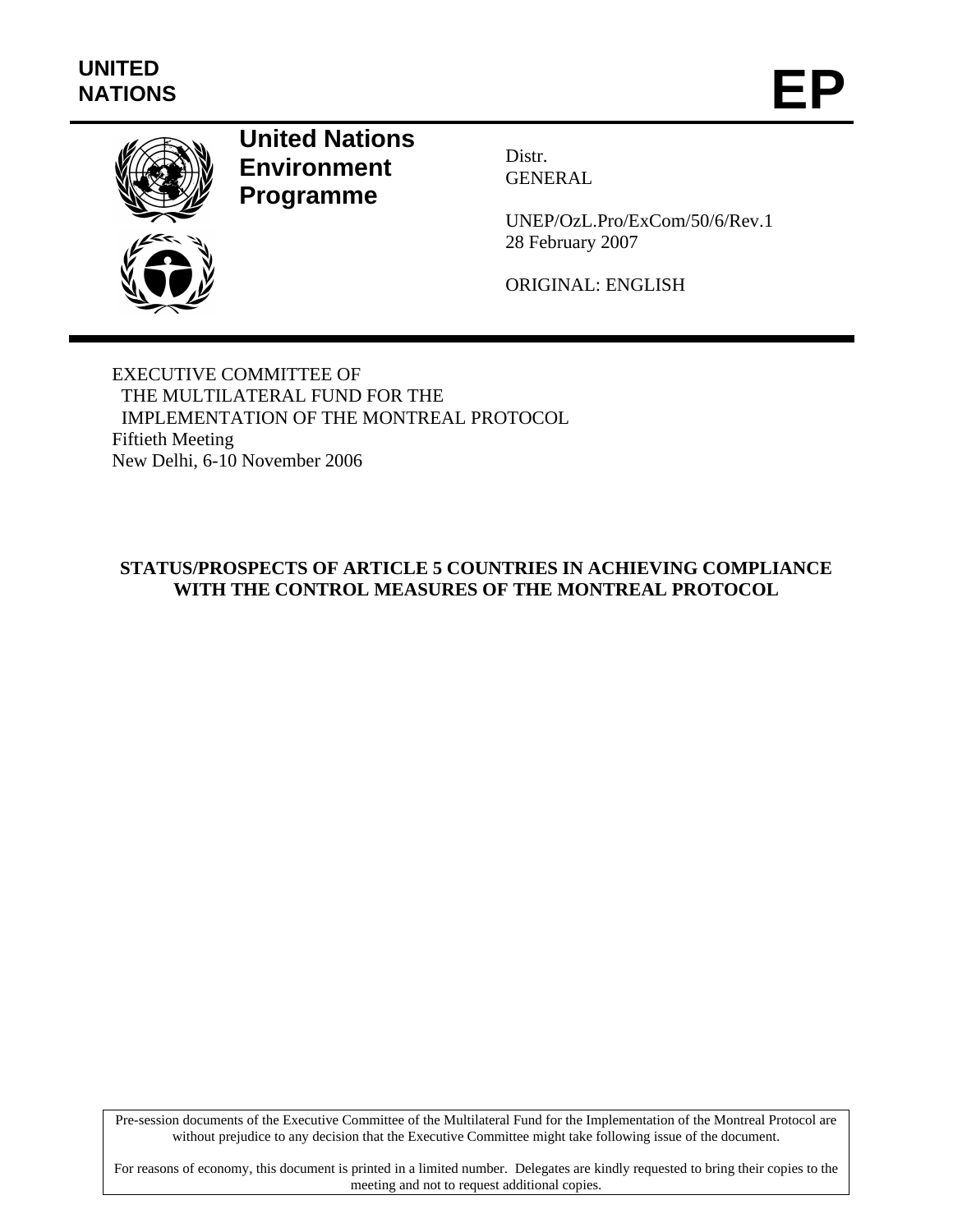### **EXECUTIVE SUMMARY**

- As of 3 October 2006, 116 Article 5 countries reported 2005 data pursuant to Article 7. For 13 Article 5 countries that have not submitted the Article 7 data, their country programme (CP) data are used, plus for 15 countries 2004 data.
- Part I assesses the prospects for compliance in Article 5 countries based on the latest available data submitted to the Ozone and Fund Secretariats. It concludes that:
	- o All countries that are at risk of not meeting the CFC freeze and the 50 per cent reduction have projects approved to achieve these targets, with the exception of Eritrea and Saudi Arabia. Eritrea has activities in the 2006-2008 business plans. Saudi Arabia has sought assistance from the Multilateral Fund and the project preparation of a country programme/national phase-out plan was approved at the 49th Meeting of the Executive Committee.
	- o Actions may be needed to achieve the halon freeze in Romania and Somalia for the 50 per cent reduction in 2005. A project has been submitted to the  $50<sup>th</sup>$  Meeting for halon banking in Romania. Activities are planned for Somalia when conditions permit. All other countries at risk have approved halon banking activities.
	- o All countries that are at risk of not meeting the methyl bromide freeze and the 20 per cent reduction have projects approved to achieve these control measures, with the exception of Tunisia that is exempted as per decision XV/12 and Turkmenistan that does not seek Fund assistance.
	- o All countries that are at risk of not meeting the 85 per cent reduction for CTC in 2005 have projects to achieve this control measure approved and included in the business plans, with the exception of Bolivia, The former Yugoslav Republic of Macedonia, Mauritius and Tanzania and all but Tanzania have TPMPs to address CTC or consume CTC for laboratory uses.
	- o All countries at risk of not meeting either the methyl chloroform (TCA) freeze or the 30 per cent reduction in 2005 have projects that have been approved or are in the business plans to achieve these control measures, with the exception of Tanzania and Zimbabwe; Zimbabwe submitted a request to the  $50<sup>th</sup>$  Meeting to address its TCA consumption.
- A7 and CP data indicate potential non-compliance with the:
	- $\geq$  50 per cent CFC reduction by Bosnia and Herzegovina (according to A7, data but in compliance based on CP data), Cape Verde (CP), Dominica (A7), Eritrea (A7), Kenya (A7), Paraguay (CP) and Saint Vincent and the Grenadines (but in compliance with the approved Action Plan);
	- $\geq$  50 per cent halon reduction for Libyan Arab Jamahiriya (but in compliance with the approved Action Plan);
	- $\geq 20$  per cent methyl bromide reduction for Ecuador (A7), Guatemala (CP and Action Plan target for 2005), Tunisia (pending resolution of the high-moisture data issue), and Turkmenistan; Fiji, Honduras, Libyan Arab Jamahiriya and Uganda were in compliance with their approved Action Plans but not the control measure;
	- $\triangleright$  85 per cent CTC reduction for Bolivia (A7), Democratic Republic of the Congo (A7), Islamic Republic of Iran (A7), The former Yugoslav Republic of Macedonia (A7), Mauritius (A7), Mexico (A7), Pakistan (A7), Paraguay (CP), Tanzania (A7) and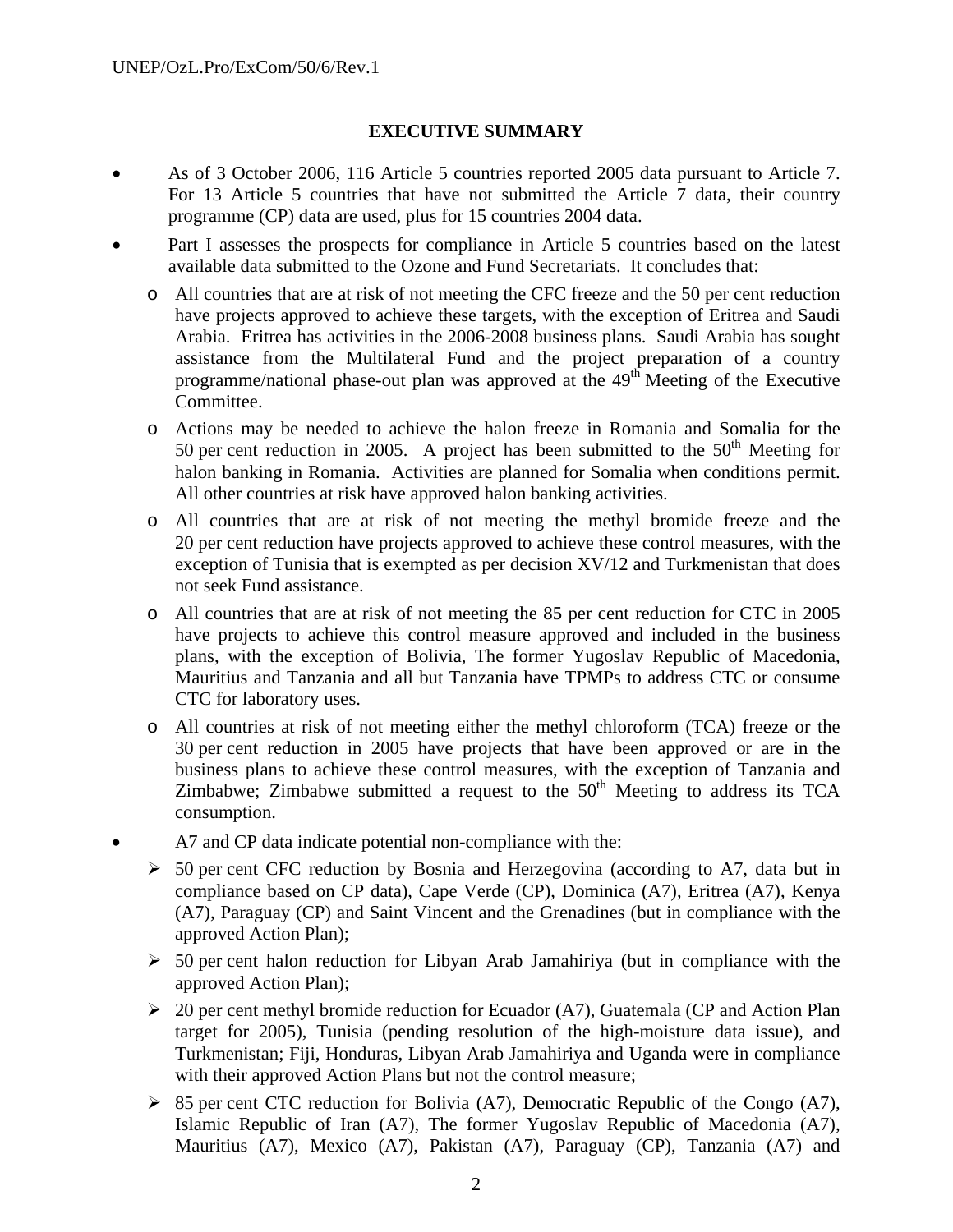Zimbabwe (A7); and

- ¾ 30 per cent TCA reduction for Chile (A7 and Action Plan TCA target for 2005), Democratic Republic of the Congo (A7), Tanzania (A7) and Zimbabwe (A7).
- Part II provides information on countries with possible compliance issues being considered by the Implementation Committee. It concludes that:
	- o 128 issues were for consideration by the Implementation Committee for 74 countries;
	- o 66 activities actions have been achieved based on A7 and CP data
	- o 25-27 countries reported on licensing systems but indicated that they were not operational;
	- o There are 14-15 cases of the targets in the Action Plans not being achieved mostly related to regulatory matters;
	- o CP data show compliance through five activities in three countries (Bosnia and Herzegovina, Cameroon, and Guatemala) that has not been reported to the Ozone Secretariat;
	- o CP data also indicates that Guatemala may not be in compliance with the methyl bromide target in its action plan;
	- o CP data also indicates possible non-compliance with the 2005 CFC control measures for Cape Verde and Paraguay
	- o Based on A7 and CP data, there are 15 cases of possible non-compliance with 2005 control measures.
- Part III specifies that 105 Article 5 countries provided CP implementation data out of the 141 from which data are requested, and 82 provided the data in the new format.
	- $\triangleright$  Of the 105 Article 5 countries reporting CP data there are 49,572 ODP tonnes of remaining ODS consumption to be addressed by the Fund amounting to 7,609 ODP tonnes of which 4,011 ODP tonnes are in the methyl bromide sector and 3,431 ODP tonnes are for CFCs;
	- $\triangleright$  Taking into account the Article 7 consumption of the 36 Article 5 countries that have never reported CP data, the remaining ODS consumption to be addressed by the Fund amounts to 9,155 ODP tonnes;
	- $\triangleright$  There are a total of 281,286 metric tonnes of HCFC consumption (18,125 ODP tonnes) consisting primarily of HCFC-22 (68 per cent) and HCFC-141b (28 per cent).
- Part III also addresses the information provided by 73 countries in the new CP format:
	- o 56 of the 73 reporting countries indicated progress in RMP implementation;
	- o 3,316 recovery and recycling (R&R) machines are in operation of which 1,562 were funded by the Multilateral Fund;
	- o 62 per cent of countries with R&R machines reported them functioning satisfactorily or very well;
	- o 37,351 refrigeration servicing technicians have been trained;
	- o 66 countries reported operational licensing systems with 79 per cent reporting them functioning satisfactorily or very well;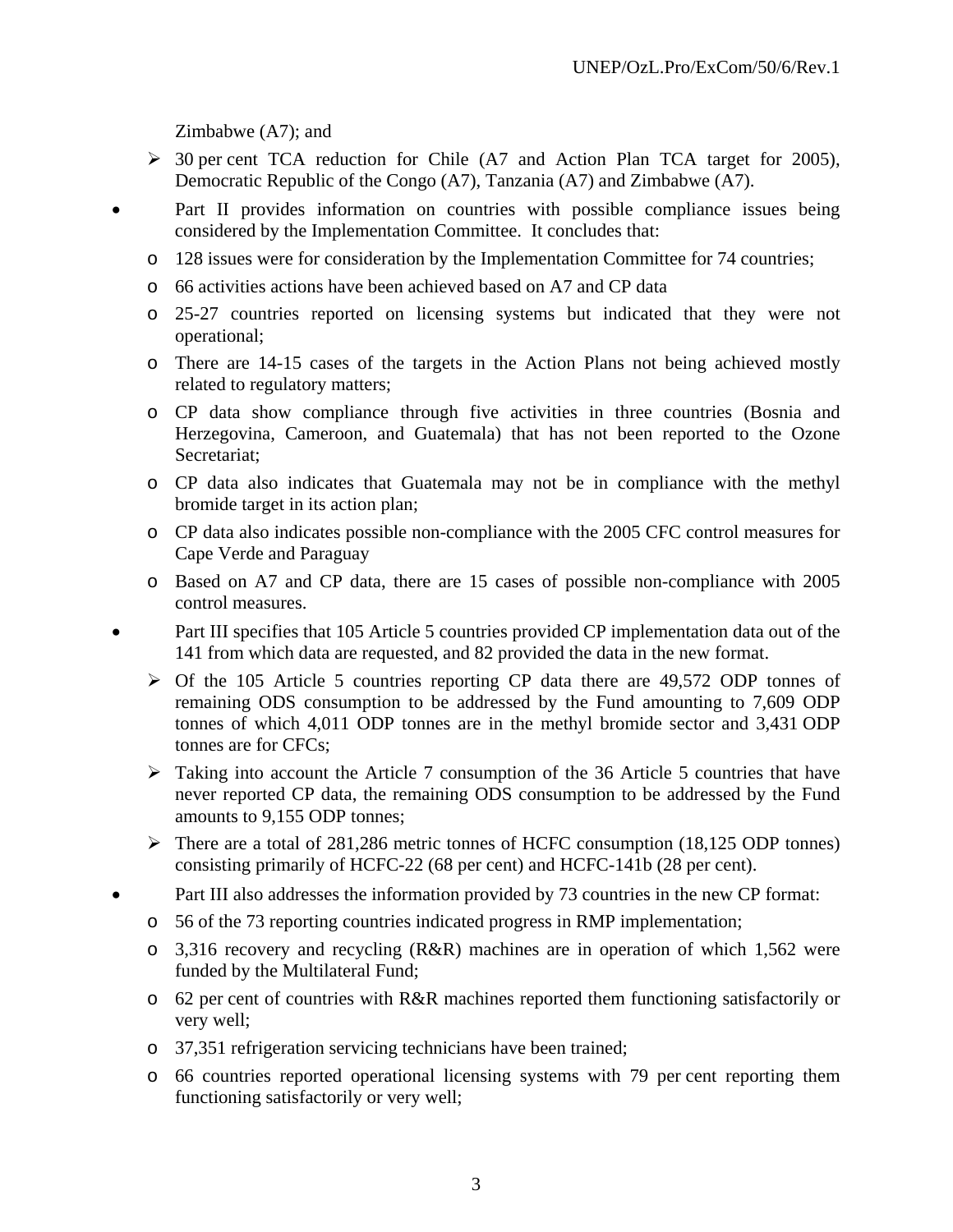### **Introduction**

 $\overline{a}$ 

- 1. This document consists of three parts:
	- (a) Part I has been prepared in response to decisions 32/76(b) and 46/4, which requested that the Secretariat to prepare an annual update of the status of compliance of Article 5 countries that are subject to the Montreal Protocol control measures.
	- (b) Part II contains an update of the status of implementation of projects for all Article 5 countries whose most recently reported consumption levels exceed targets specified in current control measures, and those that are at risk of being found to be in non-compliance.
	- (c) Part III presents data on the implementation of country programmes, including an analysis of the ODS consumption data by sector. It also contains a section on new implementation of CP data that addresses the characteristics of ODS phase-out programmes and a qualitative assessment of their performance.

2. The analysis performed and the conclusions reached in this document are without prejudice to the status of compliance determined by the Meeting of the Parties, which is the only body empowered to assess such status.

3. Data reported pursuant to Article 7 are used exclusively to determine status of compliance on an annual basis. The analysis in this document uses a mix of data reported to the Fund Secretariat on CP implementation for various compliance periods and assumes that the phase-out from ongoing projects will be implemented. Therefore, this document does not determine compliance *per se*. Rather, it assesses the prospects of an Article 5 country in achieving compliance with one or more of the Montreal Protocol's control measures.

### **PART I: ANALYSIS OF STATUS/PROSPECTS OF COMPLIANCE BASED ON LATEST AVAILABLE DATA**

4. This section presents the results of the analysis of the status of compliance with control measures up to and including the 2005 controls for the CFC, halon, methyl bromide, carbon tetrachloride (CTC) and methyl chloroform  $(TCA)$  control measures.<sup>1</sup> The analysis of the status of compliance assumes that the latest reported consumption data has taken into account the phase-out from completed projects approved by the Executive Committee. By December 2005, 246,449 ODP tonnes, including 38,806 ODP tonnes of CFC production, 31,188 ODP tonnes of halon production and 9,295 ODP tonnes of CTC production, had been phased out from completed projects valued at some US \$1.36 billion of the total amount approved of about US \$1.98 billion. A detailed description of the methodology used in the analyses is provided in UNEP/OzL.Pro/ExCom/37/18, which was presented at the  $37<sup>th</sup>$  Meeting of the Executive Committee.

<sup>&</sup>lt;sup>1</sup> No projects have been identified that address Annex B-1 substances; the Executive Committee has neither considered nor funded projects that address these substances that are subject to the 80 per cent baseline reduction starting in 2003.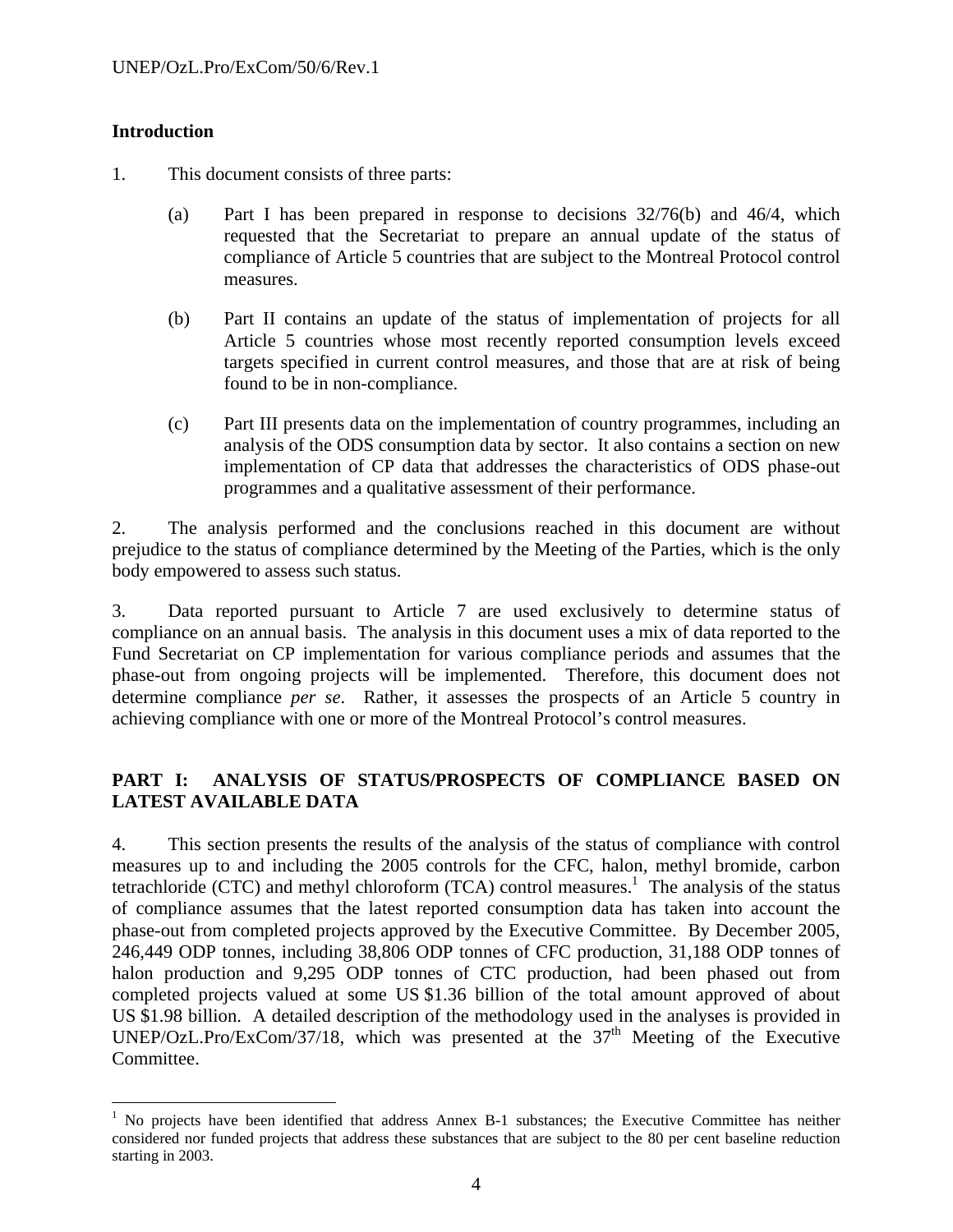5. 116 Article 5 countries reported 2005 data pursuant to Article 7 (as of 3 October 2006). An additional 13 countries reported 2005 data to the Fund Secretariat only on progress in the implementation of the country programmes (decision 17/34). For those countries that had not submitted 2005 data, latest consumption data was used. This included the use of 2004 data for 15 countries. It is assumed that the latest reported levels of ODS consumption have not increased. However, it should be noted that some of these 15 countries might not be in compliance.

6. Data on the status of implementation of all activities and projects approved by the Executive Committee as at the end of 2005 were reported by the bilateral and multilateral implementing agencies in their annual progress reports submitted to the  $49<sup>th</sup>$  Meeting of the Executive Committee. Data on potential approvals during 2006 were obtained from the Consolidated Business Plan of the Multilateral Fund for the Years 2006-2008.

7. The Fund Secretariat will continue to prepare all of the data that was included in previous versions of the status of, and prospects for, compliance. These data are available upon request. They have been used for analysis purposes by the Secretariat. Table 1 indicates the additional categories of data that are available for CFCs.

#### Table 1

### **ADDITONAL DATA AVAILABLE UPON REQUEST**

| Region | Status | Amount  | 50%        | Amount    | 85% CFC          | Amount    | <b>Phase-out</b> | Date for   | <b>ODS</b> | <b>RMP</b> | <b>RMP</b> for   |
|--------|--------|---------|------------|-----------|------------------|-----------|------------------|------------|------------|------------|------------------|
|        |        | needed  | <b>CFC</b> | needed to | <b>Reduction</b> | needed to | approved but     | completion | phase-     | approved   | LVCs to          |
|        |        | to meet | reduction  | meet      |                  | meet      | not vet          | оf         | out in     |            | meet $85%$       |
|        |        | the     |            | 50%       |                  | 85%       | implemented      | approved   | Final      |            | <b>CFC</b>       |
|        |        | freeze  |            | CFC       |                  | CFC       | (as of           | projects   | 2005       |            | <b>Reduction</b> |
|        |        |         |            | reduction |                  | reduction | October          |            | business   |            |                  |
|        |        |         |            |           |                  |           | 2005)            |            | plan       |            |                  |

### **PRODUCTION SECTOR**

8. An analysis has not been performed for the production sector because the Executive Committee has established a specific process for production sector projects. Of the eight Article 5 countries with CFC production facilities, the Governments of Argentina, China, India, Democratic People's Republic of Korea, Mexico, Romania and Venezuela have agreements in place for scheduled reductions. Brazil indicated that it has phased out its production of CFCs on its own. For halon production, China has an agreement in place and India received a one-time grant for the closure of its halon production facilities.

9. Five countries (Brazil, China, India, Democratic People's Republic of Korea and Romania) have a CTC production baseline. Projects for the complete phase-out of CTC in the production and consumption sectors in four countries have already been approved by the Executive Committee (China, Democratic People's Republic of Korea, India, and Romania). A CTC solvent sector project in Brazil is in UNDP's business plan for 2006.

10. Methyl bromide phase-out projects were approved for China and Romania—which are the only two Article 5 countries with methyl bromide production facilities**.**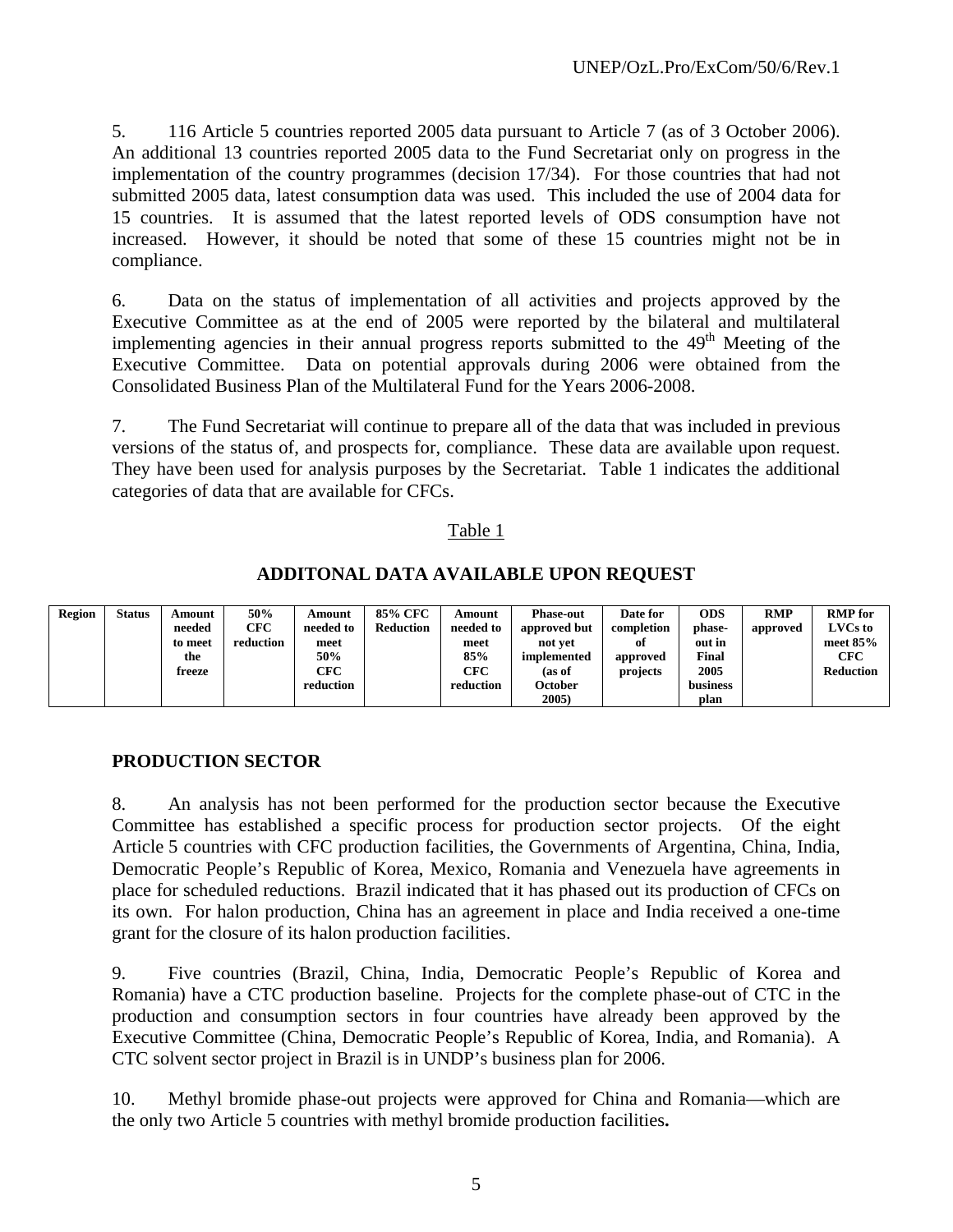### **CONSUMPTION SECTOR**

11. A detailed analysis of the extent to which countries that appear to be in non-compliance and those at risk of non-compliance is found in Annex I with detailed information for each country by substance. Annex I also indicates whether such countries have received all of the assistance expected to be provided for them by the Executive Committee. This section presents a summary of the results of the detailed analysis.

### **CFCs**

12. A summary of the status of countries with respect to compliance with controls on CFCs is presented in Table 2. Based on their latest reported consumption data, 142 countries now appear to be in compliance, but 15 have not yet reported 2005 data. In addition to presenting the type of data reported and data on those countries that appear to be in compliance, for the purposes of Table 2 countries at risk of non-compliance have been grouped into three categories: those whose latest consumption exceeds the baseline freeze; those that appear to be in non-compliance or at risk of not meeting the 2005 reduction step because their latest consumption exceeds the 50 per cent baseline reduction target; and those at risk of not meeting future controls because their latest consumption exceeds the 85 per cent baseline reduction target.

### Table 2

| Data                                  | <b>Countries in</b><br>compliance | <b>Countries whose latest</b><br>consumption exceeds the<br><b>baseline</b> freeze      | Countries in actual non-<br>compliance or at risk of not<br>meeting the 2005 reduction step<br>because their latest consumption<br>exceeds the 50 per cent baseline<br>reduction | Countries at risk of not<br>meeting future controls<br>because their latest<br>consumption exceeds the<br>85 per cent baseline<br>reduction target |
|---------------------------------------|-----------------------------------|-----------------------------------------------------------------------------------------|----------------------------------------------------------------------------------------------------------------------------------------------------------------------------------|----------------------------------------------------------------------------------------------------------------------------------------------------|
| Latest<br>Consumption                 | 142 Countries                     | Bosnia and Herzegovina<br>(also exceeds approved<br>Action Plan target) and<br>Paraguay | 13 Countries                                                                                                                                                                     | 106 Countries (96 taking)<br>into account approved<br><b>Actions Plans</b> )                                                                       |
| $2005$ Data<br>$(A-7 \text{ or } CP)$ | 127 Countries                     | Bosnia and Herzegovina<br>(also exceeds approved<br>Action Plan target) and<br>Paraguay | 7 Countries (Bosnia and<br>Herzegovina, Cape Verde,<br>Dominica, Eritrea, Kenya,<br>Paraguay and Saint Vincent and<br>the Grenadines)                                            | 93 Countries (83 taking into<br>account approved Actions<br>Plans)                                                                                 |

#### **CFC CONTROL MEASURES: SUMMARY OF COMPLIANCE, NON-COMPLIANCE OR AT RISK OF NON-COMPLIANCE**

#### **Halons**

13. A summary of the status of countries with respect to compliance with controls on halons is presented in Table 3. Based on their latest consumption data, 142 countries now appear to be in compliance. Seventy-five countries have reported no consumption of halons between 1995 and 2005 and one has reported neither baseline nor latest consumption data. Fifty-three countries have received support for halon banking activities or phase-out agreements. This includes those countries participating in regional halon banks. In addition to presenting the type of data reported and identifying those countries that appear to be in compliance, for the purposes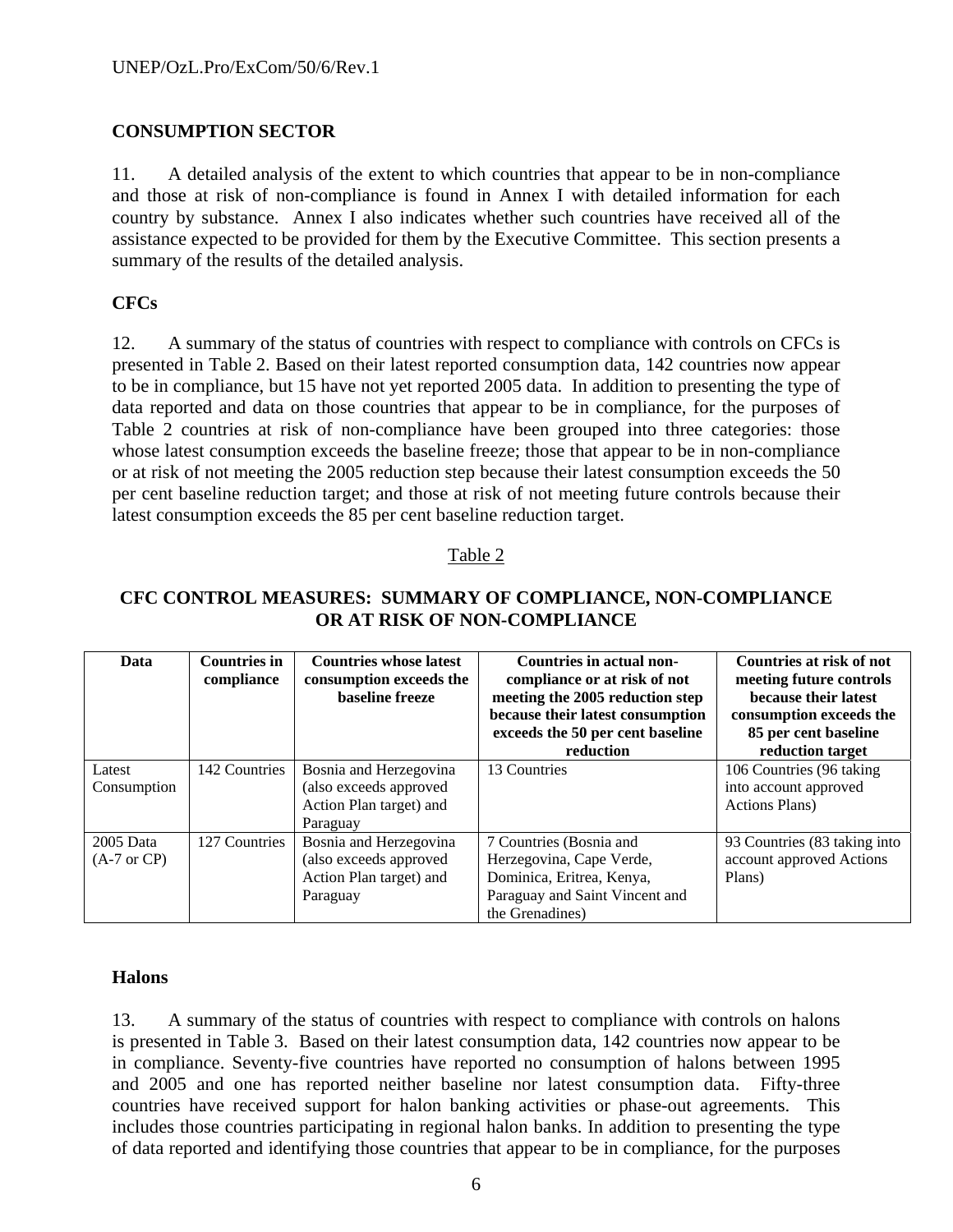of Table 3 countries have been grouped into the following two categories covering countries at risk of non-compliance: those whose latest consumption exceeds the baseline freeze, and those that appear to be in non-compliance or at risk of not meeting the 2005 control because their latest consumption exceeds the 50 per cent reduction target.

#### Table 3

### **HALON CONTROL MEASURES: SUMMARY OF COMPLIANCE, NON-COMPLIANCE OR AT RISK OF NON-COMPLIANCE**

| Data                      | <b>Countries in compliance</b> | <b>Countries whose latest</b><br>consumption exceeds the | <b>Countries at risk of not</b><br>achieving the 50 per cent |
|---------------------------|--------------------------------|----------------------------------------------------------|--------------------------------------------------------------|
|                           |                                | baseline freeze for halons                               | baseline reduction for halons                                |
| <b>Latest Consumption</b> | 142 Countries (67 Countries    | 2 Countries: Libyan Arab                                 | 3 Counties: Libyan Arab                                      |
|                           | without 0 baselines and/or     | Jamahiriya (but in                                       | Jamahiriya (but in compliance with                           |
|                           | 0 consumption)                 | compliance with approved                                 | Action Plan target), Romania                                 |
|                           |                                | Action Plan target) and                                  | (based on 2004 data a project for                            |
|                           |                                | Somalia (based on 2004 data)                             | which is submitted to the $50th$                             |
|                           |                                |                                                          | Meeting) and Somalia (based on                               |
|                           |                                |                                                          | 2004 data) taking into account                               |
|                           |                                |                                                          | <b>Actions Plans</b> )                                       |
| 2005 Data (A-7 or CP)     | 128 Countries (63 Countries)   | Libyan Arab Jamahiriya (but                              | Libyan Arab Jamahiriya (but in                               |
|                           | without 0 baselines and/or     | in compliance with the                                   | compliance with Action Plan                                  |
|                           | 0 consumption)                 | approved Action Plan target)                             | target)                                                      |

#### **Methyl bromide**

14. Table 4 presents a summary of countries' compliance with methyl bromide control measures (excluding quarantine and pre-shipment). Of the 132 Article 5 countries that have ratified the Copenhagen Amendment, 129 have reported complete baseline data. Of these 129 countries, 48 reported zero for both the baseline consumption and the latest consumption. Ninety-seven Article 5 countries have received support from the Multilateral Fund for methyl bromide activities and/or projects. In addition to presenting the type of data reported and identifying those countries that appear to be in compliance, for the purposes of Table 4 countries have been grouped into the following two categories covering countries at risk of noncompliance: those whose latest consumption exceeds the baseline freeze, and those that might be in non-compliance or at risk with the 2005 control because their latest consumption exceeds the 20 per cent reduction.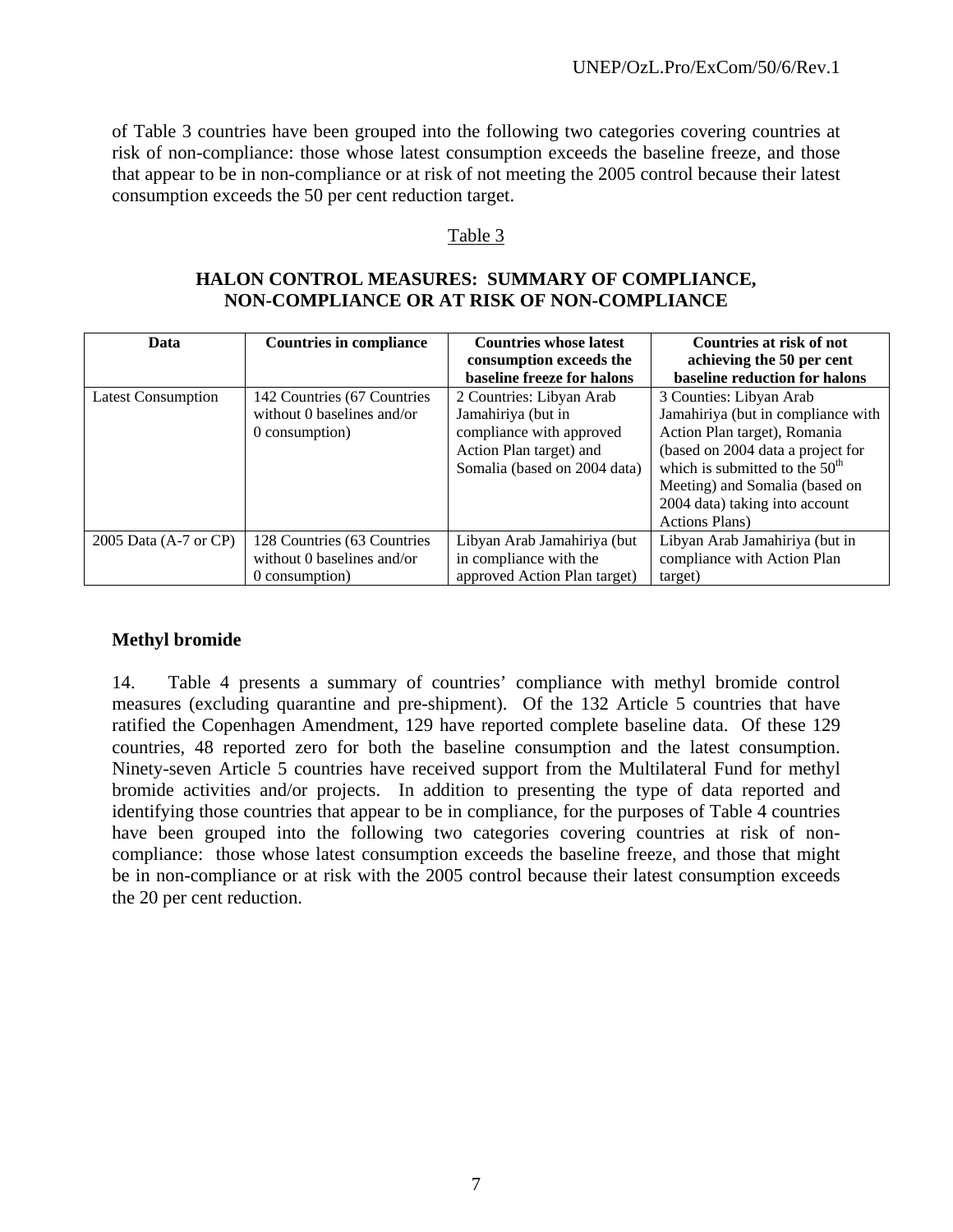### Table 4

### **METHYL BROMIDE CONTROL MEASURES: SUMMARY OF COMPLIANCE, NON-COMPLIANCE OR AT RISK OF NON-COMPLIANCE\***

| Data                      | <b>Countries in compliance</b>      | <b>Countries whose latest</b> | Countries at risk of not           |
|---------------------------|-------------------------------------|-------------------------------|------------------------------------|
|                           |                                     | consumption exceeds the       | achieving the 20 per cent MB       |
|                           |                                     | <b>MB</b> baseline freeze     | baseline reduction                 |
| <b>Latest Consumption</b> | 132 Countries (79 Countries         | 7 Countries: Ecuador, Fiji,   | 8 Countries: Ecuador, Fiji,        |
|                           | without 0 baselines and/or $\theta$ | Guatemala, Honduras,          | Guatemala, Honduras, Libyan        |
|                           | consumption)                        | Libyan Arab Jamahiriya,       | Arab Jamahiriya, Tunisia,          |
|                           |                                     | Tunisia and Turkmenistan      | Turkmenistan and Uganda            |
|                           |                                     | but Fiji, Honduras, and       | (Excluding Fiji, Honduras, Libyan  |
|                           |                                     | Libyan Arab Jamahiriya were   | Arab Jamahiriya, and Uganda if     |
|                           |                                     | in compliance with Action s   | taking into account Actions Plans) |
|                           |                                     | Plans.                        |                                    |
| 2005 Data (A-7 or CP)     | 119 Countries (72 Countries)        | 7 Countries: Ecuador, Fiji,   | 8 Countries: Ecuador, Fiji,        |
|                           | without 0 baselines and/or $0$      | Guatemala, Honduras,          | Guatemala, Honduras, Libyan        |
|                           | consumption)                        | Libyan Arab Jamahiriya,       | Arab Jamahiriya, Tunisia,          |
|                           |                                     | Tunisia and Turkmenistan      | Turkmenistan and Uganda            |
|                           |                                     | but Fiji, Honduras, and       | (Excluding Fiji, Honduras, Libyan  |
|                           |                                     | Libyan Arab Jamahiriya were   | Arab Jamahiriya, and Uganda if     |
|                           |                                     | in compliance with Action     | taking into account Actions Plans) |
|                           |                                     | Plans.                        |                                    |

\* This table refers to all 145 Article 5 countries

#### **Carbon tetrachloride**

15. Table 5 presents a summary of countries' compliance with the carbon tetrachloride control measures. The data summarised excludes feedstock and does not differentiate by specific end use, such as solvents and process agents. Of the 142 countries with reported baseline data, 83 reported zero both for the baseline and the latest consumption. In addition to presenting the type of data reported and identifying those countries that appear to be in compliance, for the purposes of Table 5 countries are identified that might be in non-compliance or at risk of not meeting the 2005 control measures because their latest consumption exceeds the 85 per cent reduction.

### Table 5

# **CARBON TETRACHLORIDE CONTROL MEASURES: SUMMARY OF COMPLIANCE, NON-COMPLIANCE OR AT RISK OF NON-COMPLIANCE**

| Data                      | <b>Countries in compliance</b> | Countries that might be in non-compliance or at risk of not |
|---------------------------|--------------------------------|-------------------------------------------------------------|
|                           |                                | meeting the 2005 control measures because their latest      |
|                           |                                | consumption exceeds the 85 per cent reduction               |
| <b>Latest Consumption</b> | 131 Countries (48 Countries    | 11 Countries (Bolivia, Democratic Republic of the Congo,    |
|                           | without 0 baselines and/or $0$ | Islamic Republic of Iran, The former Yugoslav Republic of   |
|                           | consumption)                   | Macedonia, Mauritius, Mexico, Pakistan, Paraguay, Romania,  |
|                           |                                | Tanzania and Zimbabwe)                                      |
| 2005 Data (A-7 or CP)     | 117 Countries (47 Countries    | 10 Countries (Bolivia, Democratic Republic of the Congo,    |
|                           | without 0 baselines and/or $0$ | Islamic Republic of Iran, The former Yugoslav Republic of   |
|                           | consumption)                   | Macedonia, Mauritius, Mexico, Pakistan, Paraguay, Tanzania  |
|                           |                                | and Zimbabwe)                                               |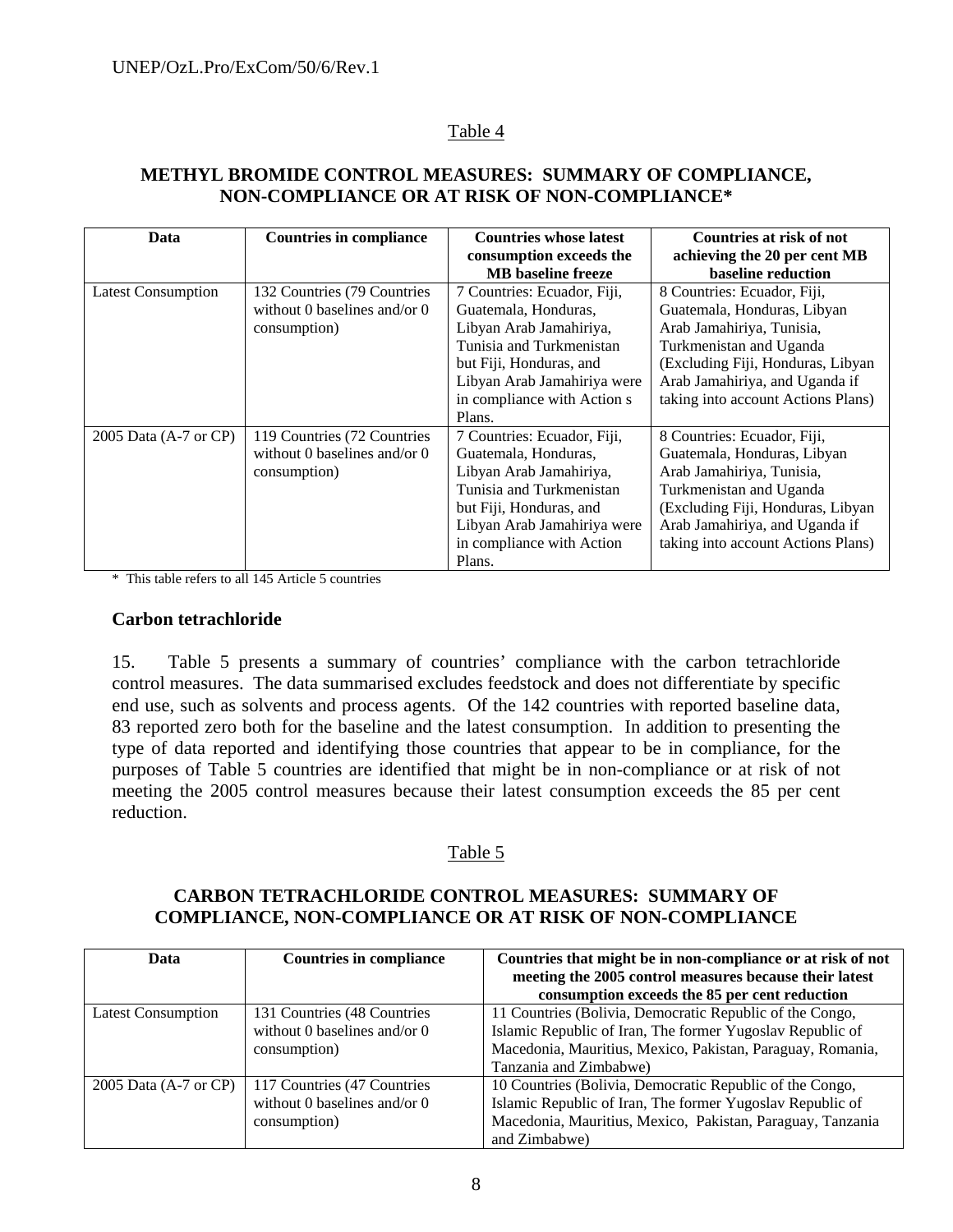### **Methyl chloroform**

16. Table 6 presents a summary of countries' compliance with the methyl chloroform control measures. Of the 141 countries that have reported baseline data, 83 reported zero both for the baseline and the latest consumption. In addition to presenting the type of data reported and identifying those countries that appear to be in compliance, for the purposes of Table 6 countries have been grouped into the following two categories covering countries at risk of noncompliance: those whose latest consumption exceeds the baseline freeze, and those that might be in non-compliance or at risk of not meeting the 2005 control measures because their latest consumption exceeds the 30 per cent reduction target.

### Table 6

### **METHYL CHLOROFORM CONTROL MEASURES: SUMMARY OF COMPLIANCE, NON-COMPLIANCE OR AT RISK OF NON-COMPLIANCE**

| Data                      | <b>Countries in compliance</b>                                              | <b>Countries whose latest</b><br><b>TCA</b> consumption<br>exceeds the baseline<br>freeze | Countries that could be in non-<br>compliance or at risk of not achieving<br>the 30 per cent TCA baseline<br>reduction |
|---------------------------|-----------------------------------------------------------------------------|-------------------------------------------------------------------------------------------|------------------------------------------------------------------------------------------------------------------------|
| <b>Latest Consumption</b> | 139 Countries (56 Countries<br>without 0 baselines and/or 0<br>consumption) | Tanzania and Zimbabwe                                                                     | Chile, Democratic Republic of the<br>Congo, Tanzania and Zimbabwe                                                      |
| 2005 Data (A-7 or CP)     | 124 Countries (54 Countries<br>without 0 baselines and/or 0<br>consumption) | Tanzania and Zimbabwe                                                                     | Chile, Democratic Republic of the<br>Congo, Tanzania and Zimbabwe                                                      |

### **PART II: STATUS OF IMPLEMENTATION IN COUNTRIES SUBJECT TO DECISIONS OF THE PARTIES ON COMPLIANCE AND THOSE AT RISK OF NON-COMPLIANCE**

17. This section addresses Article 5 countries subject to decisions on compliance and those at risk of potential decisions on compliance.

18. There were 128 issues in 74 countries that were tracked by the Implementation Committee in 2006 at its  $36<sup>th</sup>$  Meeting, included those issues being considered for the  $37<sup>th</sup>$  Meeting. Issues based on 2005 data include regulatory matters (licensing and quotas systems and bans on equipment importation), data reporting, compliance with the control measures by substance, exceeding levels allowed by control measures/Action Plans.

19. Action Plans are approved to facilitate the return to compliance of countries that have been found to have been in non-compliance in the past. Often, Action Plans include different consumption targets from those required by the control measures for Article 5 countries. 58 activities have achieved the objectives of the Action Plans based on information provided to the Ozone Secretariat including the 32 actions that were reported by the Fund Secretariat to the  $49<sup>th</sup>$ Meeting as having been resolved. 3 countries have returned into compliance including Guinea Bissau (CFC), Islamic Republic of Iran (TCA), and Sierra Leone (halons).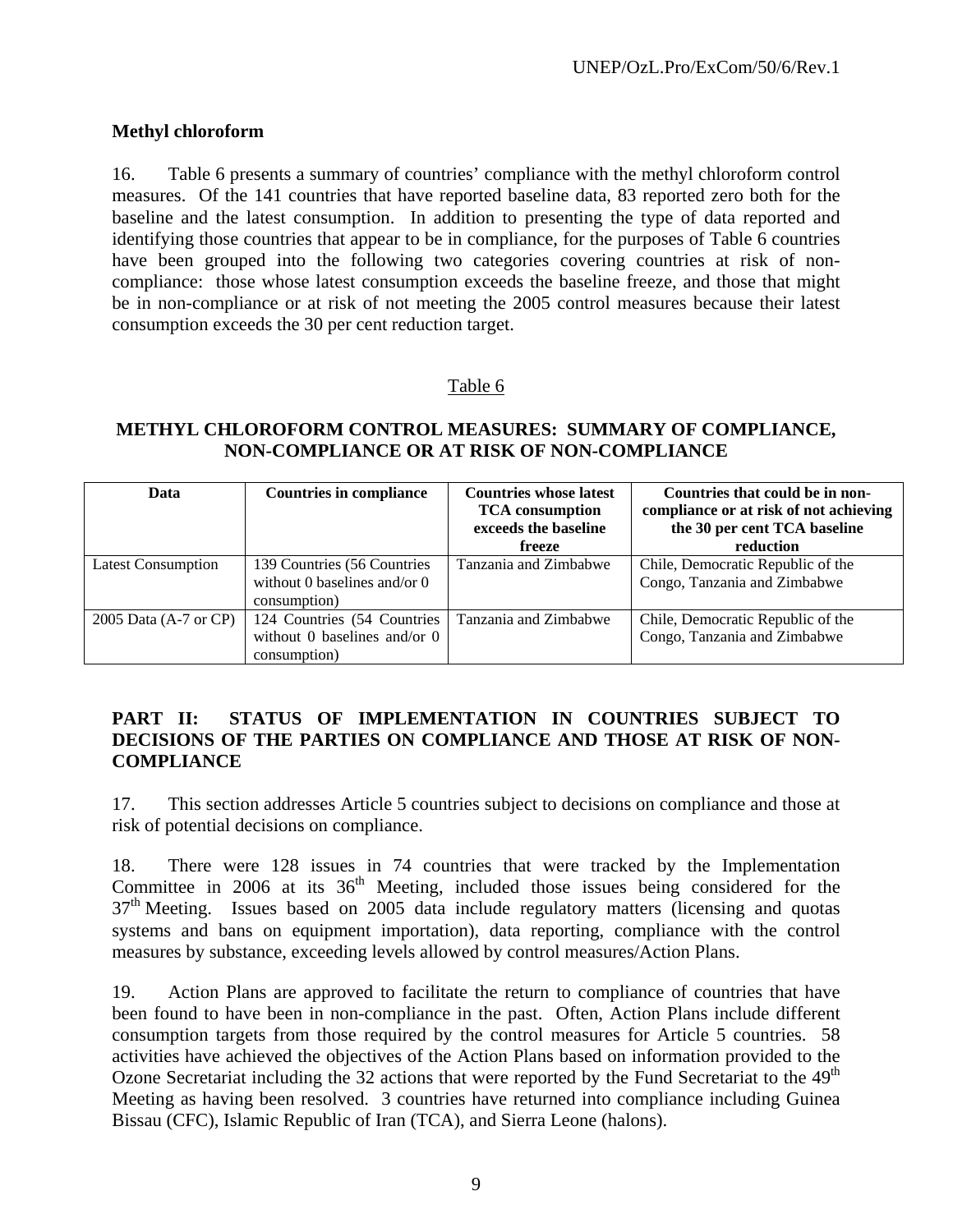### UNEP/OzL.Pro/ExCom/50/6/Rev.1

20. In addition, CP data indicates that five actions in the following three countries may have been met, but either Article 7 data or a report on regulatory measures have not been presented to the Ozone Secretariat.

| Country     | <b>Decision</b> | <b>Issue</b> | <b>Description</b>       | <b>Multilateral Fund Input</b>      |
|-------------|-----------------|--------------|--------------------------|-------------------------------------|
| Bosnia &    | <b>XVII/28</b>  | Methyl       | Reduce consumption of    | CP data indicate 2005 TCA           |
| Herzegovina |                 | chloroform   | methyl chloroform to 1.3 | consumption of 0.68 ODP tonnes.     |
|             |                 | phase-out    | <b>ODP</b> tonnes.       |                                     |
| Bosnia $\&$ | XV/30           | Methyl       | Reduce methyl bromide to | CP data indicate 2005 MBF           |
| Herzegovina |                 | bromide      | 5.61 ODPT.               | consumption of 0.77 ODP tonnes.     |
|             |                 | phase out    |                          |                                     |
| Bosnia $\&$ | XV/30           | CFC phase    | 102.1 ODPT.              | CP data indicate 2005 CFC           |
| Herzegovina |                 | out          |                          | consumption of 50.83 ODP tonnes.    |
| Cameroon    | XV/32           | Regulatory   | Monitor the existing     | CP data provided by the Party       |
|             |                 | measures     | system for licensing     | indicated that the licensing system |
|             |                 |              | imports and exports of   | was functioning very well, a quota  |
|             |                 |              | ODS, including quotas    | system was in place, importer       |
|             |                 |              | introduced in 2003.      | registration is required, and 250   |
|             |                 |              |                          | customs officers have been trained. |
|             |                 |              |                          | It also indicated the number of     |
|             |                 |              |                          | import quotas issued by chemical.   |
| Guatemala   | XV/34           | CFC phase    | Reduce CFC consumption   | CP data indicate 2005 CFC           |
|             |                 | out          | to 85 ODP tonnes.        | consumption of 57.50 ODP tonnes.    |

21. Several countries have been requested to report on the establishment of licensing systems and or import bans. Twenty-one countries that provided a report nevertheless indicated that their licensing systems were not in place and/or operational. Those countries include:

| Afghanistan     | Eritrea                                | Nauru           |
|-----------------|----------------------------------------|-----------------|
| Armenia         | Guyana                                 | Niue            |
| Bangladesh      | Guinea Bissau                          | Solomon Islands |
| <b>Barbados</b> | Haiti                                  | Somalia         |
| <b>Botswana</b> | Kenya                                  | Tanzania        |
| Cook Islands    | Kiribati                               | Tonga           |
| Democratic      | Republic of the Libyan Arab Jamahiriya | Tuvalu          |
| Congo           |                                        |                 |

22. In addition, Guatemala reported on the ban on imports of ODS-equipment, but the ban was not in place nor was it operational. Two additional countries, Cape Verde and Mauritania, reported that their licensing systems were not working very well.

23. Three required actions involved requests for explanations from a few countries and one request to UNDP on its TCA project in Chile. China provided an explanation of its reported consumption of "Other CFCs" (Annex BI substances). Turkey provided an explanation of its reported consumption of BCM (Annex BIII substances). UNDP also provided the requested explanation which is normally given in the context of the report of the Fund to the Implementation Committee and the current document that is also submitted to the Implementation Committee. Two countries (Dominica and Kenya) submitted Action Plans to the 37<sup>th</sup> Meeting of the Implementation Committee for its consideration.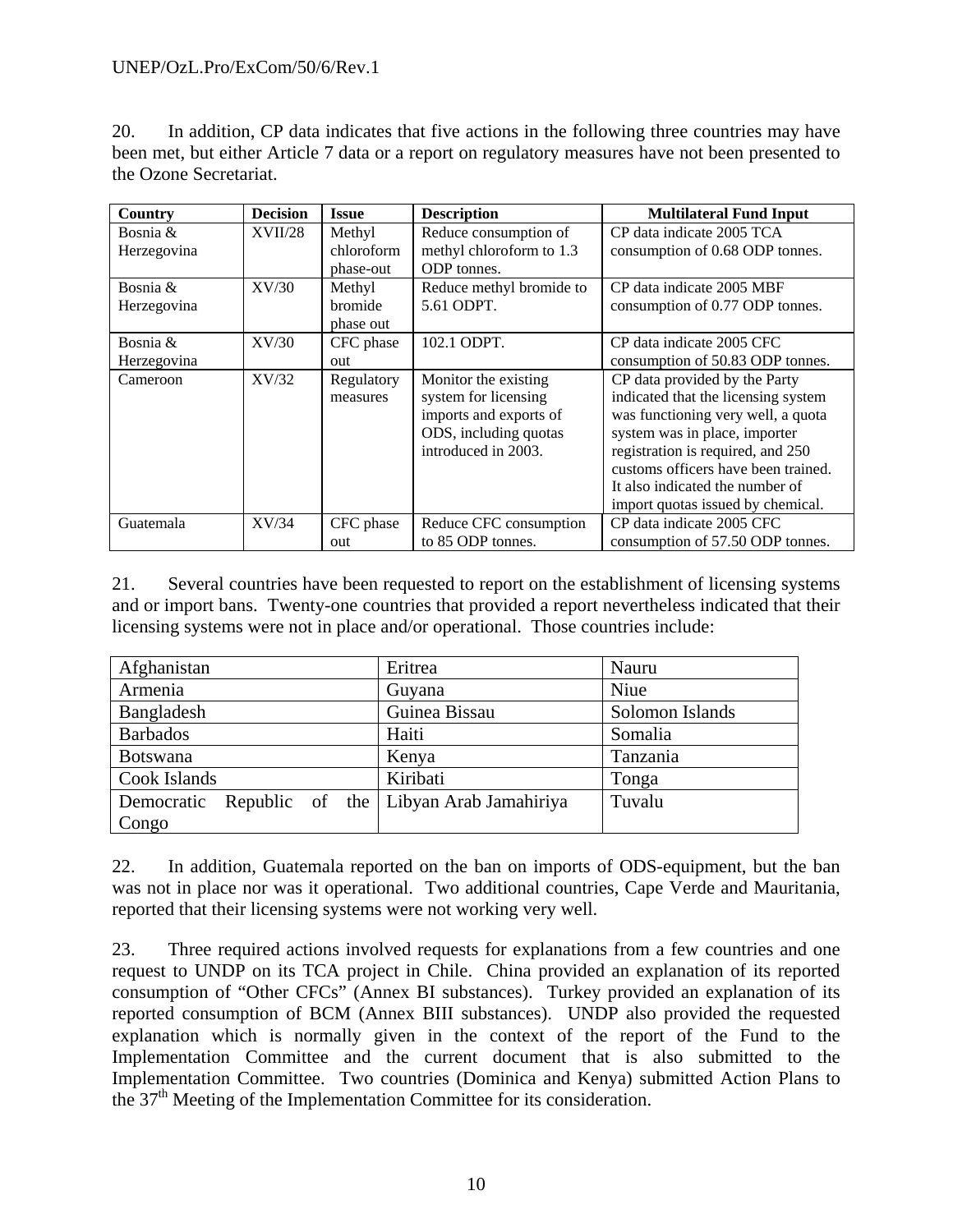24. Information or data provided indicate that there are 15 cases where requirements in the Action Plans were not met. As shown below, those cases involve mostly regulatory measures, two cases of not meeting the consumption level and one case of data reporting:

| Country                                  | <b>Decision of</b> | <b>Issue</b>                                               | <b>Description</b>                                                                                                         |
|------------------------------------------|--------------------|------------------------------------------------------------|----------------------------------------------------------------------------------------------------------------------------|
|                                          | the                |                                                            |                                                                                                                            |
|                                          | <b>Meeting of</b>  |                                                            |                                                                                                                            |
|                                          | the Parties        |                                                            |                                                                                                                            |
| Bolivia                                  | XV/29              | <b>Regulatory measures</b>                                 | Monitor ban on imports of ODS-using equipment,<br>introduced in 1997 for CFC-12 and extended to<br>other ODS in 2003.      |
| Bosnia &                                 | $XV/30$ &          | Regulatory measures                                        | Establish a system for licensing imports and exports                                                                       |
| Herzegovina                              | <b>XVII/28</b>     |                                                            | of ODS, including quotas.                                                                                                  |
| Bosnia &                                 | XV/30              | Regulatory measures                                        | Ban on imports of equipment using ODS.                                                                                     |
| Herzegovina                              |                    |                                                            |                                                                                                                            |
| <b>Botswana</b>                          | XV/31              | Regulatory measures                                        | Licensing not reported in place nor operational.                                                                           |
| Cameroon                                 | XV/32              | Regulatory measures                                        | Monitor existing ban on imports equipment using<br>ODS, introduced in 1996.                                                |
| Chile                                    | XVII/29            | Methyl chloroform<br>phase-out                             | Maintain methyl chloroform consumption at a level<br>no greater than 4.512 ODP tonnes.                                     |
| <b>Federated States</b><br>of Micronesia | XVII/32            | Regulatory measures                                        | Licensing not reported in place nor operational.                                                                           |
| Honduras                                 | XVII/34            | Regulatory measures                                        | Monitor its ban on imports of equipment that use<br>ODS, that has been in force since May 2003                             |
| Honduras                                 | XVII/34            | Regulatory measures                                        | Monitor its system for licensing imports and<br>exports of ODS, including quotas, that has been in<br>place since May 2003 |
| Islamic Republic<br>of Iran              | <b>XVI/20</b>      | Carbon tetrachloride<br>and Methyl<br>chloroform phase-out | Action Plan not submitted to return to compliance<br>for CTC and TCA                                                       |
| Libyan Arab<br>Jamahiriya                | XV/36              | Regulatory measures                                        | Monitor the ban imports of equipment that uses<br>ODS.                                                                     |
| Pakistan                                 | XVI/29             | <b>Regulatory measures</b>                                 | Monitor its enhanced system for licensing imports<br>and exports of ODS, including quotas, introduced in<br>2004.          |
| Papua New<br>Guinea                      | XV/40              | <b>Regulatory measures</b>                                 | Ban imports of equipment that uses ODS.                                                                                    |
| Samoa                                    | XVII/23            | Regulatory measures                                        | Report on the establishment of a licensing system                                                                          |
| Serbia &<br>Montenegro                   | XVII/22            | Data reporting                                             | Submit outstanding data for Annex B group (I-III)<br>and Annex E.                                                          |

25. Based on country programme data, Guatemala may not be in compliance with the methyl bromide target in its Action Plan approved in decision XV/34 and subsequent recommendation 36/19. The request for Somalia in decision XIV/10 to submit an action plan was also not met.

Compliance based on Country Programme Data

26. CP data includes information by sector. For those countries that used the new reporting format, information is provided on the functioning of the licensing system and the tonnage represented by the import quotas that were issued as well as on the existence of a quota system and/or if importer registration were required. The number of trained customs officers and the number of those who were trained to be trainers is also provided. Information is also given on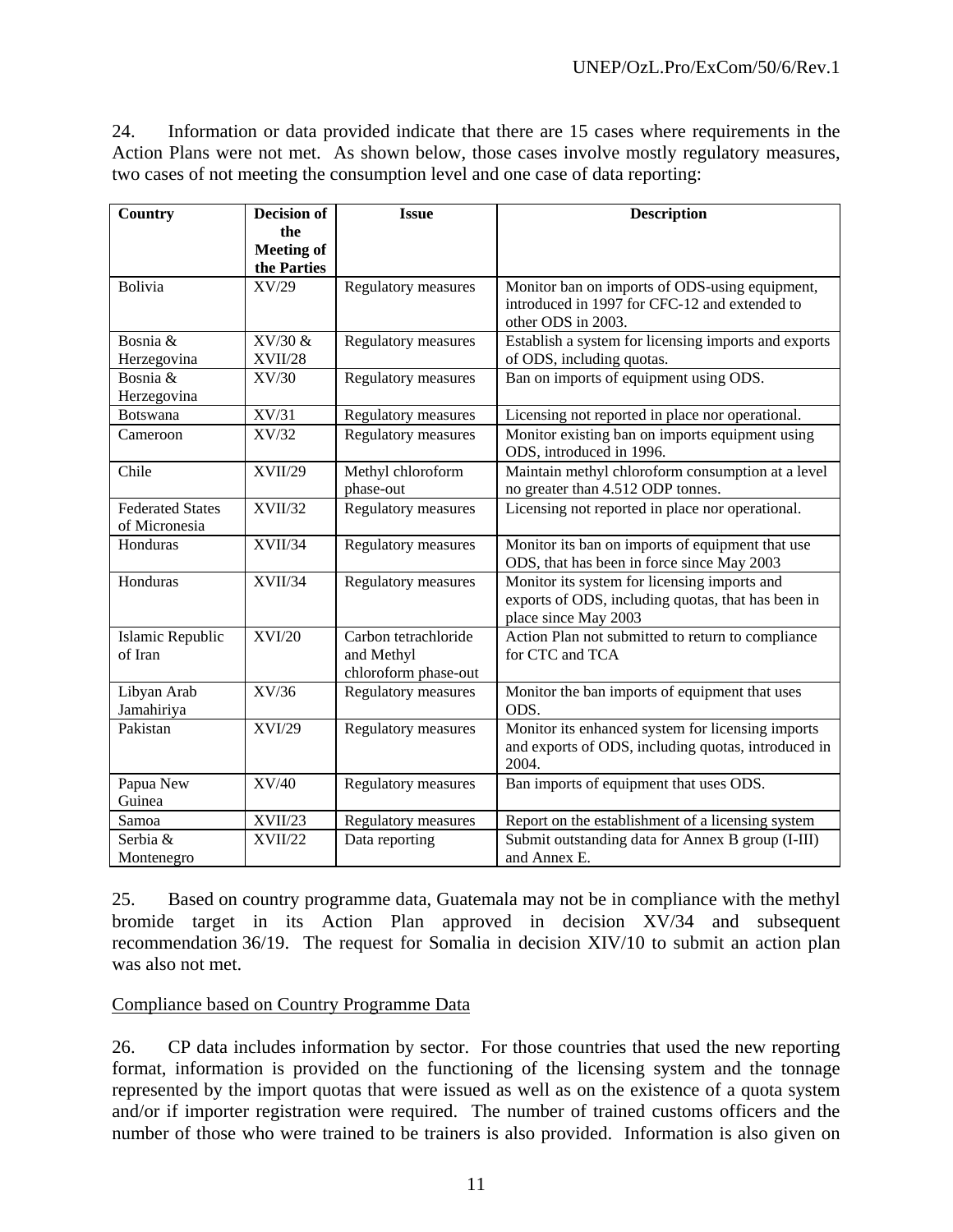#### UNEP/OzL.Pro/ExCom/50/6/Rev.1

the progress of the RMP and the functioning of the recovery and recycling equipment, the amount of ODS recovered and reused, and the number of refrigeration technicians trained, (including as trainers) and certified. The new format also indicates the number of end users that have had their ODS-using equipment retrofitted, and provides the country's forecast of compliance with future control measures.

27. Table 7 identifies those countries that appear to have exceeded a control measure or a consumption level in an Action Plan agreed by the Parties with respect to 2005. The table also specifies the source of the data, namely that reported pursuant to Article 7 (A7) or from country programme data (CP).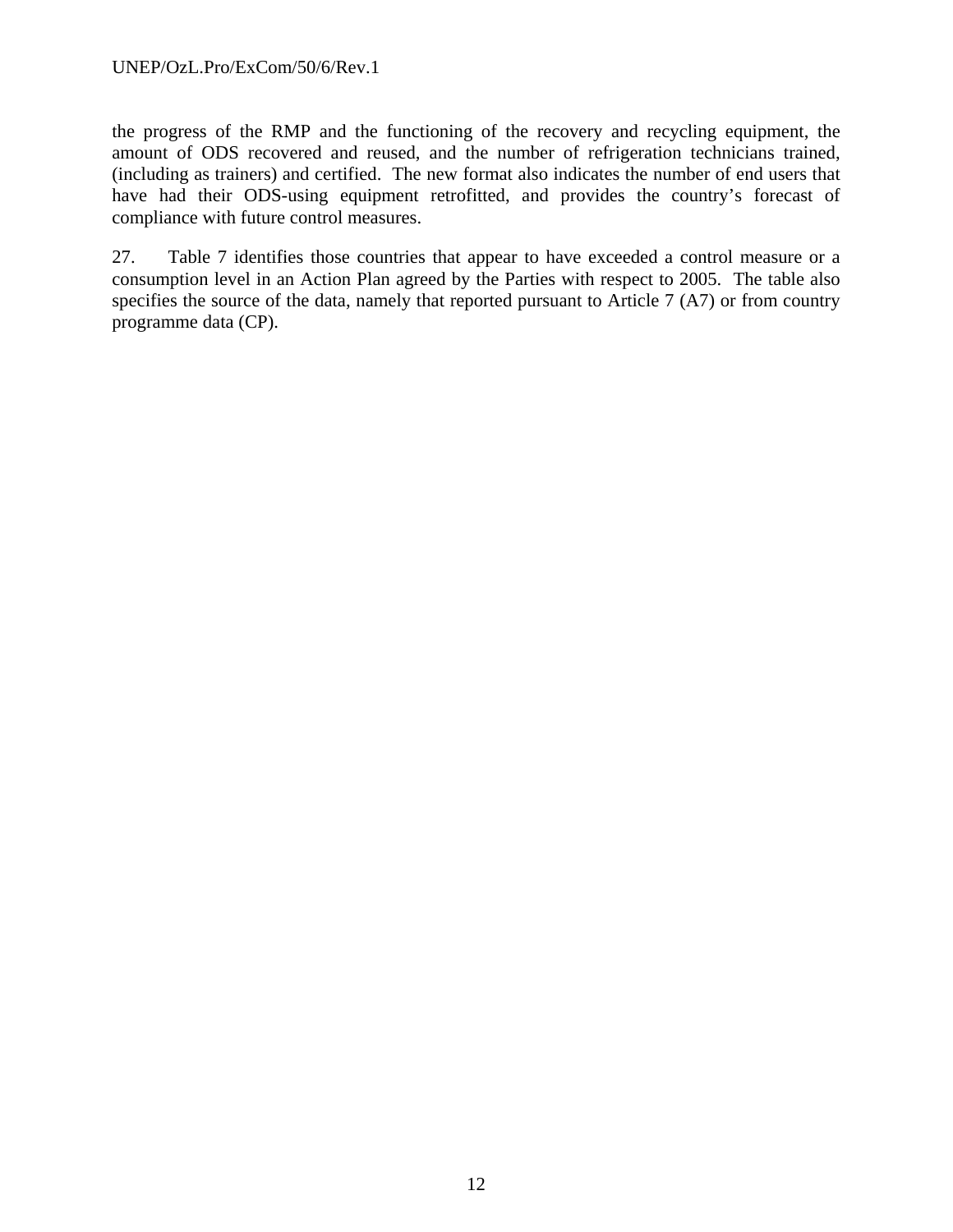# Table 7

# **COUNTRIES WHERE 2005 CONSUMPTION DATA EXCEEDS CONTROL MEASURES OR ACTION PLAN TARGETS**

| <b>CFC</b>                 |                 |                |                             |                    |                       |               |
|----------------------------|-----------------|----------------|-----------------------------|--------------------|-----------------------|---------------|
| Country                    | <b>Baseline</b> | <b>50% CFC</b> | Latest                      | 2005 Action        | <b>Year of Latest</b> | <b>Source</b> |
|                            |                 | reduction      | Consumption                 | <b>Plan Target</b> | Consumption           |               |
| Bosnia and Herzegovina     | 24.17           | 12.08          | 50.83                       | 102.10             | 2005                  | CP            |
| Cape Verde                 | 2.26            | 1.13           | 1.72                        | N/A                | 2005                  | CP            |
| Dominica                   | 1.48            | 0.74           | 1.39                        | N/A                | 2005                  | A7            |
| Eritrea                    | 41.15           | 20.57          | 30.22                       | N/A                | 2005                  | A7            |
| Kenya                      | 239.46          | 119.73         | 162.21                      | N/A                | 2005                  | A7            |
| Paraguay                   | 210.56          | 105.28         | 250.75                      | N/A                | 2005                  | CP            |
| Saint Vincent and the      | 1.77            | 0.88           | 1.03                        | 1.39               | 2005                  | A7            |
| Grenadines                 |                 |                |                             |                    |                       |               |
|                            |                 |                | <b>HALON</b>                |                    |                       |               |
| Country                    | <b>Baseline</b> | 50% Halon      | Latest                      | 2005 Action        | <b>Year of Latest</b> | <b>Source</b> |
|                            |                 | reduction      | Consumption                 | <b>Plan Target</b> | Consumption           |               |
| Libyan Arab Jamahiriya     | 633.07          | 316.53         | 714.50                      | 714.50             | 2005                  | A7            |
|                            |                 |                | <b>METHYL BROMIDE</b>       |                    |                       |               |
| <b>Country</b>             | <b>Baseline</b> | $20\%$ MBR     | Latest                      | 2005 Action        | <b>Year of Latest</b> | <b>Source</b> |
|                            |                 | reduction      | Consumption                 | <b>Plan Target</b> | Consumption           |               |
| Ecuador                    | 66.23           | 52.98          | 153.00                      | N/A                | 2005                  | A7            |
| Fiji                       | 0.67            | 0.54           | 0.85                        | 1.50               | 2005                  | A7            |
| Guatemala                  | 400.70          | 320.56         | 522.79                      | 360.00             | 2005                  | CP            |
| Honduras                   | 259.43          | 207.54         | 315.60                      | 327.60             | 2005                  | A7            |
| Libyan Arab Jamahiriya     | 94.05           | 75.24          | 96.00                       | 96.00              | 2005                  | A7            |
| Tunisia                    | 8.25            | 6.60           | 9.90                        | N/A                | 2005                  | A7            |
| Turkmenistan               | 0.00            | 0.00           | 5.64                        | N/A                | 2005                  | A7            |
| Uganda                     | 6.30            | 5.04           | 6.00                        | 6.00               | 2005                  | A7            |
|                            |                 |                | <b>CARBON TETRACHLORIDE</b> |                    |                       |               |
| Country                    | <b>Baseline</b> | <b>85% CTC</b> | Latest                      | 2005 Action        | <b>Year of Latest</b> | <b>Source</b> |
|                            |                 | reduction      | Consumption                 | <b>Plan Target</b> | Consumption           |               |
| Bolivia                    | 0.30            | 0.05           | 0.11                        | N/A                | 2005                  | A7            |
| Democratic Republic of the | 15.25           | 2.29           | 16.50                       | N/A                | 2005                  | A7            |
| Congo                      |                 |                |                             |                    |                       |               |
| Islamic Republic of Iran   | 77.00           | 11.55          | 13.64                       | N/A                | 2005                  | A7            |
| The former Yugoslav        | 0.07            | 0.01           | 0.01                        | N/A                | 2005                  | A7            |
| Republic of Macedonia      |                 |                |                             |                    |                       |               |
| Mauritius                  | 0.01            | 0.00           | 0.03                        | N/A                | 2005                  | A7            |
| Mexico                     | 0.00            | 0.00           | 89.54                       | N/A                | 2005                  | A7            |
| Pakistan                   | 412.87          | 61.93          | 148.50                      | $\rm N/A$          | 2005                  | $\rm A7$      |
| Paraguay                   | 0.60            | 0.09           | 6.84                        | N/A                | 2005                  | CP            |
| Tanzania                   | 0.12            | 0.02           | 4.79                        | $\rm N/A$          | 2005                  | A7            |
| Zimbabwe                   | 11.58           | 1.74           | 3.49                        | $\rm N/A$          | 2005                  | A7            |
|                            |                 |                | METHYL CHLOROFORM           |                    |                       |               |
| <b>Country</b>             | <b>Baseline</b> | 30% TCA        | Latest                      | 2005 Action        | <b>Year of Latest</b> | <b>Source</b> |
|                            |                 | reduction      | Consumption                 | <b>Plan Target</b> | Consumption           |               |
| Chile                      | 6.45            | 4.51           | 5.23                        | 4.51               | 2005                  | A7            |
| Democratic Republic of the | 4.76            | 3.33           | 4.00                        | $\rm N/A$          | 2005                  | A7            |
| Congo                      |                 |                |                             |                    |                       |               |
| Tanzania                   | 0.00            | 0.00           | 0.99                        | N/A                | 2005                  | A7            |
| Zimbabwe                   | 0.003           | 0.002          | 0.04                        | N/A                | 2005                  | A7            |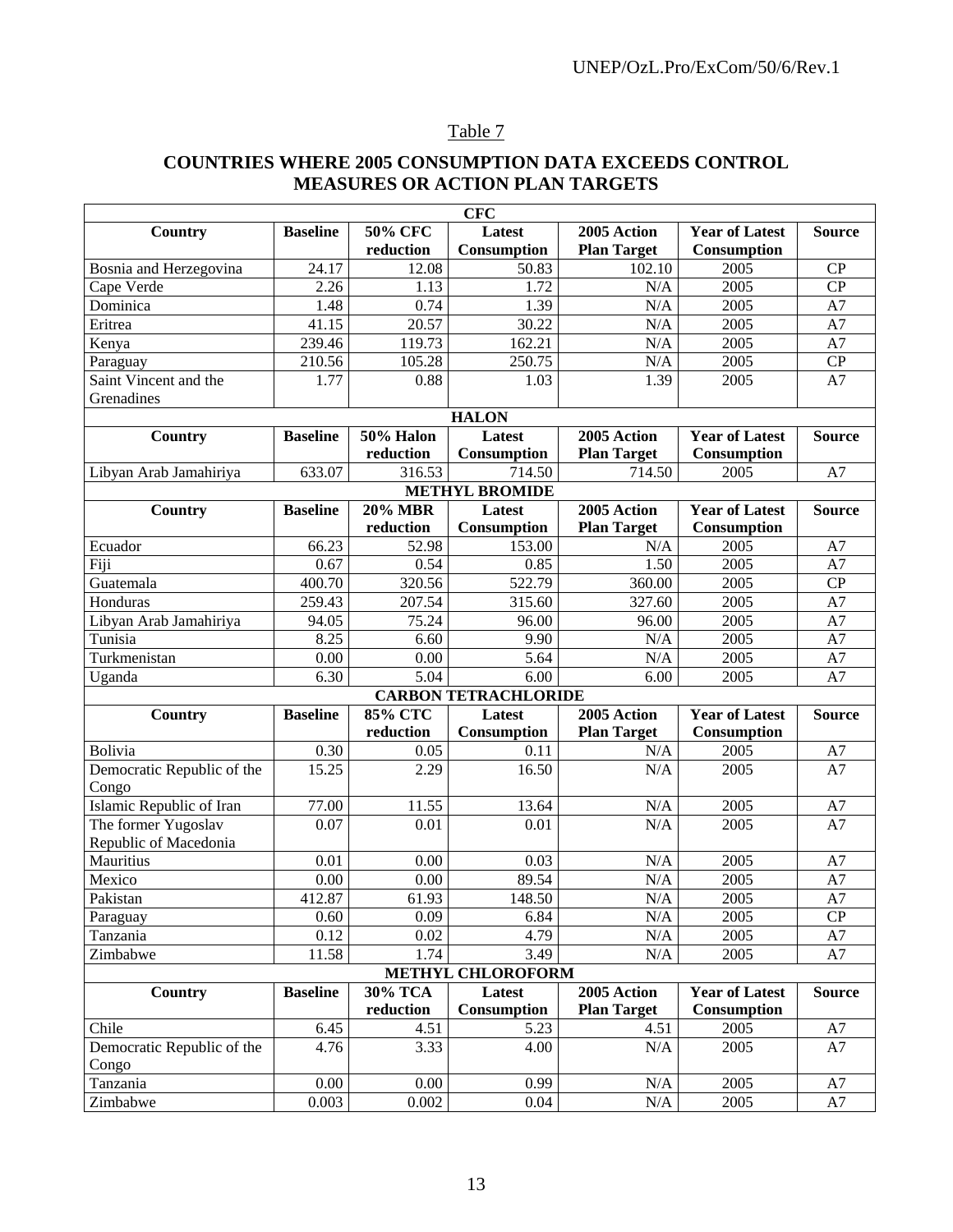28. As shown in Table 7, several countries that appear to be in non-compliance with the control measure are in compliance with the Action Plan approved by the Meeting of the Parties to enable them to return into compliance. For CFCs, Bosnia and Herzegovina is in compliance with its Action Plan's target based on country programme data. Saint Vincent and the Grenadines are in compliance with the Action Plan's target. Libyan Arab Jamahiriya is also in compliance with its Action Plan target for halons. While Fiji, Honduras, Libyan Arab Jamahiriya, and Uganda are in compliance with their Action Plans' targets, Guatemala is not in compliance with its Action Plan's targets for methyl bromide. Chile is also not in compliance with its Action Plan's target for TCA.

#### 2005 data

29. Based on 2005 data, several countries may be found to be in non-compliance with the Protocol's control measures for Article 5 countries. 2005 consumption exceeds 50 per cent of the baseline figure for CFCs for four countries including: Eritrea and Papua New Guinea based on Article 7 data as well as Cape Verde and Paraguay based on CP data. Eight countries exceed the control measure for CTCs including: Bolivia, Democratic Republic of the Congo, The former Yugoslav Republic of Macedonia, Mauritius, Mexico, Pakistan, Tanzania, and Zimbabwe. Three countries exceed the control measure for TCAs including: Democratic Republic of the Congo, Tanzania, and Zimbabwe.

### Information in Annex II

30. Annex II presents information on countries subject to decisions of the Parties on compliance that have not met the actions required in decisions, or appear to be in noncompliance. Annex II is arranged by country, decisions of the Parties, recommendations of the  $35<sup>th</sup>$  and  $36<sup>th</sup>$  Meetings of the Implementation Committee and related issues

31. Annex II also includes a column entitled "Multilateral Fund Comments" that provides information from CP data reports submitted by National Ozone Units; inputs from multilateral and bilateral implementing agencies; and data from the latest status and progress reports on the issue.

### **PART III: DATA ON THE IMPLEMENTATION OF COUNTRY PROGRAMMES**

32. Part III consists of data on the implementation of country programmes. CP data is submitted to the Fund Secretariat by 1 May of each year. It contains ODS consumption data including data by sector. It also presents additional information that can be used to assess the prospects of compliance based on characteristics of a country's ODS phase-out programme, through the new country programme database pursuant to decision 46/39.

### **ODS CONSUMPTION DATA BY SECTOR**

33. ODS consumption data by sector is submitted to the Fund Secretariat annually by Article 5 countries as a result of decisions from the  $11^{th}$ ,  $13^{th}$ ,  $22^{nd}$ ,  $28^{th}$ ,  $29^{th}$ ,  $30^{th}$  and 46th Meetings of the Executive Committee. As of 3 October 2006, the Secretariat had received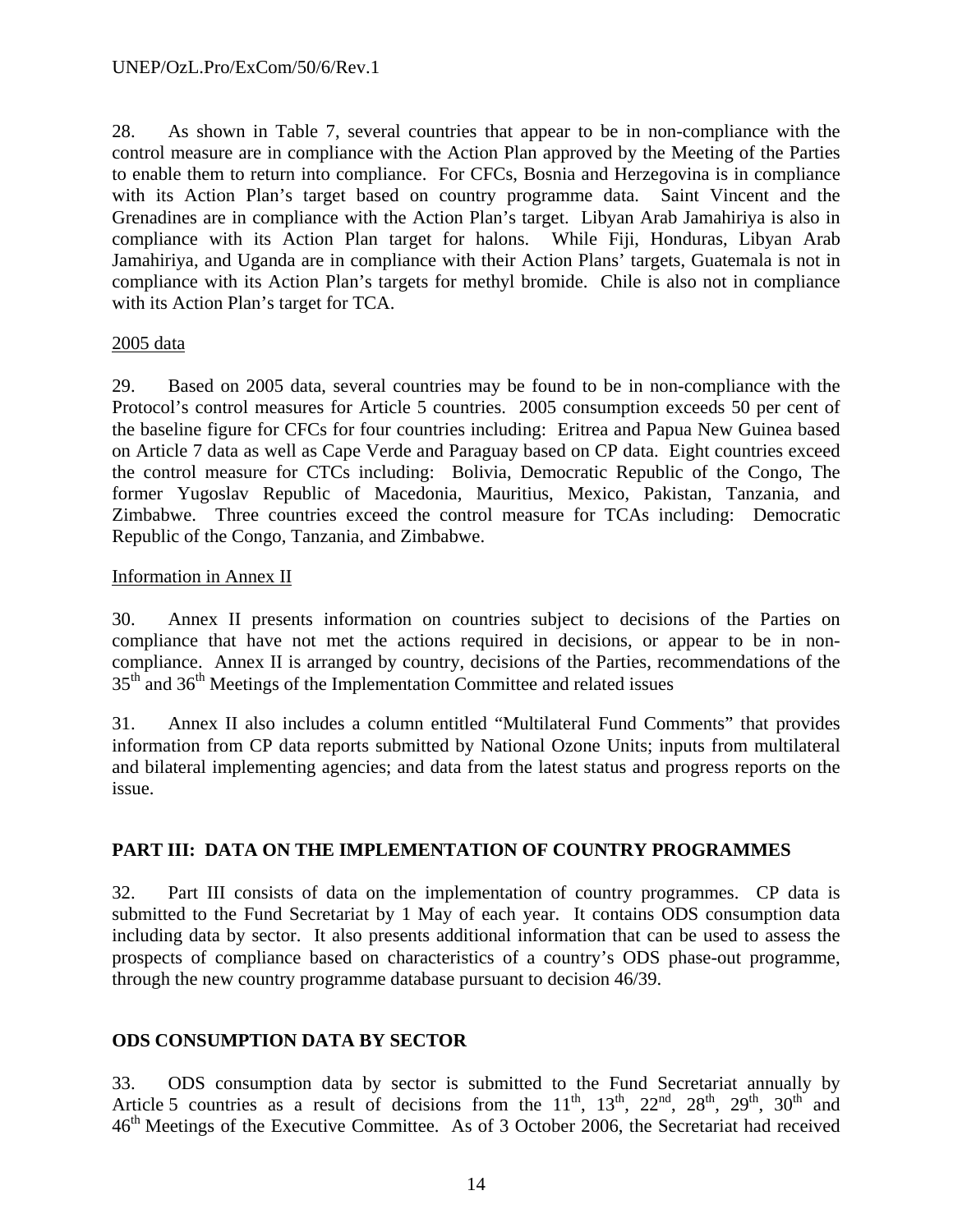reports on the implementation of country programmes for the year 2005 from 105 countries of 140 required to report.

34. The Secretariat compiled these data into the required format and included data from previous CP reports for those countries for which no data had been reported for 2005. Therefore, 14 reports from 2004, 7 reports from 2003, two reports from 2002 and one report from 2001 are also included.

35. The database for the CP data is provided on the Fund Secretariat's web site (www.multilateralfund.org) in the spreadsheet programme, Microsoft Excel 2002.

36. Although the consumption levels recorded are from different years and may not necessarily correspond to the data reported pursuant to Article 7 of the Montreal Protocol, the data provide the most recent sectoral assessment by country as well as on a global basis. These data should assist both the Article 5 countries concerned and the Executive Committee in their efforts to assess what remains to be phased out on a sectoral basis.

37. Table 8 presents the total remaining ODS consumption to be phased out by sector, taking into account projects that have been approved but are as yet unimplemented. It also includes total consumption phase-out from approved but not yet completed projects, and the percentage (by sector) of the balance to be phased out.

| <b>Sector</b> | <b>Total Latest</b><br><b>Consumption</b> | Percentage of<br><b>Total Latest</b><br><b>Consumption</b> | <b>Total Phase-out</b><br><b>Approved but</b><br>not Completed | <b>Balance to be</b><br>phased out | Percentage of<br><b>Balance to Total</b><br>Latest |
|---------------|-------------------------------------------|------------------------------------------------------------|----------------------------------------------------------------|------------------------------------|----------------------------------------------------|
|               |                                           |                                                            |                                                                |                                    | <b>Consumption</b>                                 |
| Aerosol       | 1,257.75                                  | 2.54%                                                      | 427.00                                                         | 830.75                             | 66.05%                                             |
| Foam          | 8,871.24                                  | 17.90%                                                     | 1,414.40                                                       | 7,456.84                           | 84.06%                                             |
| Fumigant      | 5,318.09                                  | 10.73%                                                     | 2,520.37                                                       | 2,797.72                           | 52.61%                                             |
| Halon         | 5,757.43                                  | 11.61%                                                     | 9,707.10                                                       | $-3,949.67$                        | N/A                                                |
| Lab Use       | 620.20                                    | 1.25%                                                      | 0.00                                                           | 620.20                             | 100.00%                                            |
| <b>MDI</b>    | 939.69                                    | 1.90%                                                      | 0.00                                                           | 939.69                             | 100.00%                                            |
| Process Agent | 1,432.62                                  | 2.89%                                                      | 231.90                                                         | 1,200.72                           | 83.81%                                             |
| Refrigeration | 22,486.40                                 | 45.36%                                                     | 3,831.55                                                       | 18,654.85                          | 82.96%                                             |
| Solvent       | 2,750.77                                  | 5.55%                                                      | 205.75                                                         | 2,545.02                           | 92.52%                                             |
| Sterilant     | 0.00                                      | 0.00%                                                      | 9.70                                                           | $-9.70$                            | N/A                                                |
| Tobacco       | 138.20                                    | 0.28%                                                      | 150.00                                                         | $-11.80$                           | N/A                                                |
| <b>Total</b>  | 49,572.39                                 | 100.00%                                                    | 18,497.77                                                      | 31,074.62                          | 62.69%                                             |

### Table 8

### **TOTAL REMAINING ODS CONSUMPTION BY SECTOR**

38. The total phase-out approved but not implemented specified in Table 8 does not include the phase-out approved in principle for multi-year agreements, or the phase-out that is expected to result from the implementation of RMPs and halon banking. In addition to the phase-out already being funded, the Executive Committee has approved, in principle, sectoral and national phase-out projects for which annual tranches are released on the basis of the achievement of scheduled reductions.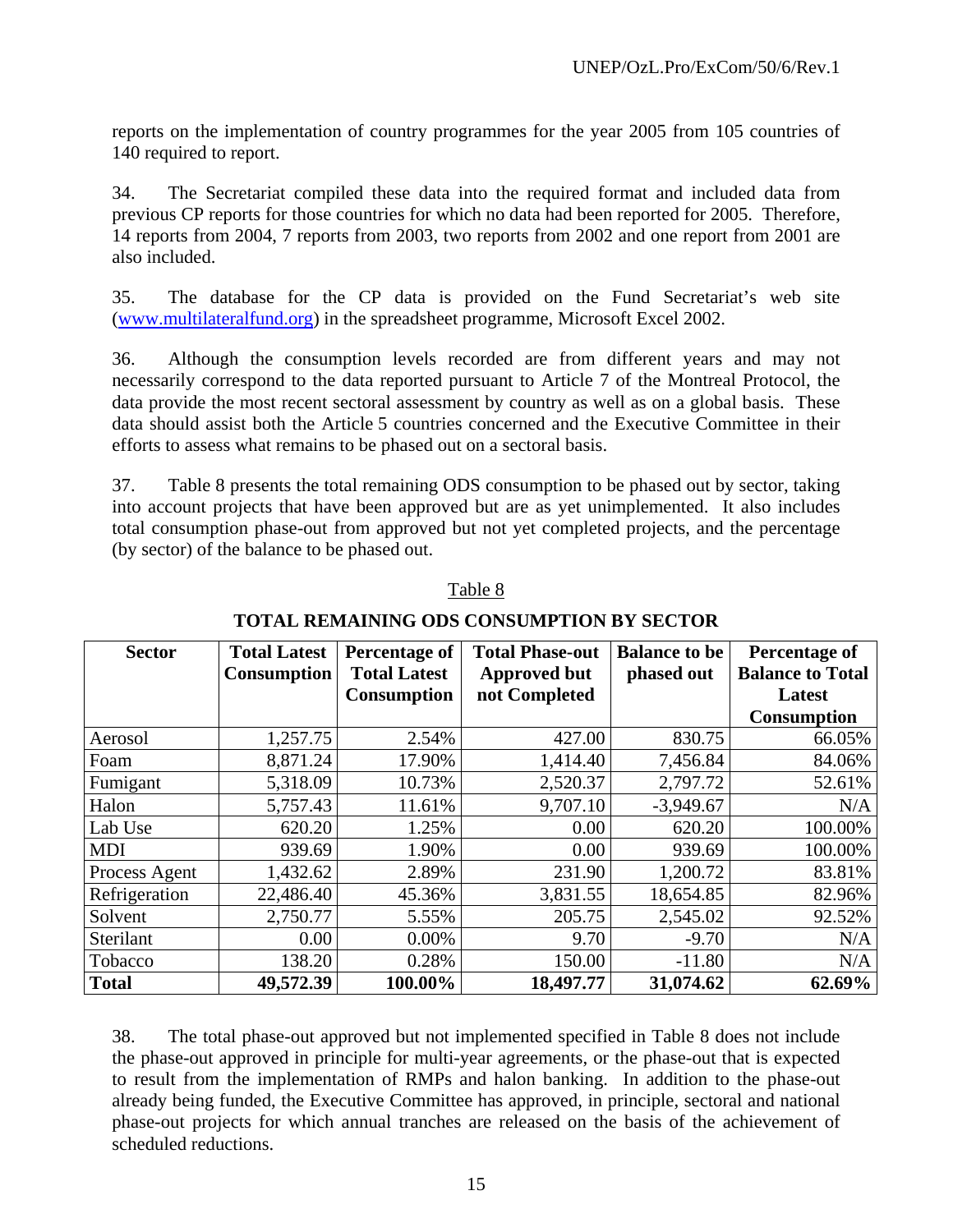39. The phase-out from future annual tranches will address a significant amount of the remaining consumption identified in Table 8. Moreover, RMPs for LVCs account for 85 per cent of the baseline consumption of these countries, but the data in the projects that have been approved but are not implemented do not account for all of this tonnage. Also, the approved but unimplemented phase-out in Table 8 does not include some halon consumption for countries that have already received a halon banking project. Therefore, Table 9 presents the remaining consumption, by substance, that has not yet been addressed by the Executive Committee after taking into account multi-year agreements, RMPs for LVCs, and halon banking.

#### Table 9

### **TOTAL REMAINING ODS CONSUMPTION BY SUBSTANCE BASED ON COUNTRY PROGRAMME DATA**

### **(AFTER TAKING INTO ACCOUNT THE PHASE-OUT REPRESENTED BY RMPS FOR LVCS, HALON BANKING, TOTAL PHASE-OUT PROJECTS, AND MULTI-YEAR AGREEMENTS THAT ARE APPROVED IN PRINCIPLE)**

| <b>Chemical</b> | <b>Remaining ODS Consumption</b> |
|-----------------|----------------------------------|
|                 | (ODP Tonnes)                     |
| <b>CFC</b>      | 3,431.07                         |
| <b>CTC</b>      | 129.9                            |
| Halons          | 18.48                            |
| MВ              | 4,010.88                         |
| <b>TCA</b>      | 18.99                            |
| <b>Total</b>    | 7,609.32                         |

40. It may be recalled that the assessment at the  $49<sup>th</sup>$  Meeting of the Executive Committee indicated that there were 10,495.01 ODP tonnes remaining to be addressed based on the latest CP data, taking into account approved but not implemented projects. The reduction of 2,885.69 ODP tonnes in consumption is due to the approvals at the  $49<sup>th</sup>$  Meetings of the Executive Committee and updated consumption data received since the document was issued for consideration at the  $49<sup>th</sup>$  Meeting. These data are based on those 105 Article 5 countries that reported country programme data. However, 36 countries that did not report such data may also seek Fund assistance.

41. Using Article 7 data for these countries, the total amount of remaining ODS taking into account the phase-out represented by RMPs for LVCs, halon banking, total phase-out projects, and multi-year agreements that are approved in principle is 9,155.72 ODP tonnes as shown in Table 10.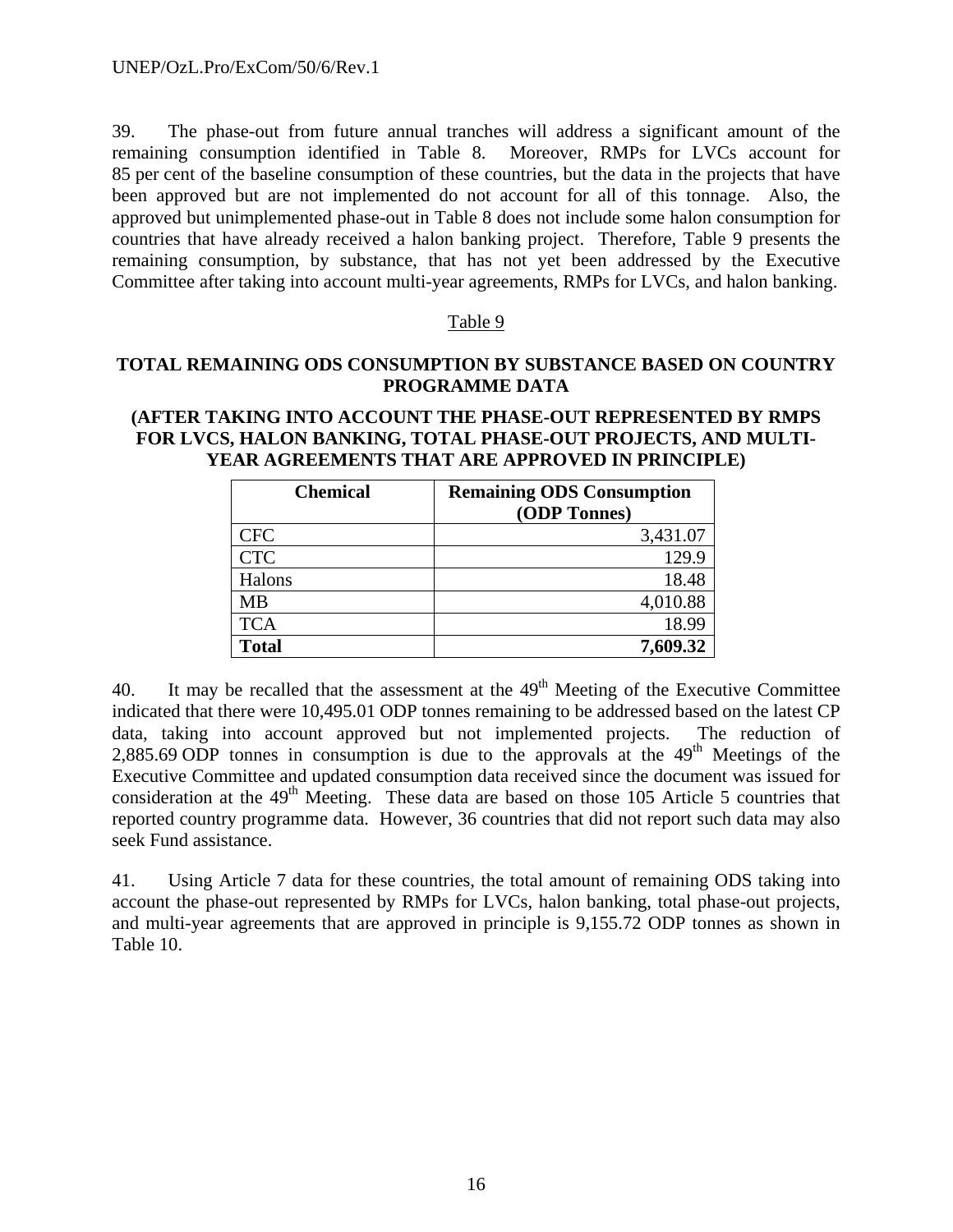# Table 10

### **TOTAL REMAINING ODS CONSUMPTION BY SUBSTANCE BASED ON COUNTRY PROGRAMME AND ARTICLE 7 DATA**

#### **(AFTER TAKING INTO ACCOUNT THE PHASE-OUT REPRESENTED BY RMPS FOR LVCS, HALON BANKING, TOTAL PHASE-OUT PROJECTS, AND MULTI-YEAR AGREEMENTS THAT ARE APPROVED IN PRINCIPLE)**

| <b>Chemical</b> | <b>Remaining ODS Consumption</b><br>(ODP Tonnes) |
|-----------------|--------------------------------------------------|
| <b>CFC</b>      | 4,716.69                                         |
| <b>CTC</b>      | 159.77                                           |
| Halons          | 239.46                                           |
| <b>MB</b>       | 4,019.82                                         |
| <b>TCA</b>      | 19.98                                            |
| <b>Total</b>    | 9,155.72                                         |

#### **HCFC data**

42. Table 11 presents the amount of HCFC consumption based on the latest data available. It shows that there are 281,826 metric tonnes (18,125 ODP tonnes) of HCFC consumption consisting primarily of HCFC-22 (68.3 per cent of the total) and HCFC-141b (28.4 per cent of the total).

#### Table 11

| <b>Chemical</b> | <b>Metric Tonnes</b> | <b>ODP</b> Tonnes | <b>Percent of Total</b> |
|-----------------|----------------------|-------------------|-------------------------|
| <b>HCFC-123</b> | 819.31               | 16.39             | 0.1%                    |
| <b>HCFC-124</b> | 473.74               | 18.95             | 0.1%                    |
| <b>HCFC-141</b> | 78.91                | 5.52              | 0.0%                    |
| HCFC-141b       | 46,741.00            | 5,141.51          | 28.4%                   |
| <b>HCFC-142</b> | 243.91               | 17.07             | 0.1%                    |
| HCFC-142b       | 8,003.32             | 520.22            | 2.9%                    |
| HCFC-21         | 28.86                | 1.15              | 0.0%                    |
| HCFC-22         | 225,108.49           | 12,380.97         | 68.3%                   |
| <b>HCFC-225</b> | 328.93               | 23.02             | 0.1%                    |
| <b>Total</b>    | 281,826.46           | 18,124.84         | 100.0%                  |

#### **AMOUNT OF HCFC LATEST CONSUMPTION DATA BY CHEMICAL**

### **PROSPECTS OF COMPLIANCE BASED ON CHARACTERISTICS OF NATIONAL PHASE-OUT PROGRAMMES**

43. The new CP reporting format adopted in decision 46/39 provides an opportunity for national ozone units to assess the prospects of compliance from both a quantitative and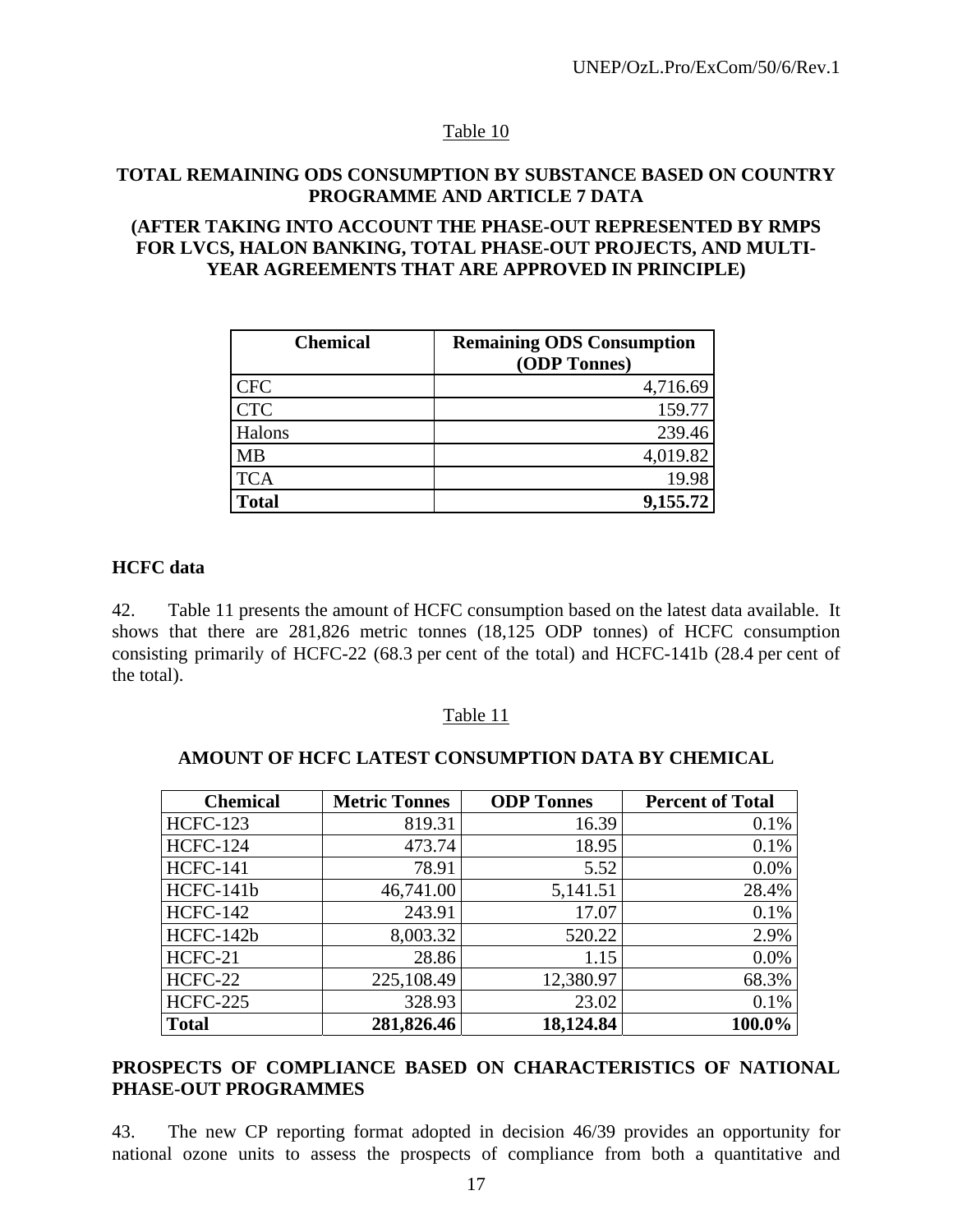qualitative perspective. Eighty-two of the 105 countries that provided 2005 data used the new format for reporting CP data. Three of the countries that reported using the new format did not report any of the new data required by the new format. Due to the limited amount of data and the lack of completeness, these overall statistics may not be representative of all Article 5 countries.

### **Data completeness**

44. This is the first year of use of the new format and from the analysis there appears to be some data anomalies. Data that seemed anomalous were not used in the summary presented in this section. In some cases, it appeared that there was confusion as to when data should be reported cumulatively (e.g., in the case of persons trained), when the data should be reported annually (e.g., import and export quotas), and when it should represent the number of quotas issued or amount of quotas in metric tonnes.

45. Moreover, most of the data provided in the new format was incomplete for the three main sections: qualitative, quantitative and regulatory. Only four countries, Bolivia, Guyana, India, and Kyrgyzstan provided all the information for all three sections. Fifteen out of 82 countries provided full information on the quantitative data, and 40 of the 82 countries provided full information on the regulatory section. Only 16 countries provided information for the qualitative section that assesses, for example, the effectiveness of various measures while another 30 provided full information for the qualitative section excluding the assessment of the performance of implementing agencies. The Executive Committee has already requested UNEP to provide assistance through its Compliance Assistance Programme to include agenda items on how to complete the new form during future regional network meetings prior to May 2007 (decision  $49/5(d)$ ).

### **Summary of data and information provided in the new format**

46. Fifty-six of the 73 reporting countries with RMPs indicated progress in the implementation of their RMPs.

47. A total of 3,316 recovery machines in operation and 1,562 recycling machines were funded with resources from the Multilateral Fund in those countries reporting data. Of the 57 countries reporting operational recovery and recycling systems, 38.6 per cent of the countries described the operations as not functioning so well; 45.6 per cent reported operations as satisfactory; and 15.8 per cent reported these systems as operating very well. A total of 9,133 ODP tonnes of CFC-12 was recovered of which 9,094 ODP tonnes was reused. Of this, 7,545 ODP tonnes were from Kyrgyzstan alone. A total of 220 ODP tonnes of CFC-11 was recovered of which 141 ODP tonnes was reused.

48. 37,351 refrigeration servicing technicians were trained, 29,827 were certified and 1,869 refrigeration technician trainers were trained. As mentioned above, it was not clear to what extent this data reflected annual amounts or cumulated amounts.

49. Of the 66 countries reporting operational licensing systems, 21.2 per cent of these countries described these systems as not functioning so well; 25.8 per cent described the systems as operating satisfactorily; and 53 per cent described the systems as operating very well. Fifty-four (66 per cent) of the 82 countries using the new format reported that they had quota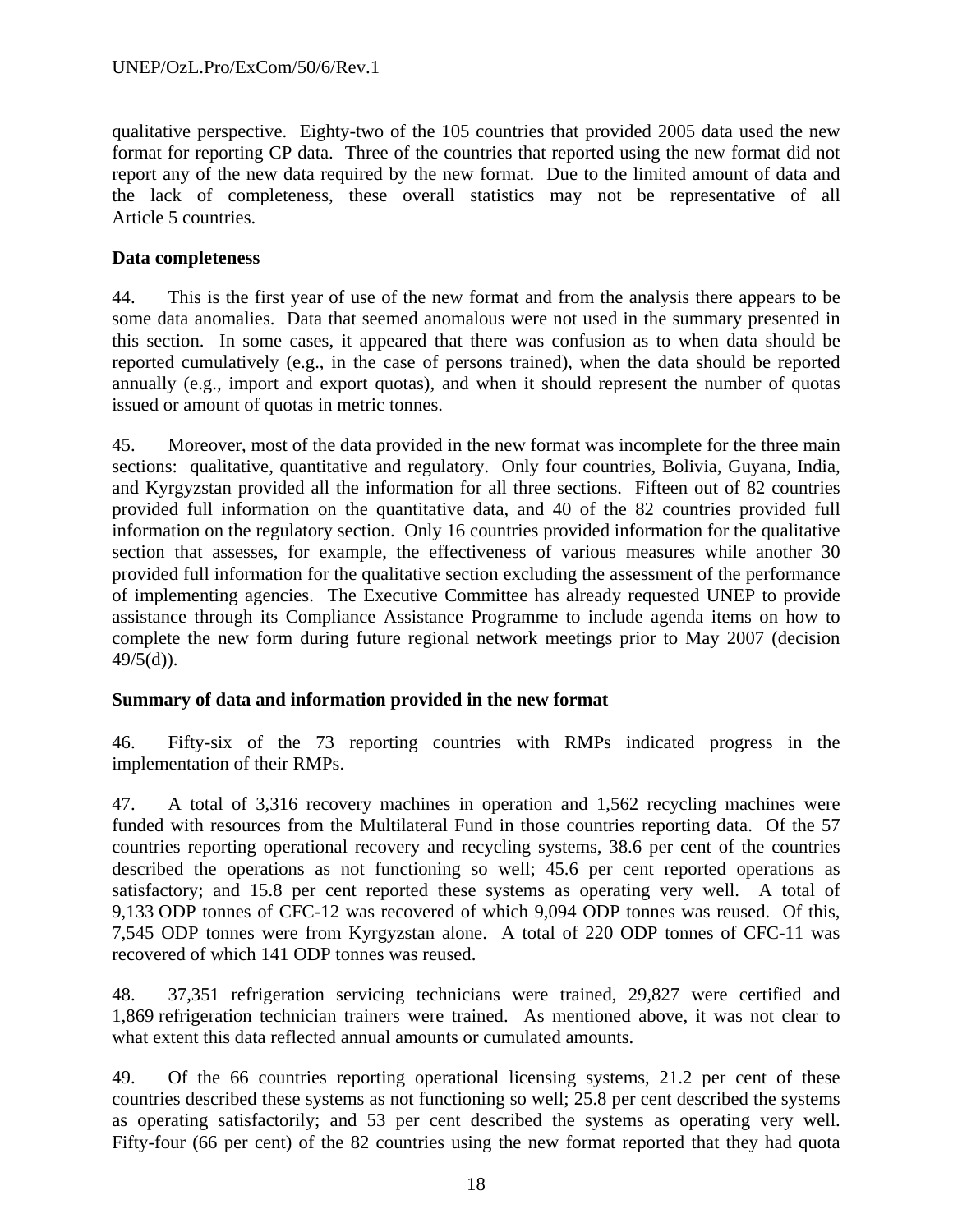systems in place. Sixty-seven (82 per cent) of the 82 reporting countries indicated that importer registration was required.

50. A total of 60,751 metric tonnes of import quotas were issued in 2005 along with 299,951 metric tonnes of exports. It is possible that some of these data are cumulative data instead of annual. 8,451 customs officers were reported as having been trained, but in this case it was again not clear to what extent countries had reported annual data instead of cumulative. The new CP format also provides information on the costs of ODS and the substitute HFC-134a as summarized in Table 12.

### Table 12

| <b>ODS</b>        | <b>Average Price/</b><br>kilogram<br>(US\$/kg.) | Range (US\$/kg.)                                   | Data Excluded from the Calculation of<br>the Average (US\$/kg.)                                                                                                                                                 |
|-------------------|-------------------------------------------------|----------------------------------------------------|-----------------------------------------------------------------------------------------------------------------------------------------------------------------------------------------------------------------|
| $CFC-11$          | \$7.09                                          | \$0.42 (Ecuador) to \$18.00<br>(Mexico)            | \$110.00 in Nicaragua and \$0 entries                                                                                                                                                                           |
| $CFC-12$          | \$8.98                                          | \$1.75 (Haiti) to \$23.50<br>(Zimbabwe)            | \$320 in the Philippines, \$310 in<br>Nicaragua, \$272.73 in Jamaica, \$100 in<br>Ethiopia, \$68 in Turkey, and \$38 in Cape<br>Verde; and \$0 entries                                                          |
| <b>CFC-113</b>    | \$9.02                                          | \$3.50 (India) to \$15.90 in<br><b>Bolivia</b>     | \$350 in Croatia, \$329.12 for Ecuador, and<br>\$100 in Bosnia & Herzegovina; and \$0<br>entries                                                                                                                |
| <b>CFC-114</b>    | \$9.98                                          | \$9.24 (Brazil) to \$11<br>(Malaysia)              | \$0 entries                                                                                                                                                                                                     |
| <b>CFC-115</b>    | \$10.94                                         | \$6.50 (Bahrain) to \$14.50<br>(Dominica)          | \$0 entries                                                                                                                                                                                                     |
| <b>Halon 1211</b> | N/p                                             |                                                    |                                                                                                                                                                                                                 |
| <b>Halon 1301</b> | N/p                                             |                                                    |                                                                                                                                                                                                                 |
| Methyl Bromide    | N/p                                             |                                                    |                                                                                                                                                                                                                 |
| <b>CTC</b>        | N/p                                             |                                                    |                                                                                                                                                                                                                 |
| HCFC-141b         | N/p                                             |                                                    |                                                                                                                                                                                                                 |
| HCFC-22           | \$5.41                                          | \$0.24 (El Salvador) to \$16.00<br>(Dominica)      | \$130 for the Philippines, \$60.30 in<br>Jamaica, \$48 in Turkey; and \$0 entries                                                                                                                               |
| <b>HFC-134a</b>   | \$12.21                                         | \$0.24 (El Salvador) to \$25.74<br>(Zimbabwe)      | \$42.40 for Madagascar, \$106 for Turkey,<br>\$196.18 for Jamaica, and \$465 for the<br>Philippines, \$275 in Nicaragua, \$196.18<br>in Jamaica, \$106 in Turkey, and \$42.40 in<br>Madagascar; and \$0 entries |
| $R - 502$         | \$14.20                                         | \$5.00 (Indonesia) to \$31.55<br>(Solomon Islands) | \$40 for Madagascar and \$0 entries                                                                                                                                                                             |

### **AVERAGE PRICE OF ODS AND SUBSTITUTES**

51. Based on the world-wide averages taken from the data of 82 Article 5 countries, the average prices of substitutes such as HFC-134a and R-502 are more expensive than CFC-11 and CFC-12. HCFC-22 is, however, much less expensive.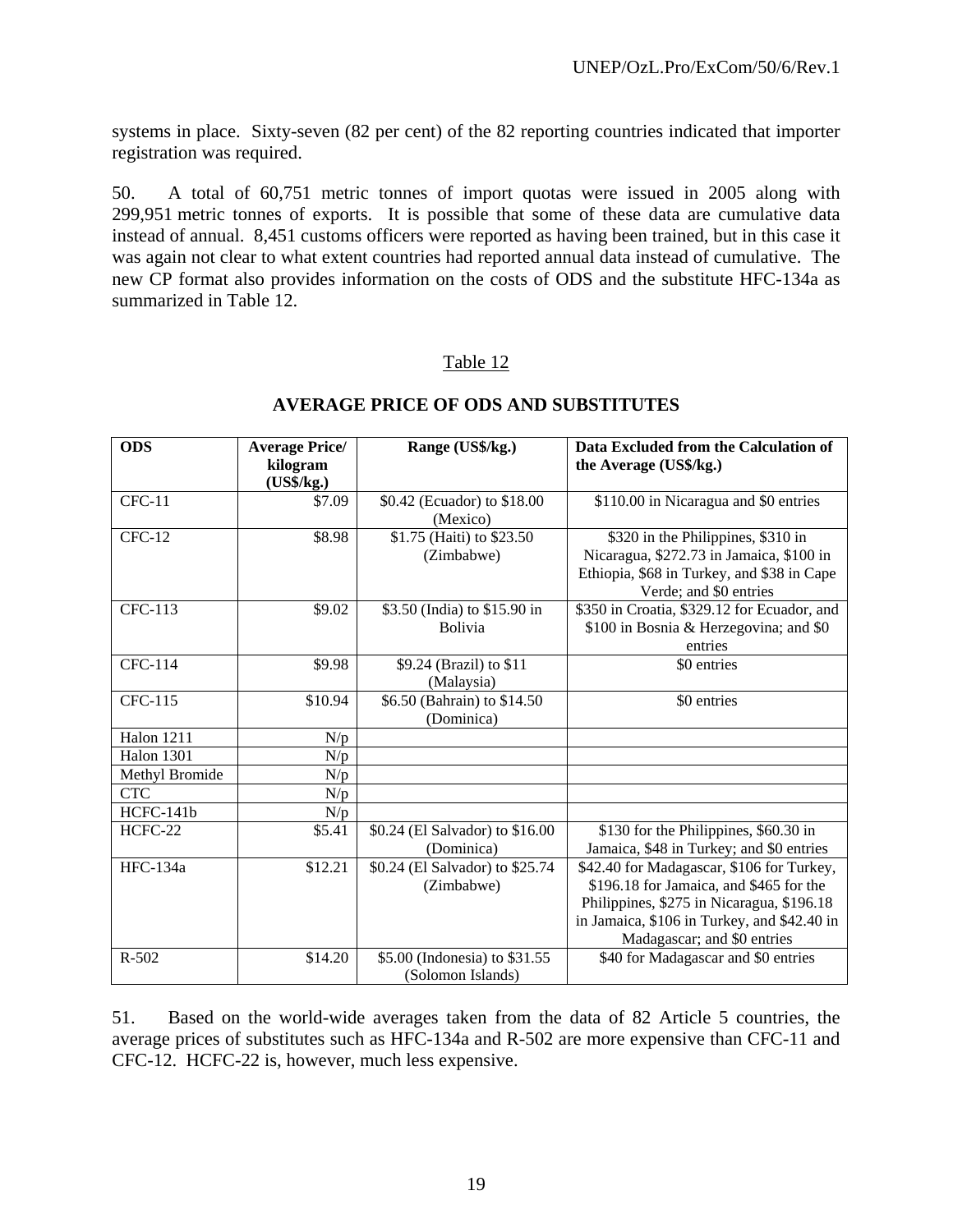#### **RECOMMENDATIONS**

- 52. The Executive Committee may wish to:
	- (a) Note the report on the status/prospects of Article 5 countries in achieving compliance with the initial and intermediate control measures of the Montreal Protocol as contained in UNEP/OzL.Pro/ExCom/50/6/Rev.1; and
	- (b) Request bilateral and implementing agencies to include phase-out activities, where appropriate, for eligible consumption in their 2007-2009 business plans for the following countries:
		- (i) CTC: Tanzania; and
		- (ii) TCA: Tanzania.
	- (c) Request Article 5 countries to submit complete CP data using the new format.

-----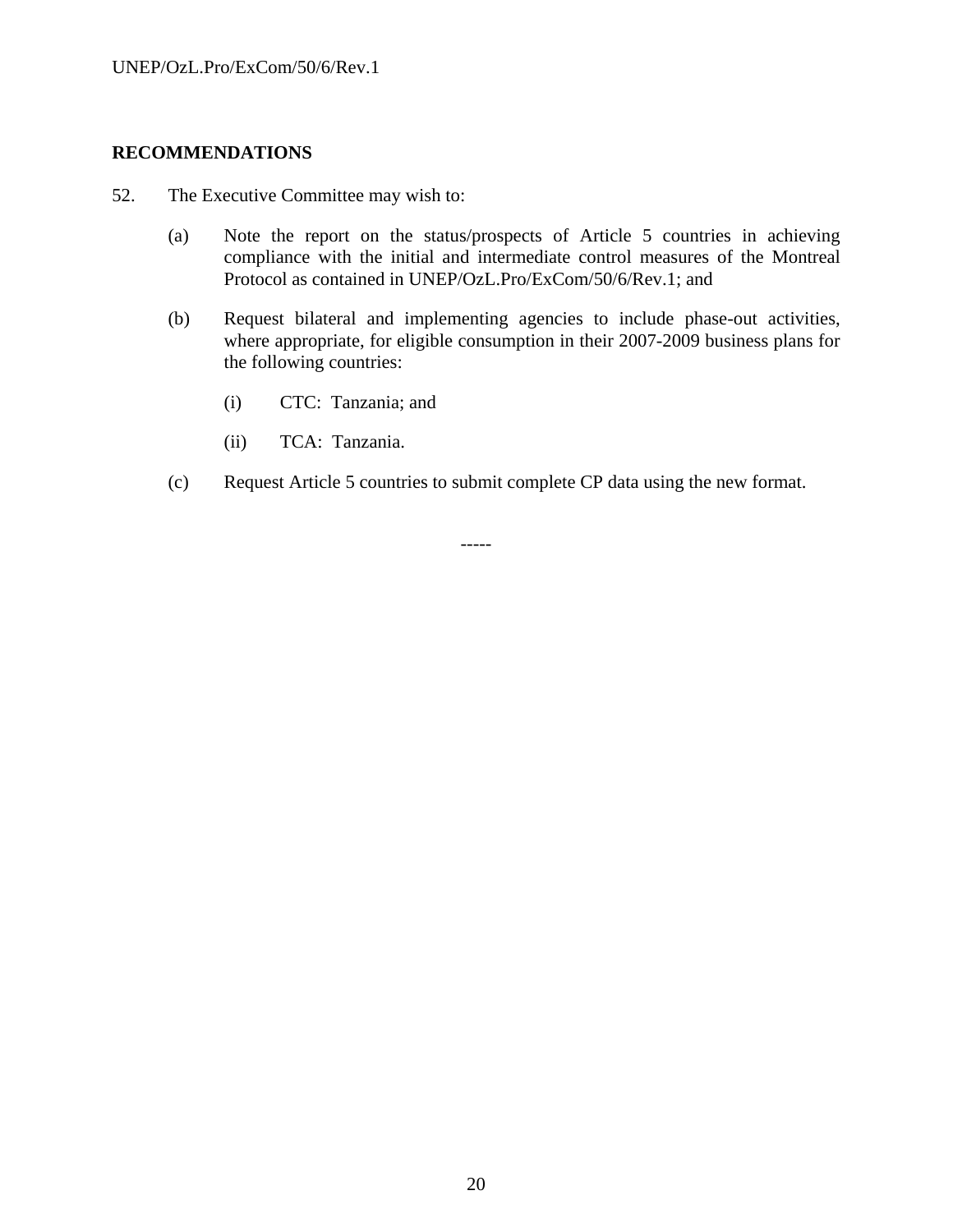### **Annex I**

### **DETAILED ANALYSIS OF THE STATUS OF IMPLEMENTATION IN COUNTRIES SUBJECT TO DECISIONS OF THE PARTIES ON COMPLIANCE AND THOSE AT RISK OF NON-COMPLIANCE**

1. Annex I presents the detailed analysis of the status of implementation in countries subject to decisions of the Parties on compliance and those at risk of non-compliance. The data tables in Appendixes I-V indicate whether a country has received a total phase-out agreement for a specific controlled substance. The CFC analysis (Appendix I) shows further whether a lowvolume consuming countries (LVCs) has received a Refrigerant Management Plan (RMP) or a RMP update since the  $31<sup>st</sup>$  Meeting of the Executive Committee, which should be sufficient to ensure a country's compliance at least up to and including the 85 per cent reduction target in 2007 (decision 31/48(h)). The analysis of halons (Appendix II) indicates whether a halon banking activity has been approved. Halon banking guidelines require that regulations facilitating production and import bans are established within six months of the establishment of a reclamation centre (decision 18/22). Decision 35/57 presumes that halon banking should be the last project approved for the halon sector. The methyl bromide analysis (Appendix III) indicates further whether a country has received funding for a phase-out to meet the 2005 control measure.

# **ANALYSIS OF COMPLIANCE FOR CFCs (Appendix I)**

2. Based on their latest reported consumption data, 142 countries could now be considered to be in compliance, but 15 have not yet reported 2005 data. The latest reported consumption for these countries combined is 43,582 ODP tonnes. This is some 120,311 ODP tonnes lower than their combined baseline level of 163,893 ODP tonnes. Ninety-eight of these countries are LVCs of which 90 have received support for RMPs from the Multilateral Fund. This includes support for 62 LVCs to meet their 85 per cent reductions by 2007.

3. Countries have been grouped into three categories: (a) those whose latest consumption exceeds the baseline freeze; (b) those in actual non-compliance or at risk of not meeting the 2005 reduction step because their latest consumption exceeds the 50 per cent baseline reduction target; and (c) those at risk of not meeting future controls because their latest consumption exceeds the 85 per cent baseline reduction target.

# (a) Countries whose latest consumption exceeds the CFC baseline freeze

4. This category consists of the following two LVC countries: Bosnia and Herzegovina and Paraguay. All other countries appear to be in compliance.

5. The two countries whose latest consumption exceeds the baseline freeze have each been provided with support to enable their compliance, as follows: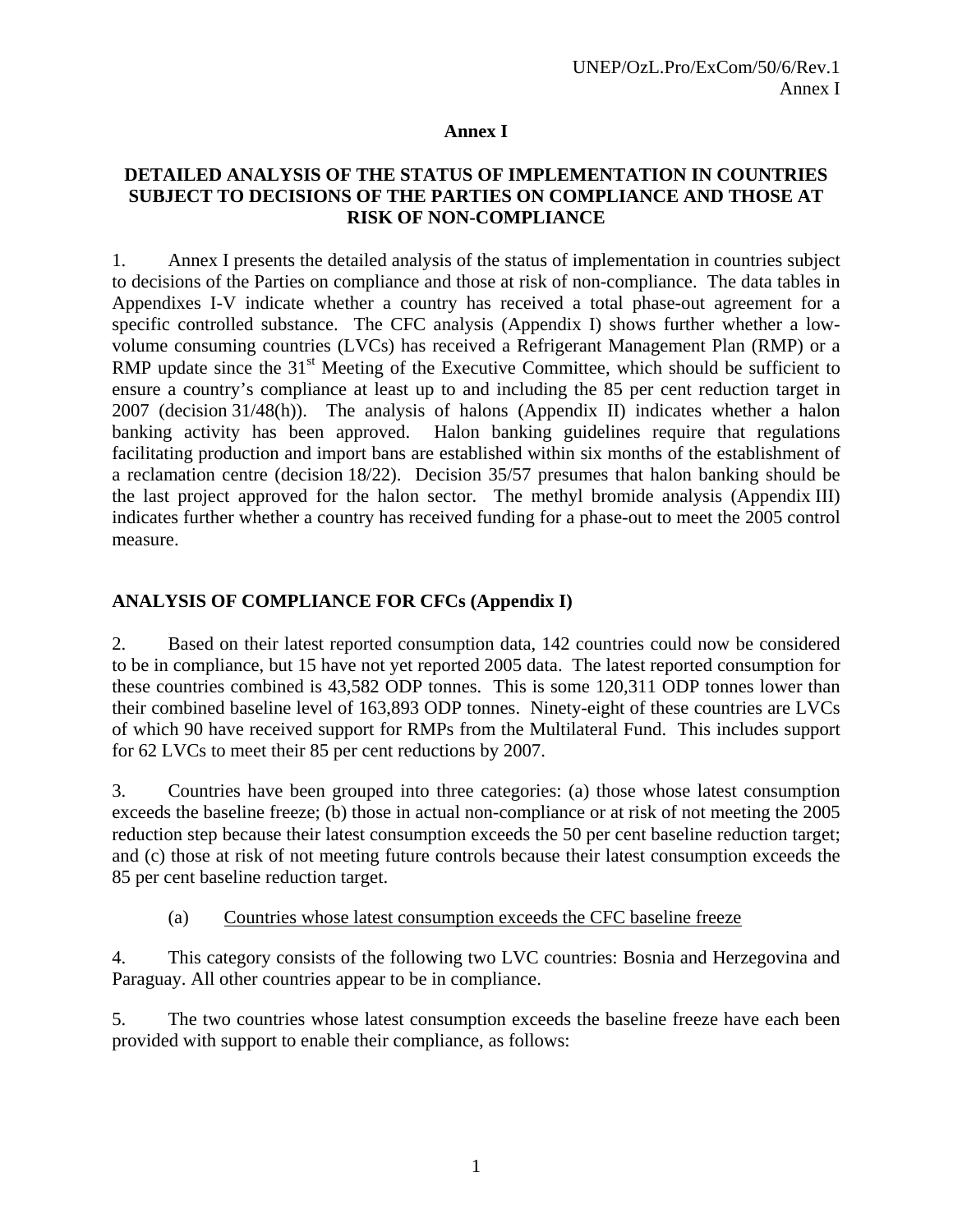### UNEP/OzL.Pro/ExCom/50/6/Rev.1 Annex I

- Bosnia and Herzegovina has a national ODS phase-out agreement with the Executive Committee and an Action Plan approved by the Meeting of the Parties that would allow it to complete the phase-out of CFCs prior to 31 December 2007.
- Paraguay has received an RMP to meet its 50 per cent and 85 per cent reduction targets.

# (b) Countries at risk of not achieving the 50 per cent CFC baseline reduction

6. This category consists of 13 countries. These countries may be in non-compliance with the control measures. It includes 11 LVCs, which may need to achieve additional CFC phase-out amounting to 531 ODP tonnes by 2005 in order to comply with the 50 per cent reduction target. Of the 13 countries in this category, 4 have projects with phase-out included in the 2006 business plans.

7. Of the 13 countries, the Executive Committee has approved RMPs for 9 LVCs. These 9 countries had already received either a RMP to meet their 50 per cent and 85 per cent reductions or a national phase-out agreement. Palau is one of the LVCs that has a phase-out agreement with the Executive Committee as part of the Pacific Island Country strategy.

8. Bosnia and Herzegovina is the only country that did not have an approved RMP, but has a national phase-out agreement.

9. The remaining three countries that appear to possibly need additional activities to achieve the 50 per cent reduction are Eritrea, Saudi Arabia and the United Arab Emirates. The United Arab Emirates does not seek Multilateral Fund assistance. Saudi Arabia has sought assistance from the Multilateral Fund and the project preparation of a country programme/national phaseout plan was approved 49<sup>th</sup> Meeting of the Executive Committee.

# (c) Countries at risk of not achieving the 85 per cent baseline reduction

10. This category consists of 106 countries including 71 LVCs, which may need to achieve additional CFC phase-out amounting to 20,683 ODP tonnes by 2007 in order to comply with the 85 per cent reduction target. Of these 106 countries, 51 were to receive projects with phase-out in the 2006 business plans.

11. Of the 106 countries, the Executive Committee has approved RMPs for 18 non-LVCs and 63 LVCs, including 76 countries that had already received either an RMP to meet their 50 per cent and 85 per cent reductions or had a national phase-out agreement approved. The Federated States of Micronesia, Palau and Solomon Islands are three of the LVCs that have phase-out agreements with the Executive Committee as part of the Pacific Island Country strategy.

12. There are six LVCs that have approved national phase-out agreements. These countries are: Albania, Armenia, Bosnia and Herzegovina, Ecuador, Papua New Guinea and Turkmenistan. For Armenia and Turkmenistan, funding has been approved by the GEF.

13. The remaining 19 countries that may require additional actions to achieve the 85 per cent reduction are Afghanistan, Argentina, Colombia, Eritrea, India, Indonesia, Islamic Republic of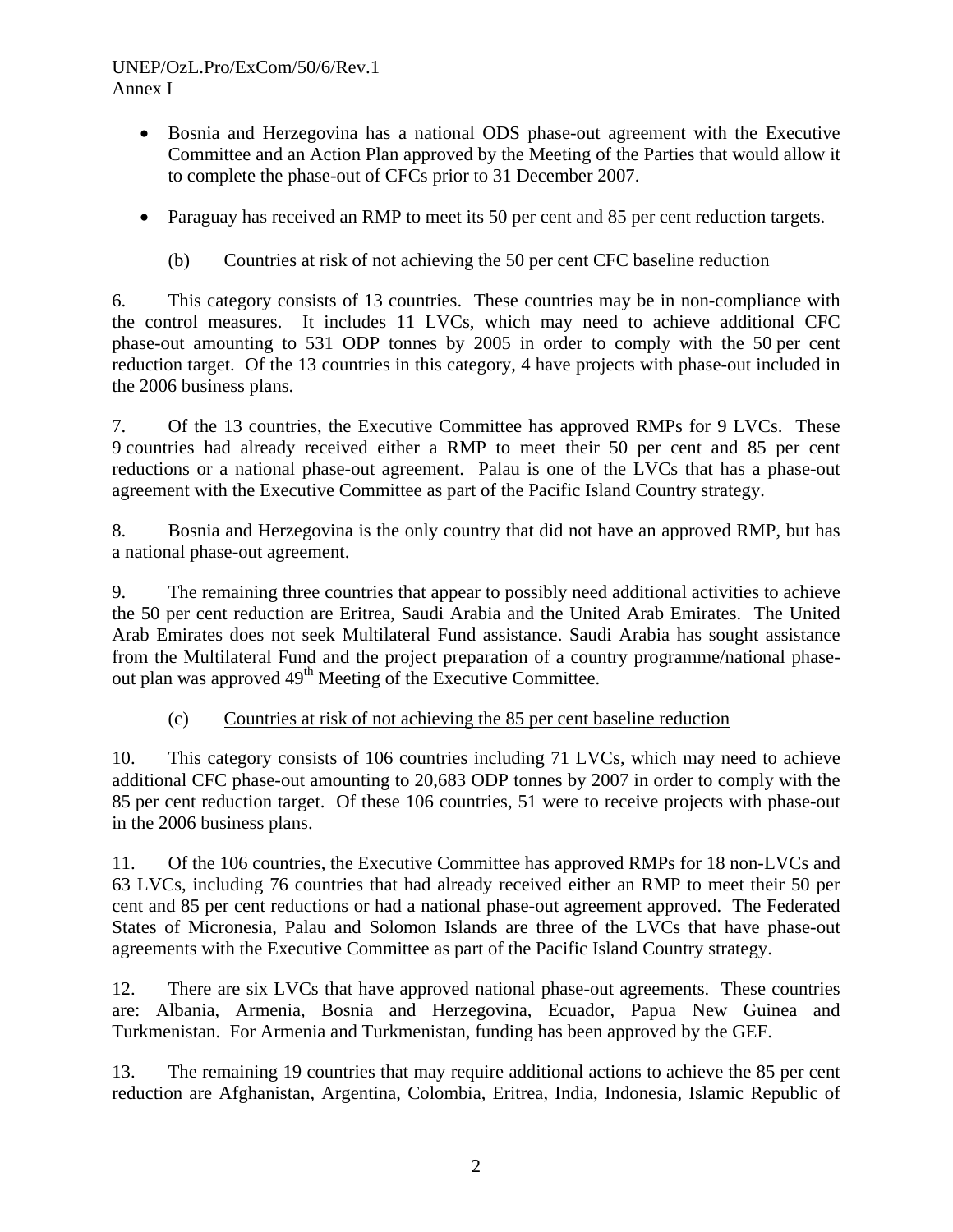Iran, Republic of Korea, Lebanon, Libyan Arab Jamahiriya, Malaysia, Mexico, Philippines, Saudi Arabia, Somalia, Thailand, Tunisia, United Arab Emirates and Venezuela. With the exception of Eritrea, Somalia and Saudi Arabia, all countries currently eligible for Fund assistance have national CFC phase-out agreements with the Executive Committee, which contain a phase-out schedule that is consistent with the targets in the Montreal Protocol. Republic of Korea and the United Arab Emirates do not seek Multilateral Fund assistance.

# **ANALYSIS OF COMPLIANCE FOR HALONS (Appendix II)**

14. Based on their latest consumption data, 67 countries could now be considered to be in compliance. The latest combined consumption for these countries is 6,816 ODP tonnes. This is some 39,607 ODP tonnes lower than their combined baseline level of 46,423 ODP tonnes.

15. Seventy-five countries have reported no consumption of halons between 1995 and 2005. One country has reported neither baseline nor latest consumption data.

16. Fifty-three countries have received support for halon banking activities or phase-out agreements. This includes those countries participating in regional halon banks. Halon banking is presumed to be the last funded activity in the halon consumption sector for most countries but there are some halon phase-out activities that are part of multi-sectoral phase-out agreements.

17. Countries have been grouped into the following two categories: (a) those whose latest consumption exceeds the baseline freeze; and (b) those in actual non-compliance or at risk of not meeting the 2005 control because their latest consumption exceeds the 50 per cent reduction target.

#### (a) Countries whose latest consumption exceeds the baseline freeze for halons

18. This category consists of two countries (Libyan Arab Jamahiriya and Somalia) that may require additional actions to achieve compliance with the freeze on halons. These countries would need to phase-out a total of 87 ODP tonnes to meet the freeze target. Libyan Arab Jamahiriya is the only country in this group that has received support for halon banking from the Multilateral Fund. Activities would be provided for Somalia once conditions exist for a sustainable activity.

### (b) Countries at risk of not achieving the 50 per cent baseline reduction for halons

19. This category consists of three countries, including one LVC that may need to phase-out additional halons amounting to 413 ODP tonnes by 2005 in order to comply with the 50 per cent reduction targets. Libyan Arab Jamahiriya is the only country that has received support from the Multilateral Fund for halon banking activity. The remaining two countries that might not achieve their 50 per cent reduction targets, Romania and Somalia had reported latest consumption in 2004 of 1.76 ODP and 23.37 ODP tonnes, respectively.

20. Two of the three countries that may need to phase-out additional amounts of halon to comply with the 50 per cent reduction targets have received Multilateral Fund assistance or have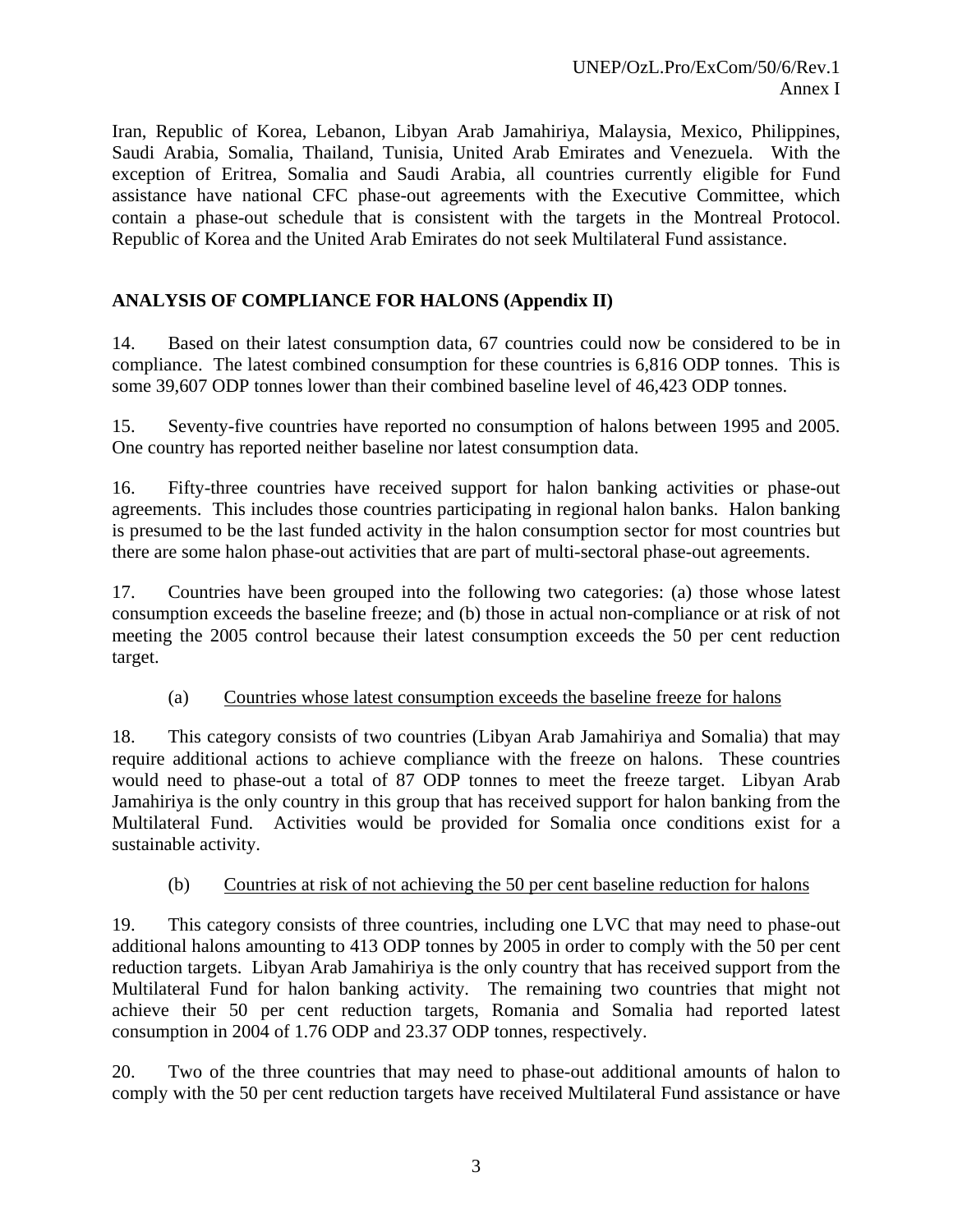### UNEP/OzL.Pro/ExCom/50/6/Rev.1 Annex I

planned activities in the 2006 business plans, including Libyan Arab Jamahiriya and Romania. The Executive Committee may wish to consider requesting implementing agencies to consider the possibility of including activities in the future business plans for countries that do not have approved halon banking or planned activities in the 2006 business plans, including Somalia (once conditions exist for a sustainable activity).

# **ANALYSIS OF COMPLIANCE FOR METHYL BROMIDE (Appendix III)**

21. This section presents the analysis for compliance with methyl bromide control measures. It should be noted that all data reported and used in this analysis relate to controlled use only, which means that the data excludes quarantine and pre-shipment (QPS). Of the 132 Article 5 countries that have ratified the Copenhagen Amendment, 129 have reported complete baseline data. Of these 129 countries, 48 reported zero for both the baseline consumption and the latest consumption.

22. Ninety-seven Article 5 countries have received support from the Multilateral Fund for methyl bromide activities and/or projects. This includes projects that will lead to a complete phase-out of methyl bromide in 46 of these countries, partial phase-out in an additional 17 of these countries, and other forms of assistance received by 34 of these counties.

23. Countries have been grouped into the following two categories: (a) those whose latest consumption exceeds the baseline freeze; and (b) those that could be in non-compliance or at risk with the 2005 control because their latest consumption exceeds the 20 per cent reduction. Appendix III identifies those countries that have not ratified the Copenhagen Amendment.

### (a) Countries whose latest consumption exceeds the MB baseline freeze

24. This category consists of seven countries that may require additional actions to achieve compliance with the freeze target. These countries are: Ecuador, Fiji, Guatemala, Honduras, Libyan Arab Jamahiriya, Tunisia and Turkmenistan. These countries would need to phase-out a total of 274 ODP tonnes to achieve compliance with the freeze. With the exception of Turkmenistan (5.64 ODP tonnes), all countries at risk of not achieving the freeze have received assistance from the Multilateral Fund.

25. Of the seven countries, Fiji and Libyan Arab Jamahiriya have phase-out agreements or approved projects under the Multilateral Fund that amount to a total phase-out of methyl bromide consumption. Fiji and Libyan Arab Jamahiriya have reported consumption that is consistent with the Action Plan requirements.

26. Ecuador, Guatemala and Honduras have approved projects for partial phase-out of methyl bromide. Honduras has reported consumption that is consistent with the Action Plan requirements. However, Guatemala's consumption (522.8 ODP tonnes) is not consistent with the Action Plan requirement (360 ODP tonnes). Ecuador did not have an Action Plans requirement for methyl bromide.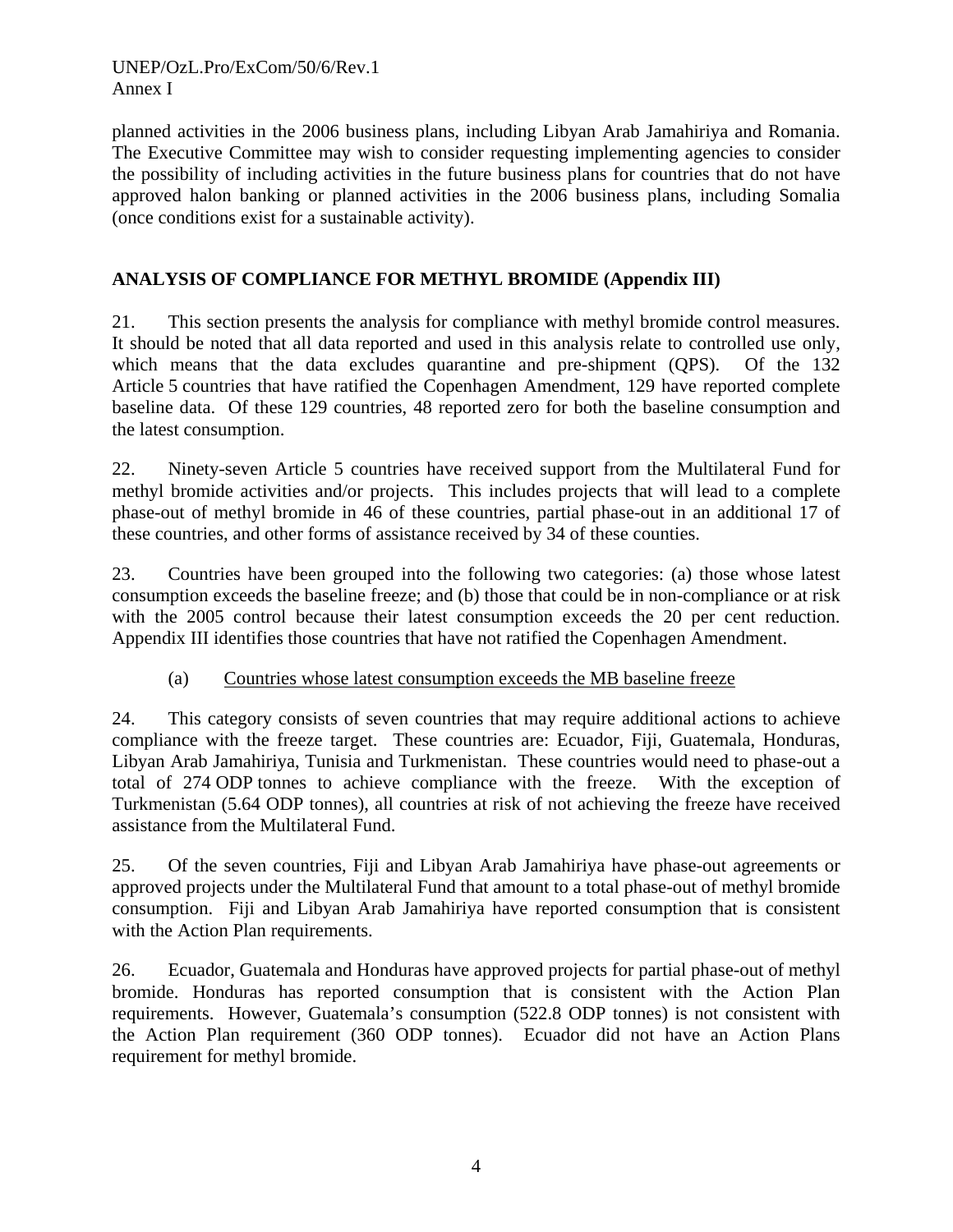27. Tunisia and Turkmenistan may require additional activities. The Multilateral Fund has provided funding for methyl bromide projects and other activities in Tunisia. Additional action may be required as there are currently no alternatives available the target use on palm dates with high moisture content in the case of Tunisia. Based on decision 46/21 (c) the Executive Committee does not provide assistance from the Multilateral Fund for future ODS phase-out activities other than institutional strengthening for Turkmenistan.

# (b) Countries at risk of not achieving the 20 per cent MB baseline reduction

28. This category consists of the following 8 countries: Ecuador, Fiji, Guatemala, Honduras, Libyan Arab Jamahiriya, Tunisia, Turkmenistan and Uganda. This list includes six LVCs. These countries may need to meet additional combined reduction amounting to 441 ODP tonnes by 2005 in order to comply with the 20 per cent reduction targets. Seven of the 8 countries have received support for methyl bromide activities from the Multilateral Fund. Three of these seven countries (Fiji, Libyan Arab Jamahiriya and Uganda) have phase-out agreements or projects for total phase-out, and three countries (Ecuador, Guatemala and Honduras) have projects for partial phase-out to achieve the 20 per cent baseline reduction. Fiji, Honduras, Libyan Arab Jamahiriya and Uganda have reported 2005 consumption data that are consistent with the Action Plan requirements. However, Guatemala's consumption (522.8 ODP tonnes) is not consistent with the Action Plan requirement (360 ODP tonnes).

29. Of the seven countries, Tunisia needs to phase out a total of 3.3 ODP tonnes to achieve the 20 per cent reduction. Tunisia has already received project preparation from the Fund for an activity in the high-moisture content date sector once an alternative is available.

30. Seven of the 8 countries that may need to make further reductions to comply with the 20 per cent reduction targets for methyl bromide have received assistance from the Multilateral Fund.

# **CARBON TETRACHLORIDE (CTC) (Appendix IV)**

31. This section presents the analysis of compliance with carbon tetrachloride control measures. All data reported and used in this analysis are those related to controlled use only, which excludes feedstock. Reported CTC consumption was not differentiated by specific end use, such as solvents and process agents.

32. Of the 142 countries with reported baseline data, 83 reported zero both for the baseline and the latest consumption.

33. The analysis addresses those countries that might be in non-compliance or at risk of not meeting the 2005 control measures because their latest consumption exceeds the 85 per cent reduction. Appendix IV notes those that have not ratified the London Amendment.

34. Eleven countries might not achieve compliance with the 85 per cent reduction by 2005. These countries would need to phase-out a total of 327 ODP tonnes to meet the 85 per cent reduction by 2005. Five of these 11 countries have reported consumption above 10 ODP tonnes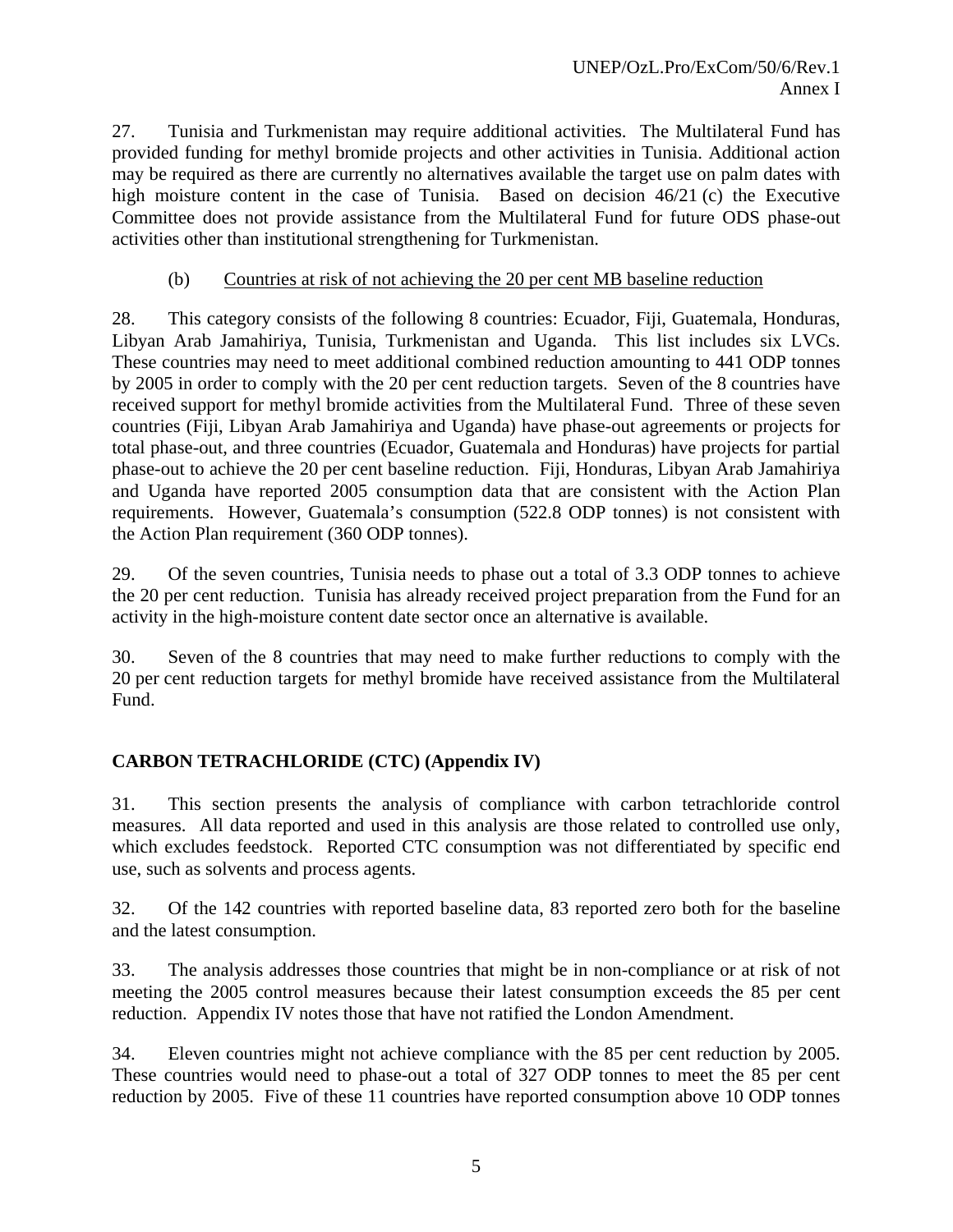UNEP/OzL.Pro/ExCom/50/6/Rev.1 Annex I

including: Romania (176.6 ODP tonnes), Pakistan (148.5 ODP tonnes), Mexico (89.5 ODP tonnes), Democratic Republic of the Congo (16.5 ODP tonnes) and Islamic Republic of Iran (13.6 ODP tonnes).

35. The Multilateral Fund has provided funding for CTC projects and activities in 6 out of the 11 countries. Of these, three countries have received approved projects for CTC phase-out (Paraguay, Pakistan and Romania). Democratic Republic of the Congo, Islamic Republic of Iran and Mexico have received project preparation funds for the CTC sector. All countries that have ratified the London Amendment and are eligible for Multilateral Fund assistance have received assistance or in business plans except for Bolivia, The former Yugoslav Republic of Macedonia, Mauritius and Tanzania.

# **METHYL CHLOROFORM (TCA) (Appendix V)**

36. This section presents the analysis for compliance with methyl chloroform control measures. Of the 141 countries that have reported baseline data, 83 reported zero both for the baseline and the latest consumption.

37. Countries have been grouped into two categories: (a) those whose latest consumption exceeds the baseline freeze; and (b) those that could be in non-compliance or at risk of not meeting the 2005 control measures because their latest consumption exceeds the 30 per cent reduction target. Appendix V specifies those countries that have not ratified the London Amendment.

### (a) Countries whose latest TCA consumption exceeds the baseline freeze

38. This category consists of the following two countries that may require additional activities to achieve compliance with the 2003 freeze target: Tanzania and Zimbabwe. These countries would need to phase-out a total of 1 ODP tonne to achieve compliance with the freeze. The level of TCA phase-out needed to achieve the freeze in 2003 was as follows: Tanzania (0.99 ODP tonnes) and Zimbabwe (0.03 ODP tonnes).

(b) Countries that could be in non-compliance or at risk of not achieving the 30 per cent TCA baseline reduction

39. This category consists of the following four countries that have ratified the Copenhagen Amendment and may need to achieve additional phase-out amounting to 2.41 ODP tonnes by 2005 in order to comply with the 30 per cent reduction targets: Chile, Democratic Republic of the Congo, Tanzania and Zimbabwe. For these countries, the amount of TCA phase-out needed to achieve compliance with the 30 percent reduction by 2005 is as follows: Chile (0.71 ODP tonnes); Democratic Republic of the Congo (0.67 ODP tonnes); Tanzania (0.99 ODP tonnes); and Zimbabwe (0.03 ODP tonnes). Chile and Democratic Republic of the Congo are the only countries at risk of not achieving the 30 per cent baseline reduction have received assistance or in business plans from the Multilateral Fund. The remaining two countries (Tanzania and Zimbabwe) have not received support for TCA phase-out activities.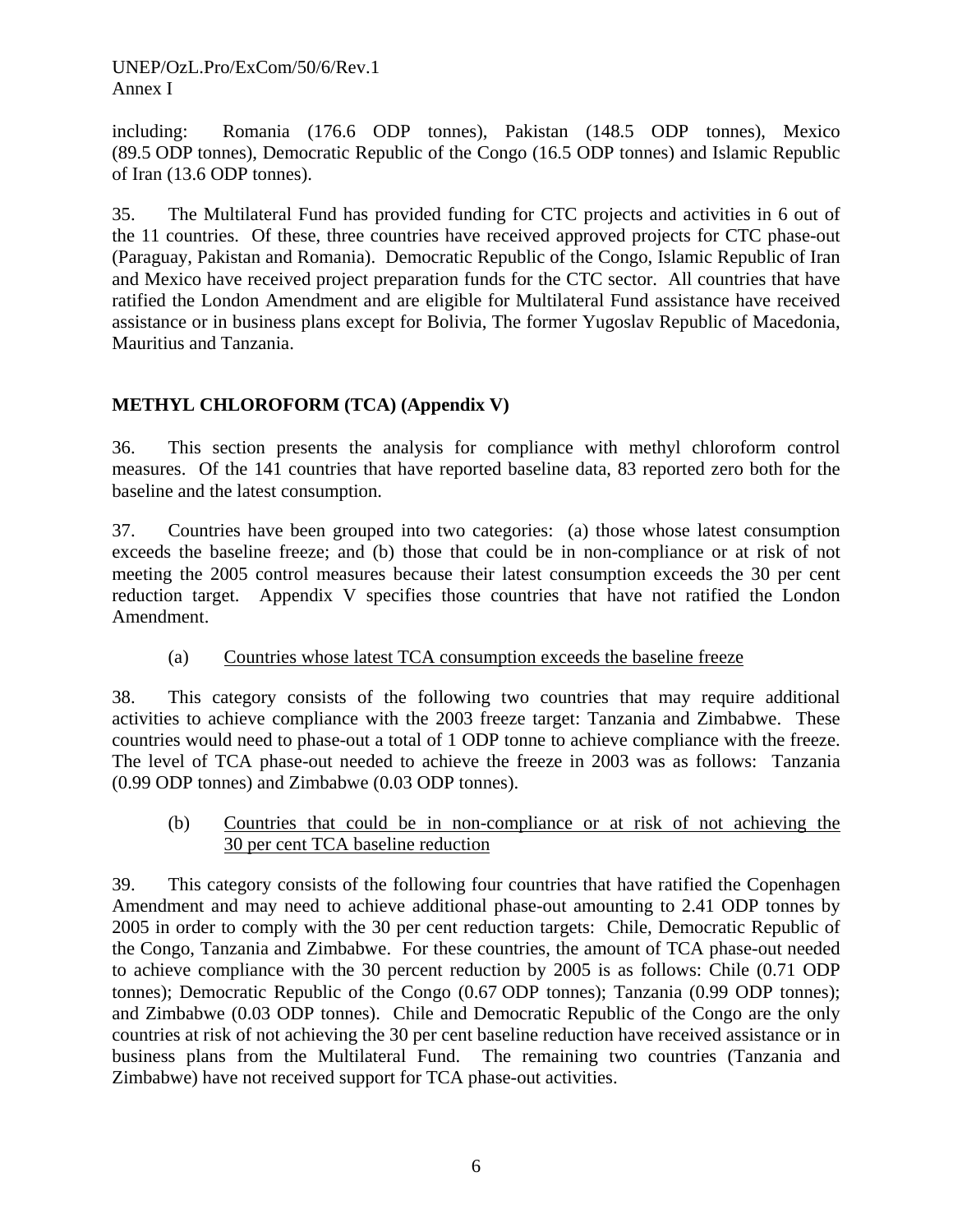# **Appendix I**

#### **CFC ANALYSIS**

| Country                | <b>Source</b> | Year of<br>Latest<br>Consumption | <b>Baseline</b> | Latest<br>Consumption | Compliance<br><b>Decision</b> | 2004<br><b>Action</b><br>Plan<br><b>Target</b> | 2005<br><b>Action</b><br>Plan<br><b>Target</b> | Percentage<br>Over<br>Freeze | Percentage<br><b>Over 50%</b><br><b>Reduction</b> | Percentage<br><b>Over 85%</b><br>Reduction | Ongoing<br>Phase-<br>Out (as of<br>October<br>2006) | Phase-<br>Out in<br>2006<br><b>Business</b><br>Plans | <b>Remarks</b>                                                                                                                                                                                |
|------------------------|---------------|----------------------------------|-----------------|-----------------------|-------------------------------|------------------------------------------------|------------------------------------------------|------------------------------|---------------------------------------------------|--------------------------------------------|-----------------------------------------------------|------------------------------------------------------|-----------------------------------------------------------------------------------------------------------------------------------------------------------------------------------------------|
| Afghanistan            | A7            | 2005                             | 380.00          | 141.20                |                               |                                                |                                                | 0%                           | 0%                                                | 148%                                       | Yes                                                 | Yes                                                  | Non-LVC country with<br>an approved terminal<br>CFC phase-out plan                                                                                                                            |
| Albania                | A7            | 2005                             | 40.75           | 14.34                 | Decision<br>${\rm XV/26}$     | 61.20                                          | 36.20                                          | 0%                           | 0%                                                | 135%                                       | No                                                  | Yes                                                  | LVC country with total<br>CFC phase-out plan                                                                                                                                                  |
| Algeria                | A7            | 2005                             | 2,119.53        | 859.00                |                               |                                                |                                                | 0%                           | 0%                                                | 170%                                       | Yes                                                 | Yes                                                  | Non-LVC country that<br>might require<br>assistance to achieve<br>2005, 2007 and/or 2010<br>phase-out targets<br>(Country with an<br>approved RMP in<br>accordance to Decision<br>41/48       |
| Angola                 | A7            | 2005                             | 114.82          | 52.00                 |                               |                                                |                                                | 0%                           | 0%                                                | 202%                                       | Yes                                                 | Yes                                                  | LVC country with<br>RMP/RMP update<br>approved in accordance<br>to Decision 41/48                                                                                                             |
| Antigua and<br>Barbuda | A7            | 2005                             | 10.70           | 1.08                  |                               |                                                |                                                | 0%                           | 0%                                                | 0%                                         | Yes                                                 | Yes                                                  | LVC country with total<br>CFC phase-out plan                                                                                                                                                  |
| Argentina              | A7            | 2005                             | 4,697.25        | 1,675.50              |                               |                                                |                                                | 0%                           | 0%                                                | 138%                                       | Yes                                                 | Yes                                                  | Non-LVC country with<br>an approved terminal<br>CFC phase-out plan                                                                                                                            |
| Armenia                | A7            | 2005                             | 196.50          | 84.00                 |                               |                                                |                                                | 0%                           | 0%                                                | 185%                                       | No                                                  |                                                      | LVC country with total<br>CFC phase-out plan.<br>(Phase-Out Plan funded<br>through the GEF when<br>country was a non-<br>Article 5 Party. Phase-<br>Out Plan under current<br>implementation) |
| <b>Bahamas</b>         | A7            | 2005                             | 64.87           | 13.00                 |                               |                                                |                                                | 0%                           | 0%                                                | 34%                                        | No                                                  | Yes                                                  | LVC country with total<br>CFC phase-out plan                                                                                                                                                  |
| Bahrain                | A7            | 2005                             | 135.44          | 58.70                 |                               |                                                |                                                | 0%                           | 0%                                                | 189%                                       | N <sub>0</sub>                                      | Yes                                                  | LVC country with<br>RMP prior to Decision<br>31/48                                                                                                                                            |
| Bangladesh             | A7            | 2005                             | 581.59          | 262.96                |                               |                                                |                                                | 0%                           | 0%                                                | 201%                                       | Yes                                                 | Yes                                                  | Non-LVC country with<br>an approved terminal<br>CFC phase-out plan                                                                                                                            |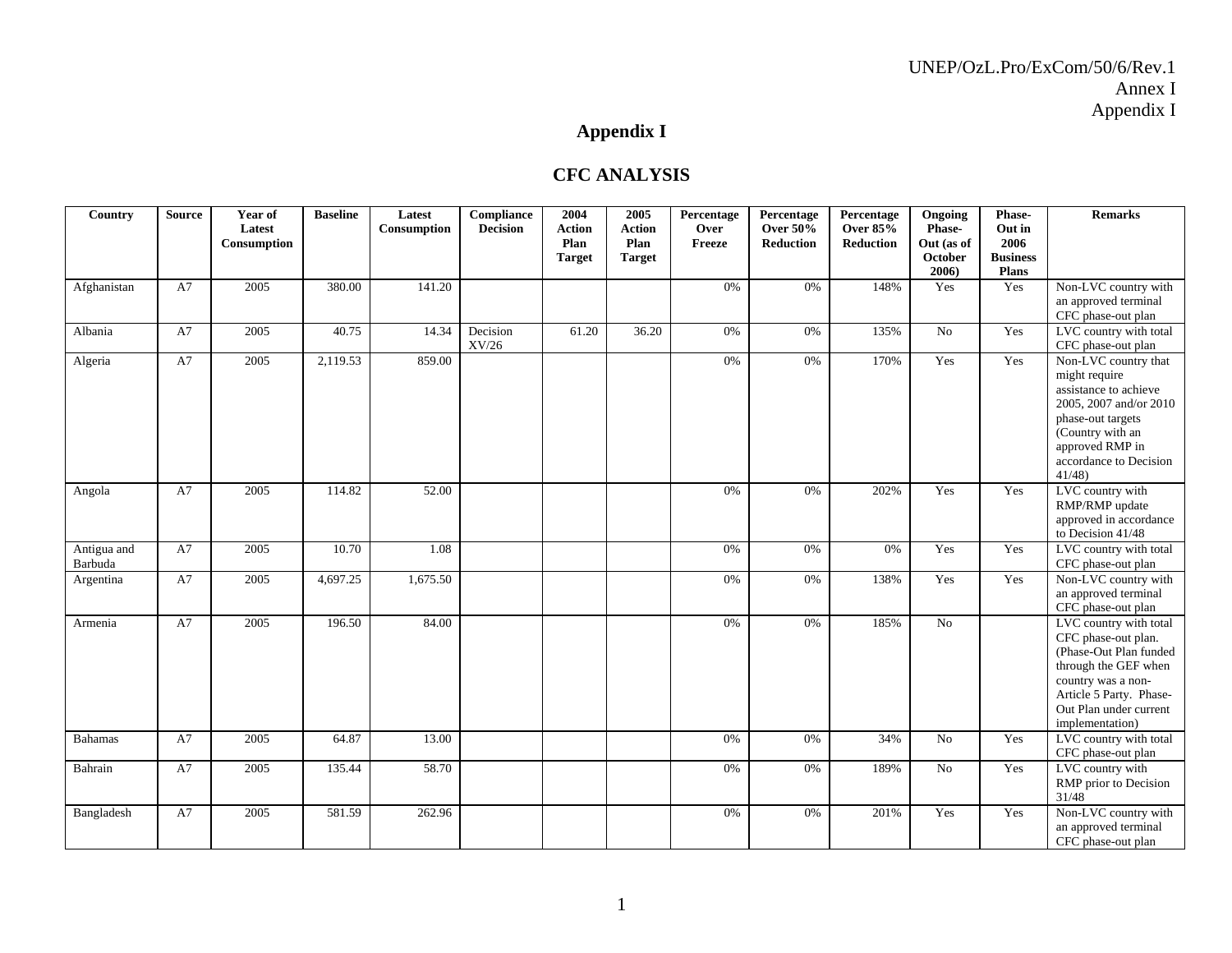| Country                     | <b>Source</b> | Year of<br>Latest<br>Consumption | <b>Baseline</b> | Latest<br>Consumption | Compliance<br><b>Decision</b> | 2004<br><b>Action</b><br>Plan<br><b>Target</b> | 2005<br><b>Action</b><br>Plan<br><b>Target</b> | Percentage<br>Over<br>Freeze | Percentage<br><b>Over 50%</b><br><b>Reduction</b> | Percentage<br><b>Over 85%</b><br><b>Reduction</b> | Ongoing<br>Phase-<br>Out (as of<br>October<br>2006) | Phase-<br>Out in<br>2006<br><b>Business</b><br><b>Plans</b> | <b>Remarks</b>                                                                    |
|-----------------------------|---------------|----------------------------------|-----------------|-----------------------|-------------------------------|------------------------------------------------|------------------------------------------------|------------------------------|---------------------------------------------------|---------------------------------------------------|-----------------------------------------------------|-------------------------------------------------------------|-----------------------------------------------------------------------------------|
| <b>Barbados</b>             | A7            | 2005                             | 21.53           | 6.73                  |                               |                                                |                                                | 0%                           | 0%                                                | 108%                                              | Yes                                                 |                                                             | LVC country with<br>RMP/RMP update<br>approved in accordance<br>to Decision 41/48 |
| Belize                      | A7            | 2005                             | 24.38           | 9.60                  | Decision<br>XIV/33            | 20.00                                          | 12.20                                          | 0%                           | 0%                                                | 162%                                              | Yes                                                 |                                                             | LVC country with<br>RMP/RMP update<br>approved in accordance<br>to Decision 41/48 |
| Benin                       | A7            | 2005                             | 59.94           | 10.04                 |                               |                                                |                                                | 0%                           | 0%                                                | 12%                                               | N <sub>o</sub>                                      |                                                             | LVC country with<br>RMP/RMP update<br>approved in accordance<br>to Decision 41/48 |
| Bhutan                      | A7            | 2005                             | 0.17            | 0.07                  |                               |                                                |                                                | 0%                           | 0%                                                | 181%                                              | No                                                  |                                                             | LVC country with<br>RMP/RMP update<br>approved in accordance<br>to Decision 41/48 |
| Bolivia                     | A7            | 2005                             | 75.67           | 26.73                 | Decision<br>XV/29             | 47.60                                          | 37.84                                          | 0%                           | 0%                                                | 136%                                              | Yes                                                 | Yes                                                         | LVC country with<br>RMP/RMP update<br>approved in accordance<br>to Decision 41/48 |
| Bosnia and<br>Herzegovina   | CP            | 2005                             | 24.17           | 50.83                 | Decision<br>XV/30             | 167.00                                         | 102.10                                         | 110%                         | 321%                                              | 1302%                                             | Yes                                                 | Yes                                                         | LVC country with total<br>CFC phase-out plan                                      |
| Botswana                    | A7            | 2005                             | 6.85            | 1.94                  |                               |                                                |                                                | 0%                           | 0%                                                | 89%                                               | No                                                  |                                                             | LVC country with<br>RMP/RMP update<br>approved in accordance<br>to Decision 41/48 |
| <b>Brazil</b>               | A7            | 2005                             | 10,525.79       | 967.18                |                               |                                                |                                                | 0%                           | 0%                                                | 0%                                                | Yes                                                 | Yes                                                         | Non-LVC country with<br>an approved terminal<br>CFC phase-out plan                |
| <b>Brunei</b><br>Darussalam | A7            | 2005                             | 78.24           | 39.01                 |                               |                                                |                                                | 0%                           | 0%                                                | 232%                                              | Yes                                                 |                                                             | LVC country with<br>RMP/RMP update<br>approved in accordance<br>to Decision 41/48 |
| <b>Burkina Faso</b>         | A7            | 2005                             | 36.27           | 7.41                  |                               |                                                |                                                | 0%                           | $0\%$                                             | 36%                                               | Yes                                                 |                                                             | LVC country with<br>RMP/RMP update<br>approved in accordance<br>to Decision 41/48 |
| Burundi                     | CP            | 2005                             | 58.96           | 3.45                  |                               |                                                |                                                | 0%                           | 0%                                                | 0%                                                | N <sub>o</sub>                                      | Yes                                                         | LVC country with<br>RMP/RMP update<br>approved in accordance<br>to Decision 41/48 |
| Cambodia                    | A7            | 2005                             | 94.23           | 44.53                 |                               |                                                |                                                | 0%                           | 0%                                                | 215%                                              | Yes                                                 |                                                             | LVC country with<br>RMP/RMP update<br>approved in accordance<br>to Decision 41/48 |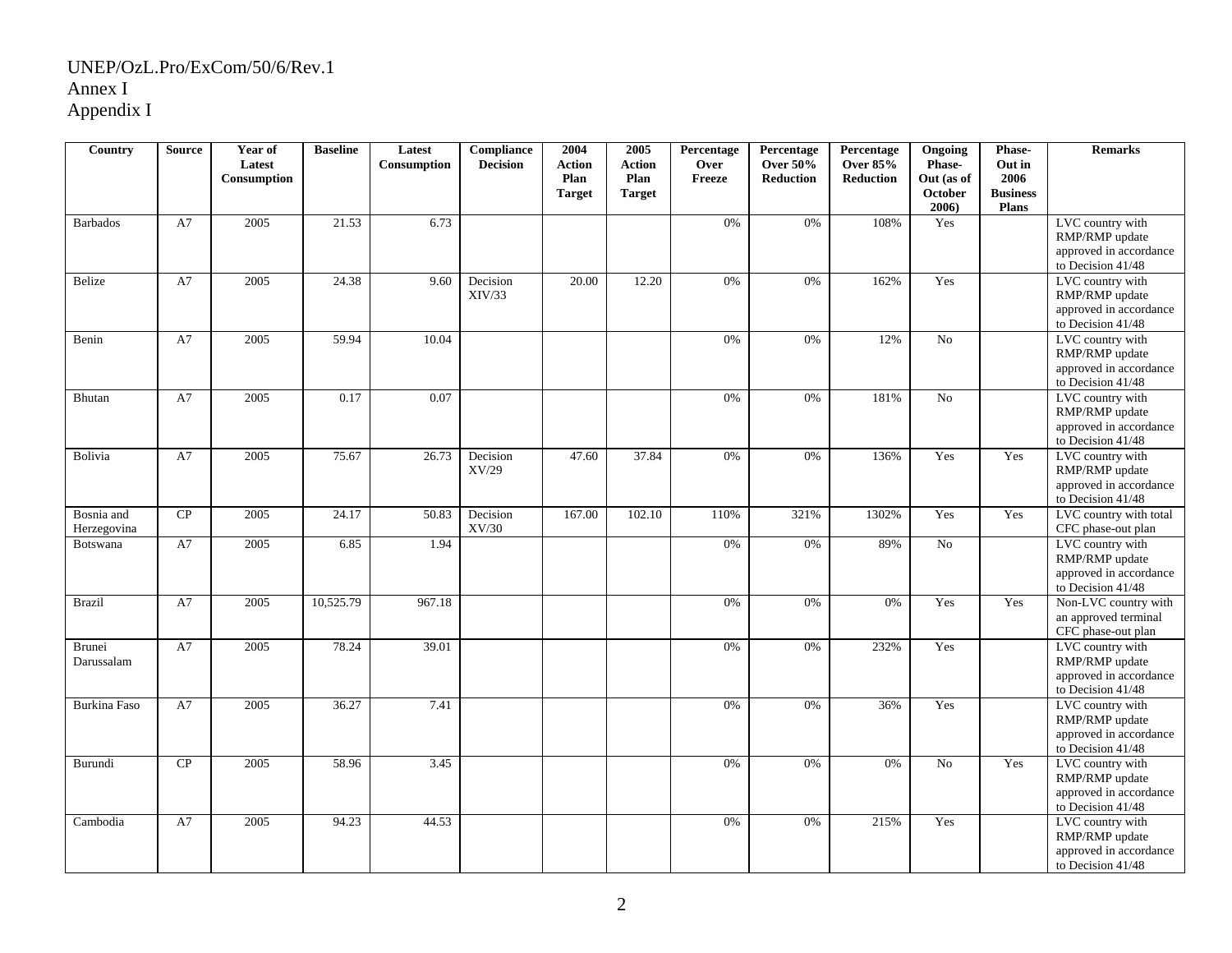| Country                                | <b>Source</b> | Year of<br>Latest<br>Consumption | <b>Baseline</b> | Latest<br>Consumption | <b>Compliance</b><br><b>Decision</b> | 2004<br><b>Action</b><br>Plan<br><b>Target</b> | 2005<br><b>Action</b><br>Plan<br><b>Target</b> | Percentage<br>Over<br>Freeze | Percentage<br><b>Over 50%</b><br><b>Reduction</b> | Percentage<br><b>Over 85%</b><br><b>Reduction</b> | Ongoing<br>Phase-<br>Out (as of<br><b>October</b><br>2006) | Phase-<br>Out in<br>2006<br><b>Business</b><br><b>Plans</b> | <b>Remarks</b>                                                                                                                                                                          |
|----------------------------------------|---------------|----------------------------------|-----------------|-----------------------|--------------------------------------|------------------------------------------------|------------------------------------------------|------------------------------|---------------------------------------------------|---------------------------------------------------|------------------------------------------------------------|-------------------------------------------------------------|-----------------------------------------------------------------------------------------------------------------------------------------------------------------------------------------|
| Cameroon                               | A7            | 2005                             | 256.89          | 120.00                |                                      |                                                |                                                | 0%                           | 0%                                                | 211%                                              | Yes                                                        | Yes                                                         | LVC country with<br>RMP/RMP update<br>approved in accordance<br>to Decision 41/48                                                                                                       |
| Cape Verde                             | CP            | 2005                             | 2.26            | 1.72                  |                                      |                                                |                                                | 0%                           | 52%                                               | 407%                                              | Yes                                                        |                                                             | LVC country with<br>RMP/RMP update<br>approved in accordance<br>to Decision $41/48$                                                                                                     |
| Central<br>African<br>Republic         | A7            | 2004                             | 11.25           | 3.94                  |                                      |                                                |                                                | 0%                           | 0%                                                | 134%                                              | N <sub>o</sub>                                             |                                                             | LVC country with<br>RMP/RMP update<br>approved in accordance<br>to Decision $41/48$                                                                                                     |
| Chad                                   | A7            | 2004                             | 34.56           | 14.24                 |                                      |                                                |                                                | 0%                           | $0\%$                                             | 175%                                              | Yes                                                        |                                                             | LVC country with<br>RMP/RMP update<br>approved in accordance<br>to Decision 41/48                                                                                                       |
| Chile                                  | A7            | 2005                             | 828.73          | 221.48                |                                      |                                                |                                                | 0%                           | 0%                                                | 78%                                               | Yes                                                        | Yes                                                         | Non-LVC country that<br>might require<br>assistance to achieve<br>2005, 2007 and/or 2010<br>phase-out targets<br>(Country with an<br>approved RMP in<br>accordance to Decision<br>41/48 |
| China                                  | CP            | 2005                             | 57,818.73       | 13,321.66             |                                      |                                                |                                                | 0%                           | 0%                                                | 54%                                               | Yes                                                        | Yes                                                         | Non-LVC country with<br>an approved terminal<br>CFC phase-out plan                                                                                                                      |
| Colombia                               | A7            | 2005                             | 2,208.19        | 556.89                |                                      |                                                |                                                | 0%                           | $0\%$                                             | 68%                                               | Yes                                                        |                                                             | Non-LVC country with<br>an approved terminal<br>CFC phase-out plan                                                                                                                      |
| Comoros                                | A7            | 2005                             | 2.50            | 0.94                  |                                      |                                                |                                                | 0%                           | 0%                                                | 152%                                              | N <sub>o</sub>                                             |                                                             | LVC country with<br>RMP/RMP update<br>approved in accordance<br>to Decision 41/48                                                                                                       |
| Congo                                  | A7            | 2005                             | 11.85           | 3.71                  |                                      |                                                |                                                | 0%                           | 0%                                                | 109%                                              | Yes                                                        |                                                             | LVC country with<br>RMP/RMP update<br>approved in accordance<br>to Decision 41/48                                                                                                       |
| Democratic<br>Republic of<br>the Congo | A7            | 2005                             | 665.65          | 268.70                |                                      |                                                |                                                | 0%                           | 0%                                                | 169%                                              | Yes                                                        | Yes                                                         | Non-LVC country with<br>an approved terminal<br>CFC phase-out plan                                                                                                                      |
| Cook Islands                           | A7            | 2005                             | 1.72            | 0.00                  |                                      |                                                |                                                | 0%                           | 0%                                                | 0%                                                | No                                                         |                                                             | LVC country with total<br>CFC phase-out plan                                                                                                                                            |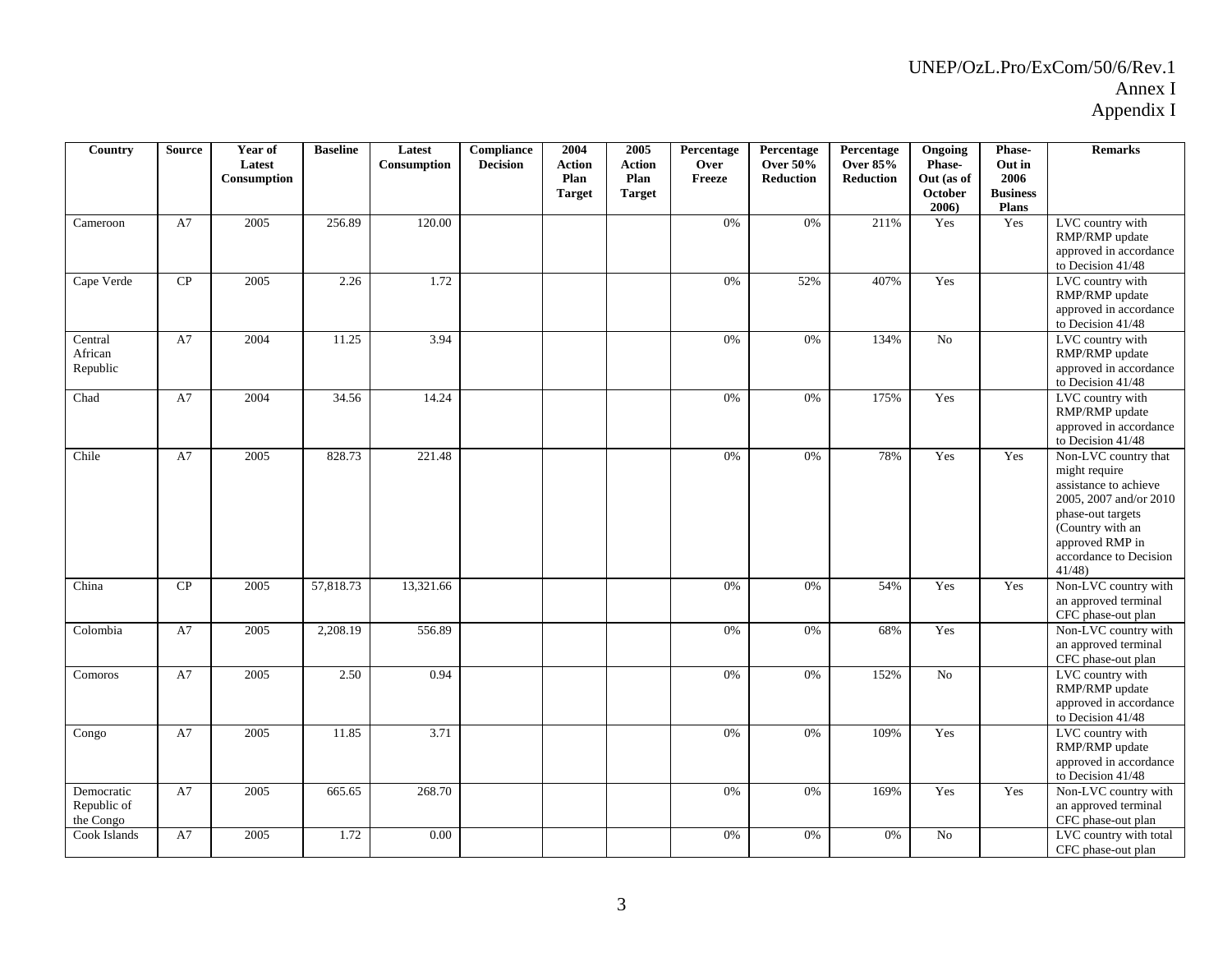| Country               | <b>Source</b> | Year of<br>Latest<br>Consumption | <b>Baseline</b> | Latest<br>Consumption | Compliance<br><b>Decision</b> | 2004<br><b>Action</b><br>Plan | 2005<br><b>Action</b><br>Plan | Percentage<br>Over<br>Freeze | Percentage<br><b>Over 50%</b><br><b>Reduction</b> | Percentage<br><b>Over 85%</b><br><b>Reduction</b> | Ongoing<br>Phase-<br>Out (as of | Phase-<br>Out in<br>2006        | <b>Remarks</b>                                                                      |
|-----------------------|---------------|----------------------------------|-----------------|-----------------------|-------------------------------|-------------------------------|-------------------------------|------------------------------|---------------------------------------------------|---------------------------------------------------|---------------------------------|---------------------------------|-------------------------------------------------------------------------------------|
|                       |               |                                  |                 |                       |                               | <b>Target</b>                 | <b>Target</b>                 |                              |                                                   |                                                   | October<br>$2006$ )             | <b>Business</b><br><b>Plans</b> |                                                                                     |
| Costa Rica            | A7            | 2005                             | 250.18          | 96.15                 |                               |                               |                               | 0%                           | 0%                                                | 156%                                              | Yes                             |                                 | LVC country with<br>RMP/RMP update<br>approved in accordance<br>to Decision $41/48$ |
| Cote d'Ivoire         | A7            | 2004                             | 294.19          | 79.40                 |                               |                               |                               | 0%                           | 0%                                                | 80%                                               | Yes                             | Yes                             | LVC country with<br>RMP prior to Decision<br>31/48                                  |
| Croatia               | A7            | 2005                             | 219.32          | 43.52                 |                               |                               |                               | 0%                           | 0%                                                | 32%                                               | Yes                             | Yes                             | LVC country with total<br>CFC phase-out plan                                        |
| Cuba                  | A7            | 2005                             | 625.13          | 208.56                |                               |                               |                               | 0%                           | 0%                                                | 122%                                              | Yes                             | Yes                             | Non-LVC country with<br>an approved terminal<br>CFC phase-out plan                  |
| Djibouti              | A7            | 2005                             | 21.02           | 7.12                  |                               |                               |                               | 0%                           | 0%                                                | 126%                                              | Yes                             |                                 | LVC country with<br>RMP/RMP update<br>approved in accordance<br>to Decision 41/48   |
| Dominica              | A7            | 2005                             | 1.48            | 1.39                  |                               |                               |                               | 0%                           | 88%                                               | 526%                                              | N <sub>o</sub>                  | Yes                             | LVC country with total<br>CFC phase-out plan                                        |
| Dominican<br>Republic | A7            | 2005                             | 539.85          | 204.32                |                               |                               |                               | 0%                           | 0%                                                | 152%                                              | Yes                             | Yes                             | Non-LVC country with<br>an approved terminal<br>CFC phase-out plan                  |
| Ecuador               | A7            | 2005                             | 301.42          | 132.45                |                               |                               |                               | 0%                           | 0%                                                | 193%                                              | Yes                             | Yes                             | LVC country with total<br>CFC phase-out plan                                        |
| Egypt                 | A7            | 2005                             | 1,668.00        | 821.20                |                               |                               |                               | 0%                           | 0%                                                | 228%                                              | Yes                             | Yes                             | Non-LVC country with<br>an approved terminal<br>CFC phase-out plan                  |
| El Salvador           | A7            | 2005                             | 306.56          | 119.16                |                               |                               |                               | 0%                           | 0%                                                | 159%                                              | Yes                             |                                 | LVC country with<br>RMP/RMP update<br>approved in accordance<br>to Decision 41/48   |
| Equatorial<br>Guinea  | <b>NDR</b>    | <b>NDR</b>                       | <b>NDR</b>      | <b>NDR</b>            |                               |                               |                               |                              |                                                   |                                                   | N <sub>0</sub>                  |                                 |                                                                                     |
| Eritrea               | A7            | 2005                             | 41.15           | 30.22                 |                               |                               |                               | 0%                           | 47%                                               | 390%                                              | N <sub>o</sub>                  | Yes                             | LVC country with no<br><b>RMP</b>                                                   |
| Ethiopia              | A7            | 2005                             | 33.84           | 15.00                 | Decision<br>XIV/34            |                               | 17.00                         | 0%                           | 0%                                                | 196%                                              | $\rm No$                        |                                 | LVC country with<br>RMP/RMP update<br>approved in accordance<br>to Decision 41/48   |
| Fiji                  | A7            | 2005                             | 33.40           | 0.00                  |                               |                               |                               | 0%                           | 0%                                                | 0%                                                | Yes                             |                                 | LVC country with total<br>CFC phase-out plan                                        |
| Gabon                 | A7            | 2005                             | 10.27           | 2.11                  |                               |                               |                               | 0%                           | 0%                                                | 37%                                               | Yes                             |                                 | LVC country with<br>RMP/RMP update<br>approved in accordance<br>to Decision 41/48   |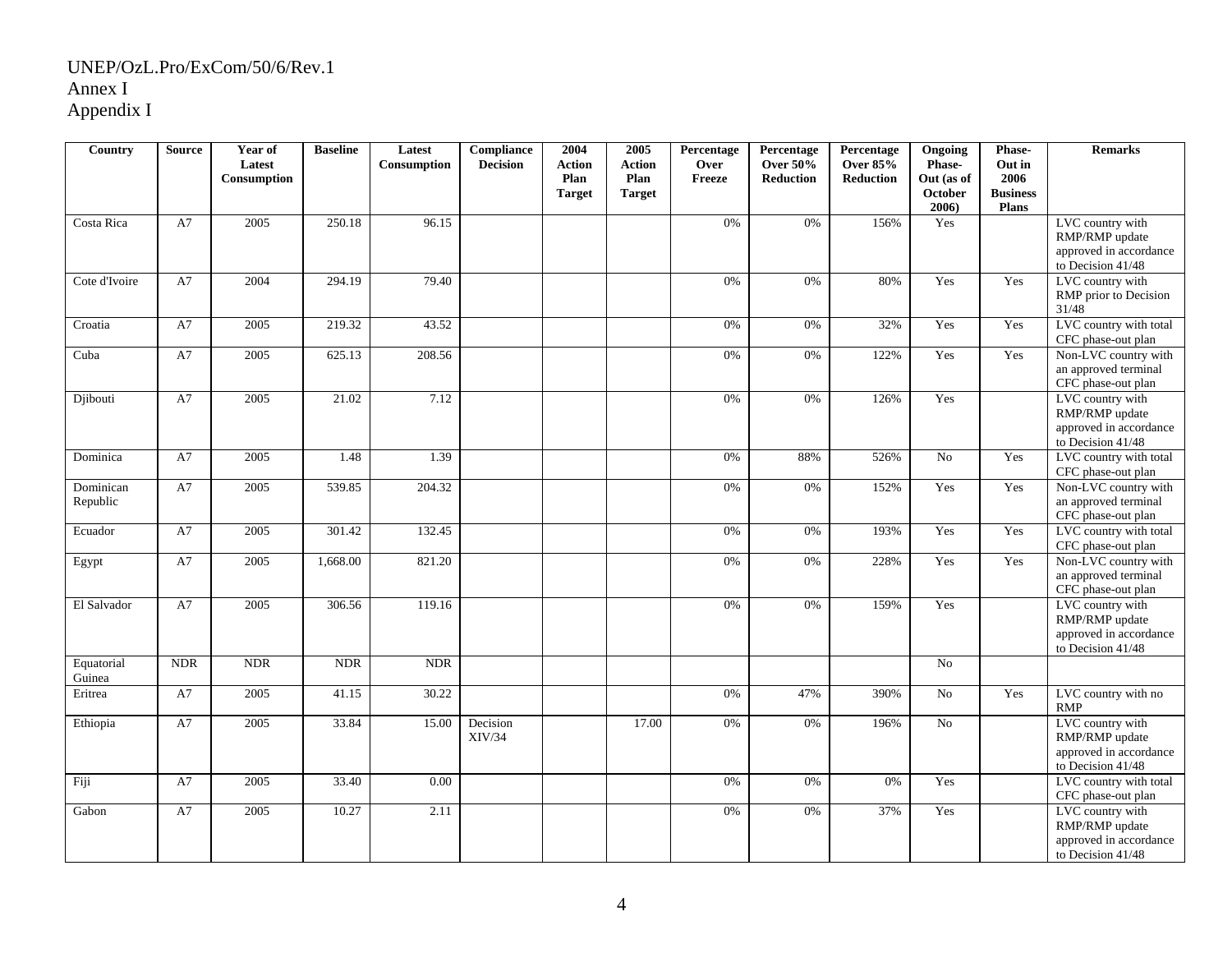| Country       | <b>Source</b> | Year of<br>Latest<br>Consumption | <b>Baseline</b> | Latest<br>Consumption | Compliance<br><b>Decision</b> | 2004<br><b>Action</b><br>Plan<br><b>Target</b> | 2005<br><b>Action</b><br>Plan<br><b>Target</b> | Percentage<br>Over<br>Freeze | Percentage<br><b>Over 50%</b><br><b>Reduction</b> | Percentage<br><b>Over 85%</b><br>Reduction | Ongoing<br>Phase-<br>Out (as of<br><b>October</b><br>$2006$ ) | Phase-<br>Out in<br>2006<br><b>Business</b><br><b>Plans</b> | <b>Remarks</b>                                                                      |
|---------------|---------------|----------------------------------|-----------------|-----------------------|-------------------------------|------------------------------------------------|------------------------------------------------|------------------------------|---------------------------------------------------|--------------------------------------------|---------------------------------------------------------------|-------------------------------------------------------------|-------------------------------------------------------------------------------------|
| Gambia        | A7            | 2004                             | 23.78           | 0.23                  |                               |                                                |                                                | 0%                           | 0%                                                | 0%                                         | $\rm No$                                                      | Yes                                                         | LVC country with<br>RMP/RMP update<br>approved in accordance<br>to Decision 41/48   |
| Georgia       | A7            | 2005                             | 22.48           | 8.18                  |                               |                                                |                                                | 0%                           | 0%                                                | 143%                                       | N <sub>o</sub>                                                | Yes                                                         | LVC country with<br>RMP/RMP update<br>approved in accordance<br>to Decision $41/48$ |
| Ghana         | A7            | 2005                             | 35.81           | 17.50                 |                               |                                                |                                                | 0%                           | 0%                                                | 226%                                       | Yes                                                           | Yes                                                         | LVC country with<br>RMP/RMP update<br>approved in accordance<br>to Decision 41/48   |
| Grenada       | A7            | 2005                             | 5.97            | 0.55                  |                               |                                                |                                                | 0%                           | 0%                                                | 0%                                         | No                                                            | Yes                                                         | LVC country with total<br>CFC phase-out plan                                        |
| Guatemala     | CP            | 2005                             | 224.65          | 57.50                 | Decision<br>XV/34             | 120.00                                         | 85.00                                          | 0%                           | 0%                                                | 71%                                        | $\overline{No}$                                               |                                                             | LVC country with<br>RMP/RMP update<br>approved in accordance<br>to Decision 41/48   |
| Guinea        | A7            | 2004                             | 42.41           | 16.69                 |                               |                                                |                                                | 0%                           | 0%                                                | 162%                                       | Yes                                                           |                                                             | LVC country with<br>RMP/RMP update<br>approved in accordance<br>to Decision 41/48   |
| Guinea Bissau | A7            | 2004                             | 26.28           | 25.24                 | Decision<br>XVI/24            | 26.28                                          | 13.14                                          | 0%                           | 92%                                               | 540%                                       | Yes                                                           |                                                             | LVC country with<br>RMP/RMP update<br>approved in accordance<br>to Decision $41/48$ |
| Guyana        | A7            | 2005                             | 53.22           | 23.47                 |                               |                                                |                                                | 0%                           | 0%                                                | 194%                                       | No                                                            |                                                             | LVC country with<br>RMP/RMP update<br>approved in accordance<br>to Decision 41/48   |
| Haiti         | A7            | 2005                             | 168.95          | 81.40                 |                               |                                                |                                                | 0%                           | 0%                                                | 221%                                       | Yes                                                           |                                                             | LVC country with<br>RMP/RMP update<br>approved in accordance<br>to Decision 41/48   |
| Honduras      | A7            | 2005                             | 331.64          | 122.60                |                               |                                                |                                                | 0%                           | 0%                                                | 146%                                       | Yes                                                           |                                                             | LVC country with<br>RMP/RMP update<br>approved in accordance<br>to Decision $41/48$ |
| India         | A7            | 2005                             | 6,681.05        | 1,957.83              |                               |                                                |                                                | 0%                           | 0%                                                | 95%                                        | Yes                                                           | Yes                                                         | Non-LVC country with<br>an approved terminal<br>CFC phase-out plan                  |
| Indonesia     | A7            | 2005                             | 8,332.67        | 2,385.31              |                               |                                                |                                                | 0%                           | 0%                                                | 91%                                        | Yes                                                           | Yes                                                         | Non-LVC country with<br>an approved terminal<br>CFC phase-out plan                  |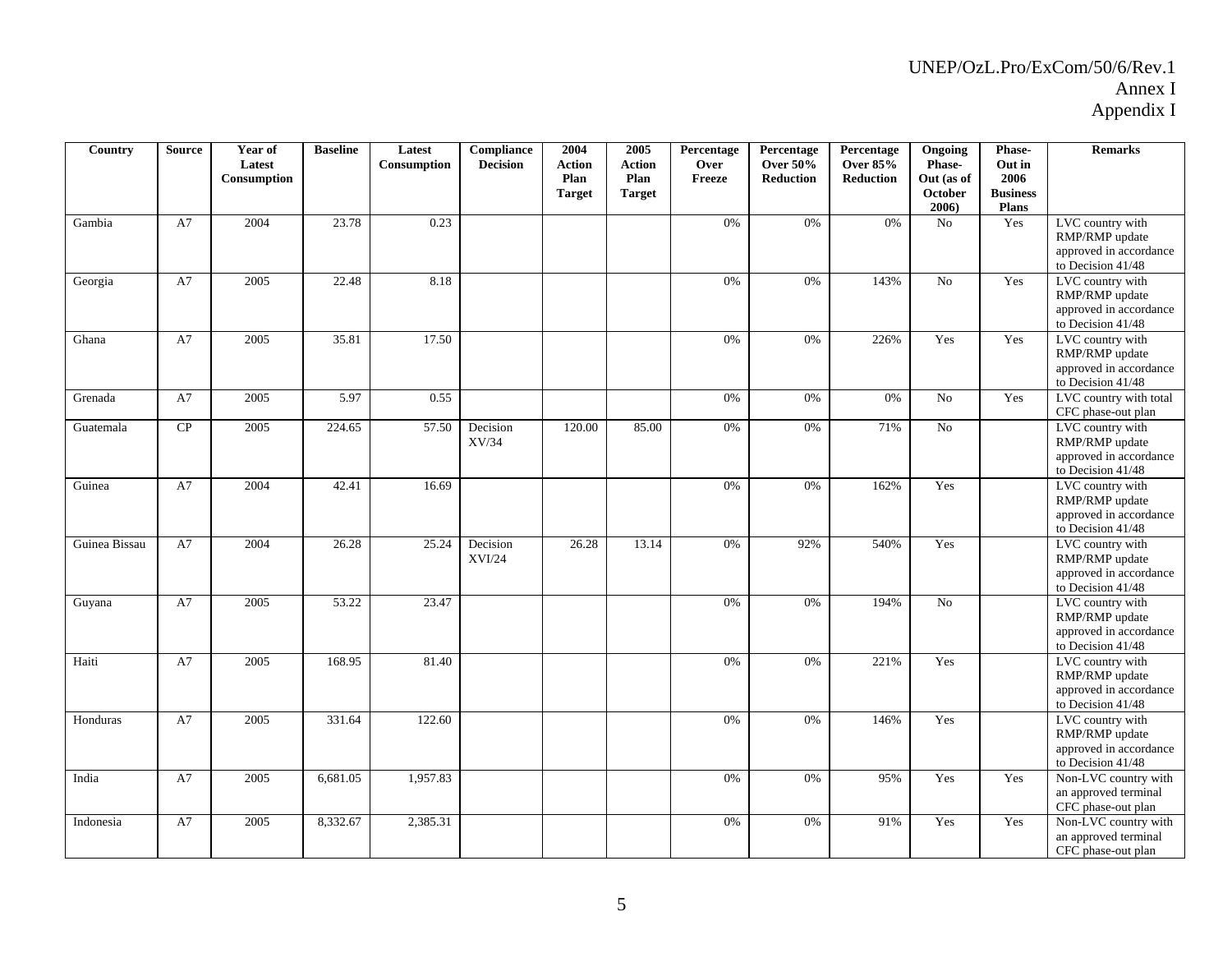| Country                                        | <b>Source</b> | Year of<br>Latest<br>Consumption | <b>Baseline</b> | Latest<br>Consumption | Compliance<br><b>Decision</b> | 2004<br><b>Action</b><br>Plan<br><b>Target</b> | 2005<br><b>Action</b><br>Plan<br><b>Target</b> | Percentage<br>Over<br>Freeze | Percentage<br><b>Over 50%</b><br><b>Reduction</b> | Percentage<br><b>Over 85%</b><br><b>Reduction</b> | Ongoing<br>Phase-<br>Out (as of<br>October<br>2006) | Phase-<br>Out in<br>2006<br><b>Business</b><br><b>Plans</b> | <b>Remarks</b>                                                                    |
|------------------------------------------------|---------------|----------------------------------|-----------------|-----------------------|-------------------------------|------------------------------------------------|------------------------------------------------|------------------------------|---------------------------------------------------|---------------------------------------------------|-----------------------------------------------------|-------------------------------------------------------------|-----------------------------------------------------------------------------------|
| Islamic<br>Republic of<br>Iran                 | A7            | 2005                             | 4,571.67        | 2,221.02              |                               |                                                |                                                | 0%                           | 0%                                                | 224%                                              | Yes                                                 | Yes                                                         | Non-LVC country with<br>an approved terminal<br>CFC phase-out plan                |
| Jamaica                                        | A7            | 2005                             | 93.23           | 5.04                  |                               |                                                |                                                | 0%                           | 0%                                                | 0%                                                | Yes                                                 |                                                             | LVC country with total<br>CFC phase-out plan                                      |
| Jordan                                         | A7            | 2005                             | 673.27          | 59.60                 |                               |                                                |                                                | 0%                           | 0%                                                | 0%                                                | Yes                                                 |                                                             | Non-LVC country with<br>an approved terminal<br>CFC phase-out plan                |
| Kenya                                          | A7            | 2005                             | 239.46          | 162.21                |                               |                                                |                                                | 0%                           | 35%                                               | 352%                                              | Yes                                                 |                                                             | LVC country with total<br>CFC phase-out plan                                      |
| Kiribati                                       | CP            | 2005                             | 0.70            | 0.00                  |                               |                                                |                                                | 0%                           | 0%                                                | 0%                                                | No                                                  |                                                             | LVC country with total<br>CFC phase-out plan                                      |
| Democratic<br>People's<br>Republic of<br>Korea | A7            | 2005                             | 441.67          | 91.80                 |                               |                                                |                                                | 0%                           | 0%                                                | 39%                                               | Yes                                                 |                                                             | Non-LVC country with<br>an approved terminal<br>CFC phase-out plan                |
| Republic of<br>Korea                           | A7            | 2005                             | 9,159.80        | 2,730.00              |                               |                                                |                                                | 0%                           | 0%                                                | 99%                                               | No                                                  |                                                             |                                                                                   |
| Kuwait                                         | A7            | 2005                             | 480.42          | 152.71                |                               |                                                |                                                | 0%                           | 0%                                                | 112%                                              | Yes                                                 | Yes                                                         | LVC country with<br>RMP/RMP update<br>approved in accordance<br>to Decision 41/48 |
| Kyrgyzstan                                     | A7            | 2005                             | 72.85           | 8.10                  |                               |                                                |                                                | 0%                           | 0%                                                | 0%                                                | Yes                                                 | Yes                                                         | LVC country with<br>RMP/RMP update<br>approved in accordance<br>to Decision 41/48 |
| Lao People's<br>Democratic<br>Republic         | A7            | 2004                             | 43.25           | 23.10                 |                               |                                                |                                                | 0%                           | 7%                                                | 256%                                              | Yes                                                 |                                                             | LVC country with<br>RMP/RMP update<br>approved in accordance<br>to Decision 41/48 |
| Lebanon                                        | A7            | 2005                             | 725.51          | 287.34                |                               |                                                |                                                | 0%                           | 0%                                                | 164%                                              | Yes                                                 | Yes                                                         | Non-LVC country with<br>an approved terminal<br>CFC phase-out plan                |
| Lesotho                                        | A7            | 2005                             | 5.13            | 0.00                  |                               |                                                |                                                | 0%                           | 0%                                                | 0%                                                | Yes                                                 | Yes                                                         | LVC country with total<br>CFC phase-out plan                                      |
| Liberia                                        | A7            | 2005                             | 56.09           | 4.96                  |                               |                                                |                                                | 0%                           | 0%                                                | 0%                                                | Yes                                                 | Yes                                                         | LVC country with<br>RMP/RMP update<br>approved in accordance<br>to Decision 41/48 |
| Libyan Arab<br>Jamahiriya                      | A7            | 2005                             | 716.71          | 252.00                | Decision<br>XV/36             | 610.00                                         | 303.00                                         | 0%                           | 0%                                                | 134%                                              | Yes                                                 | Yes                                                         | Non-LVC country with<br>an approved terminal<br>CFC phase-out plan                |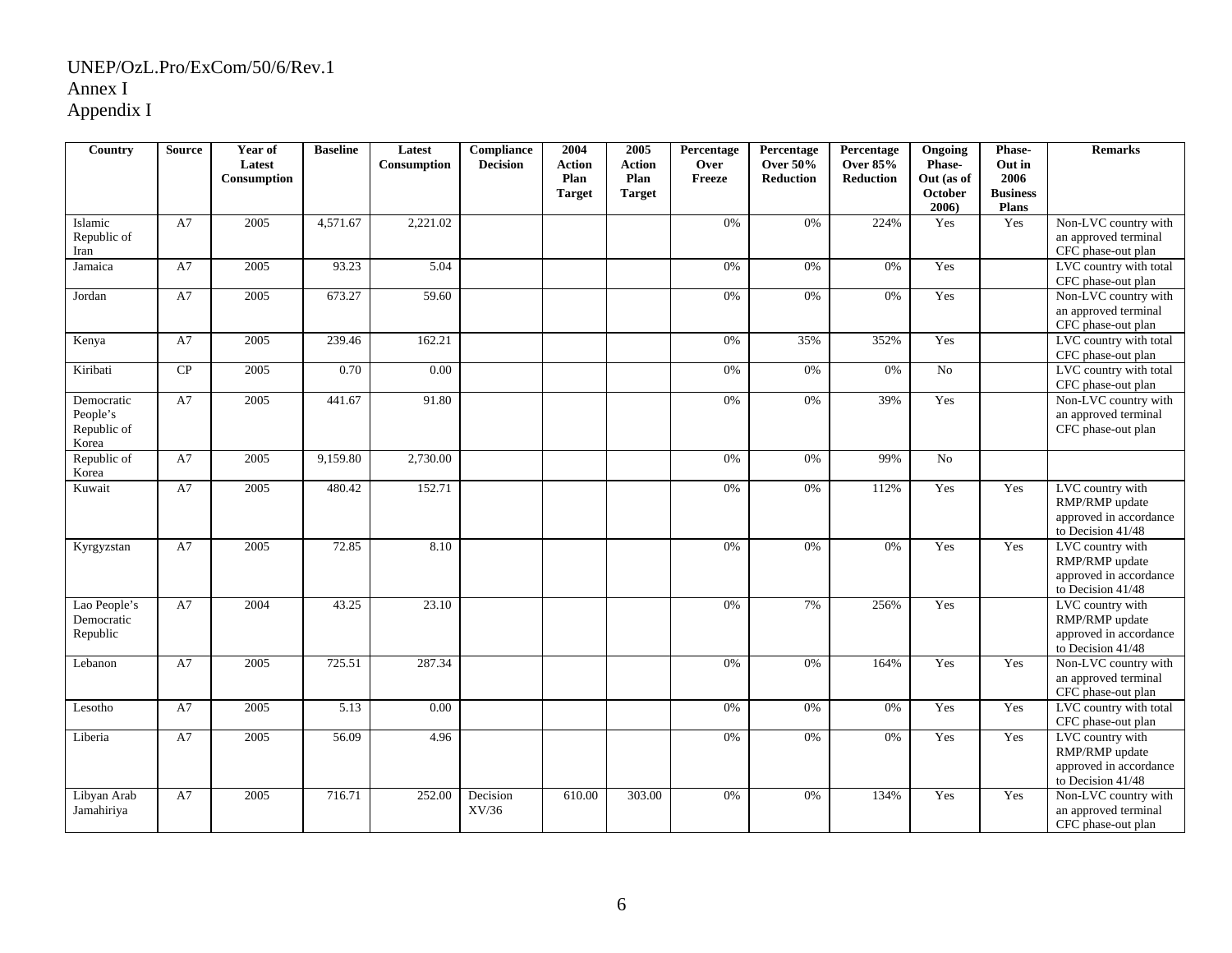| Country                                            | <b>Source</b> | Year of<br>Latest<br>Consumption | <b>Baseline</b> | Latest<br>Consumption | Compliance<br><b>Decision</b> | 2004<br><b>Action</b><br>Plan<br><b>Target</b> | 2005<br><b>Action</b><br>Plan<br><b>Target</b> | Percentage<br>Over<br>Freeze | Percentage<br><b>Over 50%</b><br><b>Reduction</b> | Percentage<br><b>Over 85%</b><br>Reduction | Ongoing<br>Phase-<br>Out (as of<br>October<br>2006) | Phase-<br>Out in<br>2006<br><b>Business</b><br><b>Plans</b> | <b>Remarks</b>                                                                    |
|----------------------------------------------------|---------------|----------------------------------|-----------------|-----------------------|-------------------------------|------------------------------------------------|------------------------------------------------|------------------------------|---------------------------------------------------|--------------------------------------------|-----------------------------------------------------|-------------------------------------------------------------|-----------------------------------------------------------------------------------|
| The former<br>Yugoslav<br>Republic of<br>Macedonia | A7            | 2005                             | 519.70          | 11.83                 |                               |                                                |                                                | 0%                           | 0%                                                | 0%                                         | Yes                                                 | Yes                                                         | Non-LVC country with<br>an approved terminal<br>CFC phase-out plan                |
| Madagascar                                         | A7            | 2005                             | 47.89           | 7.00                  |                               |                                                |                                                | 0%                           | $0\%$                                             | 0%                                         | Yes                                                 |                                                             | LVC country with<br>RMP/RMP update<br>approved in accordance<br>to Decision 41/48 |
| Malawi                                             | A7            | 2005                             | 57.67           | 5.55                  |                               |                                                |                                                | 0%                           | $0\%$                                             | 0%                                         | No                                                  | Yes                                                         | LVC country with<br>RMP/RMP update<br>approved in accordance<br>to Decision 41/48 |
| Malaysia                                           | A7            | 2005                             | 3,271.06        | 661.53                |                               |                                                |                                                | 0%                           | 0%                                                | 35%                                        | Yes                                                 | Yes                                                         | Non-LVC country with<br>an approved terminal<br>CFC phase-out plan                |
| Maldives                                           | A7            | 2005                             | 4.57            | 0.00                  | Decision<br>XV/37             | 0.00                                           | 0.00                                           | 0%                           | 0%                                                | 0%                                         | Yes                                                 |                                                             | LVC country with<br>RMP/RMP update<br>approved in accordance<br>to Decision 41/48 |
| Mali                                               | CP            | 2005                             | 108.07          | 25.00                 |                               |                                                |                                                | 0%                           | 0%                                                | 54%                                        | N <sub>o</sub>                                      |                                                             | LVC country with<br>RMP/RMP update<br>approved in accordance<br>to Decision 41/48 |
| Marshall<br>Islands                                | A7            | 2005                             | 1.16            | 0.03                  |                               |                                                |                                                | 0%                           | 0%                                                | $0\%$                                      | No                                                  |                                                             | LVC country with total<br>CFC phase-out plan                                      |
| Mauritania                                         | ${\bf CP}$    | 2005                             | 15.69           | 6.12                  |                               |                                                |                                                | 0%                           | 0%                                                | 160%                                       | Yes                                                 |                                                             | LVC country with<br>RMP/RMP update<br>approved in accordance<br>to Decision 41/48 |
| Mauritius                                          | A7            | 2005                             | 29.10           | $-0.07$               |                               |                                                |                                                | 0%                           | 0%                                                | 0%                                         | Yes                                                 | Yes                                                         | LVC country with total<br>CFC phase-out plan                                      |
| Mexico                                             | A7            | 2005                             | 4,624.89        | 1,604.02              |                               |                                                |                                                | 0%                           | 0%                                                | 131%                                       | Yes                                                 | Yes                                                         | Non-LVC country with<br>an approved terminal<br>CFC phase-out plan                |
| Federated<br>States of<br>Micronesia               | CP            | 2005                             | 1.22            | 0.38                  | Decision<br>XVII/32           |                                                | 1.35                                           | 0%                           | 0%                                                | 108%                                       | N <sub>o</sub>                                      |                                                             | LVC country with total<br>CFC phase-out plan                                      |
| Moldova                                            | A7            | 2005                             | 73.31           | 14.40                 |                               |                                                |                                                | 0%                           | 0%                                                | 31%                                        | Yes                                                 |                                                             | LVC country with<br>RMP/RMP update<br>approved in accordance<br>to Decision 41/48 |
| Mongolia                                           | A7            | 2005                             | 10.62           | 3.73                  |                               |                                                |                                                | 0%                           | 0%                                                | 134%                                       | Yes                                                 |                                                             | LVC country with total<br>CFC phase-out plan                                      |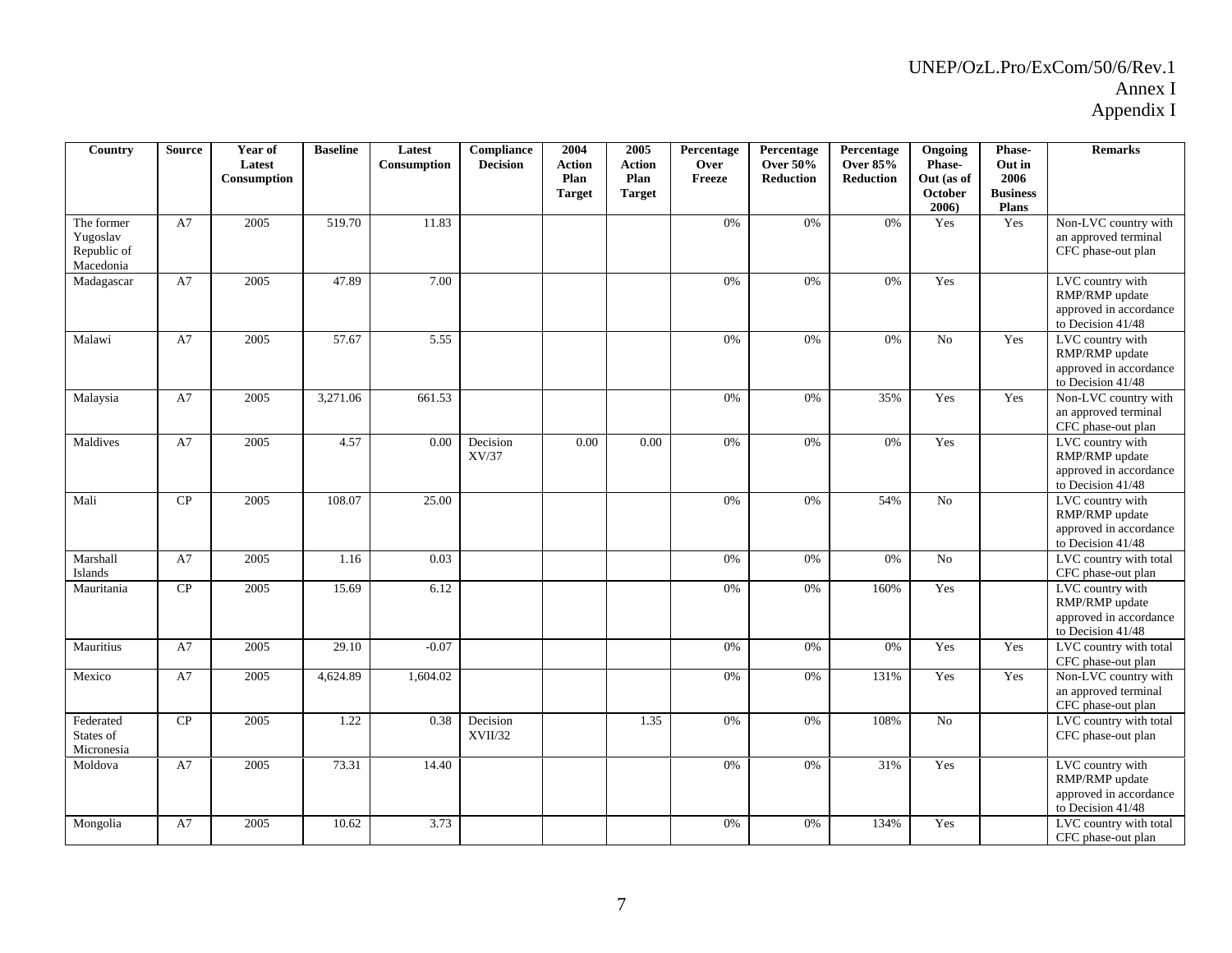| Country    | <b>Source</b> | Year of<br>Latest<br>Consumption | <b>Baseline</b> | Latest<br>Consumption | Compliance<br><b>Decision</b> | 2004<br><b>Action</b><br>Plan | 2005<br><b>Action</b><br>Plan | Percentage<br>Over<br>Freeze | Percentage<br><b>Over 50%</b><br><b>Reduction</b> | Percentage<br><b>Over 85%</b><br><b>Reduction</b> | Ongoing<br>Phase-<br>Out (as of | Phase-<br>Out in<br>2006        | <b>Remarks</b>                                                                                         |
|------------|---------------|----------------------------------|-----------------|-----------------------|-------------------------------|-------------------------------|-------------------------------|------------------------------|---------------------------------------------------|---------------------------------------------------|---------------------------------|---------------------------------|--------------------------------------------------------------------------------------------------------|
|            |               |                                  |                 |                       |                               | <b>Target</b>                 | <b>Target</b>                 |                              |                                                   |                                                   | October<br>2006                 | <b>Business</b><br><b>Plans</b> |                                                                                                        |
| Morocco    | A7            | 2005                             | 802.27          | 38.72                 |                               |                               |                               | 0%                           | 0%                                                | 0%                                                | Yes                             | Yes                             | Non-LVC country with<br>an approved terminal<br>CFC phase-out plan                                     |
| Mozambique | A7            | 2005                             | 18.22           | 1.20                  |                               |                               |                               | 0%                           | 0%                                                | 0%                                                | No                              | Yes                             | LVC country with<br>RMP/RMP update<br>approved in accordance<br>to Decision 41/48                      |
| Myanmar    | A7            | 2004                             | 54.28           | 29.57                 |                               |                               |                               | 0%                           | 9%                                                | 263%                                              | Yes                             |                                 | LVC country with<br>RMP/RMP update<br>approved in accordance<br>to Decision 41/48                      |
| Namibia    | A7            | 2005                             | 21.85           | 0.00                  | Decision<br>XV/38             | 14.00                         | 10.00                         | 0%                           | 0%                                                | 0%                                                | Yes                             | Yes                             | LVC country with total<br>CFC phase-out plan                                                           |
| Nauru      | A7            | 2005                             | 0.54            | 0.02                  |                               |                               |                               | $0\%$                        | 0%                                                | 0%                                                | No                              |                                 | LVC country with total<br>CFC phase-out plan                                                           |
| Nepal      | A7            | 2005                             | 27.00           | 0.00                  | Decision<br><b>XVI/27</b>     | 27.00                         | 13.50                         | 0%                           | 0%                                                | 0%                                                | Yes                             |                                 | LVC country with<br>RMP/RMP update<br>approved in accordance                                           |
| Nicaragua  | A7            | 2005                             | 82.81           | 35.97                 |                               |                               |                               | 0%                           | 0%                                                | 190%                                              | No                              |                                 | to Decision 41/48<br>LVC country with<br>RMP/RMP update<br>approved in accordance<br>to Decision 41/48 |
| Niger      | A7            | 2005                             | 32.02           | 15.07                 |                               |                               |                               | 0%                           | 0%                                                | 214%                                              | N <sub>o</sub>                  |                                 | LVC country with<br>RMP/RMP update<br>approved in accordance<br>to Decision 41/48                      |
| Nigeria    | A7            | 2005                             | 3,649.95        | 466.05                | Decision<br>XIV/30            | 3,200.00                      | 1,800.00                      | 0%                           | 0%                                                | 0%                                                | Yes                             | Yes                             | Non-LVC country with<br>an approved terminal<br>CFC phase-out plan                                     |
| Niue       | A7            | 2004                             | 0.05            | 0.00                  |                               |                               |                               | 0%                           | 0%                                                | 0%                                                | N <sub>o</sub>                  |                                 | LVC country with total<br>CFC phase-out plan                                                           |
| Oman       | A7            | 2005                             | 248.44          | 54.31                 |                               |                               |                               | $0\%$                        | 0%                                                | 46%                                               | No                              |                                 | LVC country with<br>RMP/RMP update<br>approved in accordance<br>to Decision 41/48                      |
| Pakistan   | A7            | 2005                             | 1,679.43        | 453.02                |                               |                               |                               | 0%                           | 0%                                                | 80%                                               | Yes                             | Yes                             | Non-LVC country with<br>an approved terminal<br>CFC phase-out plan                                     |
| Palau      | A7            | 2004                             | 1.62            | 0.94                  |                               |                               |                               | 0%                           | 17%                                               | 289%                                              | N <sub>o</sub>                  |                                 | LVC country with total<br>CFC phase-out plan                                                           |
| Panama     | A7            | 2004                             | 384.16          | 134.73                |                               |                               |                               | 0%                           | 0%                                                | 134%                                              | Yes                             | Yes                             | Non-LVC country with<br>an approved terminal<br>CFC phase-out plan                                     |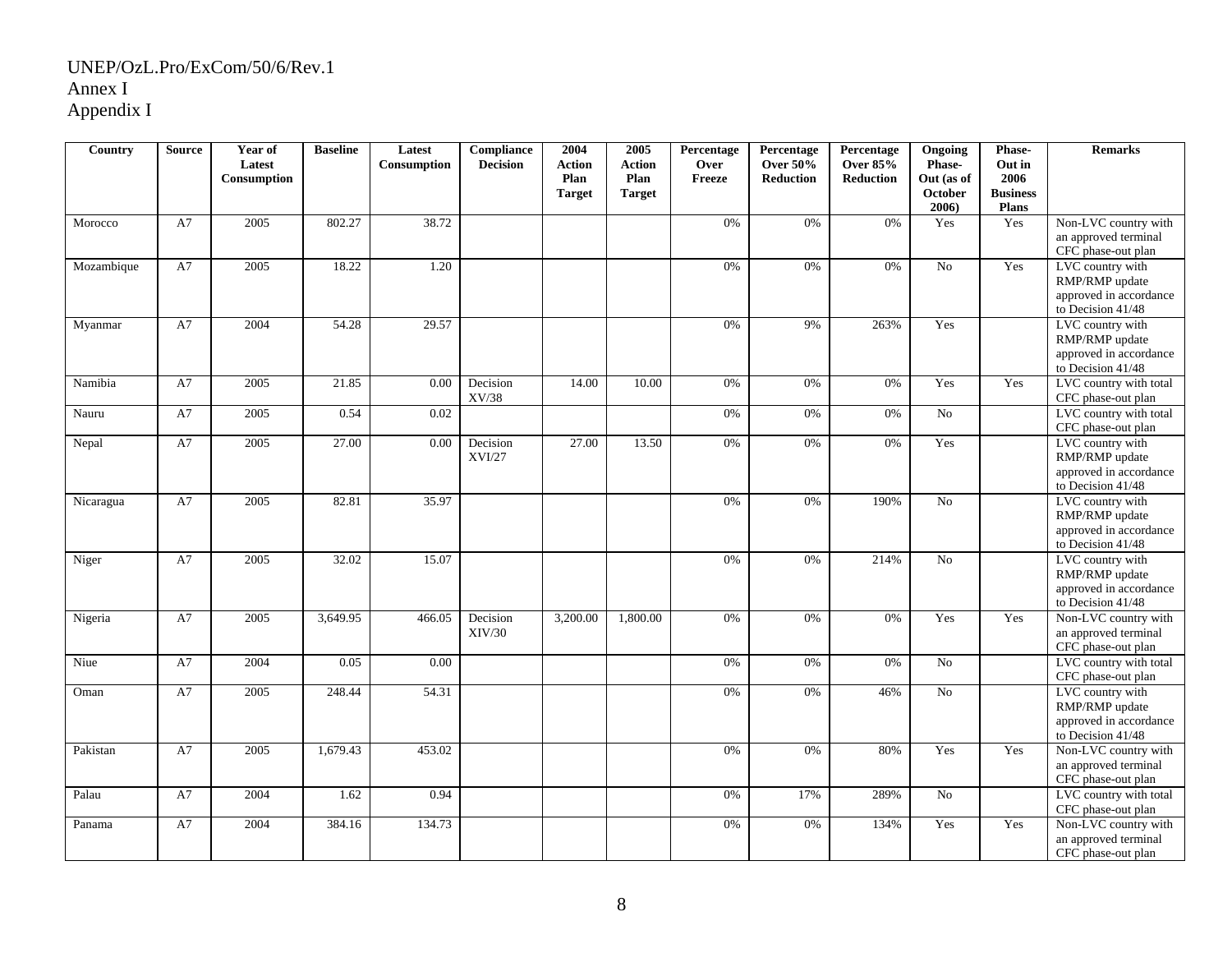| Country                                | <b>Source</b> | Year of<br>Latest<br>Consumption | <b>Baseline</b> | Latest<br>Consumption | Compliance<br><b>Decision</b> | 2004<br><b>Action</b><br>Plan<br><b>Target</b> | 2005<br><b>Action</b><br>Plan<br><b>Target</b> | Percentage<br>Over<br>Freeze | Percentage<br><b>Over 50%</b><br><b>Reduction</b> | Percentage<br><b>Over 85%</b><br><b>Reduction</b> | Ongoing<br>Phase-<br>Out (as of<br>October<br>2006) | Phase-<br>Out in<br>2006<br><b>Business</b><br>Plans | <b>Remarks</b>                                                                      |
|----------------------------------------|---------------|----------------------------------|-----------------|-----------------------|-------------------------------|------------------------------------------------|------------------------------------------------|------------------------------|---------------------------------------------------|---------------------------------------------------|-----------------------------------------------------|------------------------------------------------------|-------------------------------------------------------------------------------------|
| Papua New<br>Guinea                    | A7            | 2005                             | 36.26           | 15.06                 | Decision<br>XV/40             | 26.00                                          | 17.00                                          | 0%                           | 0%                                                | 177%                                              | Yes                                                 | Yes                                                  | LVC country with total<br>CFC phase-out plan                                        |
| Paraguay                               | CP            | 2005                             | 210.56          | 250.75                |                               |                                                |                                                | 19%                          | 138%                                              | 694%                                              | No                                                  | Yes                                                  | LVC country with<br>RMP/RMP update<br>approved in accordance<br>to Decision 41/48   |
| Peru                                   | A7            | 2005                             | 289.53          | 127.67                |                               |                                                |                                                | 0%                           | 0%                                                | 194%                                              | Yes                                                 |                                                      | LVC country with<br>RMP/RMP update<br>approved in accordance<br>to Decision 41/48   |
| Philippines                            | A7            | 2005                             | 3,055.85        | 1,049.85              |                               |                                                |                                                | 0%                           | 0%                                                | 129%                                              | Yes                                                 | Yes                                                  | Non-LVC country with<br>an approved terminal<br>CFC phase-out plan                  |
| Oatar                                  | A7            | 2005                             | 101.43          | 37.00                 |                               |                                                |                                                | 0%                           | 0%                                                | 143%                                              | Yes                                                 |                                                      | LVC country with<br>RMP/RMP update<br>approved in accordance<br>to Decision 41/48   |
| Romania                                | A7            | 2004                             | 675.76          | 116.75                |                               |                                                |                                                | 0%                           | 0%                                                | 15%                                               | Yes                                                 | Yes                                                  | Non-LVC country with<br>an approved terminal<br>CFC phase-out plan                  |
| Rwanda                                 | A7            | 2005                             | 30.36           | 12.30                 |                               |                                                |                                                | 0%                           | 0%                                                | 170%                                              | Yes                                                 |                                                      | LVC country with<br>RMP/RMP update<br>approved in accordance<br>to Decision 41/48   |
| Saint Kitts and<br>Nevis               | A7            | 2005                             | 3.69            | 1.49                  |                               |                                                |                                                | 0%                           | 0%                                                | 169%                                              | Yes                                                 | Yes                                                  | LVC country with total<br>CFC phase-out plan                                        |
| Saint Lucia                            | A7            | 2005                             | 8.29            | 1.52                  |                               |                                                |                                                | 0%                           | 0%                                                | 22%                                               | No                                                  |                                                      | LVC country with<br>RMP/RMP update<br>approved in accordance<br>to Decision $41/48$ |
| Saint Vincent<br>and the<br>Grenadines | A7            | 2005                             | 1.77            | 1.03                  | Decision<br>XVI/30            | 2.15                                           | 1.39                                           | 0%                           | 16%                                               | 287%                                              | Yes                                                 |                                                      | LVC country with total<br>CFC phase-out plan                                        |
| Samoa                                  | A7            | 2005                             | 4.46            | 0.00                  |                               |                                                |                                                | 0%                           | 0%                                                | $0\%$                                             | No                                                  |                                                      | LVC country with<br>RMP/RMP update<br>approved in accordance<br>to Decision 41/48   |
| Sao Tome and<br>Principe               | A7            | 2005                             | 4.71            | 2.25                  |                               |                                                |                                                | 0%                           | 0%                                                | 218%                                              | Yes                                                 |                                                      | LVC country with<br>RMP/RMP update<br>approved in accordance<br>to Decision 41/48   |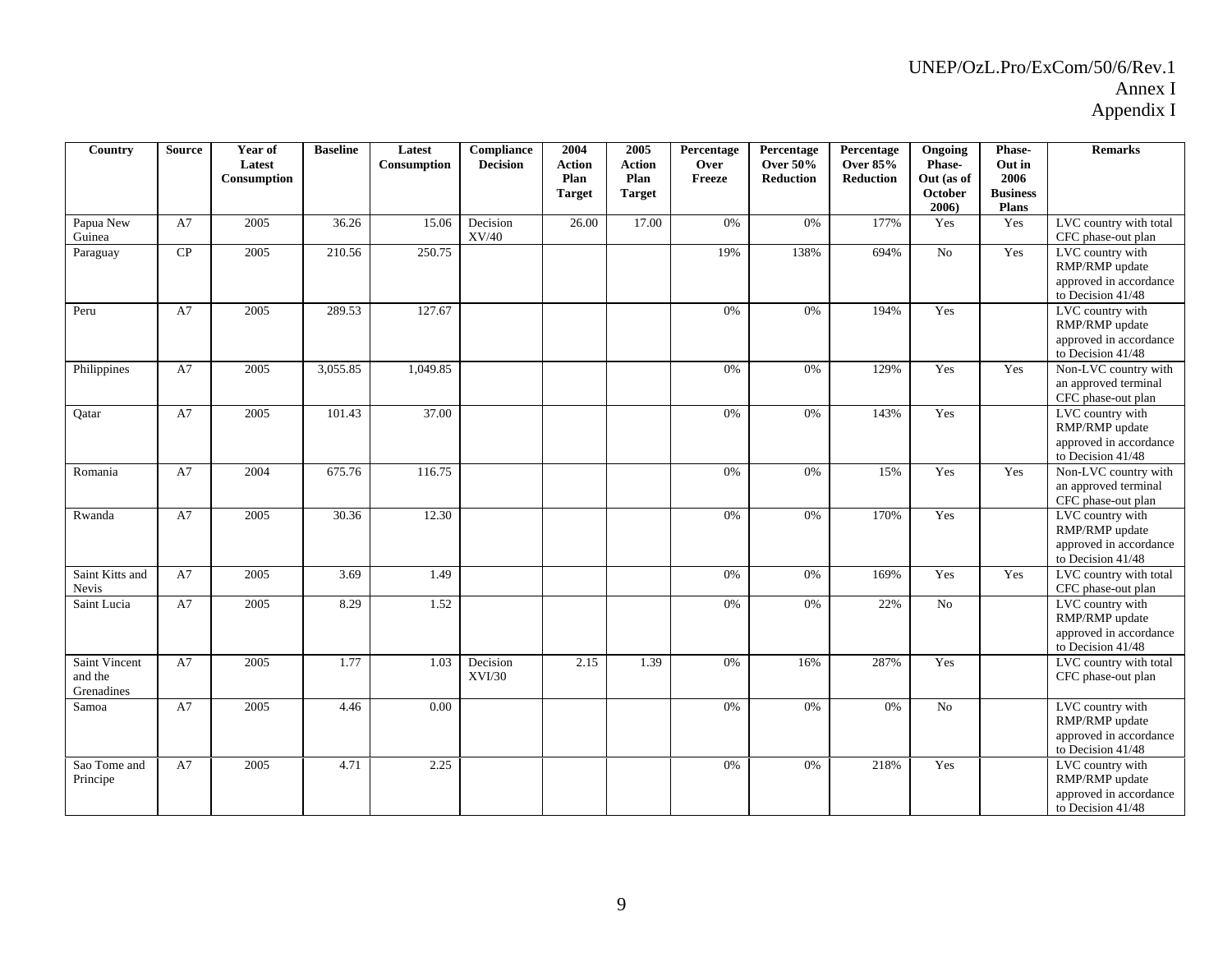| Country                 | <b>Source</b> | Year of<br>Latest<br>Consumption | <b>Baseline</b> | Latest<br>Consumption | Compliance<br><b>Decision</b> | 2004<br><b>Action</b><br>Plan<br><b>Target</b> | 2005<br><b>Action</b><br>Plan<br><b>Target</b> | Percentage<br>Over<br>Freeze | Percentage<br><b>Over 50%</b><br><b>Reduction</b> | Percentage<br><b>Over 85%</b><br><b>Reduction</b> | Ongoing<br>Phase-<br>Out (as of<br>October<br>2006 | Phase-<br>Out in<br>2006<br><b>Business</b><br><b>Plans</b> | <b>Remarks</b>                                                                                                |
|-------------------------|---------------|----------------------------------|-----------------|-----------------------|-------------------------------|------------------------------------------------|------------------------------------------------|------------------------------|---------------------------------------------------|---------------------------------------------------|----------------------------------------------------|-------------------------------------------------------------|---------------------------------------------------------------------------------------------------------------|
| Saudi Arabia            | A7            | 2004                             | 1,798.53        | 1,150.00              |                               |                                                |                                                | 0%                           | 28%                                               | 326%                                              | No                                                 |                                                             | Non-LVC country that<br>might require<br>assistance to achieve<br>2005, 2007 and/or 2010<br>phase-out targets |
| Senegal                 | A7            | 2005                             | 155.83          | 30.00                 |                               |                                                |                                                | 0%                           | 0%                                                | 28%                                               | N <sub>o</sub>                                     |                                                             | LVC country with<br>RMP/RMP update<br>approved in accordance<br>to Decision 41/48                             |
| Serbia                  | A7            | 2005                             | 849.21          | 52.14                 |                               |                                                |                                                | 0%                           | 0%                                                | 0%                                                | Yes                                                | Yes                                                         | Non-LVC country with<br>an approved terminal<br>CFC phase-out plan                                            |
| Seychelles              | A7            | 2005                             | 2.85            | 0.00                  |                               |                                                |                                                | 0%                           | 0%                                                | 0%                                                | No                                                 | Yes                                                         | LVC country with<br>RMP/RMP update<br>approved in accordance<br>to Decision 41/48                             |
| Sierra Leone            | A7            | 2005                             | 78.55           | 26.21                 |                               |                                                |                                                | 0%                           | $0\%$                                             | 122%                                              | Yes                                                |                                                             | LVC country with<br>RMP/RMP update<br>approved in accordance<br>to Decision 41/48                             |
| Singapore               | A7            | 2005                             | 210.51          | $-0.67$               |                               |                                                |                                                | 0%                           | 0%                                                | $0\%$                                             | No                                                 |                                                             |                                                                                                               |
| Solomon<br>Islands      | CP            | 2005                             | 2.04            | 0.92                  |                               |                                                |                                                | $0\%$                        | $0\%$                                             | 200%                                              | $\overline{No}$                                    |                                                             | LVC country with total<br>CFC phase-out plan                                                                  |
| Somalia                 | A7            | 2004                             | 241.37          | 97.20                 |                               |                                                |                                                | 0%                           | 0%                                                | 168%                                              | $\overline{No}$                                    |                                                             | LVC country with no<br><b>RMP</b>                                                                             |
| South Africa            | A7            | 2005                             | 592.63          | 29.98                 |                               |                                                |                                                | 0%                           | 0%                                                | 0%                                                | No                                                 |                                                             |                                                                                                               |
| Sri Lanka               | A7            | 2005                             | 445.61          | 149.19                |                               |                                                |                                                | $0\%$                        | $0\%$                                             | 123%                                              | Yes                                                | Yes                                                         | Non-LVC country with<br>an approved terminal<br>CFC phase-out plan                                            |
| Sudan                   | A7            | 2005                             | 456.83          | 185.00                |                               |                                                |                                                | 0%                           | 0%                                                | 170%                                              | Yes                                                | Yes                                                         | Non-LVC country with<br>an approved terminal<br>CFC phase-out plan                                            |
| Suriname                | A7            | 2005                             | 41.31           | 7.48                  |                               |                                                |                                                | 0%                           | 0%                                                | 21%                                               | Yes                                                |                                                             | LVC country with<br>RMP/RMP update<br>approved in accordance<br>to Decision 41/48                             |
| Swaziland               | A7            | 2005                             | 24.59           | 1.51                  |                               |                                                |                                                | 0%                           | 0%                                                | 0%                                                | No                                                 | Yes                                                         | LVC country with<br>RMP/RMP update<br>approved in accordance<br>to Decision 41/48                             |
| Syrian Arab<br>Republic | A7            | 2005                             | 2,224.65        | 869.66                |                               |                                                |                                                | 0%                           | 0%                                                | 161%                                              | Yes                                                | Yes                                                         | Non-LVC country with<br>an approved terminal<br>CFC phase-out plan                                            |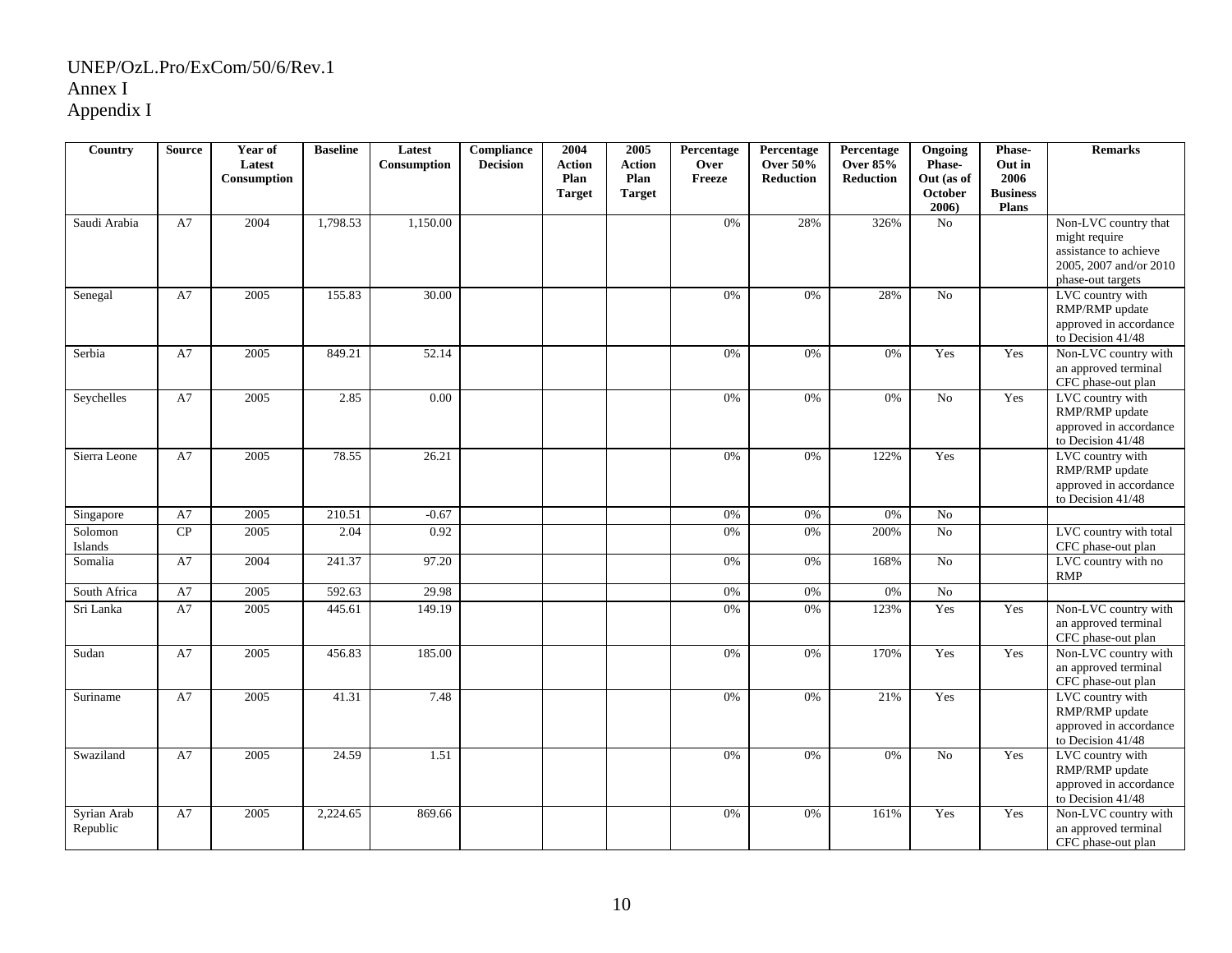| Country                        | <b>Source</b> | Year of<br>Latest<br>Consumption | <b>Baseline</b> | Latest<br>Consumption | <b>Compliance</b><br><b>Decision</b> | 2004<br><b>Action</b><br>Plan<br><b>Target</b> | 2005<br><b>Action</b><br>Plan<br><b>Target</b> | Percentage<br>Over<br>Freeze | Percentage<br><b>Over 50%</b><br><b>Reduction</b> | Percentage<br><b>Over 85%</b><br><b>Reduction</b> | Ongoing<br>Phase-<br>Out (as of<br>October<br>2006) | Phase-<br>Out in<br>2006<br><b>Business</b><br><b>Plans</b> | <b>Remarks</b>                                                                                                                                                                                |
|--------------------------------|---------------|----------------------------------|-----------------|-----------------------|--------------------------------------|------------------------------------------------|------------------------------------------------|------------------------------|---------------------------------------------------|---------------------------------------------------|-----------------------------------------------------|-------------------------------------------------------------|-----------------------------------------------------------------------------------------------------------------------------------------------------------------------------------------------|
| Tanzania                       | A7            | 2005                             | 253.86          | 98.90                 |                                      |                                                |                                                | 0%                           | $0\%$                                             | 160%                                              | Yes                                                 | Yes                                                         | LVC country with<br>RMP/RMP update<br>approved in accordance<br>to Decision 41/48                                                                                                             |
| Thailand                       | A7            | 2005                             | 6,082.07        | 1,259.89              |                                      |                                                |                                                | 0%                           | 0%                                                | 38%                                               | Yes                                                 | Yes                                                         | Non-LVC country with<br>an approved terminal<br>CFC phase-out plan                                                                                                                            |
| Togo                           | A7            | 2005                             | 39.77           | 18.56                 |                                      |                                                |                                                | 0%                           | 0%                                                | 211%                                              | Yes                                                 |                                                             | LVC country with<br>RMP/RMP update<br>approved in accordance<br>to Decision 41/48                                                                                                             |
| Tonga                          | A7            | 2005                             | 1.33            | 0.00                  |                                      |                                                |                                                | 0%                           | 0%                                                | 0%                                                | N <sub>o</sub>                                      |                                                             | LVC country with total<br>CFC phase-out plan                                                                                                                                                  |
| Trinidad and<br>Tobago         | A7            | 2005                             | 120.02          | 18.31                 |                                      |                                                |                                                | 0%                           | 0%                                                | 2%                                                | Yes                                                 | Yes                                                         | LVC country with total<br>CFC phase-out plan                                                                                                                                                  |
| Tunisia                        | A7            | 2005                             | 870.07          | 205.00                |                                      |                                                |                                                | 0%                           | 0%                                                | 57%                                               | Yes                                                 | Yes                                                         | Non-LVC country with<br>an approved terminal<br>CFC phase-out plan                                                                                                                            |
| Turkey                         | A7            | 2005                             | 3,805.73        | 132.80                |                                      |                                                |                                                | 0%                           | 0%                                                | 0%                                                | Yes                                                 | Yes                                                         | Non-LVC country with<br>an approved terminal<br>CFC phase-out plan                                                                                                                            |
| Turkmenistan                   | A7            | 2005                             | 37.33           | 17.94                 |                                      |                                                |                                                | 0%                           | $0\%$                                             | 220%                                              | No                                                  |                                                             | LVC country with total<br>CFC phase-out plan.<br>(Phase-Out Plan funded<br>through the GEF when<br>country was a non-<br>Article 5 Party. Phase-<br>Out Plan under current<br>implementation) |
| Tuvalu                         | A7            | 2005                             | 0.33            | 0.00                  |                                      |                                                |                                                | 0%                           | 0%                                                | 0%                                                | N <sub>o</sub>                                      |                                                             | LVC country with total<br>CFC phase-out plan                                                                                                                                                  |
| Uganda                         | A7            | 2005                             | 12.84           | 0.23                  |                                      |                                                |                                                | 0%                           | 0%                                                | 0%                                                | No                                                  | Yes                                                         | LVC country with<br>RMP/RMP update<br>approved in accordance<br>to Decision 41/48                                                                                                             |
| <b>United Arab</b><br>Emirates | A7            | 2004                             | 529.26          | 291.04                |                                      |                                                |                                                | 0%                           | 10%                                               | 267%                                              | No                                                  |                                                             |                                                                                                                                                                                               |
| Uruguay                        | A7            | 2005                             | 199.06          | 97.56                 |                                      |                                                |                                                | 0%                           | 0%                                                | 227%                                              | Yes                                                 | Yes                                                         | LVC country with<br>RMP/RMP update<br>approved in accordance<br>to Decision 41/48                                                                                                             |
| Vanuatu                        | A7            | 2005                             | 0.00            | 0.00                  |                                      |                                                |                                                | 0%                           | 0%                                                | 0%                                                | No                                                  |                                                             | LVC country with total<br>CFC phase-out plan                                                                                                                                                  |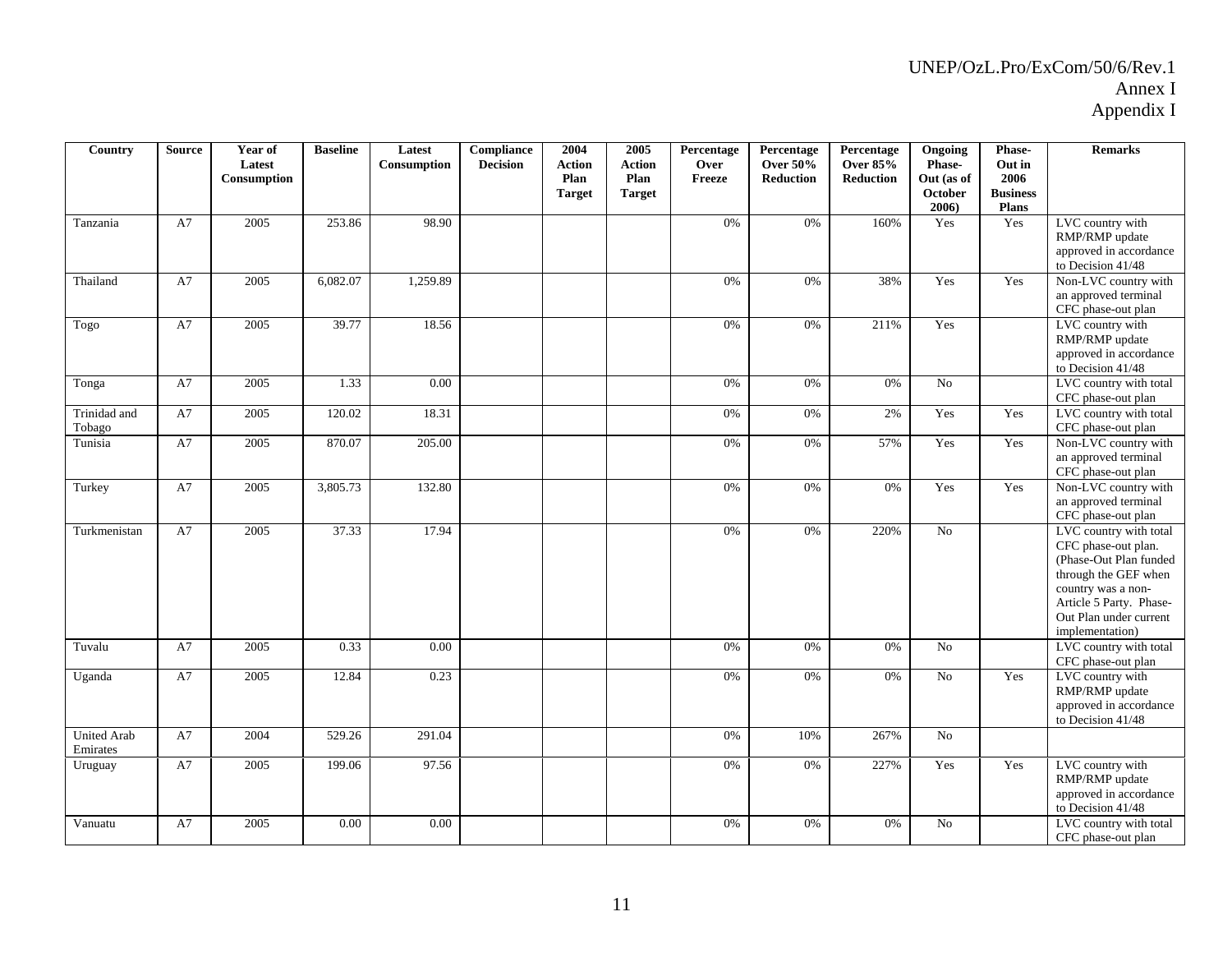| Country   | <b>Source</b> | Year of<br>Latest<br>Consumption | <b>Baseline</b> | Latest<br>Consumption | <b>Compliance</b><br><b>Decision</b> | 2004<br><b>Action</b><br>Plan<br><b>Target</b> | 2005<br><b>Action</b><br>Plan<br><b>Target</b> | Percentage<br>Over<br>Freeze | Percentage<br><b>Over 50%</b><br>Reduction | Percentage<br><b>Over 85%</b><br><b>Reduction</b> | Ongoing<br><b>Phase-</b><br>Out (as of<br>October<br>2006) | Phase-<br>Out in<br>2006<br><b>Business</b><br><b>Plans</b> | <b>Remarks</b>                                                                                                                                                                                                        |
|-----------|---------------|----------------------------------|-----------------|-----------------------|--------------------------------------|------------------------------------------------|------------------------------------------------|------------------------------|--------------------------------------------|---------------------------------------------------|------------------------------------------------------------|-------------------------------------------------------------|-----------------------------------------------------------------------------------------------------------------------------------------------------------------------------------------------------------------------|
| Venezuela | CP            | 2005                             | 3,322.42        | 1,658.48              |                                      |                                                |                                                | 0%                           | 0%                                         | 233%                                              | Yes                                                        | Yes                                                         | Non-LVC country with<br>an approved terminal<br>CFC phase-out plan                                                                                                                                                    |
| Viet Nam  | A7            | 2005                             | 500.00          | 234.80                |                                      |                                                |                                                | 0%                           | 0%                                         | 213%                                              | Yes                                                        | Yes                                                         | Non-LVC country with<br>an approved terminal<br>CFC phase-out plan                                                                                                                                                    |
| Yemen     | CP            | 2005                             | 1,796.07        | 710.54                |                                      |                                                |                                                | 0%                           | 0%                                         | 164%                                              | Yes                                                        | Yes                                                         | Non-LVC country that<br>might require<br>assistance to achieve<br>2005, 2007 and/or 2010<br>phase-out targets<br>(Country with an<br>approved RMP in<br>accordance to Decision<br>41/48                               |
| Zambia    | A7            | 2005                             | 27.36           | 9.54                  |                                      |                                                |                                                | 0%                           | 0%                                         | 132%                                              | N <sub>o</sub>                                             | Yes                                                         | LVC country with<br>RMP/RMP update<br>approved in accordance<br>to Decision 41/48                                                                                                                                     |
| Zimbabwe  | A7            | 2005                             | 451.37          | 49.04                 |                                      |                                                |                                                | 0%                           | 0%                                         | 0%                                                | Yes                                                        | Yes                                                         | Non-LVC country that<br>might require<br>assistance to achieve<br>2005, 2007 and/or 2010<br>phase-out targets<br>(Country with approved<br>TAS programme to<br>achieved at least the<br>2005 CFC reduction<br>target) |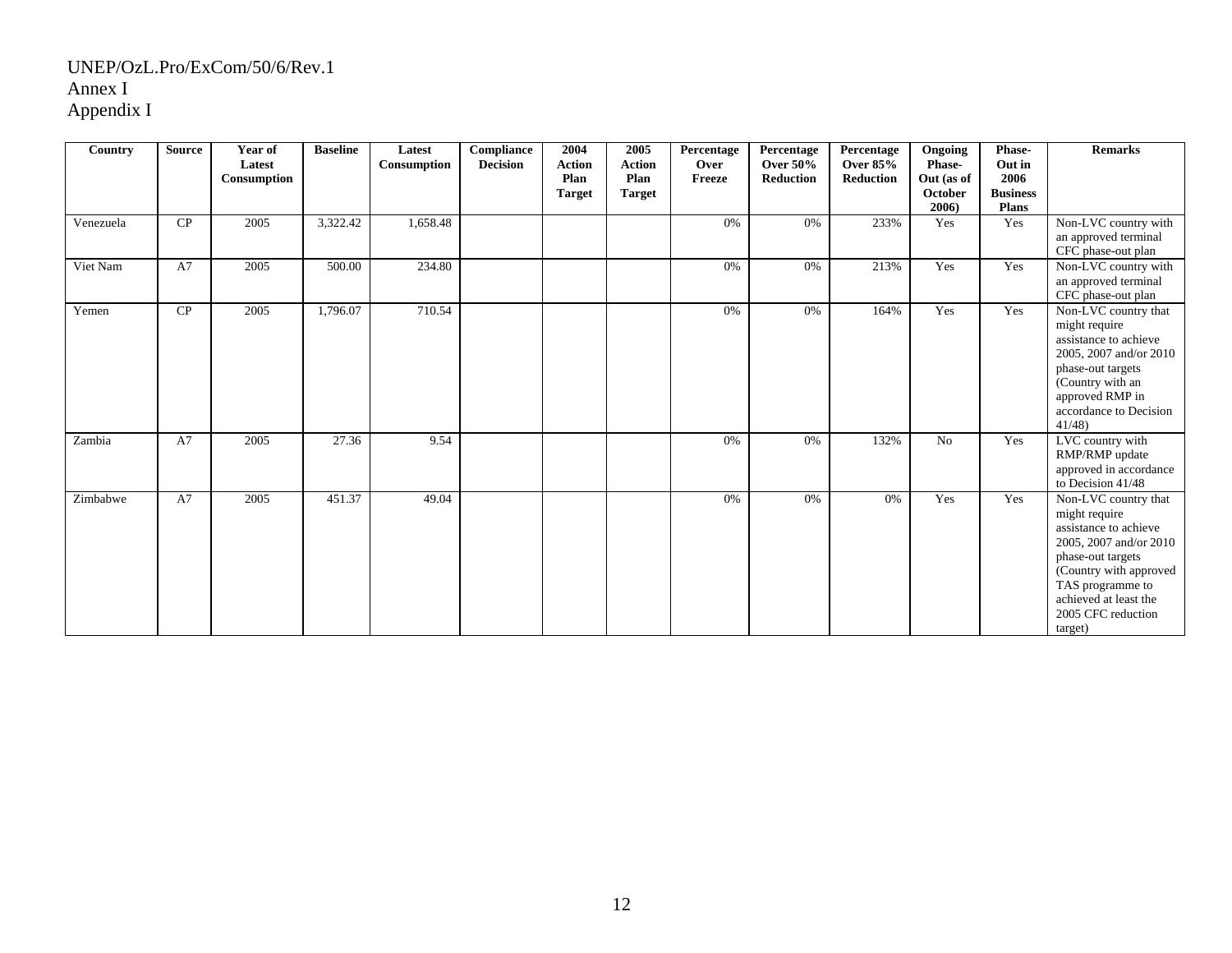# **Appendix II**

#### **HALON ANALYSIS**

| Country                | <b>Source</b> | <b>Year of Latest</b><br>Consumption | <b>Baseline</b> | Latest<br>Consumption | Compliance<br><b>Decision</b> | 2004<br><b>Action</b><br>Plan<br><b>Target</b> | 2005<br><b>Action</b><br>Plan<br><b>Target</b> | Percentage<br><b>Over Freeze</b> | Percentage<br><b>Over 50%</b><br>Reduction | Ongoing<br><b>Phase-Out</b><br>(as of<br>October<br>2006) | <b>Phase-Out</b><br>in 2006<br><b>Business</b><br>Plans | <b>Remarks</b>                                                                                            |
|------------------------|---------------|--------------------------------------|-----------------|-----------------------|-------------------------------|------------------------------------------------|------------------------------------------------|----------------------------------|--------------------------------------------|-----------------------------------------------------------|---------------------------------------------------------|-----------------------------------------------------------------------------------------------------------|
| Afghanistan            | A7            | 2005                                 | 1.86            | 0.00                  |                               |                                                |                                                | 0%                               | 0%                                         | N <sub>o</sub>                                            |                                                         | Country with a halon<br>baseline that might<br>need assistance to<br>achieve the 2010<br>phase-out target |
| Albania                | A7            | 2005                                 | 0.00            | 0.00                  |                               |                                                |                                                | 0%                               | 0%                                         | No                                                        |                                                         |                                                                                                           |
| Algeria                | A7            | 2005                                 | 237.33          | 80.00                 |                               |                                                |                                                | 0%                               | 0%                                         | Yes                                                       |                                                         | Country with approved<br>halon banking and/or<br>halon phase-out project                                  |
| Angola                 | A7            | 2005                                 | 0.00            | 0.00                  |                               |                                                |                                                | 0%                               | 0%                                         | No                                                        |                                                         |                                                                                                           |
| Antigua and<br>Barbuda | A7            | 2005                                 | 0.27            | 0.00                  |                               |                                                |                                                | 0%                               | 0%                                         | N <sub>o</sub>                                            |                                                         | Country with a halon<br>baseline and no current<br>consumption                                            |
| Argentina              | A7            | 2005                                 | 167.80          | 3.00                  |                               |                                                |                                                | 0%                               | 0%                                         | Yes                                                       |                                                         | Country with approved<br>halon banking and/or<br>halon phase-out project                                  |
| Armenia                | A7            | 2005                                 | 0.00            | 0.00                  |                               |                                                |                                                | 0%                               | 0%                                         | No                                                        |                                                         |                                                                                                           |
| <b>Bahamas</b>         | A7            | 2005                                 | 0.00            | 0.00                  |                               |                                                |                                                | 0%                               | 0%                                         | No                                                        |                                                         | Country with approved<br>halon banking and/or<br>halon phase-out project                                  |
| Bahrain                | A7            | 2005                                 | 38.87           | 0.00                  |                               |                                                |                                                | 0%                               | 0%                                         | N <sub>o</sub>                                            |                                                         | Country with approved<br>halon banking and/or<br>halon phase-out project                                  |
| Bangladesh             | A7            | 2005                                 | 0.00            | 0.00                  |                               |                                                |                                                | 0%                               | 0%                                         | No                                                        |                                                         |                                                                                                           |
| <b>Barbados</b>        | A7            | 2005                                 | 0.00            | 0.00                  |                               |                                                |                                                | 0%                               | 0%                                         | No                                                        |                                                         | Country with approved<br>halon banking and/or<br>halon phase-out project                                  |
| Belize                 | A7            | 2005                                 | 0.00            | 0.00                  |                               |                                                |                                                | 0%                               | 0%                                         | No                                                        |                                                         |                                                                                                           |
| Benin                  | A7            | 2005                                 | 3.90            | 0.00                  |                               |                                                |                                                | 0%                               | 0%                                         | $\rm No$                                                  |                                                         | Country with approved<br>halon banking and/or<br>halon phase-out project                                  |
| Bhutan                 | A7            | 2005                                 | 0.27            | 0.00                  |                               |                                                |                                                | 0%                               | 0%                                         | No                                                        |                                                         | Country with a halon<br>baseline and no current<br>consumption                                            |
| Bolivia                | A7            | 2005                                 | 0.00            | 0.00                  |                               |                                                |                                                | 0%                               | 0%                                         | $\rm No$                                                  |                                                         |                                                                                                           |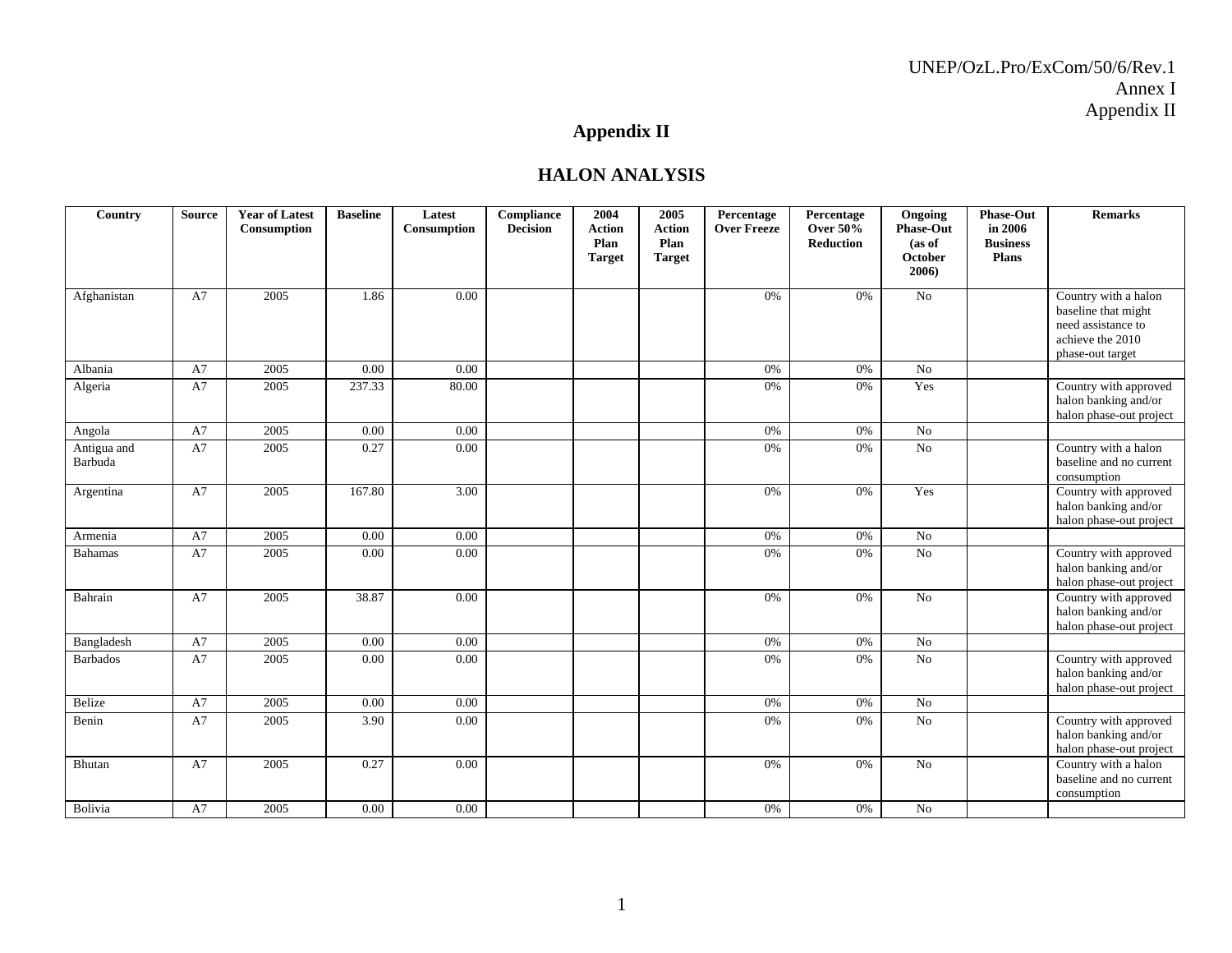| Country                                | <b>Source</b> | <b>Year of Latest</b><br>Consumption | <b>Baseline</b> | Latest<br>Consumption | Compliance<br><b>Decision</b> | 2004<br><b>Action</b> | 2005<br><b>Action</b> | Percentage<br><b>Over Freeze</b> | Percentage<br><b>Over 50%</b> | Ongoing<br><b>Phase-Out</b>       | <b>Phase-Out</b><br>in 2006     | <b>Remarks</b>                                                           |
|----------------------------------------|---------------|--------------------------------------|-----------------|-----------------------|-------------------------------|-----------------------|-----------------------|----------------------------------|-------------------------------|-----------------------------------|---------------------------------|--------------------------------------------------------------------------|
|                                        |               |                                      |                 |                       |                               | Plan<br><b>Target</b> | Plan<br><b>Target</b> |                                  | <b>Reduction</b>              | (as of<br><b>October</b><br>2006) | <b>Business</b><br><b>Plans</b> |                                                                          |
| Bosnia and<br>Herzegovina              | CP            | 2005                                 | 4.14            | 0.00                  |                               |                       |                       | 0%                               | 0%                            | ${\rm No}$                        |                                 | Country with approved<br>halon banking and/or<br>halon phase-out project |
| Botswana                               | A7            | 2005                                 | 5.20            | 0.30                  |                               |                       |                       | 0%                               | 0%                            | No                                |                                 | Country with approved<br>halon banking and/or<br>halon phase-out project |
| <b>Brazil</b>                          | A7            | 2005                                 | 21.34           | 3.00                  |                               |                       |                       | $0\%$                            | 0%                            | $\overline{No}$                   |                                 | Country with approved<br>halon banking and/or<br>halon phase-out project |
| <b>Brunei</b><br>Darussalam            | A7            | 2005                                 | 0.00            | 0.00                  |                               |                       |                       | 0%                               | 0%                            | No                                |                                 |                                                                          |
| <b>Burkina Faso</b>                    | A7            | 2005                                 | 5.30            | $0.00\,$              |                               |                       |                       | $0\%$                            | $0\%$                         | ${\rm No}$                        |                                 | Country with approved<br>halon banking and/or<br>halon phase-out project |
| Burundi                                | CP            | 2005                                 | 0.00            | 0.00                  |                               |                       |                       | 0%                               | 0%                            | No                                |                                 |                                                                          |
| Cambodia                               | A7            | 2005                                 | 0.00            | 0.00                  |                               |                       |                       | $0\%$                            | $0\%$                         | $\rm No$                          |                                 |                                                                          |
| Cameroon                               | A7            | 2005                                 | 2.38            | 1.15                  | Decision<br>XV/32             | 2.38                  |                       | 0%                               | 0%                            | No                                |                                 | Country with approved<br>halon banking and/or<br>halon phase-out project |
| Cape Verde                             | CP            | 2005                                 | 0.00            | 0.00                  |                               |                       |                       | 0%                               | 0%                            | N <sub>0</sub>                    |                                 |                                                                          |
| Central African<br>Republic            | A7            | 2004                                 | 0.00            | 0.00                  |                               |                       |                       | 0%                               | 0%                            | No                                |                                 |                                                                          |
| Chad                                   | A7            | 2004                                 | 0.00            | 0.00                  |                               |                       |                       | 0%                               | 0%                            | No                                |                                 |                                                                          |
| Chile                                  | A7            | 2005                                 | 8.50            | 1.17                  |                               |                       |                       | $0\%$                            | 0%                            | $\overline{No}$                   |                                 | Country with approved<br>halon banking and/or<br>halon phase-out project |
| China                                  | CP            | 2005                                 | 34,186.67       | 4,446.51              |                               |                       |                       | 0%                               | 0%                            | Yes                               | Yes                             | Country with approved<br>halon banking and/or<br>halon phase-out project |
| Colombia                               | A7            | 2005                                 | 187.67          | 0.00                  |                               |                       |                       | 0%                               | 0%                            | Yes                               |                                 | Country with approved<br>halon banking and/or<br>halon phase-out project |
| Comoros                                | A7            | 2005                                 | 0.00            | 0.00                  |                               |                       |                       | 0%                               | 0%                            | ${\rm No}$                        |                                 |                                                                          |
| Congo                                  | A7            | 2005                                 | 5.00            | 0.00                  |                               |                       |                       | 0%                               | 0%                            | No                                |                                 | Country with approved<br>halon banking and/or<br>halon phase-out project |
| Democratic<br>Republic of the<br>Congo | A7            | 2005                                 | 218.67          | 22.80                 |                               |                       |                       | 0%                               | 0%                            | $\rm No$                          |                                 | Country with approved<br>halon banking and/or<br>halon phase-out project |
| Cook Islands                           | A7            | 2005                                 | 0.00            | 0.00                  |                               |                       |                       | 0%                               | 0%                            | No                                |                                 |                                                                          |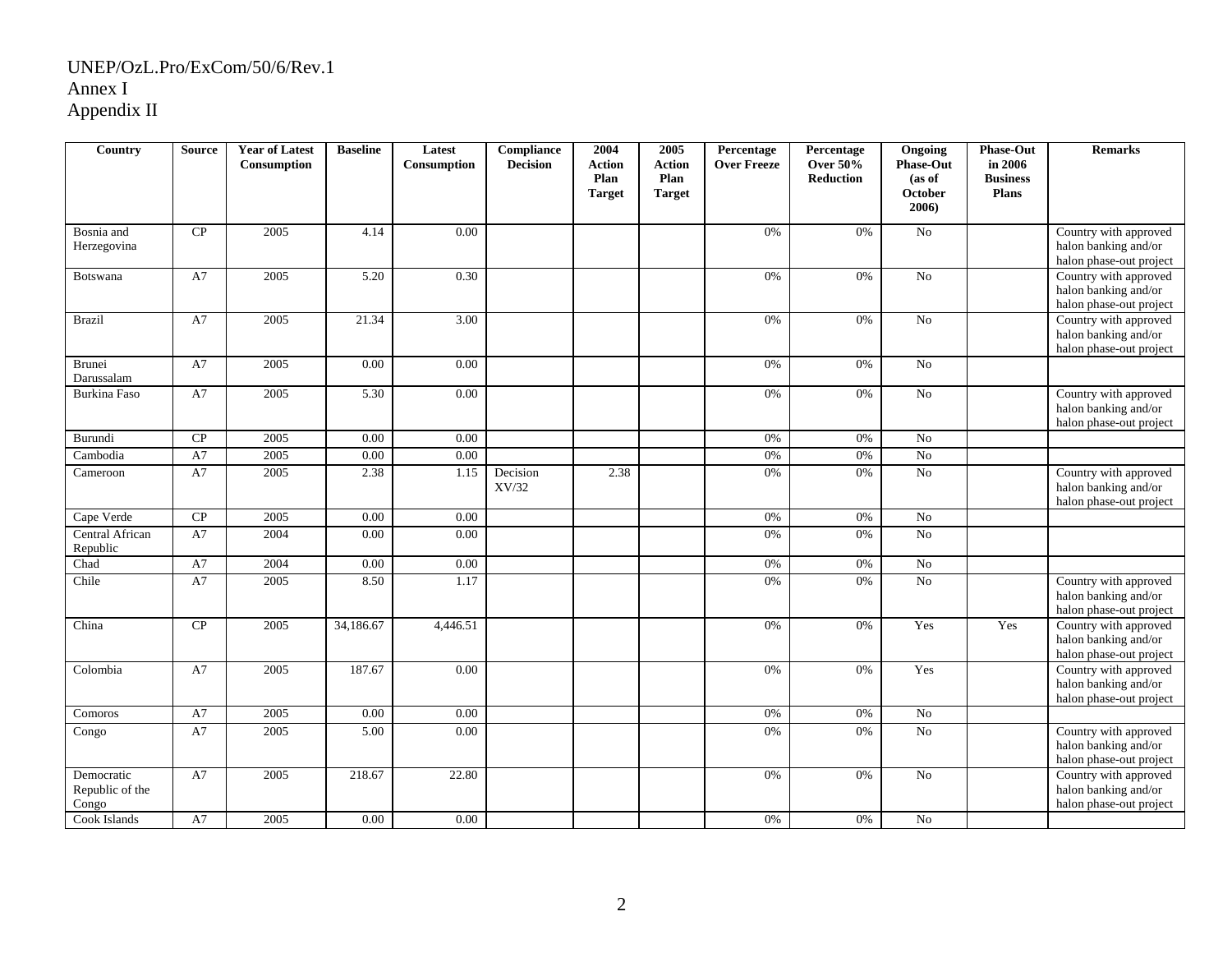| Country                  | <b>Source</b> | <b>Year of Latest</b><br>Consumption | <b>Baseline</b> | Latest<br>Consumption | Compliance<br><b>Decision</b> | 2004<br><b>Action</b><br>Plan<br><b>Target</b> | 2005<br><b>Action</b><br>Plan<br><b>Target</b> | Percentage<br><b>Over Freeze</b> | Percentage<br><b>Over 50%</b><br><b>Reduction</b> | Ongoing<br><b>Phase-Out</b><br>(as of<br>October<br>2006) | <b>Phase-Out</b><br>in 2006<br><b>Business</b><br><b>Plans</b> | <b>Remarks</b>                                                           |
|--------------------------|---------------|--------------------------------------|-----------------|-----------------------|-------------------------------|------------------------------------------------|------------------------------------------------|----------------------------------|---------------------------------------------------|-----------------------------------------------------------|----------------------------------------------------------------|--------------------------------------------------------------------------|
| Costa Rica               | A7            | 2005                                 | 0.00            | 0.00                  |                               |                                                |                                                | 0%                               | 0%                                                | No                                                        |                                                                |                                                                          |
| Cote d'Ivoire            | A7            | 2004                                 | 0.00            | 0.00                  |                               |                                                |                                                | 0%                               | 0%                                                | $\overline{No}$                                           |                                                                |                                                                          |
| Croatia                  | A7            | 2005                                 | 30.10           | 0.00                  |                               |                                                |                                                | 0%                               | 0%                                                | No                                                        |                                                                | Country with approved                                                    |
|                          |               |                                      |                 |                       |                               |                                                |                                                |                                  |                                                   |                                                           |                                                                | halon banking and/or<br>halon phase-out project                          |
| Cuba                     | A7            | 2005                                 | 0.00            | 0.00                  |                               |                                                |                                                | 0%                               | 0%                                                | No                                                        |                                                                |                                                                          |
| Djibouti                 | A7            | 2005                                 | 0.00            | 0.00                  |                               |                                                |                                                | 0%                               | 0%                                                | $\overline{No}$                                           |                                                                |                                                                          |
| Dominica                 | A7            | 2005                                 | 0.00            | 0.00                  |                               |                                                |                                                | 0%                               | 0%                                                | N <sub>o</sub>                                            |                                                                |                                                                          |
| Dominican<br>Republic    | A7            | 2005                                 | 4.23            | 0.00                  |                               |                                                |                                                | 0%                               | 0%                                                | Yes                                                       |                                                                | Country with approved<br>halon banking and/or<br>halon phase-out project |
| Ecuador                  | A7            | 2005                                 | 5.48            | 0.00                  |                               |                                                |                                                | 0%                               | 0%                                                | No                                                        |                                                                | Country with a halon<br>baseline and no current<br>consumption           |
| Egypt                    | A7            | 2005                                 | 705.00          | 145.00                |                               |                                                |                                                | 0%                               | 0%                                                | Yes                                                       |                                                                | Country with approved<br>halon banking and/or<br>halon phase-out project |
| El Salvador              | A7            | 2005                                 | 0.75            | 0.00                  |                               |                                                |                                                | 0%                               | 0%                                                | No                                                        |                                                                |                                                                          |
| <b>Equatorial Guinea</b> | <b>NDR</b>    | <b>NDR</b>                           | <b>NDR</b>      | <b>NDR</b>            |                               |                                                |                                                |                                  |                                                   | No                                                        |                                                                |                                                                          |
| Eritrea                  | A7            | 2005                                 | 2.31            | 0.30                  |                               |                                                |                                                | 0%                               | 0%                                                | $\overline{No}$                                           |                                                                |                                                                          |
| Ethiopia                 | A7            | 2005                                 | 1.08            | 0.42                  |                               |                                                |                                                | 0%                               | 0%                                                | No                                                        |                                                                | Country with approved<br>halon banking and/or<br>halon phase-out project |
| Fiji                     | A7            | 2005                                 | 0.00            | 0.00                  |                               |                                                |                                                | 0%                               | 0%                                                | No                                                        |                                                                |                                                                          |
| Gabon                    | A7            | 2005                                 | 0.00            | 0.00                  |                               |                                                |                                                | 0%                               | 0%                                                | No                                                        |                                                                |                                                                          |
| Gambia                   | A7            | 2004                                 | 0.00            | 0.00                  |                               |                                                |                                                | 0%                               | 0%                                                | N <sub>o</sub>                                            |                                                                |                                                                          |
| Georgia                  | A7            | 2005                                 | 42.53           | 16.50                 |                               |                                                |                                                | 0%                               | 0%                                                | Yes                                                       |                                                                | Country with approved<br>halon banking and/or<br>halon phase-out project |
| Ghana                    | A7            | 2005                                 | 0.00            | 0.00                  |                               |                                                |                                                | 0%                               | 0%                                                | No                                                        |                                                                |                                                                          |
| Grenada                  | A7            | 2005                                 | 0.00            | 0.00                  |                               |                                                |                                                | 0%                               | 0%                                                | N <sub>o</sub>                                            |                                                                | Country with approved<br>halon banking and/or<br>halon phase-out project |
| Guatemala                | CP            | 2005                                 | 0.20            | 0.00                  |                               |                                                |                                                | 0%                               | 0%                                                | N <sub>o</sub>                                            |                                                                | Country with a halon<br>baseline and no current<br>consumption           |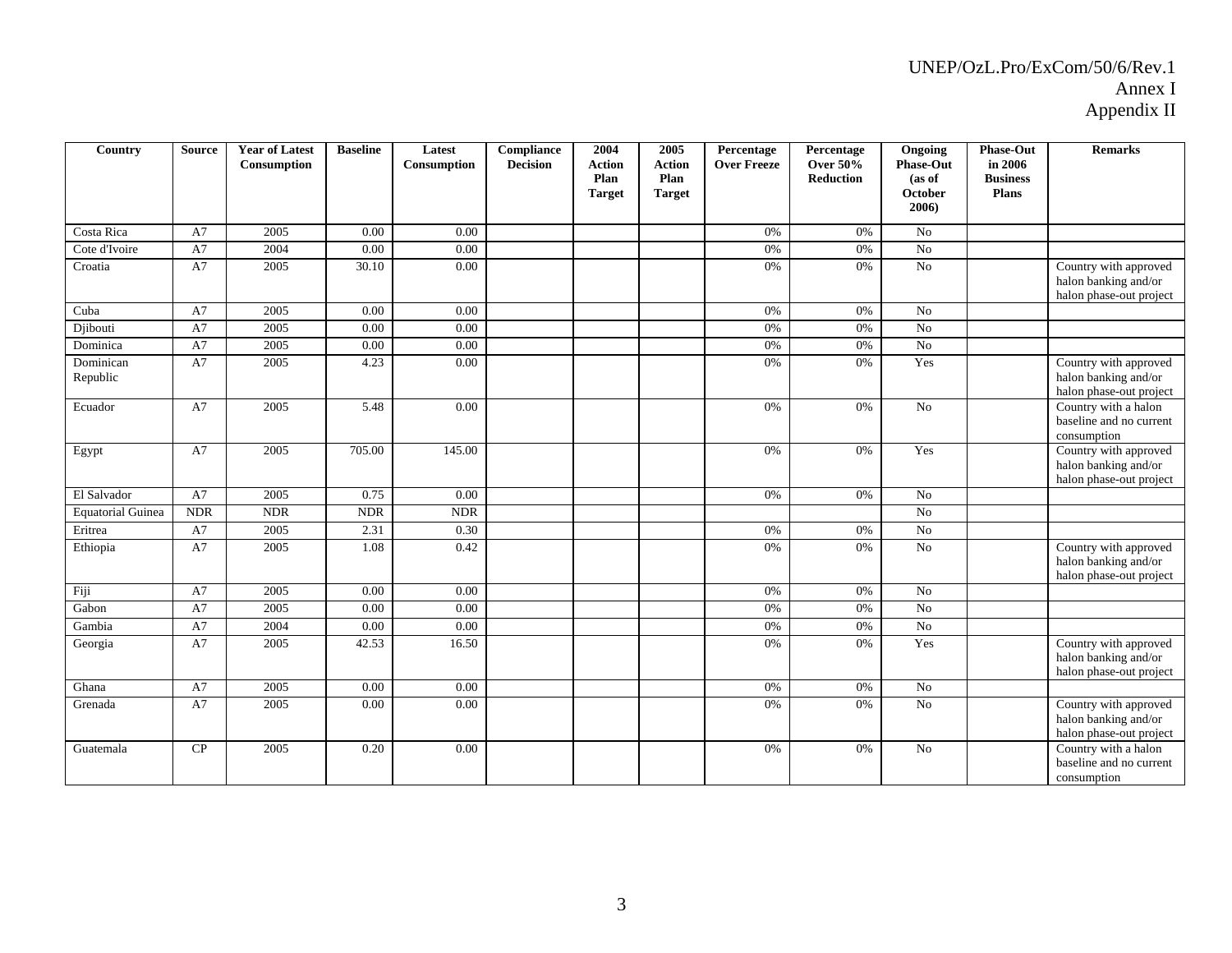| Country                                     | <b>Source</b> | <b>Year of Latest</b><br>Consumption | <b>Baseline</b> | Latest<br>Consumption | <b>Compliance</b><br><b>Decision</b> | 2004<br><b>Action</b><br>Plan | 2005<br><b>Action</b><br>Plan | Percentage<br><b>Over Freeze</b> | Percentage<br><b>Over 50%</b><br>Reduction | Ongoing<br><b>Phase-Out</b><br>(as of | <b>Phase-Out</b><br>in 2006<br><b>Business</b> | <b>Remarks</b>                                                                                            |
|---------------------------------------------|---------------|--------------------------------------|-----------------|-----------------------|--------------------------------------|-------------------------------|-------------------------------|----------------------------------|--------------------------------------------|---------------------------------------|------------------------------------------------|-----------------------------------------------------------------------------------------------------------|
|                                             |               |                                      |                 |                       |                                      | <b>Target</b>                 | <b>Target</b>                 |                                  |                                            | <b>October</b><br>2006)               | <b>Plans</b>                                   |                                                                                                           |
| Guinea                                      | A7            | 2004                                 | 8.60            | 0.00                  |                                      |                               |                               | 0%                               | 0%                                         | No                                    |                                                | Country with approved<br>halon banking and/or<br>halon phase-out project                                  |
| Guinea Bissau                               | A7            | 2004                                 | 0.00            | 0.00                  |                                      |                               |                               | 0%                               | 0%                                         | N <sub>0</sub>                        |                                                |                                                                                                           |
| Guyana                                      | A7            | 2005                                 | 0.15            | 0.00                  |                                      |                               |                               | 0%                               | 0%                                         | $\rm No$                              |                                                | Country with approved<br>halon banking and/or<br>halon phase-out project                                  |
| Haiti                                       | A7            | 2005                                 | 1.50            | 0.00                  |                                      |                               |                               | 0%                               | 0%                                         | No                                    |                                                | Country with a halon<br>baseline that might<br>need assistance to<br>achieve the 2010<br>phase-out target |
| Honduras                                    | A7            | 2005                                 | 0.00            | 0.00                  |                                      |                               |                               | 0%                               | $0\%$                                      | No                                    |                                                |                                                                                                           |
| India                                       | A7            | 2005                                 | 1,249.43        | 0.00                  |                                      |                               |                               | 0%                               | 0%                                         | Yes                                   |                                                | Country with approved<br>halon banking and/or<br>halon phase-out project                                  |
| Indonesia                                   | A7            | 2005                                 | 354.00          | 0.00                  |                                      |                               |                               | 0%                               | 0%                                         | Yes                                   |                                                | Country with approved<br>halon banking and/or<br>halon phase-out project                                  |
| Islamic Republic<br>of Iran                 | A7            | 2005                                 | 1,420.00        | 0.00                  |                                      |                               |                               | 0%                               | $0\%$                                      | $\rm No$                              |                                                | Country with approved<br>halon banking and/or<br>halon phase-out project                                  |
| Jamaica                                     | A7            | 2005                                 | 1.00            | 0.00                  |                                      |                               |                               | 0%                               | 0%                                         | No                                    |                                                | Country with approved<br>halon banking and/or<br>halon phase-out project                                  |
| Jordan                                      | A7            | 2005                                 | 210.00          | 47.00                 |                                      |                               |                               | 0%                               | 0%                                         | No                                    |                                                | Country with approved<br>halon banking and/or<br>halon phase-out project                                  |
| Kenya                                       | A7            | 2005                                 | 5.33            | 0.00                  |                                      |                               |                               | 0%                               | 0%                                         | $\rm No$                              |                                                | Country with approved<br>halon banking and/or<br>halon phase-out project                                  |
| Kiribati                                    | CP            | 2005                                 | 0.00            | 0.00                  |                                      |                               |                               | 0%                               | 0%                                         | No                                    |                                                |                                                                                                           |
| Democratic<br>People's Republic<br>of Korea | A7            | 2005                                 | 0.00            | 0.00                  |                                      |                               |                               | 0%                               | 0%                                         | No                                    |                                                |                                                                                                           |
| Republic of<br>Korea                        | A7            | 2005                                 | 3,678.00        | 855.00                |                                      |                               |                               | 0%                               | $0\%$                                      | $\rm No$                              |                                                |                                                                                                           |
| Kuwait                                      | A7            | 2005                                 | 3.00            | 0.00                  |                                      |                               |                               | 0%                               | 0%                                         | $\rm No$                              |                                                | Country with a halon<br>baseline and no current<br>consumption                                            |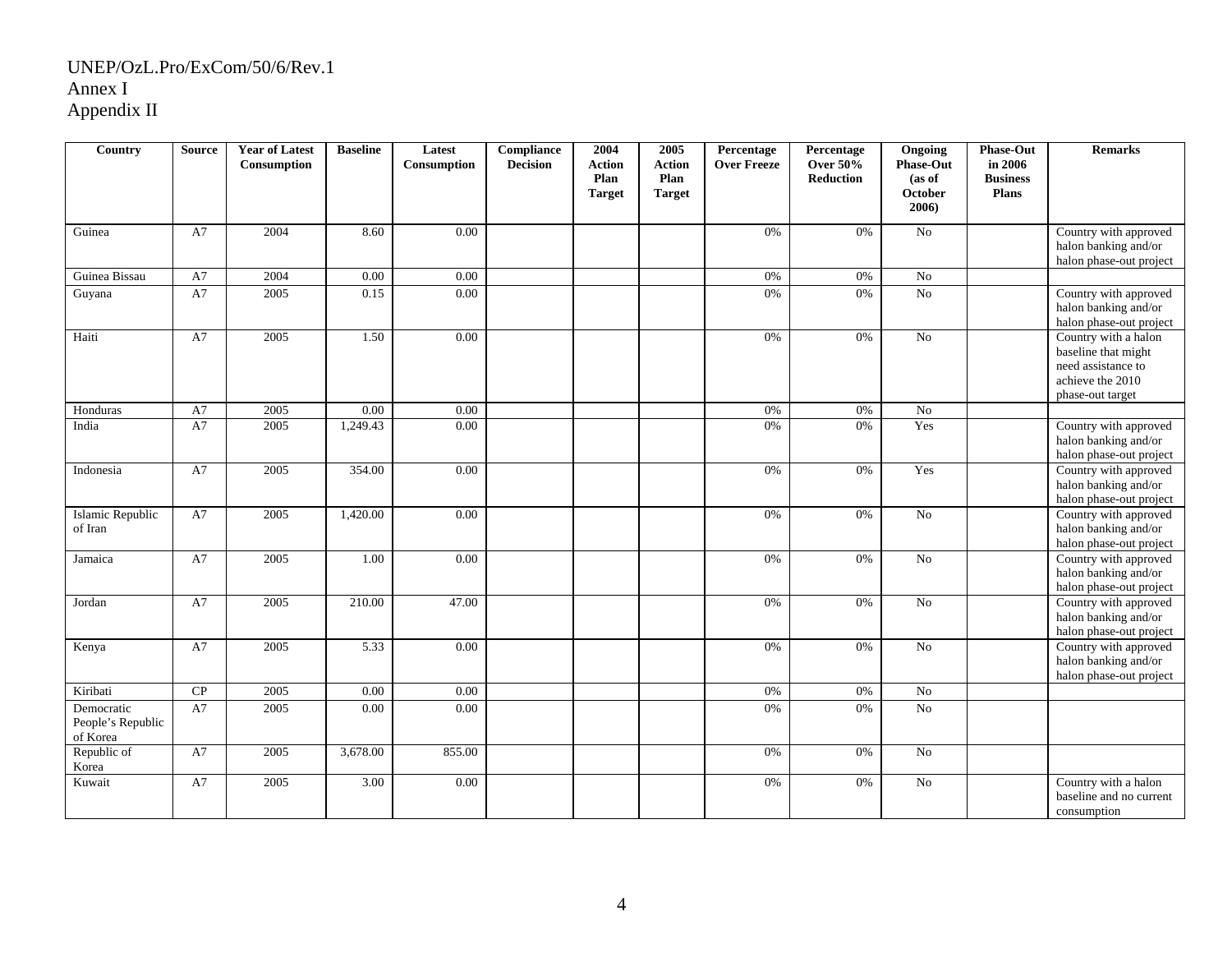| Country                                            | <b>Source</b> | <b>Year of Latest</b><br>Consumption | <b>Baseline</b> | Latest<br>Consumption | Compliance<br><b>Decision</b> | 2004<br><b>Action</b><br>Plan<br><b>Target</b> | 2005<br><b>Action</b><br>Plan<br><b>Target</b> | Percentage<br><b>Over Freeze</b> | Percentage<br><b>Over 50%</b><br><b>Reduction</b> | Ongoing<br><b>Phase-Out</b><br>(as of<br>October<br>2006) | <b>Phase-Out</b><br>in 2006<br><b>Business</b><br><b>Plans</b> | <b>Remarks</b>                                                           |
|----------------------------------------------------|---------------|--------------------------------------|-----------------|-----------------------|-------------------------------|------------------------------------------------|------------------------------------------------|----------------------------------|---------------------------------------------------|-----------------------------------------------------------|----------------------------------------------------------------|--------------------------------------------------------------------------|
| Kyrgyzstan                                         | A7            | 2005                                 | 0.00            | 0.00                  | Decision<br>XVII/36           |                                                | 2.40                                           | 0%                               | 0%                                                | Yes                                                       | Yes                                                            | Country with approved<br>halon banking and/or<br>halon phase-out project |
| Lao People's<br>Democratic<br>Republic             | A7            | 2004                                 | 0.00            | 0.00                  |                               |                                                |                                                | 0%                               | 0%                                                | N <sub>o</sub>                                            |                                                                |                                                                          |
| Lebanon                                            | A7            | 2005                                 | 0.00            | 0.00                  |                               |                                                |                                                | 0%                               | 0%                                                | N <sub>o</sub>                                            |                                                                | Country with approved<br>halon banking and/or<br>halon phase-out project |
| Lesotho                                            | A7            | 2005                                 | 0.20            | 0.00                  | Decision<br>XVI/25            | 0.80                                           | 0.20                                           | 0%                               | 0%                                                | N <sub>o</sub>                                            |                                                                | Country with approved<br>halon banking and/or<br>halon phase-out project |
| Liberia                                            | A7            | 2005                                 | 19.50           | 0.00                  |                               |                                                |                                                | 0%                               | 0%                                                | No                                                        |                                                                | Country with a halon<br>baseline and no current<br>consumption           |
| Libyan Arab<br>Jamahiriya                          | A7            | 2005                                 | 633.07          | 714.50                | Decision<br>XVII/37           |                                                | 714.50                                         | 13%                              | 126%                                              | Yes                                                       |                                                                | Country with approved<br>halon banking and/or<br>halon phase-out project |
| The former<br>Yugoslav<br>Republic of<br>Macedonia | A7            | 2005                                 | 32.07           | 0.00                  |                               |                                                |                                                | 0%                               | 0%                                                | $\overline{No}$                                           |                                                                | Country with approved<br>halon banking and/or<br>halon phase-out project |
| Madagascar                                         | A7            | 2005                                 | 0.00            | $0.00\,$              |                               |                                                |                                                | 0%                               | 0%                                                | No                                                        |                                                                |                                                                          |
| Malawi                                             | A7            | 2005                                 | 0.00            | 0.00                  |                               |                                                |                                                | 0%                               | 0%                                                | $\overline{No}$                                           |                                                                |                                                                          |
| Malaysia                                           | A7            | 2005                                 | 8.00            | 0.00                  |                               |                                                |                                                | 0%                               | 0%                                                | No                                                        |                                                                | Country with approved<br>halon banking and/or<br>halon phase-out project |
| Maldives                                           | A7            | 2005                                 | 0.00            | 0.00                  |                               |                                                |                                                | 0%                               | 0%                                                | N <sub>o</sub>                                            |                                                                |                                                                          |
| Mali                                               | CP            | 2005                                 | 0.00            | 0.00                  |                               |                                                |                                                | 0%                               | 0%                                                | No                                                        |                                                                |                                                                          |
| Marshall Islands                                   | A7            | 2005                                 | 0.00            | 0.00                  |                               |                                                |                                                | 0%                               | 0%                                                | No                                                        |                                                                |                                                                          |
| Mauritania                                         | CP            | 2005                                 | 0.00            | 0.00                  |                               |                                                |                                                | 0%                               | 0%                                                | $\rm No$                                                  |                                                                |                                                                          |
| Mauritius                                          | A7            | 2005                                 | 0.00            | 0.00                  |                               |                                                |                                                | 0%                               | 0%                                                | N <sub>o</sub>                                            |                                                                |                                                                          |
| Mexico                                             | A7            | 2005                                 | 124.57          | 52.80                 |                               |                                                |                                                | 0%                               | 0%                                                | No                                                        |                                                                | Country with approved<br>halon banking and/or<br>halon phase-out project |
| <b>Federated States</b><br>of Micronesia           | CP            | 2005                                 | 0.00            | 0.00                  |                               |                                                |                                                | 0%                               | 0%                                                | $\rm No$                                                  |                                                                |                                                                          |
| Moldova                                            | A7            | 2005                                 | 0.40            | 0.00                  |                               |                                                |                                                | 0%                               | 0%                                                | N <sub>o</sub>                                            |                                                                | Country with a halon<br>baseline and no current<br>consumption           |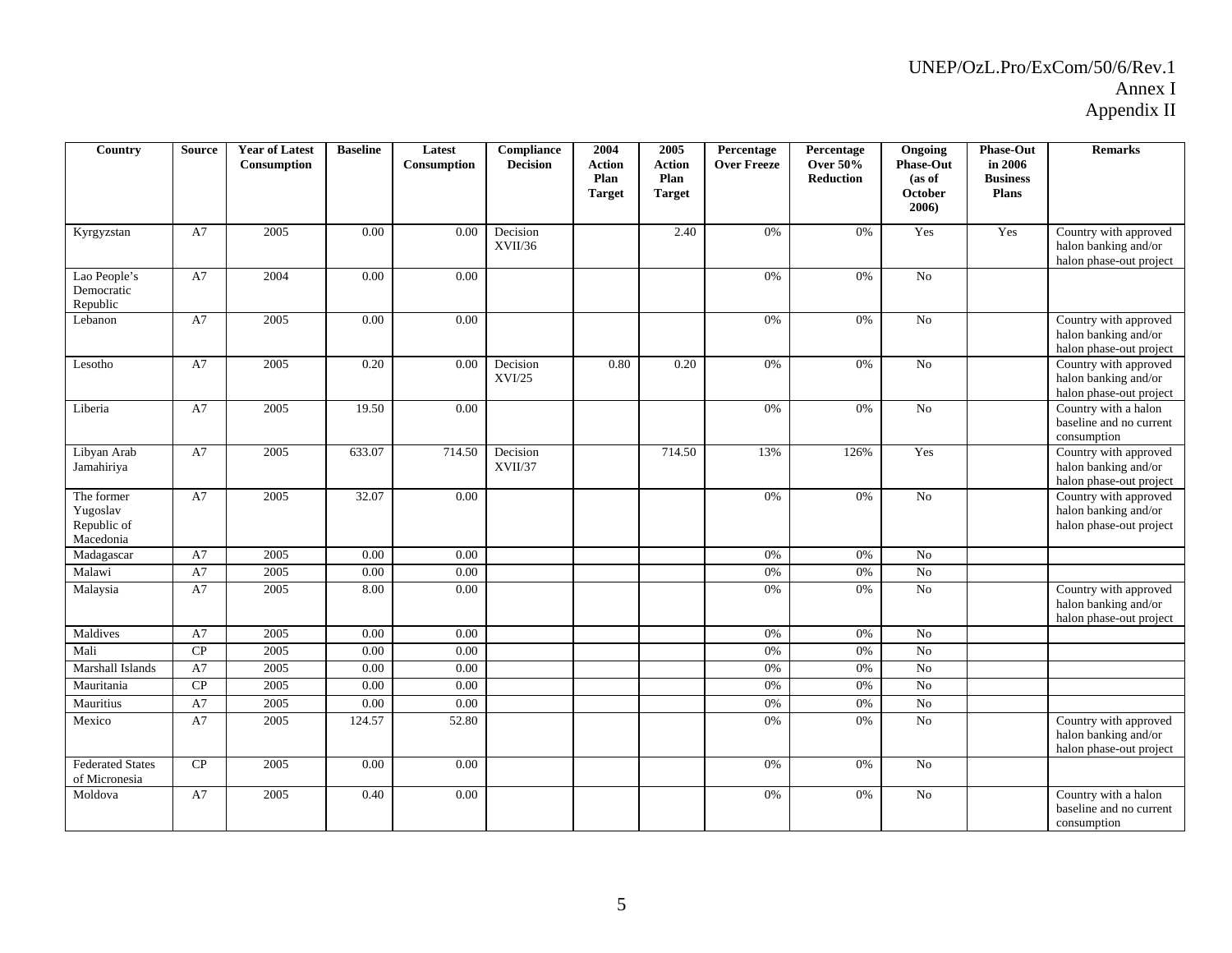| Country             | <b>Source</b> | <b>Year of Latest</b><br>Consumption | <b>Baseline</b> | Latest<br><b>Consumption</b> | Compliance<br><b>Decision</b> | 2004<br><b>Action</b><br>Plan | 2005<br><b>Action</b><br>Plan | Percentage<br><b>Over Freeze</b> | Percentage<br><b>Over 50%</b><br><b>Reduction</b> | Ongoing<br><b>Phase-Out</b><br>(as of | <b>Phase-Out</b><br>in 2006<br><b>Business</b> | <b>Remarks</b>                                                           |
|---------------------|---------------|--------------------------------------|-----------------|------------------------------|-------------------------------|-------------------------------|-------------------------------|----------------------------------|---------------------------------------------------|---------------------------------------|------------------------------------------------|--------------------------------------------------------------------------|
|                     |               |                                      |                 |                              |                               | <b>Target</b>                 | <b>Target</b>                 |                                  |                                                   | <b>October</b><br>2006)               | Plans                                          |                                                                          |
| Mongolia            | A7            | 2005                                 | 0.00            | 0.00                         |                               |                               |                               | 0%                               | 0%                                                | $\rm No$                              |                                                |                                                                          |
| Morocco             | A7            | 2005                                 | 7.00            | 0.03                         |                               |                               |                               | 0%                               | 0%                                                | $\overline{No}$                       | Yes                                            | Country with a halon<br>baseline and no current<br>consumption           |
| Mozambique          | A7            | 2005                                 | 0.90            | 0.00                         |                               |                               |                               | 0%                               | 0%                                                | No                                    |                                                | Country with a halon<br>baseline and no current<br>consumption           |
| Myanmar             | A7            | 2004                                 | 0.00            | 0.00                         |                               |                               |                               | 0%                               | 0%                                                | N <sub>o</sub>                        |                                                |                                                                          |
| Namibia             | A7            | 2005                                 | 8.27            | 0.00                         |                               |                               |                               | 0%                               | 0%                                                | No                                    |                                                | Country with approved<br>halon banking and/or<br>halon phase-out project |
| Nauru               | A7            | 2005                                 | 0.00            | 0.00                         |                               |                               |                               | 0%                               | 0%                                                | No                                    |                                                |                                                                          |
| Nepal               | A7            | 2005                                 | 2.00            | 0.00                         |                               |                               |                               | 0%                               | 0%                                                | No                                    |                                                | Country with a halon<br>baseline and no current<br>consumption           |
| Nicaragua           | A7            | 2005                                 | 0.00            | 0.00                         |                               |                               |                               | $0\%$                            | $0\%$                                             | $\overline{No}$                       |                                                |                                                                          |
| Niger               | A7            | 2005                                 | 0.00            | 0.00                         |                               |                               |                               | $0\%$                            | $0\%$                                             | $\overline{No}$                       |                                                |                                                                          |
| Nigeria             | A7            | 2005                                 | 285.33          | 0.00                         |                               |                               |                               | 0%                               | 0%                                                | $\overline{N_0}$                      |                                                | Country with approved<br>halon banking and/or<br>halon phase-out project |
| Niue                | A7            | 2004                                 | 0.00            | 0.00                         |                               |                               |                               | 0%                               | $0\%$                                             | $\rm No$                              |                                                |                                                                          |
| Oman                | A7            | 2005                                 | 13.66           | 0.00                         |                               |                               |                               | 0%                               | 0%                                                | $\rm No$                              |                                                | Country with approved<br>halon banking and/or<br>halon phase-out project |
| Pakistan            | A7            | 2005                                 | 14.20           | 0.00                         | Decision<br>XVI/29            | 14.20                         | 7.10                          | 0%                               | 0%                                                | Yes                                   |                                                | Country with approved<br>halon banking and/or<br>halon phase-out project |
| Palau               | A7            | 2004                                 | 0.00            | 0.00                         |                               |                               |                               | 0%                               | 0%                                                | No                                    |                                                |                                                                          |
| Panama              | A7            | 2004                                 | $0.00\,$        | $0.00\,$                     |                               |                               |                               | 0%                               | 0%                                                | $\overline{No}$                       |                                                |                                                                          |
| Papua New<br>Guinea | A7            | 2005                                 | 0.00            | 0.00                         |                               |                               |                               | $0\%$                            | $0\%$                                             | $\rm No$                              |                                                |                                                                          |
| Paraguay            | ${\bf CP}$    | 2005                                 | 0.00            | 0.00                         |                               |                               |                               | $0\%$                            | $0\%$                                             | $\rm No$                              |                                                |                                                                          |
| Peru                | A7            | 2005                                 | 0.00            | $0.00\,$                     |                               |                               |                               | 0%                               | 0%                                                | No                                    |                                                |                                                                          |
| Philippines         | A7            | 2005                                 | 103.90          | 0.00                         |                               |                               |                               | 0%                               | 0%                                                | No                                    |                                                | Country with approved<br>halon banking and/or<br>halon phase-out project |
| Qatar               | A7            | 2005                                 | 10.65           | $0.00\,$                     |                               |                               |                               | 0%                               | 0%                                                | $\rm No$                              |                                                | Country with approved<br>halon banking and/or<br>halon phase-out project |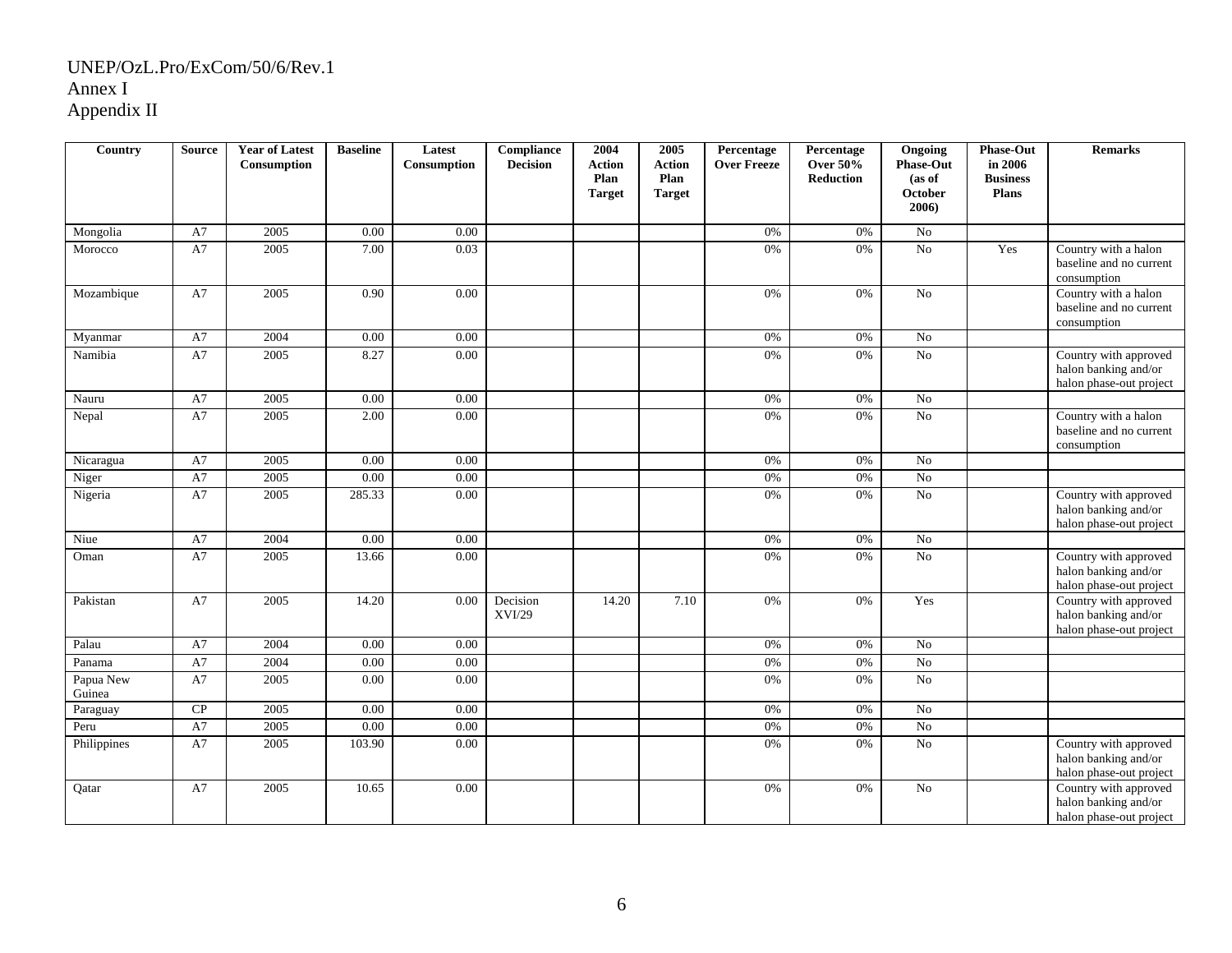| Country                             | <b>Source</b> | <b>Year of Latest</b><br>Consumption | <b>Baseline</b> | Latest<br>Consumption | Compliance<br><b>Decision</b> | 2004<br><b>Action</b><br>Plan<br><b>Target</b> | 2005<br><b>Action</b><br>Plan<br><b>Target</b> | Percentage<br><b>Over Freeze</b> | Percentage<br><b>Over 50%</b><br>Reduction | Ongoing<br><b>Phase-Out</b><br>(as of<br>October<br>2006) | <b>Phase-Out</b><br>in 2006<br><b>Business</b><br>Plans | <b>Remarks</b>                                                                                            |
|-------------------------------------|---------------|--------------------------------------|-----------------|-----------------------|-------------------------------|------------------------------------------------|------------------------------------------------|----------------------------------|--------------------------------------------|-----------------------------------------------------------|---------------------------------------------------------|-----------------------------------------------------------------------------------------------------------|
| Romania                             | A7            | 2004                                 | 3.49            | 1.76                  |                               |                                                |                                                | 0%                               | 1%                                         | No                                                        | Yes                                                     | Country with a halon<br>baseline that might<br>need assistance to<br>achieve the 2010<br>phase-out target |
| Rwanda                              | A7            | 2005                                 | 0.00            | 0.00                  |                               |                                                |                                                | 0%                               | 0%                                         | $\rm No$                                                  |                                                         |                                                                                                           |
| Saint Kitts and<br>Nevis            | A7            | 2005                                 | 0.00            | 0.00                  |                               |                                                |                                                | 0%                               | 0%                                         | $\overline{No}$                                           |                                                         |                                                                                                           |
| Saint Lucia                         | A7            | 2005                                 | 0.00            | 0.00                  |                               |                                                |                                                | 0%                               | 0%                                         | N <sub>o</sub>                                            |                                                         |                                                                                                           |
| Saint Vincent and<br>the Grenadines | A7            | 2005                                 | 0.00            | 0.00                  |                               |                                                |                                                | $0\%$                            | $0\%$                                      | $\overline{No}$                                           |                                                         |                                                                                                           |
| Samoa                               | A7            | 2005                                 | 0.00            | 0.00                  |                               |                                                |                                                | 0%                               | 0%                                         | No                                                        |                                                         |                                                                                                           |
| Sao Tome and<br>Principe            | A7            | 2005                                 | 0.00            | 0.00                  |                               |                                                |                                                | 0%                               | 0%                                         | $\rm No$                                                  |                                                         |                                                                                                           |
| Saudi Arabia                        | A7            | 2004                                 | 1,064.00        | 214.00                |                               |                                                |                                                | $0\%$                            | $0\%$                                      | No                                                        |                                                         |                                                                                                           |
| Senegal                             | A7            | 2005                                 | 0.00            | 0.00                  |                               |                                                |                                                | 0%                               | 0%                                         | No                                                        |                                                         |                                                                                                           |
| Serbia                              | A7            | 2005                                 | 3.83            | 0.90                  |                               |                                                |                                                | 0%                               | 0%                                         | No                                                        |                                                         | Country with approved<br>halon banking and/or<br>halon phase-out project                                  |
| Seychelles                          | A7            | 2005                                 | 0.00            | 0.00                  |                               |                                                |                                                | 0%                               | 0%                                         | No                                                        |                                                         |                                                                                                           |
| Sierra Leone                        | A7            | 2005                                 | 16.00           | 0.00                  |                               |                                                |                                                | 0%                               | 0%                                         | $\overline{No}$                                           | Yes                                                     | Country with a halon<br>baseline that might<br>need assistance to<br>achieve the 2010<br>phase-out target |
| Singapore                           | A7            | 2005                                 | 0.00            | 0.00                  |                               |                                                |                                                | 0%                               | 0%                                         | N <sub>0</sub>                                            |                                                         |                                                                                                           |
| Solomon Islands                     | ${\bf CP}$    | 2005                                 | 0.00            | 0.00                  |                               |                                                |                                                | 0%                               | 0%                                         | No                                                        |                                                         |                                                                                                           |
| Somalia                             | A7            | 2004                                 | 17.70           | 23.37                 |                               |                                                |                                                | 32%                              | 164%                                       | $\rm No$                                                  |                                                         | Country with a halon<br>baseline that might<br>need assistance to<br>achieve the 2010<br>phase-out target |
| South Africa                        | A7            | 2005                                 | 0.00            | 0.00                  |                               |                                                |                                                | 0%                               | $0\%$                                      | $\rm No$                                                  |                                                         |                                                                                                           |
| Sri Lanka                           | A7            | 2005                                 | 0.00            | 0.00                  |                               |                                                |                                                | 0%                               | 0%                                         | $\overline{No}$                                           |                                                         |                                                                                                           |
| Sudan                               | A7            | 2005                                 | 2.00            | 0.00                  |                               |                                                |                                                | 0%                               | 0%                                         | $\rm No$                                                  |                                                         | Country with a halon<br>baseline and no current<br>consumption                                            |
| Suriname                            | A7            | 2005                                 | 0.00            | 0.00                  |                               |                                                |                                                | 0%                               | 0%                                         | No                                                        |                                                         |                                                                                                           |
| Swaziland                           | A7            | 2005                                 | 0.00            | 0.00                  |                               |                                                |                                                | $0\%$                            | 0%                                         | $\rm No$                                                  |                                                         |                                                                                                           |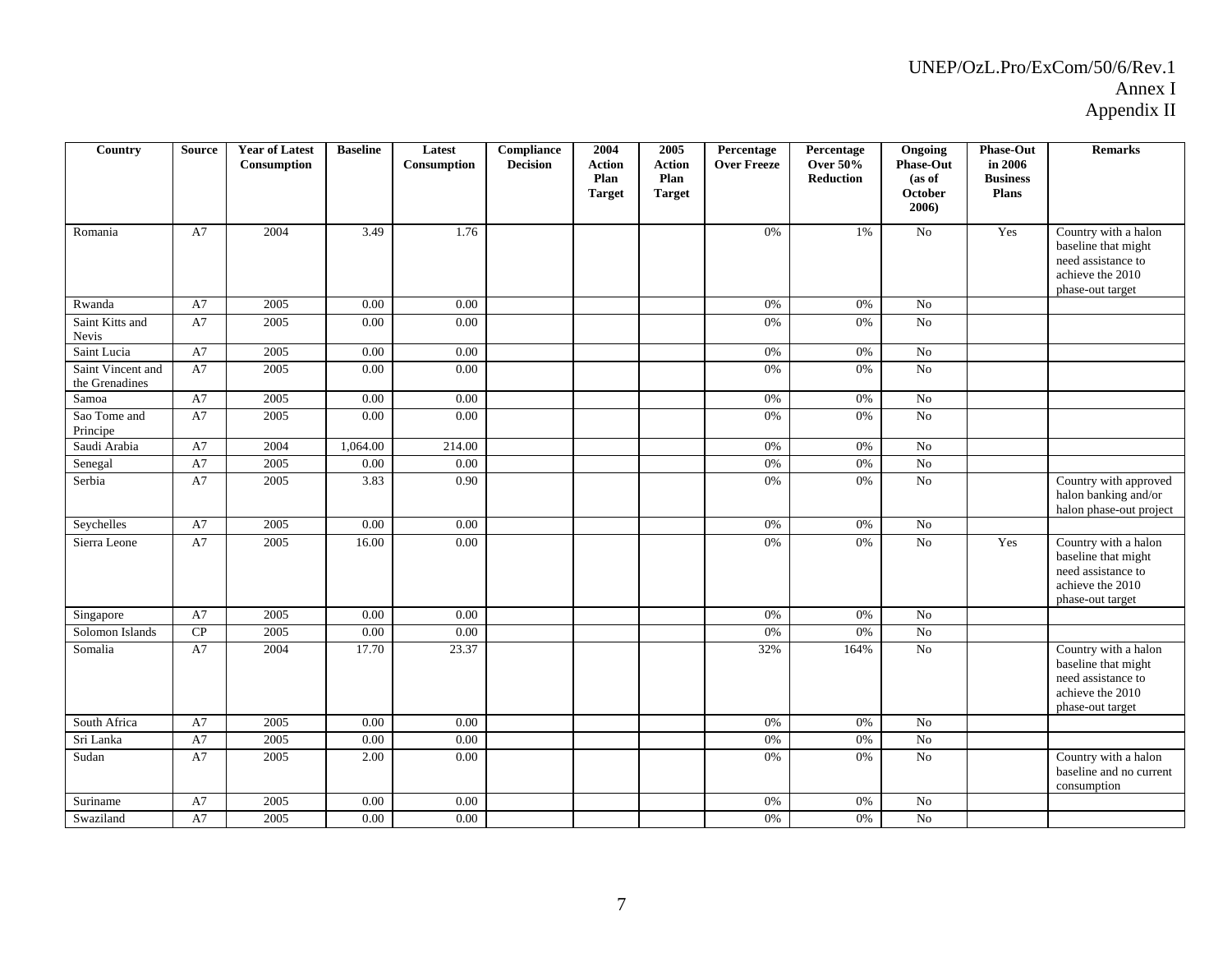| Country                        | <b>Source</b> | <b>Year of Latest</b><br>Consumption | <b>Baseline</b> | Latest<br>Consumption | Compliance<br><b>Decision</b> | 2004<br><b>Action</b><br>Plan<br><b>Target</b> | 2005<br>Action<br>Plan<br><b>Target</b> | Percentage<br><b>Over Freeze</b> | Percentage<br><b>Over 50%</b><br><b>Reduction</b> | Ongoing<br><b>Phase-Out</b><br>(as of<br><b>October</b><br>2006) | <b>Phase-Out</b><br>in 2006<br><b>Business</b><br>Plans | <b>Remarks</b>                                                           |
|--------------------------------|---------------|--------------------------------------|-----------------|-----------------------|-------------------------------|------------------------------------------------|-----------------------------------------|----------------------------------|---------------------------------------------------|------------------------------------------------------------------|---------------------------------------------------------|--------------------------------------------------------------------------|
| Syrian Arab<br>Republic        | A7            | 2005                                 | 416.87          | 79.00                 |                               |                                                |                                         | 0%                               | 0%                                                | Yes                                                              |                                                         | Country with approved<br>halon banking and/or<br>halon phase-out project |
| Tanzania                       | A7            | 2005                                 | 0.33            | 0.00                  |                               |                                                |                                         | 0%                               | 0%                                                | $\overline{No}$                                                  |                                                         | Country with approved<br>halon banking and/or<br>halon phase-out project |
| Thailand                       | A7            | 2005                                 | 271.67          | 10.90                 |                               |                                                |                                         | 0%                               | 0%                                                | No                                                               |                                                         | Country with approved<br>halon banking and/or<br>halon phase-out project |
| Togo                           | A7            | 2005                                 | 0.00            | 0.00                  |                               |                                                |                                         | 0%                               | 0%                                                | $\rm No$                                                         |                                                         |                                                                          |
| Tonga                          | A7            | $\sqrt{2005}$                        | 0.00            | 0.00                  |                               |                                                |                                         | $0\%$                            | 0%                                                | $\overline{No}$                                                  |                                                         |                                                                          |
| Trinidad and<br>Tobago         | A7            | 2005                                 | 46.59           | 0.00                  |                               |                                                |                                         | 0%                               | 0%                                                | $\overline{No}$                                                  |                                                         | Country with approved<br>halon banking and/or<br>halon phase-out project |
| Tunisia                        | A7            | 2005                                 | 104.33          | 39.00                 |                               |                                                |                                         | 0%                               | 0%                                                | No                                                               |                                                         | Country with approved<br>halon banking and/or<br>halon phase-out project |
| Turkey                         | A7            | 2005                                 | 141.00          | 30.00                 |                               |                                                |                                         | 0%                               | 0%                                                | Yes                                                              |                                                         | Country with approved<br>halon banking and/or<br>halon phase-out project |
| Turkmenistan                   | A7            | 2005                                 | 0.00            | $0.00\,$              |                               |                                                |                                         | 0%                               | 0%                                                | $\rm No$                                                         |                                                         |                                                                          |
| Tuvalu                         | A7            | 2005                                 | 0.00            | 0.00                  |                               |                                                |                                         | 0%                               | 0%                                                | $\overline{No}$                                                  |                                                         |                                                                          |
| Uganda                         | A7            | 2005                                 | 0.00            | 0.00                  |                               |                                                |                                         | $0\%$                            | 0%                                                | ${\rm No}$                                                       |                                                         |                                                                          |
| <b>United Arab</b><br>Emirates | A7            | 2004                                 | 75.40           | 26.90                 |                               |                                                |                                         | 0%                               | 0%                                                | No                                                               |                                                         |                                                                          |
| Uruguay                        | A7            | 2005                                 | 0.00            | 0.00                  |                               |                                                |                                         | $0\%$                            | $0\%$                                             | $\rm No$                                                         |                                                         |                                                                          |
| Vanuatu                        | A7            | 2005                                 | 0.00            | $0.00\,$              |                               |                                                |                                         | $0\%$                            | $0\%$                                             | $\rm No$                                                         |                                                         |                                                                          |
| Venezuela                      | CP            | 2005                                 | 0.00            | $0.00\,$              |                               |                                                |                                         | 0%                               | $0\%$                                             | $\rm No$                                                         |                                                         |                                                                          |
| Viet Nam                       | A7            | 2005                                 | 37.07           | 0.00                  |                               |                                                |                                         | 0%                               | 0%                                                | $\overline{No}$                                                  |                                                         | Country with approved<br>halon banking and/or<br>halon phase-out project |
| Yemen                          | CP            | 2005                                 | 140.00          | 0.30                  |                               |                                                |                                         | 0%                               | 0%                                                | $\rm No$                                                         |                                                         | Country with approved<br>halon banking and/or<br>halon phase-out project |
| Zambia                         | A7            | 2005                                 | 0.00            | 0.00                  |                               |                                                |                                         | $0\%$                            | 0%                                                | ${\rm No}$                                                       |                                                         |                                                                          |
| Zimbabwe                       | A7            | 2005                                 | 1.50            | 0.00                  |                               |                                                |                                         | 0%                               | 0%                                                | ${\rm No}$                                                       |                                                         | Country with approved<br>halon banking and/or<br>halon phase-out project |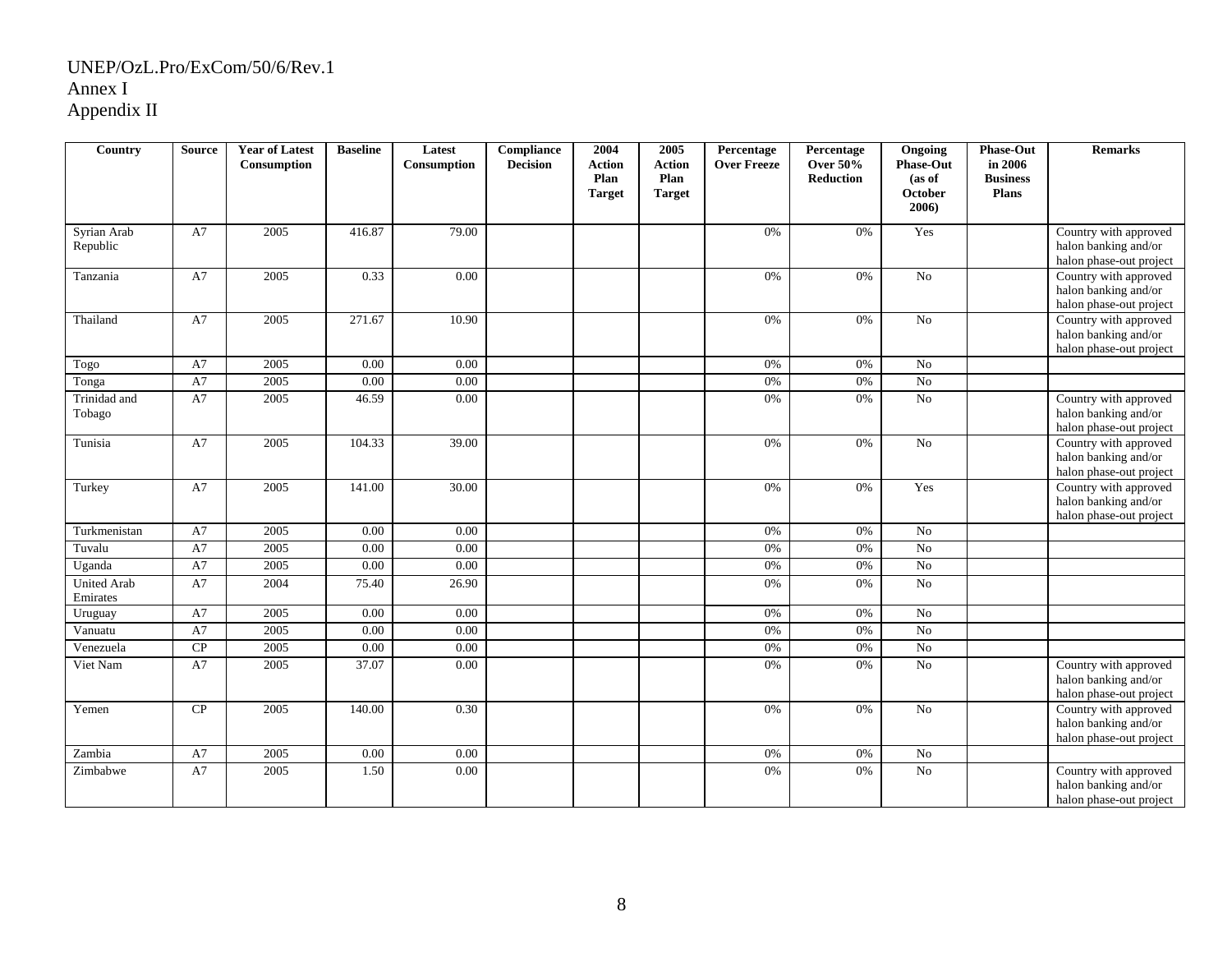## **Appendix III**

#### **METHYL BROMIDE ANALYSIS**

| Country         | <b>Source</b> | <b>Year of Latest</b> | <b>Baseline</b> | Latest      | Compliance      | 2004                  | 2005                  | Percentage     | Percentage                   | Ongoing                    | Phase-          | <b>Remarks</b>                           | <b>Ratified</b>         |
|-----------------|---------------|-----------------------|-----------------|-------------|-----------------|-----------------------|-----------------------|----------------|------------------------------|----------------------------|-----------------|------------------------------------------|-------------------------|
|                 |               | Consumption           |                 | Consumption | <b>Decision</b> | <b>Action</b><br>Plan | <b>Action</b><br>Plan | Over<br>Freeze | <b>Over 20%</b><br>Reduction | <b>Phase-Out</b><br>(as of | Out in<br>2006  |                                          | Copenhagen<br>Amendment |
|                 |               |                       |                 |             |                 | <b>Target</b>         | <b>Target</b>         |                |                              | <b>October</b>             | <b>Business</b> |                                          |                         |
|                 |               |                       |                 |             |                 |                       |                       |                |                              | 2006)                      | <b>Plans</b>    |                                          |                         |
| Afghanistan     | A7            | 2005                  | 0.00            | 0.00        |                 |                       |                       | 0%             | 0%                           | N <sub>o</sub>             |                 |                                          | Yes                     |
| Albania         | A7            | 2005                  | 0.00            | 0.00        |                 |                       |                       | 0%             | 0%                           | No                         |                 |                                          | Yes                     |
| Algeria         | A7            | 2005                  | 4.65            | 3.60        |                 |                       |                       | 0%             | 0%                           | $\overline{No}$            | Yes             | Country that might                       | Yes                     |
|                 |               |                       |                 |             |                 |                       |                       |                |                              |                            |                 | need assistance to<br>achieve the 2005   |                         |
|                 |               |                       |                 |             |                 |                       |                       |                |                              |                            |                 | limit in a future year                   |                         |
| Angola          | A7            | 2005                  | <b>NDR</b>      | 0.00        |                 |                       |                       |                |                              | N <sub>o</sub>             |                 |                                          | No                      |
| Antigua and     | A7            | 2005                  | $0.00\,$        | 0.00        |                 |                       |                       | 0%             | 0%                           | No                         |                 |                                          | Yes                     |
| Barbuda         |               |                       |                 |             |                 |                       |                       |                |                              |                            |                 |                                          |                         |
| Argentina       | A7            | 2005                  | 411.30          | 285.18      |                 |                       |                       | 0%             | 0%                           | Yes                        | Yes             | Country with                             | Yes                     |
|                 |               |                       |                 |             |                 |                       |                       |                |                              |                            |                 | approved projects<br>that would as a     |                         |
|                 |               |                       |                 |             |                 |                       |                       |                |                              |                            |                 | minimum enable                           |                         |
|                 |               |                       |                 |             |                 |                       |                       |                |                              |                            |                 | compliance with the                      |                         |
|                 |               |                       |                 |             |                 |                       |                       |                |                              |                            |                 | 2005 phase-out                           |                         |
|                 |               |                       |                 |             |                 |                       |                       |                |                              |                            |                 | target                                   |                         |
| Armenia         | A7            | 2005                  | 0.00            | 0.00        |                 |                       |                       | 0%             | 0%                           | No                         |                 |                                          | Yes                     |
| <b>Bahamas</b>  | A7            | 2005                  | 0.15            | 0.00        |                 |                       |                       | 0%             | 0%                           | No                         |                 | Country that might<br>need assistance to | Yes                     |
|                 |               |                       |                 |             |                 |                       |                       |                |                              |                            |                 | achieve the 2005                         |                         |
|                 |               |                       |                 |             |                 |                       |                       |                |                              |                            |                 | phase-out target                         |                         |
| Bahrain         | A7            | 2005                  | 0.00            | 0.00        |                 |                       |                       | 0%             | 0%                           | No                         |                 |                                          | Yes                     |
| Bangladesh      | A7            | 2005                  | 0.00            | 0.00        |                 |                       |                       | 0%             | 0%                           | No                         |                 |                                          | Yes                     |
| <b>Barbados</b> | A7            | 2005                  | 0.08            | 0.00        |                 |                       |                       | 0%             | 0%                           | No                         |                 | Country that might                       | Yes                     |
|                 |               |                       |                 |             |                 |                       |                       |                |                              |                            |                 | need assistance to                       |                         |
|                 |               |                       |                 |             |                 |                       |                       |                |                              |                            |                 | achieve the 2005<br>phase-out target     |                         |
| Belize          | A7            | 2005                  | 0.00            | 0.00        |                 |                       |                       | 0%             | 0%                           | No                         |                 |                                          | Yes                     |
| Benin           | A7            | 2005                  | 0.00            | 0.00        |                 |                       |                       | 0%             | 0%                           | No                         |                 |                                          | Yes                     |
| Bhutan          | A7            | 2005                  | 0.00            | 0.00        |                 |                       |                       | 0%             | 0%                           | No                         |                 |                                          | Yes                     |
| Bolivia         | A7            | 2005                  | 0.61            | 0.00        |                 |                       |                       | 0%             | 0%                           | No                         |                 | Country with                             | Yes                     |
|                 |               |                       |                 |             |                 |                       |                       |                |                              |                            |                 | approved projects                        |                         |
|                 |               |                       |                 |             |                 |                       |                       |                |                              |                            |                 | for complete phase-                      |                         |
|                 |               |                       |                 |             |                 |                       |                       |                |                              |                            |                 | out of MB                                |                         |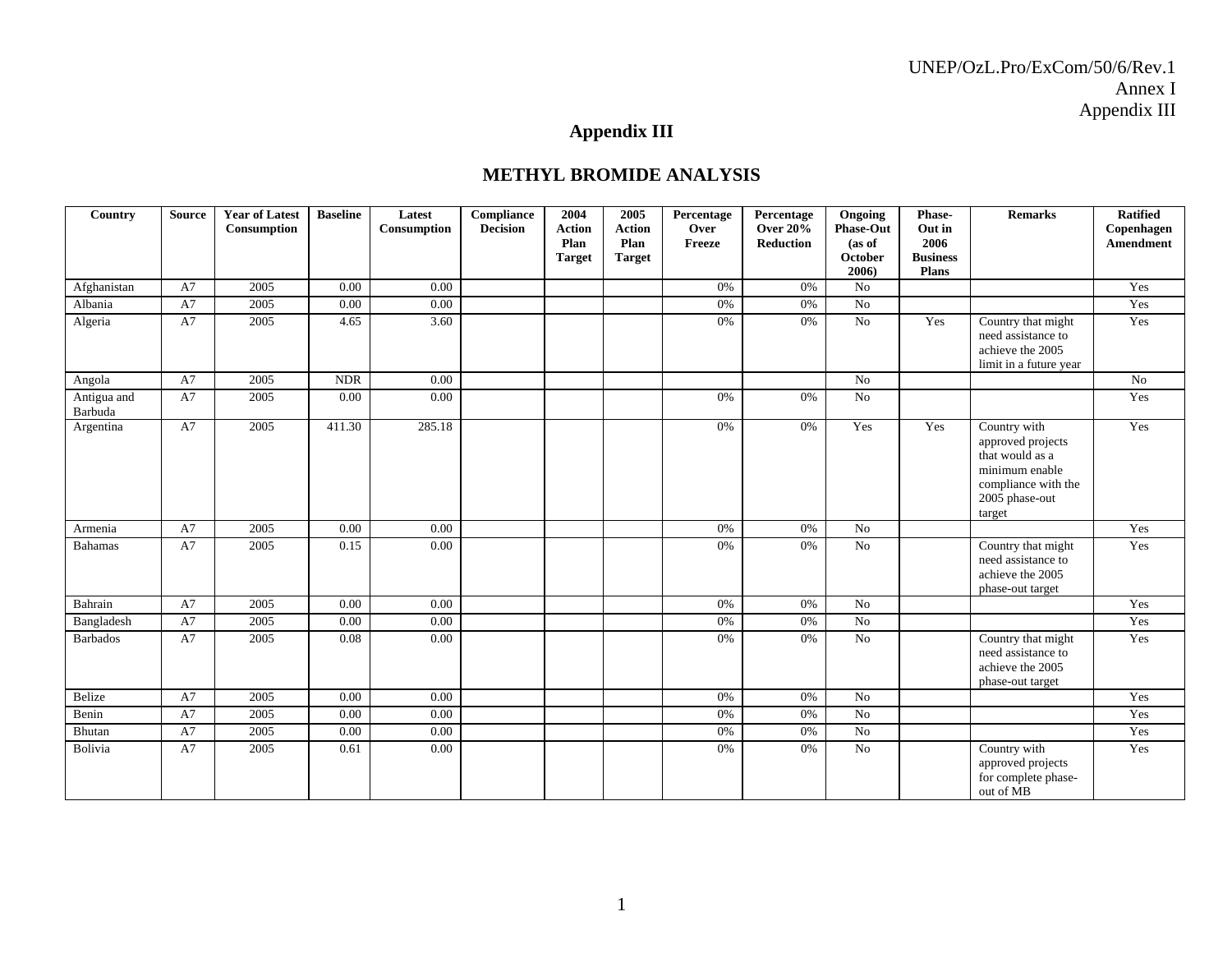| Country                     | <b>Source</b> | <b>Year of Latest</b><br>Consumption | <b>Baseline</b> | Latest<br>Consumption | <b>Compliance</b><br><b>Decision</b> | 2004<br><b>Action</b><br>Plan<br><b>Target</b> | 2005<br><b>Action</b><br>Plan<br><b>Target</b> | Percentage<br>Over<br>Freeze | Percentage<br><b>Over 20%</b><br><b>Reduction</b> | Ongoing<br><b>Phase-Out</b><br>(as of<br><b>October</b><br>2006) | Phase-<br>Out in<br>2006<br><b>Business</b><br>Plans | <b>Remarks</b>                                                                                                            | <b>Ratified</b><br>Copenhagen<br>Amendment |
|-----------------------------|---------------|--------------------------------------|-----------------|-----------------------|--------------------------------------|------------------------------------------------|------------------------------------------------|------------------------------|---------------------------------------------------|------------------------------------------------------------------|------------------------------------------------------|---------------------------------------------------------------------------------------------------------------------------|--------------------------------------------|
| Bosnia and<br>Herzegovina   | CP            | 2005                                 | 3.53            | 0.77                  | Decision<br>XV/30                    |                                                | 5.61                                           | 0%                           | 0%                                                | Yes                                                              |                                                      | Country with<br>approved projects<br>for complete phase-<br>out of MB                                                     | Yes                                        |
| Botswana                    | A7            | 2005                                 | 0.14            | 0.00                  | Decision<br>XV/31                    | 0.20                                           | 0.00                                           | 0%                           | 0%                                                | No                                                               |                                                      | Country with<br>approved projects<br>for complete phase-<br>out of MB                                                     | Yes                                        |
| <b>Brazil</b>               | A7            | 2005                                 | 711.62          | 259.48                |                                      |                                                |                                                | $0\%$                        | 0%                                                | Yes                                                              |                                                      | Country with<br>approved projects<br>for complete phase-<br>out of MB                                                     | Yes                                        |
| Brunei<br>Darussalam        | A7            | 2005                                 | 0.00            | 0.00                  |                                      |                                                |                                                | 0%                           | 0%                                                | No                                                               |                                                      |                                                                                                                           | No                                         |
| Burkina Faso                | A7            | 2005                                 | 0.00            | 0.00                  |                                      |                                                |                                                | 0%                           | 0%                                                | No                                                               |                                                      |                                                                                                                           | Yes                                        |
| Burundi                     | CP            | 2005                                 | 0.00            | 0.00                  |                                      |                                                |                                                | 0%                           | 0%                                                | No                                                               |                                                      |                                                                                                                           | Yes                                        |
| Cambodia                    | A7            | 2005                                 | 0.00            | 0.00                  |                                      |                                                |                                                | 0%                           | 0%                                                | No                                                               |                                                      | Country with<br>approved projects<br>for complete phase-<br>out of MB                                                     | No                                         |
| Cameroon                    | A7            | 2005                                 | 18.09           | 9.72                  |                                      |                                                |                                                | 0%                           | 0%                                                | No                                                               |                                                      | Country with<br>approved projects<br>for complete phase-<br>out of MB                                                     | Yes                                        |
| Cape Verde                  | CP            | 2005                                 | 0.00            | 0.00                  |                                      |                                                |                                                | 0%                           | 0%                                                | No                                                               |                                                      |                                                                                                                           | Yes                                        |
| Central African<br>Republic | A7            | 2004                                 | 0.00            | 0.00                  |                                      |                                                |                                                | 0%                           | 0%                                                | No                                                               |                                                      |                                                                                                                           | No                                         |
| Chad                        | A7            | 2004                                 | 0.00            | 0.00                  |                                      |                                                |                                                | 0%                           | 0%                                                | No                                                               |                                                      |                                                                                                                           | Yes                                        |
| Chile                       | A7            | 2005                                 | 212.51          | 167.66                | Decision<br>XVII/29                  |                                                | 170.00                                         | 0%                           | 0%                                                | Yes                                                              |                                                      | Country with<br>approved projects<br>that would as a<br>minimum enable<br>compliance with the<br>2005 phase-out<br>target | Yes                                        |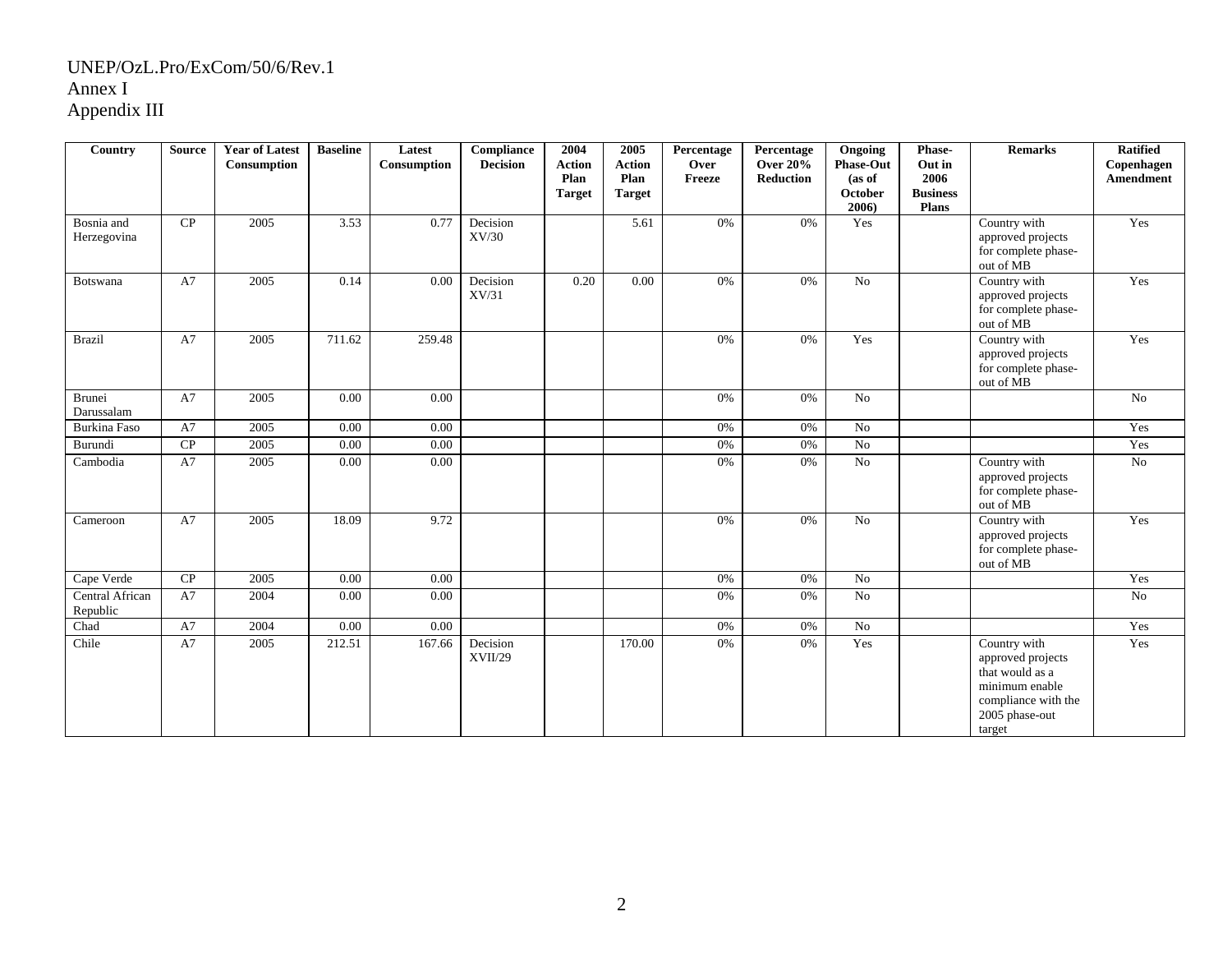| Country                                | <b>Source</b> | <b>Year of Latest</b><br>Consumption | <b>Baseline</b> | Latest<br>Consumption | Compliance<br><b>Decision</b> | 2004<br><b>Action</b><br>Plan<br><b>Target</b> | 2005<br><b>Action</b><br>Plan<br><b>Target</b> | Percentage<br>Over<br>Freeze | Percentage<br><b>Over 20%</b><br>Reduction | Ongoing<br><b>Phase-Out</b><br>(as of<br>October<br>$2006$ ) | Phase-<br>Out in<br>2006<br><b>Business</b><br><b>Plans</b> | <b>Remarks</b>                                                                                                                                                                       | <b>Ratified</b><br>Copenhagen<br>Amendment |
|----------------------------------------|---------------|--------------------------------------|-----------------|-----------------------|-------------------------------|------------------------------------------------|------------------------------------------------|------------------------------|--------------------------------------------|--------------------------------------------------------------|-------------------------------------------------------------|--------------------------------------------------------------------------------------------------------------------------------------------------------------------------------------|--------------------------------------------|
| China                                  | CP            | 2005                                 | 1,102.05        | 620.17                |                               |                                                |                                                | 0%                           | 0%                                         | Yes                                                          |                                                             | Country with<br>approved projects<br>for complete phase-<br>out of MB (Possible<br>additional funding<br>for 100 ODP tonnes<br>of MB used as a soil<br>fumigant in ginseng<br>crop). | Yes                                        |
| Colombia                               | A7            | 2005                                 | 110.10          | 0.00                  |                               |                                                |                                                | $0\%$                        | 0%                                         | No                                                           |                                                             |                                                                                                                                                                                      | Yes                                        |
| Comoros                                | A7            | 2005                                 | 0.00            | $0.00\,$              |                               |                                                |                                                | 0%                           | 0%                                         | No                                                           |                                                             |                                                                                                                                                                                      | Yes                                        |
| Congo                                  | A7            | 2005                                 | 0.89            | $0.00\,$              |                               |                                                |                                                | 0%                           | 0%                                         | $_{\rm No}$                                                  |                                                             | Country with<br>approved projects<br>that would as a<br>minimum enable<br>compliance with the<br>2005 phase-out<br>target                                                            | Yes                                        |
| Democratic<br>Republic of the<br>Congo | A7            | 2005                                 | 1.44            | 0.60                  |                               |                                                |                                                | 0%                           | 0%                                         | No                                                           |                                                             | Country with<br>approved projects<br>that would as a<br>minimum enable<br>compliance with the<br>2005 phase-out<br>target                                                            | Yes                                        |
| Cook Islands                           | A7            | 2005                                 | 0.02            | 0.00                  |                               |                                                |                                                | 0%                           | 0%                                         | $\overline{No}$                                              |                                                             |                                                                                                                                                                                      | Yes                                        |
| Costa Rica                             | A7            | 2005                                 | 342.45          | 258.01                |                               |                                                |                                                | 0%                           | 0%                                         | Yes                                                          | Yes                                                         | Country with<br>approved projects<br>for complete phase-<br>out of MB                                                                                                                | Yes                                        |
| Cote d'Ivoire                          | A7            | 2004                                 | 8.14            | 0.00                  |                               |                                                |                                                | $0\%$                        | 0%                                         | Yes                                                          |                                                             | Country with<br>approved projects<br>for complete phase-<br>out of MB                                                                                                                | Yes                                        |
| Croatia                                | A7            | 2005                                 | 15.69           | $0.00\,$              |                               |                                                |                                                | 0%                           | 0%                                         | Yes                                                          |                                                             | Country with<br>approved projects<br>for complete phase-<br>out of MB                                                                                                                | Yes                                        |
| Cuba                                   | A7            | 2005                                 | 50.48           | 16.20                 |                               |                                                |                                                | 0%                           | 0%                                         | Yes                                                          |                                                             | Country with<br>approved projects<br>for complete phase-<br>out of MB                                                                                                                | Yes                                        |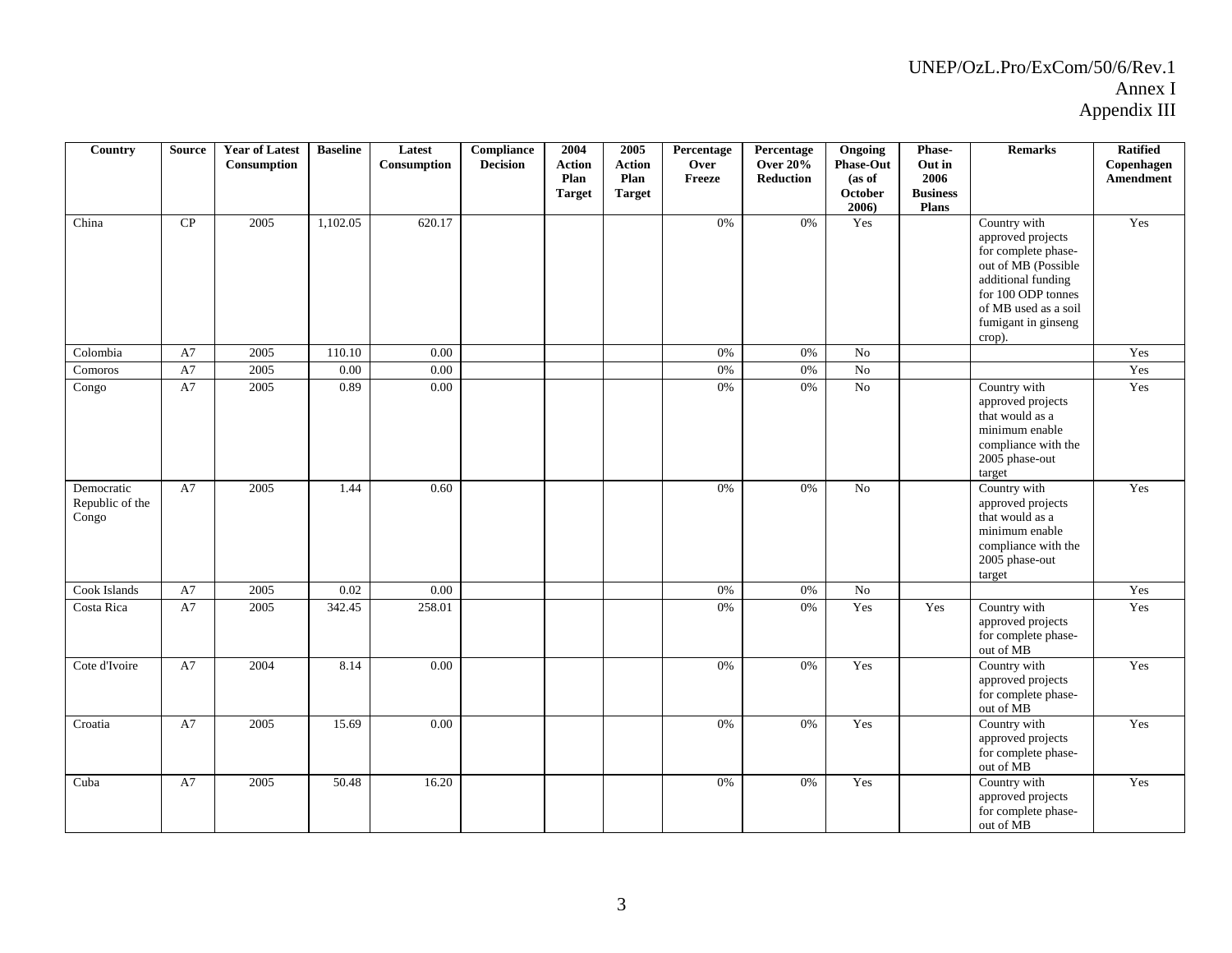| <b>Country</b>        | <b>Source</b> | <b>Year of Latest</b><br>Consumption | <b>Baseline</b> | Latest<br>Consumption | <b>Compliance</b><br><b>Decision</b> | 2004<br><b>Action</b><br>Plan<br><b>Target</b> | 2005<br><b>Action</b><br>Plan<br><b>Target</b> | Percentage<br>Over<br>Freeze | Percentage<br><b>Over 20%</b><br>Reduction | Ongoing<br><b>Phase-Out</b><br>(as of<br>October<br>2006) | Phase-<br>Out in<br>2006<br><b>Business</b><br>Plans | <b>Remarks</b>                                                                                                            | <b>Ratified</b><br>Copenhagen<br>Amendment |
|-----------------------|---------------|--------------------------------------|-----------------|-----------------------|--------------------------------------|------------------------------------------------|------------------------------------------------|------------------------------|--------------------------------------------|-----------------------------------------------------------|------------------------------------------------------|---------------------------------------------------------------------------------------------------------------------------|--------------------------------------------|
| Djibouti              | A7            | 2005                                 | 0.00            | 0.00                  |                                      |                                                |                                                | 0%                           | 0%                                         | No                                                        |                                                      |                                                                                                                           | Yes                                        |
| Dominica              | A7            | 2005                                 | $0.00\,$        | 0.00                  |                                      |                                                |                                                | 0%                           | 0%                                         | No                                                        |                                                      |                                                                                                                           | Yes                                        |
| Dominican<br>Republic | A7            | 2005                                 | 104.24          | 22.80                 |                                      |                                                |                                                | 0%                           | $0\%$                                      | Yes                                                       |                                                      | Country with<br>approved projects<br>for complete phase-<br>out of MB                                                     | Yes                                        |
| Ecuador               | A7            | 2005                                 | 66.23           | 153.00                |                                      |                                                |                                                | 131%                         | 189%                                       | Yes                                                       | Yes                                                  | Country with<br>approved projects<br>that would as a<br>minimum enable<br>compliance with the<br>2005 phase-out<br>target | Yes                                        |
| Egypt                 | A7            | 2005                                 | 238.05          | 188.40                |                                      |                                                |                                                | $0\%$                        | 0%                                         | No                                                        |                                                      | Country with<br>approved projects<br>that would as a<br>minimum enable<br>compliance with the<br>2005 phase-out<br>target | Yes                                        |
| El Salvador           | A7            | 2005                                 | 0.00            | 0.00                  |                                      |                                                |                                                | 0%                           | 0%                                         | No                                                        |                                                      | Country with<br>approved projects<br>for complete phase-<br>out of MB                                                     | Yes                                        |
| Equatorial<br>Guinea  | <b>NDR</b>    | <b>NDR</b>                           | <b>NDR</b>      | <b>NDR</b>            |                                      |                                                |                                                |                              |                                            | No                                                        |                                                      |                                                                                                                           | No                                         |
| Eritrea               | A7            | 2005                                 | 0.49            | 0.00                  |                                      |                                                |                                                | 0%                           | 0%                                         | No                                                        |                                                      |                                                                                                                           | Yes                                        |
| Ethiopia              | A7            | 2005                                 | 15.60           | 6.60                  |                                      |                                                |                                                | 0%                           | 0%                                         | No                                                        |                                                      |                                                                                                                           | $\rm No$                                   |
| Fiji                  | A7            | 2005                                 | 0.67            | 0.85                  | Decision<br>XVII/33                  |                                                | 1.50                                           | 27%                          | 59%                                        | Yes                                                       |                                                      | Country with<br>approved projects<br>for complete phase-<br>out of MB                                                     | Yes                                        |
| Gabon                 | A7            | 2005                                 | 0.00            | 0.00                  |                                      |                                                |                                                | 0%                           | $0\%$                                      | No                                                        |                                                      |                                                                                                                           | Yes                                        |
| Gambia                | A7            | 2004                                 | 0.00            | $0.00\,$              |                                      |                                                |                                                | 0%                           | 0%                                         | $\rm No$                                                  |                                                      |                                                                                                                           | $\overline{No}$                            |
| Georgia               | A7            | 2005                                 | 13.65           | 8.64                  |                                      |                                                |                                                | 0%                           | 0%                                         | Yes                                                       |                                                      | Country with<br>approved projects<br>for complete phase-<br>out of MB                                                     | Yes                                        |
| Ghana                 | A7            | 2005                                 | 0.00            | $0.00\,$              |                                      |                                                |                                                | 0%                           | 0%                                         | Yes                                                       |                                                      |                                                                                                                           | Yes                                        |
| Grenada               | A7            | 2005                                 | 0.00            | 0.00                  |                                      |                                                |                                                | 0%                           | 0%                                         | $\rm No$                                                  |                                                      |                                                                                                                           | Yes                                        |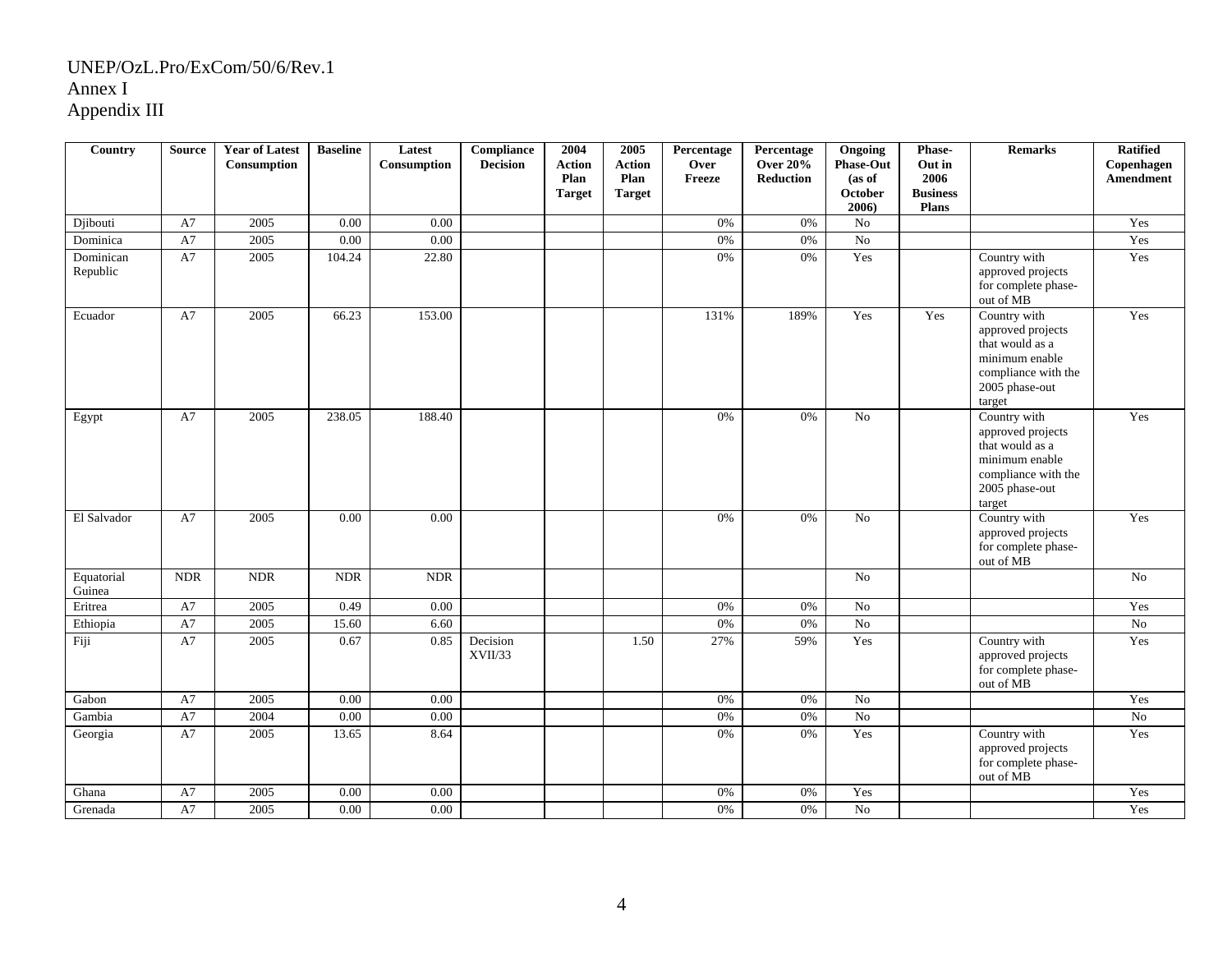| Country                        | <b>Source</b> | <b>Year of Latest</b><br>Consumption | <b>Baseline</b> | Latest<br>Consumption | <b>Compliance</b><br><b>Decision</b> | 2004<br><b>Action</b><br>Plan<br><b>Target</b> | 2005<br><b>Action</b><br>Plan<br><b>Target</b> | Percentage<br>Over<br>Freeze | Percentage<br><b>Over 20%</b><br>Reduction | Ongoing<br><b>Phase-Out</b><br>(as of<br><b>October</b><br>2006) | Phase-<br>Out in<br>2006<br><b>Business</b><br><b>Plans</b> | <b>Remarks</b>                                                                                                            | <b>Ratified</b><br>Copenhagen<br><b>Amendment</b> |
|--------------------------------|---------------|--------------------------------------|-----------------|-----------------------|--------------------------------------|------------------------------------------------|------------------------------------------------|------------------------------|--------------------------------------------|------------------------------------------------------------------|-------------------------------------------------------------|---------------------------------------------------------------------------------------------------------------------------|---------------------------------------------------|
| Guatemala                      | CP            | 2005                                 | 400.70          | 522.79                | Decision<br>XV/34                    | 492.00                                         | 360.00                                         | 30%                          | 63%                                        | Yes                                                              |                                                             | Country with<br>approved projects<br>that would as a<br>minimum enable<br>compliance with the<br>2005 phase-out<br>target | Yes                                               |
| Guinea                         | A7            | 2004                                 | <b>NDR</b>      | 0.00                  |                                      |                                                |                                                |                              |                                            | No                                                               |                                                             |                                                                                                                           | No                                                |
| Guinea Bissau                  | A7            | 2004                                 | 0.00            | 0.00                  |                                      |                                                |                                                | 0%                           | 0%                                         | No                                                               |                                                             |                                                                                                                           | Yes                                               |
| Guyana                         | A7            | 2005                                 | 1.39            | 0.00                  |                                      |                                                |                                                | 0%                           | 0%                                         | No                                                               |                                                             | Country that might<br>need assistance to<br>achieve the 2005<br>phase-out target                                          | Yes                                               |
| Haiti                          | A7            | 2005                                 | 0.00            | 0.00                  |                                      |                                                |                                                | 0%                           | 0%                                         | No                                                               |                                                             |                                                                                                                           | Yes                                               |
| Honduras                       | A7            | 2005                                 | 259.43          | 315.60                | Decision<br>XVII/34                  |                                                | 327.60                                         | 22%                          | 52%                                        | $\overline{No}$                                                  |                                                             | Country with<br>approved projects<br>that would as a<br>minimum enable<br>compliance with the<br>2005 phase-out<br>target | Yes                                               |
| India                          | A7            | 2005                                 | 0.00            | 0.00                  |                                      |                                                |                                                | 0%                           | 0%                                         | No                                                               |                                                             |                                                                                                                           | Yes                                               |
| Indonesia                      | A7            | 2005                                 | 40.68           | 31.80                 |                                      |                                                |                                                | 0%                           | $0\%$                                      | Yes                                                              |                                                             | Country with<br>approved projects<br>for complete phase-<br>out of MB                                                     | Yes                                               |
| Islamic<br>Republic of<br>Iran | A7            | 2005                                 | 26.70           | 16.80                 |                                      |                                                |                                                | 0%                           | 0%                                         | Yes                                                              |                                                             | Country with<br>approved projects<br>for complete phase-<br>out of MB                                                     | Yes                                               |
| Jamaica                        | A7            | 2005                                 | 4.88            | 1.19                  |                                      |                                                |                                                | 0%                           | 0%                                         | Yes                                                              |                                                             | Country with<br>approved projects<br>for complete phase-<br>out of MB                                                     | Yes                                               |
| Jordan                         | A7            | 2005                                 | 176.25          | 60.00                 |                                      |                                                |                                                | 0%                           | 0%                                         | Yes                                                              |                                                             | Country with<br>approved projects<br>for complete phase-<br>out of MB                                                     | Yes                                               |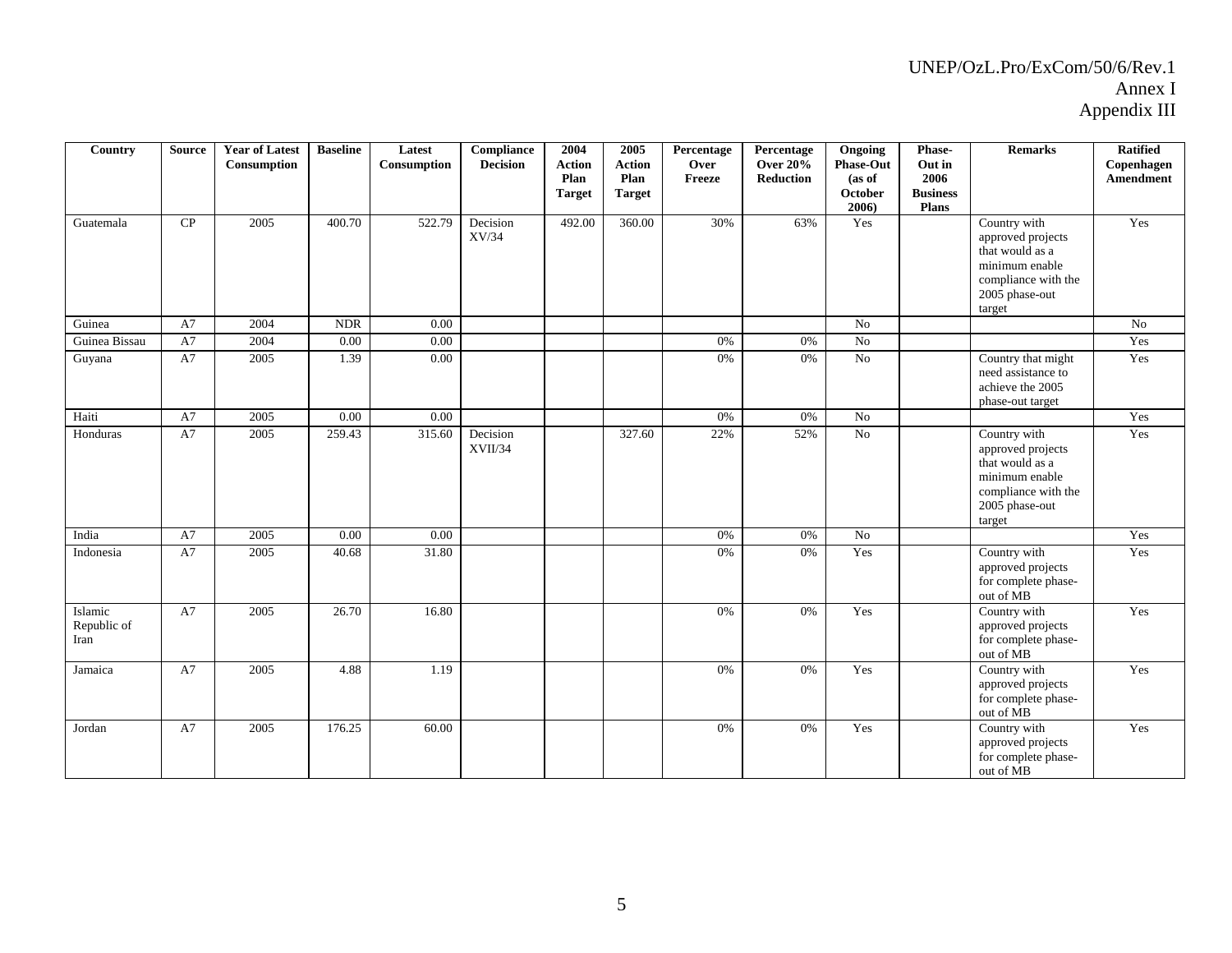| Country                                            | <b>Source</b> | <b>Year of Latest</b><br>Consumption | <b>Baseline</b> | Latest<br>Consumption | <b>Compliance</b><br><b>Decision</b> | 2004<br><b>Action</b> | 2005<br><b>Action</b> | Percentage<br>Over | Percentage<br><b>Over 20%</b> | Ongoing<br><b>Phase-Out</b> | Phase-<br>Out in        | <b>Remarks</b>                                                                                                            | <b>Ratified</b><br>Copenhagen |
|----------------------------------------------------|---------------|--------------------------------------|-----------------|-----------------------|--------------------------------------|-----------------------|-----------------------|--------------------|-------------------------------|-----------------------------|-------------------------|---------------------------------------------------------------------------------------------------------------------------|-------------------------------|
|                                                    |               |                                      |                 |                       |                                      | Plan<br><b>Target</b> | Plan<br><b>Target</b> | Freeze             | Reduction                     | (as of<br>October           | 2006<br><b>Business</b> |                                                                                                                           | Amendment                     |
|                                                    |               |                                      |                 |                       |                                      |                       |                       |                    |                               | 2006)                       | Plans                   |                                                                                                                           |                               |
| Kenya                                              | A7            | 2005                                 | 217.50          | 112.20                |                                      |                       |                       | 0%                 | 0%                            | Yes                         | Yes                     | Country with<br>approved projects<br>that would as a<br>minimum enable<br>compliance with the<br>2005 phase-out<br>target | Yes                           |
| Kiribati                                           | CP            | 2005                                 | 0.00            | 0.00                  |                                      |                       |                       | 0%                 | 0%                            | No                          |                         |                                                                                                                           | Yes                           |
| Democratic<br>People's<br>Republic of<br>Korea     | A7            | 2005                                 | 30.00           | 0.00                  |                                      |                       |                       | 0%                 | 0%                            | No                          |                         | Country with<br>approved projects<br>for complete phase-<br>out of MB                                                     | Yes                           |
| Republic of<br>Korea                               | A7            | 2005                                 | 0.00            | 0.00                  |                                      |                       |                       | 0%                 | 0%                            | No                          |                         |                                                                                                                           | Yes                           |
| Kuwait                                             | A7            | 2005                                 | 0.00            | 0.00                  |                                      |                       |                       | $0\%$              | 0%                            | N <sub>o</sub>              |                         |                                                                                                                           | Yes                           |
| Kyrgyzstan                                         | A7            | 2005                                 | 14.16           | 7.56                  |                                      |                       |                       | 0%                 | 0%                            | Yes                         |                         | Country with<br>approved projects<br>for complete phase-<br>out of MB                                                     | Yes                           |
| Lao People's<br>Democratic<br>Republic             | A7            | 2004                                 | <b>NDR</b>      | 0.00                  |                                      |                       |                       |                    |                               | N <sub>0</sub>              |                         |                                                                                                                           | Yes                           |
| Lebanon                                            | A7            | 2005                                 | 236.40          | 48.72                 |                                      |                       |                       | 0%                 | 0%                            | Yes                         |                         | Country with<br>approved projects<br>for complete phase-<br>out of MB                                                     | Yes                           |
| Lesotho                                            | A7            | 2005                                 | 0.14            | 0.00                  |                                      |                       |                       | 0%                 | 0%                            | No                          |                         |                                                                                                                           | No                            |
| Liberia                                            | A7            | 2005                                 | 0.00            | 0.00                  |                                      |                       |                       | 0%                 | 0%                            | N <sub>o</sub>              |                         |                                                                                                                           | Yes                           |
| Libyan Arab<br>Jamahiriya                          | A7            | 2005                                 | 94.05           | 96.00                 | Decision<br>XVII/37                  |                       | 96.00                 | 2%                 | 28%                           | Yes                         |                         | Country with<br>approved projects<br>for complete phase-<br>out of MB                                                     | Yes                           |
| The former<br>Yugoslav<br>Republic of<br>Macedonia | A7            | 2005                                 | 12.23           | 0.00                  |                                      |                       |                       | $0\%$              | $0\%$                         | $\rm No$                    |                         | Country with<br>approved projects<br>for complete phase-<br>out of MB                                                     | Yes                           |
| Madagascar                                         | A7            | 2005                                 | 2.60            | 0.00                  |                                      |                       |                       | 0%                 | 0%                            | No                          |                         | Country with<br>approved projects<br>for complete phase-<br>out of MB                                                     | Yes                           |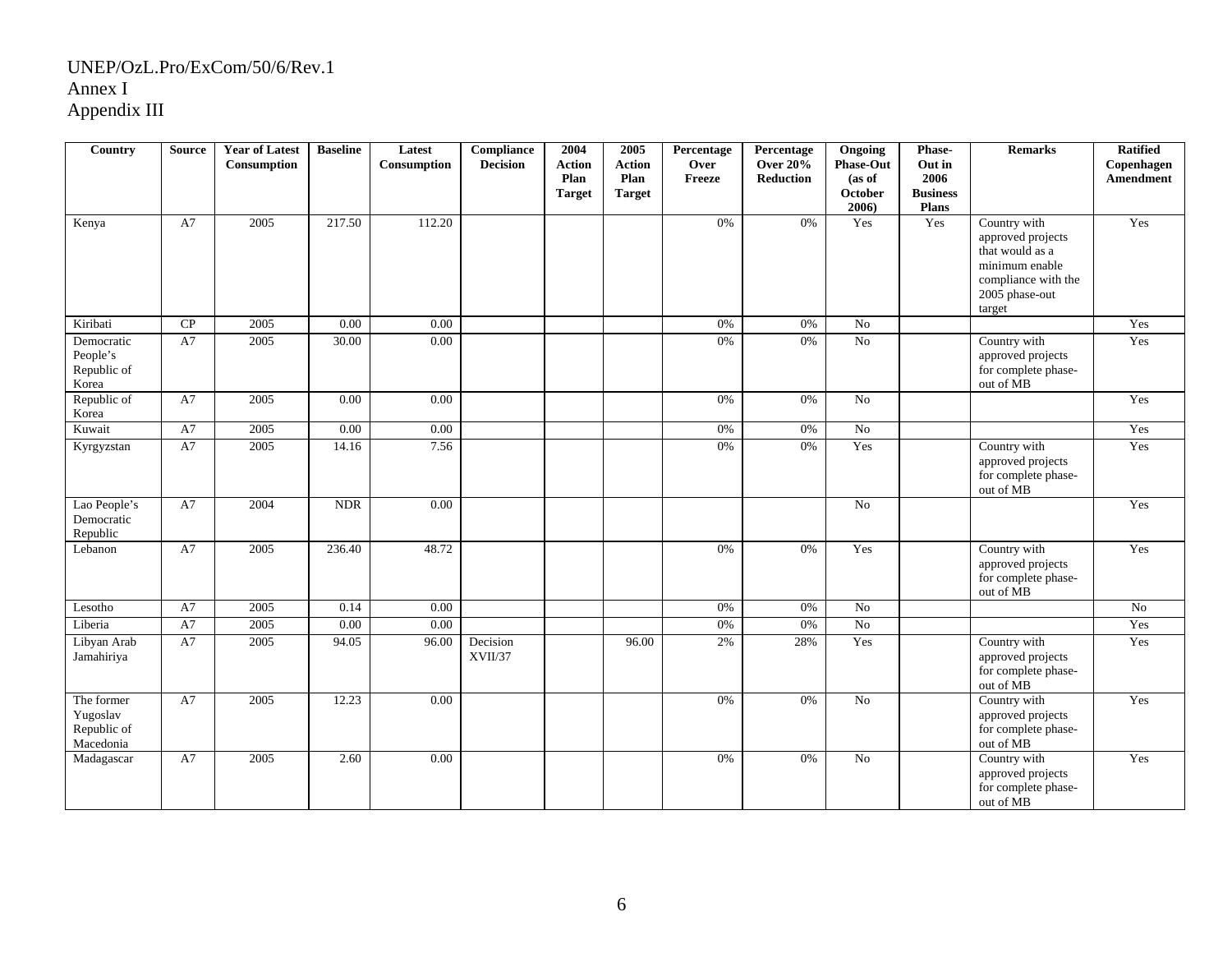| Country                              | <b>Source</b> | <b>Year of Latest</b><br>Consumption | <b>Baseline</b> | Latest<br>$\begin{minipage}{.4\linewidth} \textbf{Consumption} \end{minipage}$ | Compliance<br><b>Decision</b> | 2004<br><b>Action</b><br>Plan<br><b>Target</b> | 2005<br><b>Action</b><br>Plan<br><b>Target</b> | Percentage<br>Over<br>Freeze | Percentage<br><b>Over 20%</b><br><b>Reduction</b> | Ongoing<br><b>Phase-Out</b><br>(as of<br>October<br>2006) | Phase-<br>Out in<br>2006<br><b>Business</b><br><b>Plans</b> | <b>Remarks</b>                                                                                                            | <b>Ratified</b><br>Copenhagen<br>Amendment |
|--------------------------------------|---------------|--------------------------------------|-----------------|--------------------------------------------------------------------------------|-------------------------------|------------------------------------------------|------------------------------------------------|------------------------------|---------------------------------------------------|-----------------------------------------------------------|-------------------------------------------------------------|---------------------------------------------------------------------------------------------------------------------------|--------------------------------------------|
| Malawi                               | A7            | 2005                                 | 112.74          | 0.00                                                                           |                               |                                                |                                                | 0%                           | 0%                                                | $\rm No$                                                  |                                                             | Country with<br>approved projects<br>for complete phase-<br>out of MB                                                     | Yes                                        |
| Malaysia                             | A7            | 2005                                 | 14.61           | 10.84                                                                          |                               |                                                |                                                | 0%                           | 0%                                                | Yes                                                       |                                                             | Country with<br>approved projects<br>for complete phase-<br>out of MB                                                     | Yes                                        |
| Maldives                             | A7            | 2005                                 | 0.00            | 0.00                                                                           |                               |                                                |                                                | 0%                           | 0%                                                | $\rm No$                                                  |                                                             |                                                                                                                           | Yes                                        |
| Mali                                 | CP            | 2005                                 | 0.00            | 0.00                                                                           |                               |                                                |                                                | 0%                           | $0\%$                                             | No                                                        |                                                             |                                                                                                                           | Yes                                        |
| Marshall<br>Islands                  | A7            | 2005                                 | 0.00            | 0.00                                                                           |                               |                                                |                                                | 0%                           | 0%                                                | No                                                        |                                                             |                                                                                                                           | Yes                                        |
| Mauritania                           | CP            | 2005                                 | 0.00            | 0.00                                                                           |                               |                                                |                                                | 0%                           | 0%                                                | No                                                        |                                                             |                                                                                                                           | Yes                                        |
| Mauritius                            | A7            | 2005                                 | 0.10            | 0.00                                                                           |                               |                                                |                                                | 0%                           | 0%                                                | No                                                        |                                                             | Country with<br>approved projects<br>for complete phase-<br>out of MB                                                     | Yes                                        |
| Mexico                               | A7            | 2005                                 | 1,130.80        | 891.12                                                                         |                               |                                                |                                                | $0\%$                        | 0%                                                | Yes                                                       |                                                             | Country with<br>approved projects<br>that would as a<br>minimum enable<br>compliance with the<br>2005 phase-out<br>target | Yes                                        |
| Federated<br>States of<br>Micronesia | CP            | 2005                                 | 0.02            | 0.00                                                                           |                               |                                                |                                                | 0%                           | 0%                                                | No                                                        |                                                             |                                                                                                                           | Yes                                        |
| Moldova                              | A7            | 2005                                 | 6.97            | 0.00                                                                           |                               |                                                |                                                | 0%                           | 0%                                                | No                                                        |                                                             | Country with<br>approved projects<br>for complete phase-<br>out of MB                                                     | Yes                                        |
| Mongolia                             | A7            | 2005                                 | $0.00\,$        | 0.00                                                                           |                               |                                                |                                                | 0%                           | 0%                                                | $\rm No$                                                  |                                                             |                                                                                                                           | Yes                                        |
| Morocco                              | A7            | 2005                                 | 697.20          | 524.76                                                                         |                               |                                                |                                                | 0%                           | 0%                                                | Yes                                                       | Yes                                                         | Country with<br>approved projects<br>that would as a<br>minimum enable<br>compliance with the<br>2005 phase-out<br>target | Yes                                        |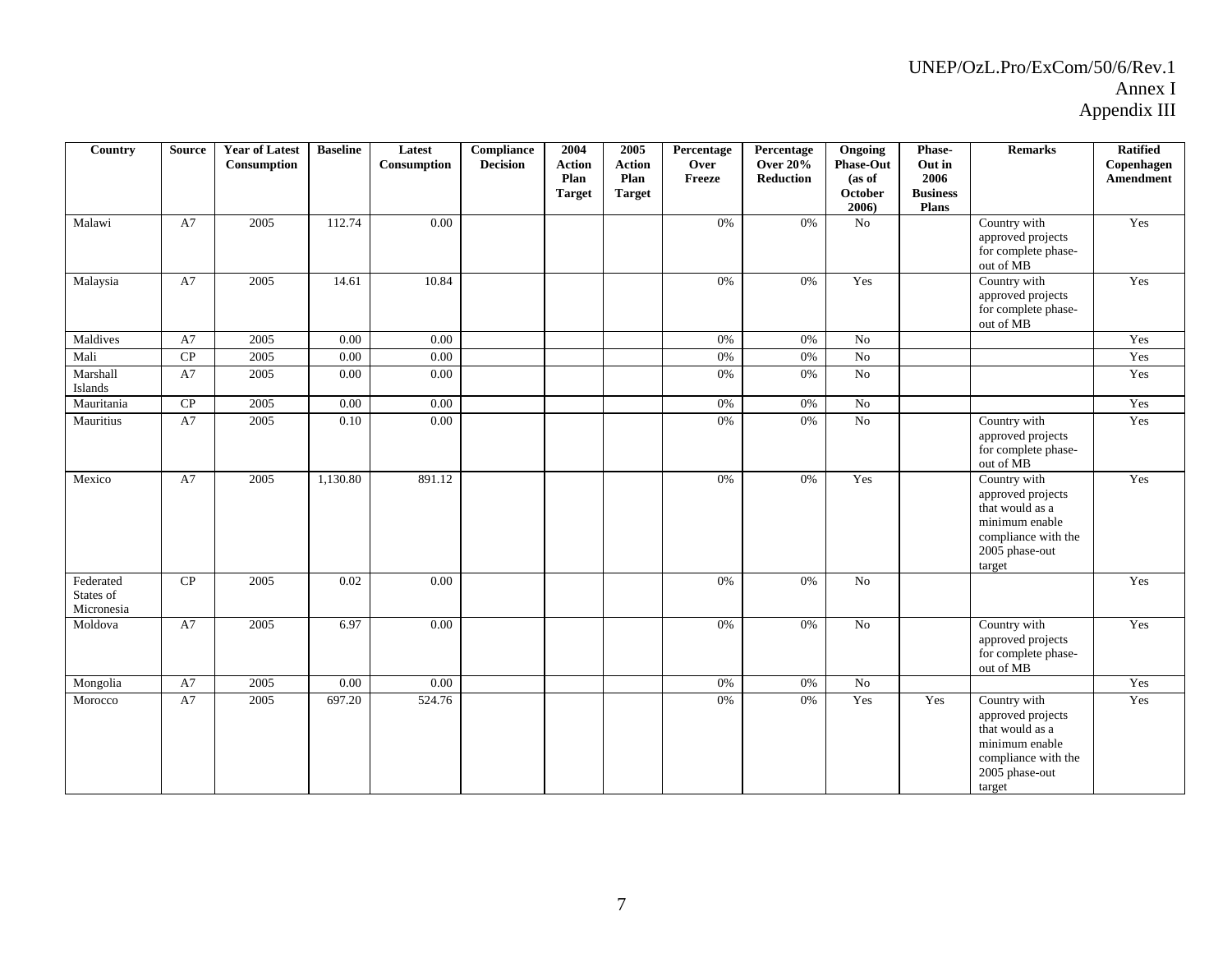| Country             | <b>Source</b> | <b>Year of Latest</b><br>Consumption | <b>Baseline</b> | Latest<br>Consumption | <b>Compliance</b><br><b>Decision</b> | 2004<br><b>Action</b><br>Plan<br><b>Target</b> | 2005<br><b>Action</b><br>Plan<br><b>Target</b> | Percentage<br>Over<br>Freeze | Percentage<br><b>Over 20%</b><br>Reduction | Ongoing<br><b>Phase-Out</b><br>(as of<br>October<br>2006) | Phase-<br>Out in<br>2006<br><b>Business</b><br><b>Plans</b> | <b>Remarks</b>                                                                                                            | <b>Ratified</b><br>Copenhagen<br>Amendment |
|---------------------|---------------|--------------------------------------|-----------------|-----------------------|--------------------------------------|------------------------------------------------|------------------------------------------------|------------------------------|--------------------------------------------|-----------------------------------------------------------|-------------------------------------------------------------|---------------------------------------------------------------------------------------------------------------------------|--------------------------------------------|
| Mozambique          | A7            | 2005                                 | 3.38            | 0.90                  |                                      |                                                |                                                | 0%                           | 0%                                         | No                                                        |                                                             | Country that might<br>need assistance to<br>achieve the 2005<br>phase-out target                                          | Yes                                        |
| Myanmar             | A7            | 2004                                 | 3.38            | 0.00                  |                                      |                                                |                                                | 0%                           | 0%                                         | No                                                        |                                                             |                                                                                                                           | No                                         |
| Namibia             | A7            | 2005                                 | 0.75            | 0.00                  |                                      |                                                |                                                | 0%                           | 0%                                         | No                                                        |                                                             |                                                                                                                           | Yes                                        |
| Nauru               | A7            | 2005                                 | 0.00            | 0.00                  |                                      |                                                |                                                | 0%                           | $0\%$                                      | $\overline{No}$                                           |                                                             |                                                                                                                           | Yes                                        |
| Nepal               | A7            | 2005                                 | 0.00            | 0.00                  |                                      |                                                |                                                | 0%                           | $0\%$                                      | No                                                        |                                                             |                                                                                                                           | No                                         |
| Nicaragua           | A7            | 2005                                 | 0.42            | 0.00                  |                                      |                                                |                                                | 0%                           | 0%                                         | No                                                        |                                                             | Country with<br>approved projects<br>for complete phase-<br>out of MB                                                     | Yes                                        |
| Niger               | A7            | 2005                                 | 0.00            | 0.00                  |                                      |                                                |                                                | 0%                           | 0%                                         | No                                                        |                                                             |                                                                                                                           | Yes                                        |
| Nigeria             | A7            | 2005                                 | 2.84            | 0.00                  |                                      |                                                |                                                | 0%                           | 0%                                         | No                                                        |                                                             | Country with<br>approved projects<br>that would as a<br>minimum enable<br>compliance with the<br>2005 phase-out<br>target | Yes                                        |
| Niue                | A7            | 2004                                 | 0.00            | 0.00                  |                                      |                                                |                                                | 0%                           | 0%                                         | N <sub>o</sub>                                            |                                                             |                                                                                                                           | Yes                                        |
| Oman                | A7            | 2005                                 | 1.02            | 0.00                  |                                      |                                                |                                                | 0%                           | 0%                                         | No                                                        |                                                             | Country with<br>approved projects<br>for complete phase-<br>out of MB                                                     | Yes                                        |
| Pakistan            | A7            | 2005                                 | 13.95           | 0.00                  |                                      |                                                |                                                | 0%                           | 0%                                         | No                                                        |                                                             | Country with<br>approved projects<br>for complete phase-<br>out of MB                                                     | Yes                                        |
| Palau               | A7            | 2004                                 | 0.00            | 0.00                  |                                      |                                                |                                                | 0%                           | $0\%$                                      | No                                                        |                                                             |                                                                                                                           | Yes                                        |
| Panama              | A7            | 2004                                 | 0.001           | 0.00                  |                                      |                                                |                                                | 0%                           | $0\%$                                      | N <sub>o</sub>                                            |                                                             |                                                                                                                           | Yes                                        |
| Papua New<br>Guinea | A7            | 2005                                 | 0.33            | 0.00                  |                                      |                                                |                                                | 0%                           | 0%                                         | No                                                        |                                                             | Country with<br>approved projects<br>for complete phase-<br>out of MB                                                     | Yes                                        |
| Paraguay            | CP            | 2005                                 | 0.85            | 0.00                  |                                      |                                                |                                                | 0%                           | 0%                                         | Yes                                                       |                                                             | Country with<br>approved projects<br>for complete phase-<br>out of MB                                                     | Yes                                        |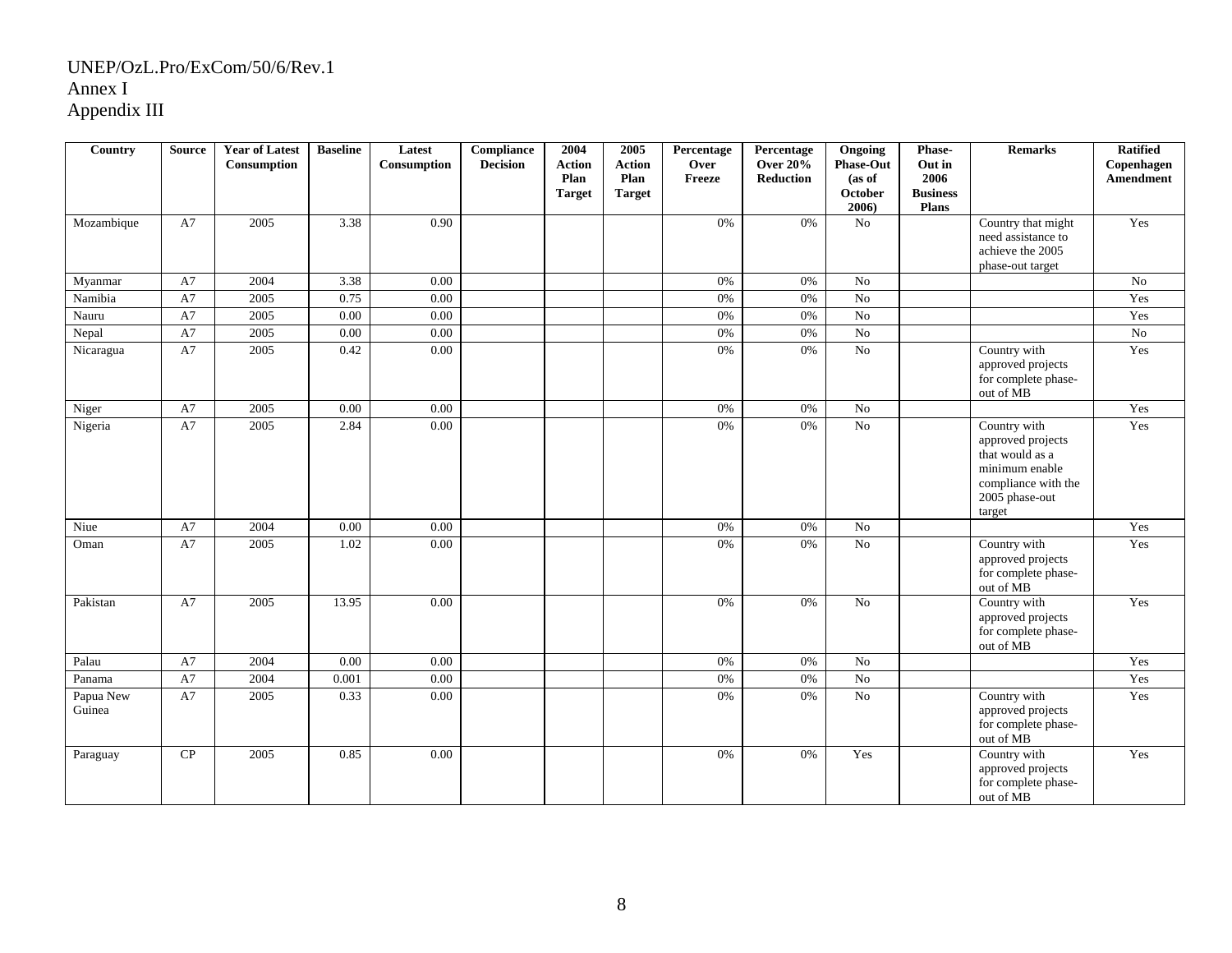| Country                                | <b>Source</b> | <b>Year of Latest</b><br>Consumption | <b>Baseline</b> | Latest<br>Consumption | Compliance<br><b>Decision</b> | 2004<br><b>Action</b><br>Plan | 2005<br><b>Action</b><br>Plan | Percentage<br>Over<br>Freeze | Percentage<br><b>Over 20%</b><br><b>Reduction</b> | Ongoing<br><b>Phase-Out</b><br>(as of | Phase-<br>Out in<br>2006        | <b>Remarks</b>                                                                   | <b>Ratified</b><br>Copenhagen<br>Amendment |
|----------------------------------------|---------------|--------------------------------------|-----------------|-----------------------|-------------------------------|-------------------------------|-------------------------------|------------------------------|---------------------------------------------------|---------------------------------------|---------------------------------|----------------------------------------------------------------------------------|--------------------------------------------|
|                                        |               |                                      |                 |                       |                               | <b>Target</b>                 | <b>Target</b>                 |                              |                                                   | October<br>2006)                      | <b>Business</b><br><b>Plans</b> |                                                                                  |                                            |
| Peru                                   | A7            | 2005                                 | 1.28            | 0.00                  |                               |                               |                               | $0\%$                        | 0%                                                | No                                    |                                 | Country with<br>approved projects<br>for complete phase-<br>out of MB            | Yes                                        |
| Philippines                            | A7            | 2005                                 | 10.32           | 8.18                  |                               |                               |                               | 0%                           | 0%                                                | Yes                                   |                                 | Country with<br>approved projects<br>for complete phase-<br>out of MB            | Yes                                        |
| Qatar                                  | A7            | 2005                                 | 0.00            | 0.00                  |                               |                               |                               | 0%                           | 0%                                                | No                                    |                                 |                                                                                  | Yes                                        |
| Romania                                | A7            | 2004                                 | 111.49          | 5.04                  |                               |                               |                               | 0%                           | 0%                                                | No                                    |                                 | Country with<br>approved projects<br>for complete phase-<br>out of MB            | Yes                                        |
| Rwanda                                 | A7            | 2005                                 | 0.00            | 0.00                  |                               |                               |                               | 0%                           | 0%                                                | N <sub>0</sub>                        |                                 |                                                                                  | Yes                                        |
| Saint Kitts and<br><b>Nevis</b>        | A7            | 2005                                 | 0.27            | 0.08                  |                               |                               |                               | 0%                           | $0\%$                                             | N <sub>o</sub>                        |                                 | Country that might<br>need assistance to<br>achieve the 2005<br>phase-out target | Yes                                        |
| Saint Lucia                            | A7            | 2005                                 | 0.00            | 0.00                  |                               |                               |                               | $0\%$                        | 0%                                                | No                                    |                                 |                                                                                  | Yes                                        |
| Saint Vincent<br>and the<br>Grenadines | A7            | 2005                                 | 0.00            | $0.00\,$              |                               |                               |                               | 0%                           | 0%                                                | No                                    |                                 |                                                                                  | Yes                                        |
| Samoa                                  | A7            | 2005                                 | 0.00            | 0.00                  |                               |                               |                               | $0\%$                        | 0%                                                | No                                    |                                 |                                                                                  | Yes                                        |
| Sao Tome and<br>Principe               | A7            | 2005                                 | 0.00            | 0.00                  |                               |                               |                               | 0%                           | 0%                                                | N <sub>o</sub>                        |                                 |                                                                                  | Yes                                        |
| Saudi Arabia                           | A7            | 2004                                 | 0.64            | 0.00                  |                               |                               |                               | 0%                           | 0%                                                | No                                    |                                 |                                                                                  | Yes                                        |
| Senegal                                | A7            | 2005                                 | 53.16           | 0.00                  |                               |                               |                               | 0%                           | 0%                                                | N <sub>o</sub>                        |                                 | Country with<br>approved projects<br>for complete phase-<br>out of MB            | Yes                                        |
| Serbia                                 | A7            | 2005                                 | <b>NDR</b>      | 0.00                  |                               |                               |                               |                              |                                                   | No                                    | Yes                             |                                                                                  | Yes                                        |
| Seychelles                             | A7            | 2005                                 | 0.00            | 0.00                  |                               |                               |                               | 0%                           | 0%                                                | $\overline{No}$                       |                                 |                                                                                  | Yes                                        |
| Sierra Leone                           | A7            | 2005                                 | 2.63            | 0.00                  |                               |                               |                               | 0%                           | 0%                                                | Yes                                   |                                 | Country with<br>approved projects<br>for complete phase-<br>out of MB            | Yes                                        |
| Singapore                              | A7            | 2005                                 | 4.97            | 2.37                  |                               |                               |                               | $0\%$                        | $0\%$                                             | N <sub>o</sub>                        |                                 |                                                                                  | Yes                                        |
| Solomon<br>Islands                     | CP            | 2005                                 | 0.00            | 0.00                  |                               |                               |                               | 0%                           | 0%                                                | No                                    |                                 |                                                                                  | Yes                                        |
| Somalia                                | A7            | 2004                                 | 0.45            | 0.00                  |                               |                               |                               | 0%                           | 0%                                                | N <sub>o</sub>                        |                                 |                                                                                  | Yes                                        |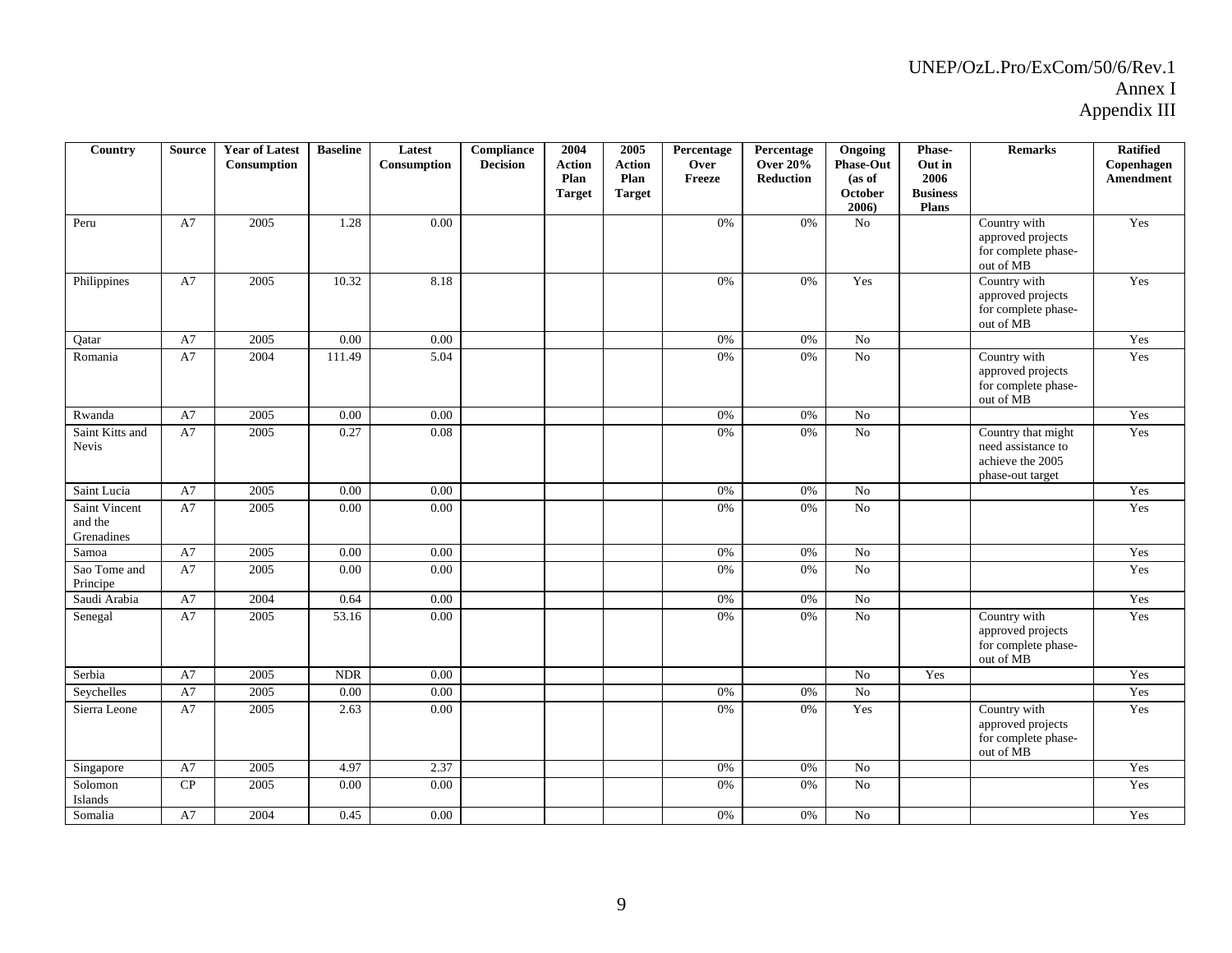| <b>Country</b>          | <b>Source</b> | <b>Year of Latest</b><br>Consumption | <b>Baseline</b> | Latest<br>Consumption | <b>Compliance</b><br><b>Decision</b> | 2004<br><b>Action</b><br>Plan<br><b>Target</b> | 2005<br><b>Action</b><br>Plan<br><b>Target</b> | Percentage<br>Over<br>Freeze | Percentage<br><b>Over 20%</b><br>Reduction | Ongoing<br><b>Phase-Out</b><br>(as of<br>October<br>2006) | Phase-<br>Out in<br>2006<br><b>Business</b><br>Plans | <b>Remarks</b>                                                                                                            | <b>Ratified</b><br>Copenhagen<br>Amendment |
|-------------------------|---------------|--------------------------------------|-----------------|-----------------------|--------------------------------------|------------------------------------------------|------------------------------------------------|------------------------------|--------------------------------------------|-----------------------------------------------------------|------------------------------------------------------|---------------------------------------------------------------------------------------------------------------------------|--------------------------------------------|
| South Africa            | A7            | 2005                                 | 602.71          | 476.16                |                                      |                                                |                                                | 0%                           | 0%                                         | No                                                        |                                                      |                                                                                                                           | Yes                                        |
| Sri Lanka               | A7            | 2005                                 | 4.08            | 1.07                  |                                      |                                                |                                                | 0%                           | 0%                                         | Yes                                                       |                                                      | Country with<br>approved projects<br>for complete phase-<br>out of MB                                                     | Yes                                        |
| Sudan                   | A7            | 2005                                 | 3.00            | 1.80                  |                                      |                                                |                                                | $0\%$                        | 0%                                         | No                                                        |                                                      | Country with<br>approved projects<br>that would as a<br>minimum enable<br>compliance with the<br>2005 phase-out<br>target | Yes                                        |
| Suriname                | A7            | 2005                                 | 0.00            | $0.00\,$              |                                      |                                                |                                                | $0\%$                        | 0%                                         | No                                                        |                                                      |                                                                                                                           | Yes                                        |
| Swaziland               | A7            | 2005                                 | 0.62            | <b>NDR</b>            |                                      |                                                |                                                |                              |                                            | $\rm No$                                                  |                                                      | Country with<br>approved projects<br>that would as a<br>minimum enable<br>compliance with the<br>2005 phase-out<br>target | Yes                                        |
| Syrian Arab<br>Republic | A7            | 2005                                 | 188.55          | 91.40                 |                                      |                                                |                                                | 0%                           | 0%                                         | Yes                                                       | Yes                                                  | Country with<br>approved projects<br>for complete phase-<br>out of MB                                                     | Yes                                        |
| Tanzania                | A7            | 2005                                 | 0.00            | 0.00                  |                                      |                                                |                                                | $0\%$                        | 0%                                         | $\rm No$                                                  |                                                      |                                                                                                                           | Yes                                        |
| Thailand                | A7            | 2005                                 | 182.97          | 145.98                |                                      |                                                |                                                | $0\%$                        | $0\%$                                      | Yes                                                       | Yes                                                  | Country with<br>approved projects<br>for complete phase-<br>out of MB                                                     | Yes                                        |
| Togo                    | A7            | 2005                                 | 0.00            | 0.00                  |                                      |                                                |                                                | $0\%$                        | 0%                                         | $\overline{No}$                                           |                                                      |                                                                                                                           | Yes                                        |
| Tonga                   | A7            | 2005                                 | 0.17            | $0.00\,$              |                                      |                                                |                                                | $0\%$                        | 0%                                         | $\rm No$                                                  |                                                      |                                                                                                                           | Yes                                        |
| Trinidad and<br>Tobago  | A7            | 2005                                 | 1.71            | 0.09                  |                                      |                                                |                                                | 0%                           | 0%                                         | Yes                                                       |                                                      | Country with<br>approved projects<br>for complete phase-<br>out of MB                                                     | Yes                                        |
| Tunisia                 | A7            | 2005                                 | 8.25            | 9.90                  |                                      |                                                |                                                | 20%                          | 50%                                        | No                                                        |                                                      | Country that might<br>need assistance to<br>achieve the 2005<br>limit in a future year                                    | Yes                                        |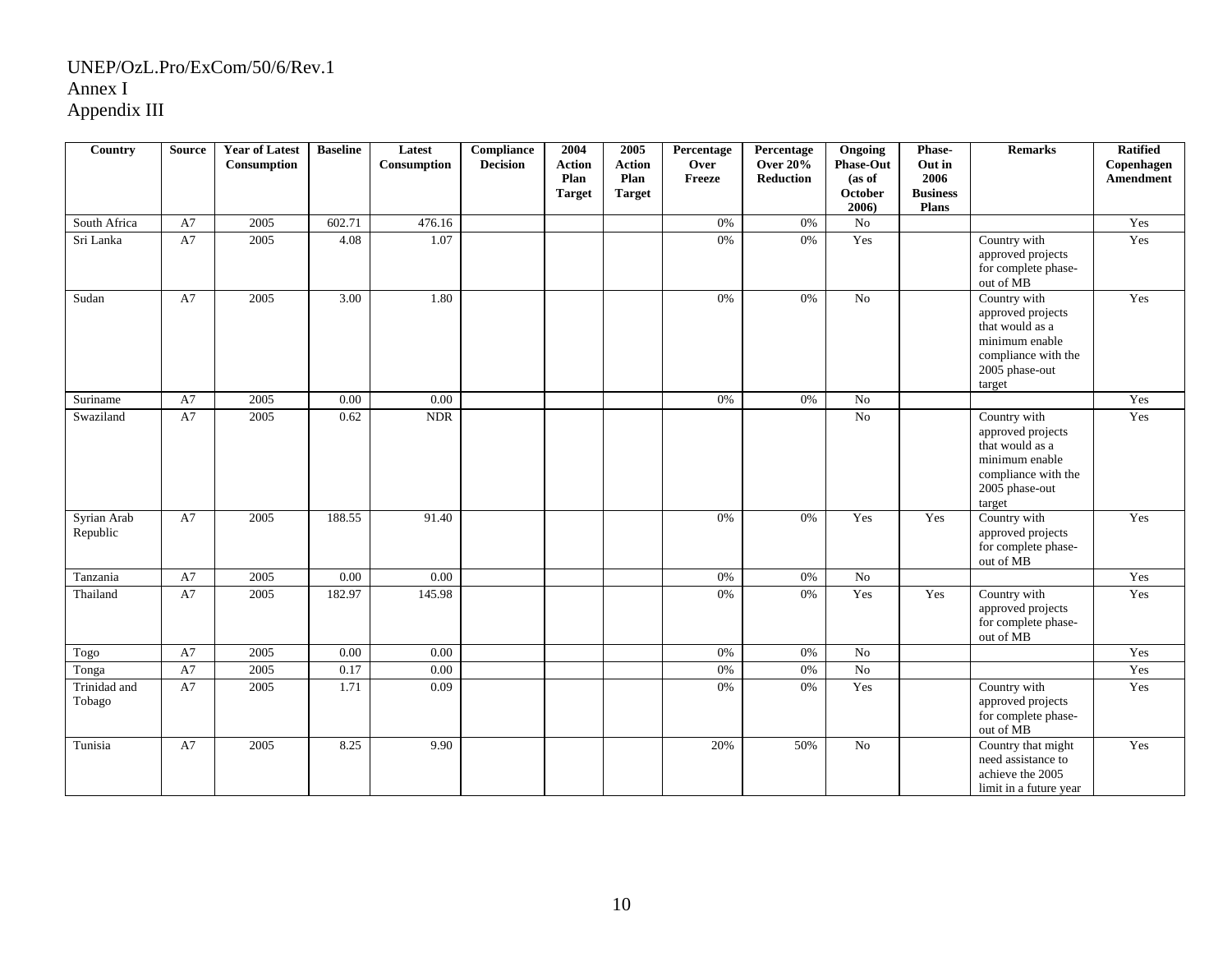| Country                        | <b>Source</b> | <b>Year of Latest</b><br>Consumption | <b>Baseline</b> | Latest<br>Consumption | Compliance<br><b>Decision</b> | 2004<br><b>Action</b><br>Plan<br><b>Target</b> | 2005<br><b>Action</b><br>Plan<br><b>Target</b> | Percentage<br>Over<br>Freeze | Percentage<br><b>Over 20%</b><br><b>Reduction</b> | Ongoing<br>Phase-Out<br>(as of<br><b>October</b><br>2006 | Phase-<br>Out in<br>2006<br><b>Business</b><br>Plans | <b>Remarks</b>                                                                                                            | <b>Ratified</b><br>Copenhagen<br>Amendment |
|--------------------------------|---------------|--------------------------------------|-----------------|-----------------------|-------------------------------|------------------------------------------------|------------------------------------------------|------------------------------|---------------------------------------------------|----------------------------------------------------------|------------------------------------------------------|---------------------------------------------------------------------------------------------------------------------------|--------------------------------------------|
| Turkey                         | A7            | 2005                                 | 479.70          | 28.80                 |                               |                                                |                                                | 0%                           | 0%                                                | Yes                                                      |                                                      | Country with<br>approved projects<br>that would as a<br>minimum enable<br>compliance with the<br>2005 phase-out<br>target | Yes                                        |
| Turkmenistan                   | A7            | 2005                                 | 0.00            | 5.64                  |                               |                                                |                                                | Over                         | Over                                              | No                                                       |                                                      |                                                                                                                           | No                                         |
| Tuvalu                         | A7            | 2005                                 | 0.00            | 0.00                  |                               |                                                |                                                | 0%                           | 0%                                                | No                                                       |                                                      |                                                                                                                           | Yes                                        |
| Uganda                         | A7            | 2005                                 | 6.30            | 6.00                  | Decision<br>XV/43             | 24.00                                          | 6.00                                           | 0%                           | 19%                                               | Yes                                                      |                                                      | Country with<br>approved projects<br>for complete phase-<br>out of MB                                                     | Yes                                        |
| <b>United Arab</b><br>Emirates | A7            | 2004                                 | 7.20            | 0.00                  |                               |                                                |                                                | 0%                           | 0%                                                | N <sub>0</sub>                                           |                                                      |                                                                                                                           | Yes                                        |
| Uruguay                        | A7            | 2005                                 | 11.20           | 8.64                  | Decision<br>XVII/39           |                                                | 8.90                                           | 0%                           | 0%                                                | Yes                                                      |                                                      | Country with<br>approved projects<br>for complete phase-<br>out of MB                                                     | Yes                                        |
| Vanuatu                        | A7            | 2005                                 | 0.23            | 0.00                  |                               |                                                |                                                | 0%                           | $0\%$                                             | No                                                       |                                                      | Country that might<br>need assistance to<br>achieve the 2005<br>phase-out target                                          | Yes                                        |
| Venezuela                      | ${\bf CP}$    | 2005                                 | 10.28           | 0.00                  |                               |                                                |                                                | $0\%$                        | 0%                                                | N <sub>o</sub>                                           |                                                      | Country with<br>approved projects<br>for complete phase-<br>out of MB                                                     | Yes                                        |
| Viet Nam                       | A7            | 2005                                 | 136.50          | 93.60                 |                               |                                                |                                                | 0%                           | 0%                                                | $\overline{No}$                                          |                                                      | Country that might<br>need assistance to<br>achieve the 2005<br>phase-out target                                          | Yes                                        |
| Yemen<br>Zambia                | CP<br>A7      | 2005<br>2005                         | 57.45<br>29.34  | 38.00<br>10.20        |                               |                                                |                                                | 0%<br>$0\%$                  | 0%<br>0%                                          | Yes<br>N <sub>o</sub>                                    |                                                      | Country with<br>approved projects<br>that would as a<br>minimum enable<br>compliance with the<br>2005 phase-out<br>target | Yes<br>N <sub>0</sub>                      |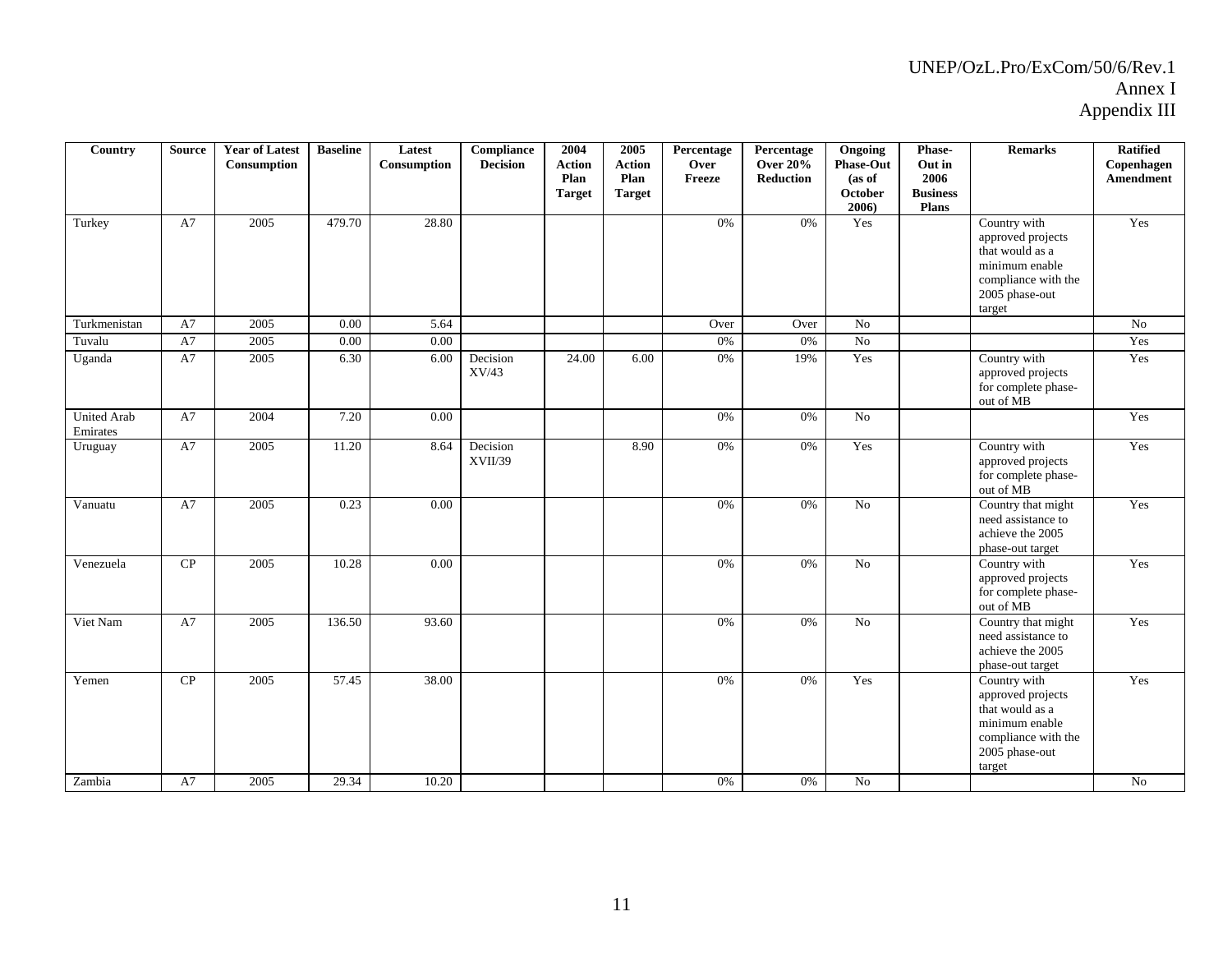| Country  | Source | <b>Year of Latest</b><br>Consumption | <b>Baseline</b> | Latest<br>Consumption | Compliance<br><b>Decision</b> | 2004<br><b>Action</b><br>Plan<br><b>Target</b> | 2005<br>Action<br>Plan<br><b>Target</b> | Percentage<br><b>Over</b><br>Freeze | Percentage<br>Over $20\%$<br>Reduction | Ongoing<br><b>Phase-Out</b><br>(as of<br>October<br>2006) | <b>Phase-</b><br>Out in<br>2006<br><b>Business</b><br><b>Plans</b> | <b>Remarks</b>                                                                                                            | <b>Ratified</b><br>Copenhagen<br>Amendment |
|----------|--------|--------------------------------------|-----------------|-----------------------|-------------------------------|------------------------------------------------|-----------------------------------------|-------------------------------------|----------------------------------------|-----------------------------------------------------------|--------------------------------------------------------------------|---------------------------------------------------------------------------------------------------------------------------|--------------------------------------------|
| Zimbabwe | A7     | 2005                                 | 556.95          | 155.40                |                               |                                                |                                         | 0%                                  | 0%                                     | Yes                                                       |                                                                    | Country with<br>approved projects<br>that would as a<br>minimum enable<br>compliance with the<br>2005 phase-out<br>target | Yes                                        |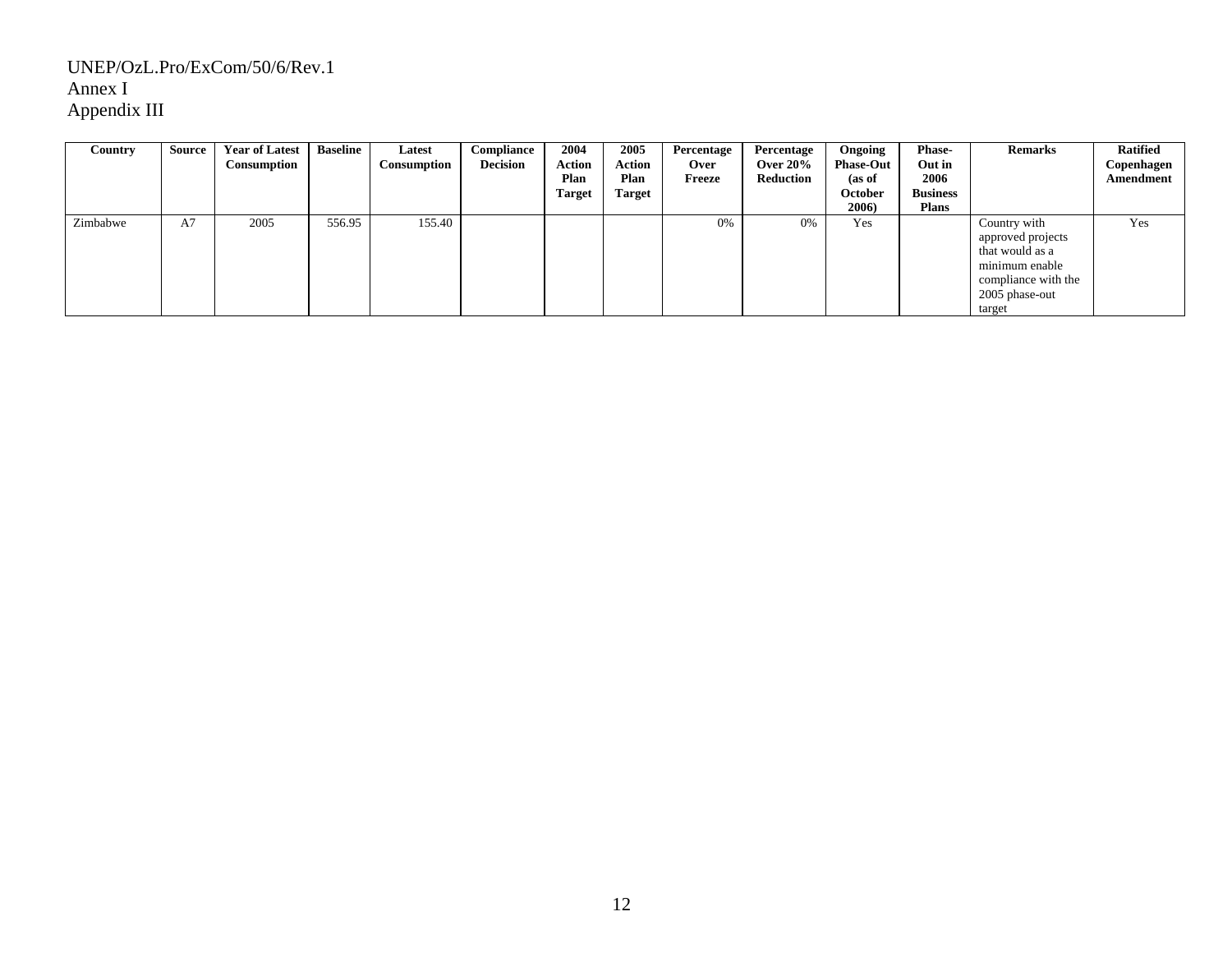# **Appendix IV**

#### **CTC ANALYSIS**

| Country                | <b>Source</b> | <b>Year of Latest</b><br>Consumption | <b>Baseline</b> | Latest<br>Consumption | Compliance<br><b>Decision</b> | 2004<br><b>Action</b><br>Plan<br><b>Target</b> | 2005<br><b>Action</b><br>Plan<br><b>Target</b> | Percentage<br><b>Over 85%</b><br><b>Reduction</b> | Ongoing<br><b>Phase-Out</b><br>(as of<br>October<br>2006) | <b>Phase-Out</b><br>in 2006<br><b>Business</b><br><b>Plans</b> | <b>Remarks</b>                                                                          | <b>Ratified</b><br>London<br>Amendment |
|------------------------|---------------|--------------------------------------|-----------------|-----------------------|-------------------------------|------------------------------------------------|------------------------------------------------|---------------------------------------------------|-----------------------------------------------------------|----------------------------------------------------------------|-----------------------------------------------------------------------------------------|----------------------------------------|
| Afghanistan            | A7            | 2005                                 | 0.88            | 0.12                  |                               |                                                |                                                | 0%                                                | Yes                                                       |                                                                | Country with an<br>approved CTC<br>phase-out<br>plan/project                            | Yes                                    |
| Albania                | A7            | 2005                                 | 3.15            | 0.00                  |                               |                                                |                                                | 0%                                                | No                                                        |                                                                | Country with an<br>approved CTC<br>phase-out<br>plan/project                            | Yes                                    |
| Algeria                | A7            | 2005                                 | 20.90           | 2.20                  |                               |                                                |                                                | 0%                                                | $\overline{No}$                                           | Yes                                                            | Country that might<br>need assistance to<br>achieve the 2005<br>CTC phase-out<br>target | Yes                                    |
| Angola                 | A7            | 2005                                 | $\rm NDR$       | $0.00\,$              |                               |                                                |                                                |                                                   | $\rm No$                                                  |                                                                |                                                                                         | $\rm No$                               |
| Antigua and<br>Barbuda | A7            | 2005                                 | 0.00            | 0.00                  |                               |                                                |                                                | 0%                                                | No                                                        |                                                                |                                                                                         | Yes                                    |
| Argentina              | A7            | 2005                                 | 187.17          | 20.39                 |                               |                                                |                                                | 0%                                                | Yes                                                       |                                                                | Country with an<br>approved CTC<br>phase-out<br>plan/project                            | Yes                                    |
| Armenia                | A7            | 2005                                 | 0.00            | $0.00\,$              |                               |                                                |                                                | $0\%$                                             | No                                                        |                                                                |                                                                                         | Yes                                    |
| <b>Bahamas</b>         | A7            | 2005                                 | 0.00            | 0.00                  |                               |                                                |                                                | 0%                                                | No                                                        |                                                                | Country that might<br>need assistance to<br>achieve the 2005<br>CTC phase-out<br>target | Yes                                    |
| Bahrain                | A7            | 2005                                 | 0.73            | 0.00                  |                               |                                                |                                                | 0%                                                | Yes                                                       |                                                                | Country with an<br>approved CTC<br>phase-out<br>plan/project                            | Yes                                    |
| Bangladesh             | A7            | 2005                                 | 5.68            | 0.80                  |                               |                                                |                                                | 0%                                                | No                                                        |                                                                | Country with an<br>approved CTC<br>phase-out<br>plan/project                            | Yes                                    |
| <b>Barbados</b>        | A7            | 2005                                 | 0.00            | 0.00                  |                               |                                                |                                                | 0%                                                | No                                                        |                                                                |                                                                                         | Yes                                    |
| Belize                 | ${\rm A}7$    | 2005                                 | 0.00            | $0.00\,$              |                               |                                                |                                                | 0%                                                | No                                                        |                                                                |                                                                                         | Yes                                    |
| Benin                  | A7            | 2005                                 | 0.00            | 0.00                  |                               |                                                |                                                | $0\%$                                             | $\rm No$                                                  |                                                                |                                                                                         | Yes                                    |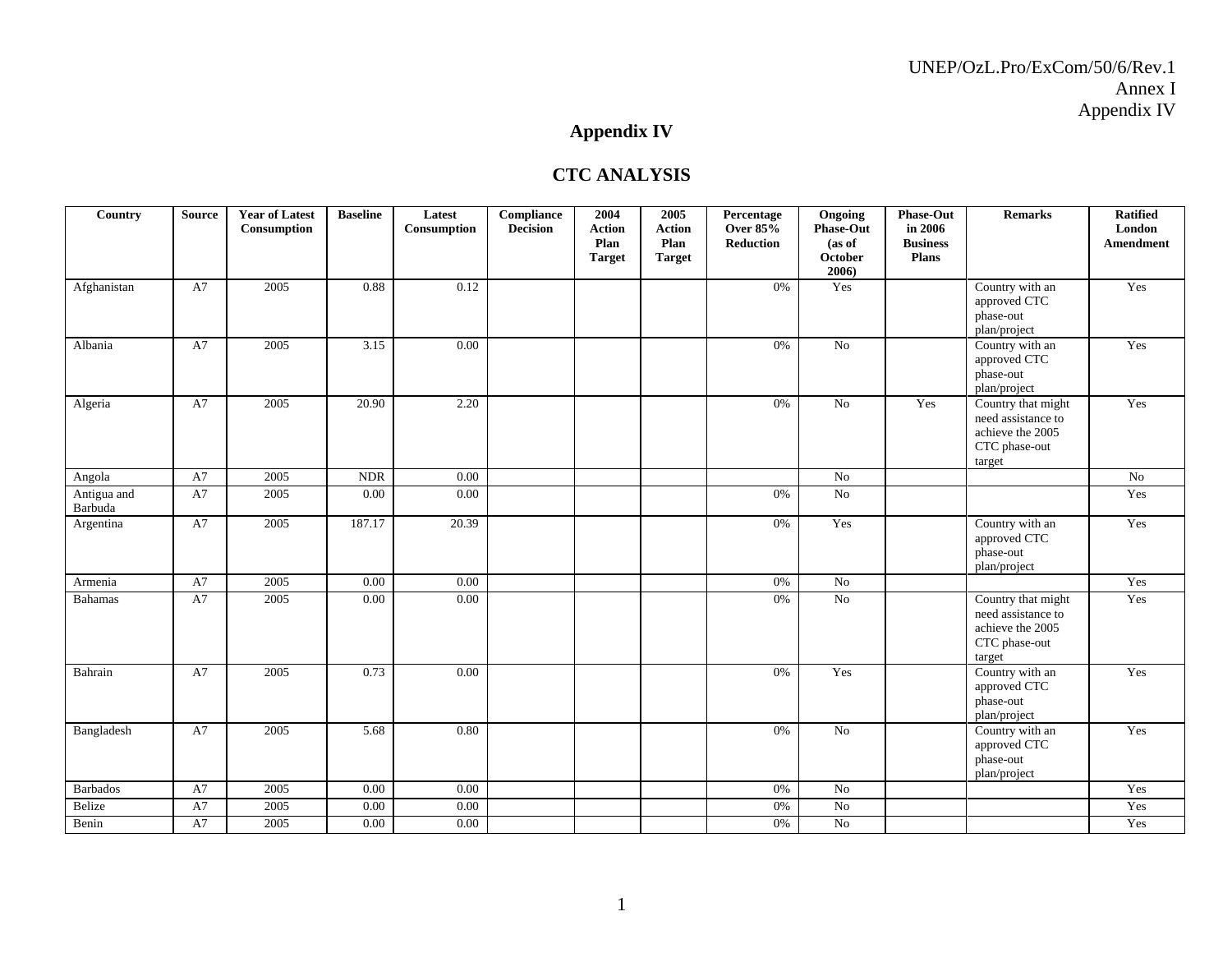| Country                     | <b>Source</b> | <b>Year of Latest</b><br>Consumption | <b>Baseline</b> | Latest<br>Consumption | Compliance<br><b>Decision</b> | 2004<br><b>Action</b><br>Plan<br><b>Target</b> | 2005<br><b>Action</b><br>Plan<br><b>Target</b> | Percentage<br><b>Over 85%</b><br><b>Reduction</b> | Ongoing<br><b>Phase-Out</b><br>(as of<br>October<br>2006) | Phase-Out<br>in 2006<br><b>Business</b><br><b>Plans</b> | <b>Remarks</b>                                                                          | <b>Ratified</b><br>London<br><b>Amendment</b> |
|-----------------------------|---------------|--------------------------------------|-----------------|-----------------------|-------------------------------|------------------------------------------------|------------------------------------------------|---------------------------------------------------|-----------------------------------------------------------|---------------------------------------------------------|-----------------------------------------------------------------------------------------|-----------------------------------------------|
| Bhutan                      | A7            | 2005                                 | 0.00            | 0.00                  |                               |                                                |                                                | 0%                                                | $\rm No$                                                  |                                                         |                                                                                         | Yes                                           |
| Bolivia                     | A7            | 2005                                 | 0.30            | 0.11                  |                               |                                                |                                                | 144%                                              | No                                                        |                                                         | Country that might<br>need assistance to<br>achieve the 2005<br>CTC phase-out<br>target | Yes                                           |
| Bosnia and<br>Herzegovina   | CP            | 2005                                 | 0.00            | 0.00                  |                               |                                                |                                                | 0%                                                | No                                                        |                                                         |                                                                                         | Yes                                           |
| Botswana                    | A7            | 2005                                 | 0.00            | 0.00                  |                               |                                                |                                                | 0%                                                | No                                                        |                                                         |                                                                                         | Yes                                           |
| <b>Brazil</b>               | A7            | 2005                                 | 411.57          | 0.00                  |                               |                                                |                                                | 0%                                                | No                                                        | Yes                                                     | Country that might<br>need assistance to<br>achieve the 2005<br>CTC phase-out<br>target | Yes                                           |
| Brunei<br>Darussalam        | A7            | 2005                                 | 0.00            | 0.00                  |                               |                                                |                                                | 0%                                                | No                                                        |                                                         |                                                                                         | N <sub>o</sub>                                |
| <b>Burkina Faso</b>         | A7            | 2005                                 | 0.00            | $0.00\,$              |                               |                                                |                                                | 0%                                                | $\rm No$                                                  |                                                         |                                                                                         | Yes                                           |
| Burundi                     | CP            | 2005                                 | 0.001           | 0.00                  |                               |                                                |                                                | 0%                                                | No                                                        |                                                         |                                                                                         | Yes                                           |
| Cambodia                    | A7            | 2005                                 | 0.00            | 0.00                  |                               |                                                |                                                | 0%                                                | No                                                        |                                                         |                                                                                         | $\rm No$                                      |
| Cameroon                    | A7            | 2005                                 | 0.00            | 0.00                  |                               |                                                |                                                | 0%                                                | No                                                        |                                                         |                                                                                         | Yes                                           |
| Cape Verde                  | CP            | 2005                                 | 0.00            | 0.00                  |                               |                                                |                                                | 0%                                                | $\overline{No}$                                           |                                                         |                                                                                         | Yes                                           |
| Central African<br>Republic | A7            | 2004                                 | 0.00            | 0.00                  |                               |                                                |                                                | 0%                                                | No                                                        |                                                         |                                                                                         | $\overline{No}$                               |
| Chad                        | A7            | 2004                                 | 0.00            | 0.00                  |                               |                                                |                                                | 0%                                                | No                                                        |                                                         |                                                                                         | Yes                                           |
| Chile                       | A7            | 2005                                 | 0.61            | $-0.11$               |                               |                                                |                                                | 0%                                                | Yes                                                       |                                                         | Country with an<br>approved CTC<br>phase-out<br>plan/project                            | Yes                                           |
| China                       | CP            | 2005                                 | 38,220.60       | 1,060.33              |                               |                                                |                                                | 0%                                                | No                                                        |                                                         | Country with an<br>approved CTC<br>phase-out<br>plan/project                            | Yes                                           |
| Colombia                    | A7            | 2005                                 | 6.12            | 0.25                  |                               |                                                |                                                | 0%                                                | Yes                                                       |                                                         | Country with an<br>approved CTC<br>phase-out<br>plan/project                            | Yes                                           |
| Comoros                     | A7            | 2005                                 | $0.00\,$        | 0.00                  |                               |                                                |                                                | 0%                                                | No                                                        |                                                         |                                                                                         | Yes                                           |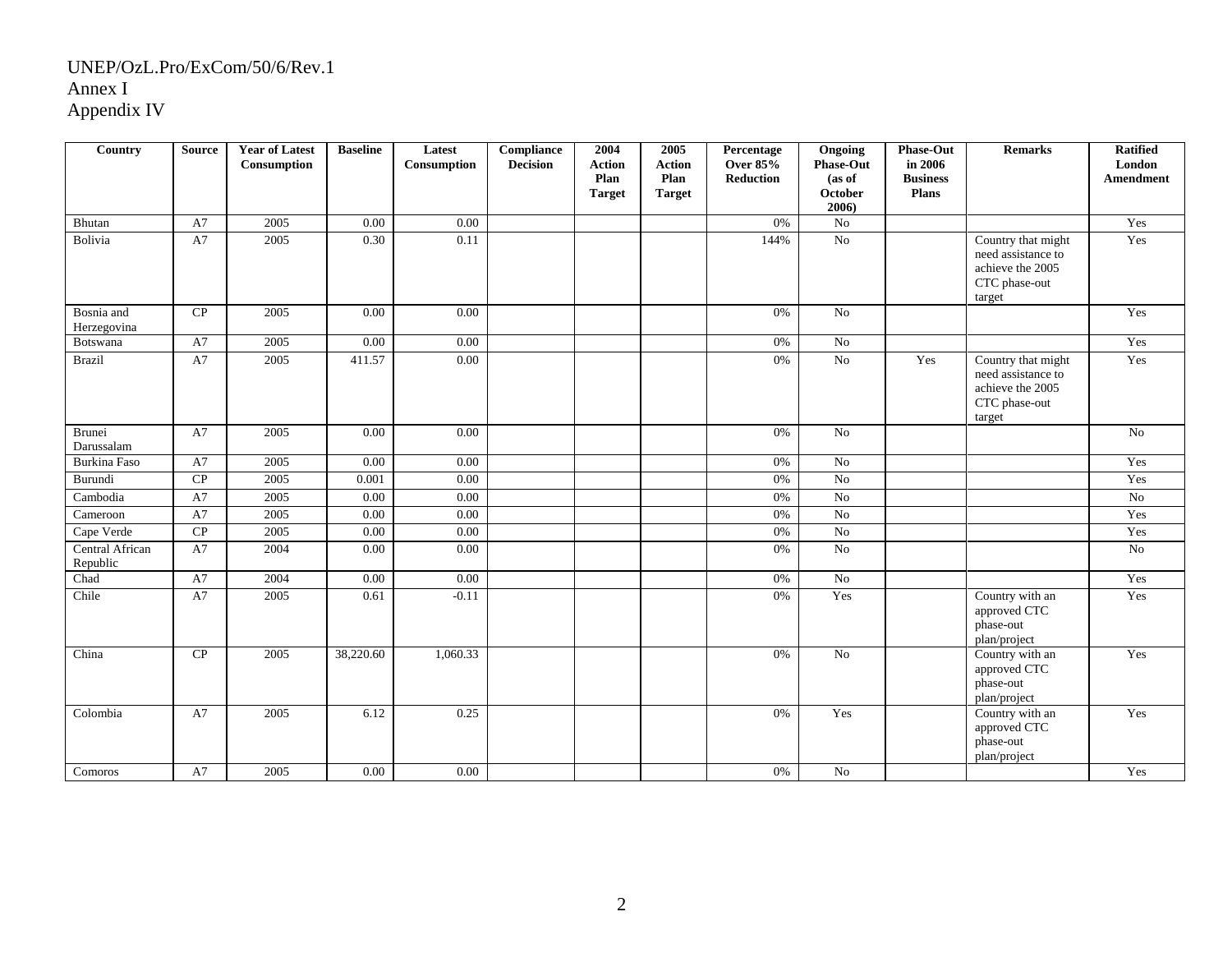| Country                                | <b>Source</b> | <b>Year of Latest</b><br>Consumption | <b>Baseline</b> | Latest<br>Consumption     | <b>Compliance</b><br><b>Decision</b> | 2004<br><b>Action</b><br>Plan<br><b>Target</b> | 2005<br><b>Action</b><br>Plan<br><b>Target</b> | Percentage<br><b>Over 85%</b><br><b>Reduction</b> | Ongoing<br><b>Phase-Out</b><br>(as of<br>October<br>2006) | Phase-Out<br>in 2006<br><b>Business</b><br><b>Plans</b> | <b>Remarks</b>                                                                          | <b>Ratified</b><br>London<br>Amendment |
|----------------------------------------|---------------|--------------------------------------|-----------------|---------------------------|--------------------------------------|------------------------------------------------|------------------------------------------------|---------------------------------------------------|-----------------------------------------------------------|---------------------------------------------------------|-----------------------------------------------------------------------------------------|----------------------------------------|
| Congo                                  | A7            | 2005                                 | 0.60            | 0.00                      |                                      |                                                |                                                | 0%                                                | No                                                        |                                                         | Country that might<br>need assistance to<br>achieve the 2005<br>CTC phase-out<br>target | Yes                                    |
| Democratic<br>Republic of the<br>Congo | A7            | 2005                                 | 15.25           | 16.50                     |                                      |                                                |                                                | 621%                                              | $\overline{No}$                                           | Yes                                                     | Country that might<br>need assistance to<br>achieve the 2005<br>CTC phase-out<br>target | Yes                                    |
| Cook Islands                           | A7            | 2005                                 | 0.00            | 0.00                      |                                      |                                                |                                                | 0%                                                | No                                                        |                                                         |                                                                                         | Yes                                    |
| Costa Rica                             | A7            | 2005                                 | $0.01\,$        | 0.00                      |                                      |                                                |                                                | 0%                                                | $\rm No$                                                  |                                                         |                                                                                         | Yes                                    |
| Cote d'Ivoire                          | A7            | 2004                                 | 0.00            | 0.00                      |                                      |                                                |                                                | $0\%$                                             | No                                                        |                                                         |                                                                                         | Yes                                    |
| Croatia                                | A7            | 2005                                 | 3.93            | 0.26                      |                                      |                                                |                                                | 0%                                                | Yes                                                       |                                                         | Country with an<br>approved CTC<br>phase-out<br>plan/project                            | Yes                                    |
| Cuba                                   | A7            | 2005                                 | 2.68            | 0.00                      |                                      |                                                |                                                | 0%                                                | No                                                        |                                                         | Country with an<br>approved CTC<br>phase-out<br>plan/project                            | Yes                                    |
| Djibouti                               | A7            | 2005                                 | 0.00            | 0.00                      |                                      |                                                |                                                | $0\%$                                             | $\overline{No}$                                           |                                                         |                                                                                         | Yes                                    |
| Dominica                               | A7            | 2005                                 | 0.00            | 0.00                      |                                      |                                                |                                                | 0%                                                | $\overline{No}$                                           |                                                         |                                                                                         | Yes                                    |
| Dominican<br>Republic                  | A7            | 2005                                 | 28.97           | 0.00                      |                                      |                                                |                                                | $0\%$                                             | $\rm No$                                                  |                                                         | Country that might<br>need assistance to<br>achieve the 2005<br>CTC phase-out<br>target | Yes                                    |
| Ecuador                                | A7            | 2005                                 | 0.52            | 0.00                      |                                      |                                                |                                                | 0%                                                | No                                                        |                                                         | Country that might<br>need assistance to<br>achieve the 2005<br>CTC phase-out<br>target | Yes                                    |
| Egypt                                  | A7            | 2005                                 | 38.50           | 5.50                      |                                      |                                                |                                                | 0%                                                | Yes                                                       |                                                         | Country with an<br>approved CTC<br>phase-out<br>plan/project                            | Yes                                    |
| El Salvador                            | A7            | 2005                                 | 0.00            | 0.00                      |                                      |                                                |                                                | 0%                                                | $\overline{N_0}$                                          |                                                         |                                                                                         | Yes                                    |
| <b>Equatorial Guinea</b>               | <b>NDR</b>    | <b>NDR</b>                           | <b>NDR</b>      | $\ensuremath{\text{NDR}}$ |                                      |                                                |                                                |                                                   | No                                                        |                                                         |                                                                                         | No                                     |
| Eritrea                                | A7            | 2005                                 | $0.00\,$        | 0.00                      |                                      |                                                |                                                | 0%                                                | No                                                        |                                                         |                                                                                         | Yes                                    |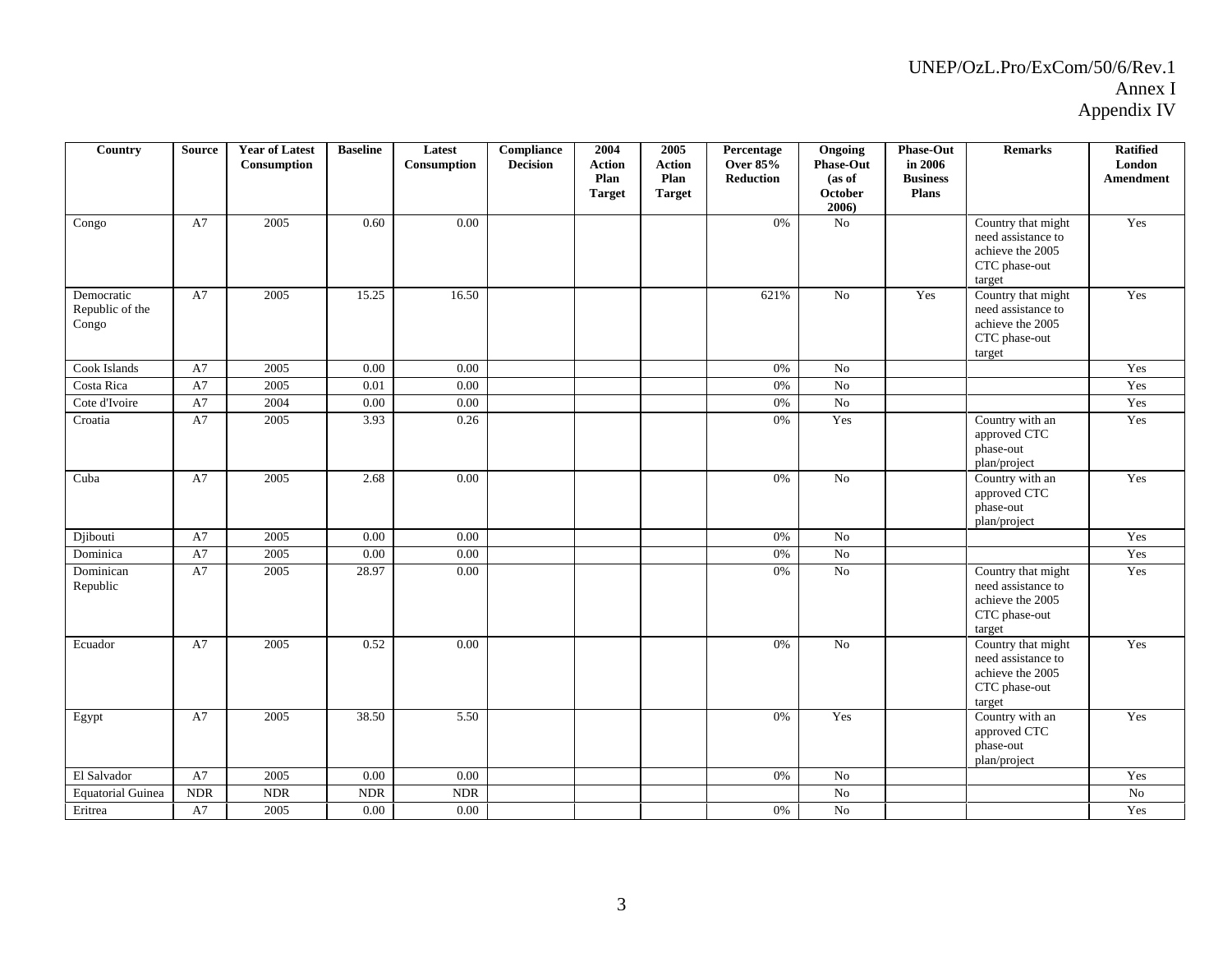| <b>Country</b>              | <b>Source</b> | <b>Year of Latest</b><br>Consumption | <b>Baseline</b> | Latest<br>Consumption | <b>Compliance</b><br><b>Decision</b> | 2004<br><b>Action</b><br>Plan<br><b>Target</b> | 2005<br><b>Action</b><br>Plan<br><b>Target</b> | Percentage<br><b>Over 85%</b><br><b>Reduction</b> | Ongoing<br><b>Phase-Out</b><br>(as of<br>October<br>2006) | <b>Phase-Out</b><br>in 2006<br><b>Business</b><br><b>Plans</b> | <b>Remarks</b>                                                                          | <b>Ratified</b><br>London<br>Amendment |
|-----------------------------|---------------|--------------------------------------|-----------------|-----------------------|--------------------------------------|------------------------------------------------|------------------------------------------------|---------------------------------------------------|-----------------------------------------------------------|----------------------------------------------------------------|-----------------------------------------------------------------------------------------|----------------------------------------|
| Ethiopia                    | A7            | 2005                                 | 0.00            | 0.00                  |                                      |                                                |                                                | 0%                                                | Yes                                                       |                                                                | Country with an<br>approved CTC<br>phase-out<br>plan/project                            | No                                     |
| Fiji                        | A7            | 2005                                 | 0.00            | 0.00                  |                                      |                                                |                                                | 0%                                                | No                                                        |                                                                |                                                                                         | Yes                                    |
| Gabon                       | A7            | 2005                                 | 0.00            | 0.00                  |                                      |                                                |                                                | 0%                                                | $\rm No$                                                  |                                                                |                                                                                         | Yes                                    |
| Gambia                      | A7            | 2004                                 | 0.00            | 0.00                  |                                      |                                                |                                                | $0\%$                                             | $\overline{No}$                                           |                                                                |                                                                                         | Yes                                    |
| Georgia                     | A7            | 2005                                 | 0.00            | 0.00                  |                                      |                                                |                                                | 0%                                                | No                                                        |                                                                |                                                                                         | Yes                                    |
| Ghana                       | A7            | 2005                                 | 0.37            | 0.00                  |                                      |                                                |                                                | 0%                                                | $\rm No$                                                  |                                                                | Country with an<br>approved CTC<br>phase-out<br>plan/project                            | Yes                                    |
| Grenada                     | A7            | 2005                                 | 0.00            | 0.00                  |                                      |                                                |                                                | 0%                                                | $\rm No$                                                  |                                                                |                                                                                         | Yes                                    |
| Guatemala                   | ${\bf CP}$    | 2005                                 | 10.60           | 0.00                  |                                      |                                                |                                                | 0%                                                | $\rm No$                                                  |                                                                | Country that might<br>need assistance to<br>achieve the 2005<br>CTC phase-out<br>target | Yes                                    |
| Guinea                      | A7            | 2004                                 | 0.00            | 0.00                  |                                      |                                                |                                                | 0%                                                | No                                                        |                                                                |                                                                                         | Yes                                    |
| Guinea Bissau               | A7            | 2004                                 | 0.00            | 0.00                  |                                      |                                                |                                                | 0%                                                | No                                                        |                                                                |                                                                                         | Yes                                    |
| Guyana                      | A7            | 2005                                 | 0.00            | 0.00                  |                                      |                                                |                                                | 0%                                                | $\rm No$                                                  |                                                                |                                                                                         | Yes                                    |
| Haiti                       | A7            | 2005                                 | 0.00            | 0.00                  |                                      |                                                |                                                | 0%                                                | $\overline{No}$                                           |                                                                |                                                                                         | Yes                                    |
| Honduras                    | A7            | 2005                                 | 0.00            | 0.00                  |                                      |                                                |                                                | 0%                                                | No                                                        |                                                                |                                                                                         | Yes                                    |
| India                       | A7            | 2005                                 | 11,505.35       | 1,643.95              |                                      |                                                |                                                | 0%                                                | Yes                                                       | Yes                                                            | Country with an<br>approved CTC<br>phase-out<br>plan/project                            | Yes                                    |
| Indonesia                   | A7            | 2005                                 | 0.00            | 0.00                  |                                      |                                                |                                                | 0%                                                | Yes                                                       |                                                                | Country with an<br>approved CTC<br>phase-out<br>plan/project                            | Yes                                    |
| Islamic Republic<br>of Iran | A7            | 2005                                 | 77.00           | 13.64                 |                                      |                                                |                                                | 18%                                               | $\overline{No}$                                           | Yes                                                            | Country that might<br>need assistance to<br>achieve the 2005<br>CTC phase-out<br>target | Yes                                    |
| Jamaica                     | A7            | 2005                                 | 2.83            | 0.00                  |                                      |                                                |                                                | 0%                                                | No                                                        |                                                                | Country with an<br>approved CTC<br>phase-out<br>plan/project                            | Yes                                    |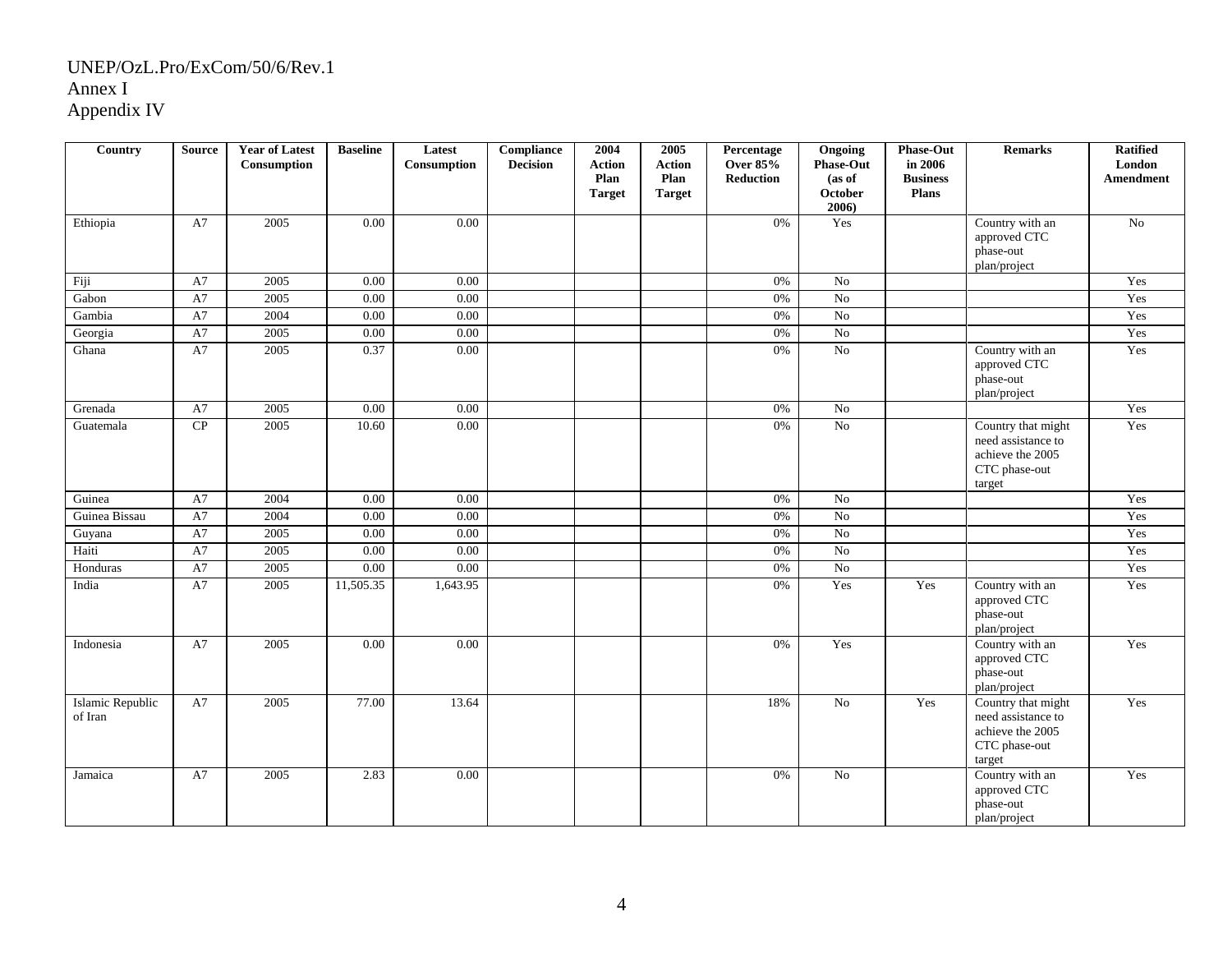| Country                                            | <b>Source</b> | <b>Year of Latest</b><br>Consumption | <b>Baseline</b> | Latest<br>Consumption | Compliance<br><b>Decision</b> | 2004<br><b>Action</b><br>Plan<br><b>Target</b> | 2005<br><b>Action</b><br>Plan<br><b>Target</b> | Percentage<br><b>Over 85%</b><br>Reduction | Ongoing<br><b>Phase-Out</b><br>(as of<br>October<br>$2006$ ) | Phase-Out<br>in 2006<br><b>Business</b><br>Plans | <b>Remarks</b>                                                                          | <b>Ratified</b><br>London<br>Amendment |
|----------------------------------------------------|---------------|--------------------------------------|-----------------|-----------------------|-------------------------------|------------------------------------------------|------------------------------------------------|--------------------------------------------|--------------------------------------------------------------|--------------------------------------------------|-----------------------------------------------------------------------------------------|----------------------------------------|
| Jordan                                             | A7            | 2005                                 | 40.33           | 2.20                  |                               |                                                |                                                | 0%                                         | Yes                                                          |                                                  | Country with an<br>approved CTC<br>phase-out<br>plan/project                            | Yes                                    |
| Kenya                                              | A7            | 2005                                 | 65.89           | 0.22                  |                               |                                                |                                                | 0%                                         | No                                                           |                                                  | Country that might<br>need assistance to<br>achieve the 2005<br>CTC phase-out<br>target | Yes                                    |
| Kiribati                                           | CP            | 2005                                 | 0.00            | 0.00                  |                               |                                                |                                                | 0%                                         | $\overline{No}$                                              |                                                  |                                                                                         | Yes                                    |
| Democratic<br>People's Republic<br>of Korea        | A7            | 2005                                 | 2,053.70        | 191.40                |                               |                                                |                                                | 0%                                         | Yes                                                          | Yes                                              | Country with an<br>approved CTC<br>phase-out<br>plan/project                            | Yes                                    |
| Republic of<br>Korea                               | A7            | 2005                                 | 638.00          | $-437.80$             |                               |                                                |                                                | 0%                                         | $\overline{No}$                                              |                                                  |                                                                                         | Yes                                    |
| Kuwait                                             | A7            | 2005                                 | 0.01            | 0.00                  |                               |                                                |                                                | 0%                                         | $\overline{No}$                                              |                                                  |                                                                                         | Yes                                    |
| Kyrgyzstan                                         | A7            | 2005                                 | 0.00            | 0.00                  |                               |                                                |                                                | 0%                                         | $\overline{No}$                                              |                                                  |                                                                                         | Yes                                    |
| Lao People's<br>Democratic<br>Republic             | A7            | 2004                                 | 0.00            | $0.00\,$              |                               |                                                |                                                | 0%                                         | No                                                           |                                                  |                                                                                         | Yes                                    |
| Lebanon                                            | A7            | 2005                                 | 0.04            | 0.00                  |                               |                                                |                                                | 0%                                         | $\rm No$                                                     |                                                  |                                                                                         | Yes                                    |
| Lesotho                                            | A7            | 2005                                 | 0.00            | 0.00                  |                               |                                                |                                                | 0%                                         | $\overline{No}$                                              |                                                  |                                                                                         | $\overline{N_0}$                       |
| Liberia                                            | A7            | 2005                                 | 0.18            | 0.00                  |                               |                                                |                                                | 0%                                         | $\rm No$                                                     |                                                  | Country that might<br>need assistance to<br>achieve the 2005<br>CTC phase-out<br>target | Yes                                    |
| Libyan Arab<br>Jamahiriya                          | A7            | 2005                                 | 0.00            | 0.00                  |                               |                                                |                                                | 0%                                         | $\overline{No}$                                              |                                                  |                                                                                         | Yes                                    |
| The former<br>Yugoslav<br>Republic of<br>Macedonia | A7            | 2005                                 | 0.07            | 0.01                  |                               |                                                |                                                | 21%                                        | No                                                           |                                                  | Country that might<br>need assistance to<br>achieve the 2005<br>CTC phase-out<br>target | Yes                                    |
| Madagascar                                         | A7            | 2005                                 | 0.01            | 0.00                  |                               |                                                |                                                | $0\%$                                      | $\overline{No}$                                              |                                                  |                                                                                         | Yes                                    |
| Malawi                                             | A7            | 2005                                 | 0.00            | 0.00                  |                               |                                                |                                                | 0%                                         | $\rm No$                                                     |                                                  |                                                                                         | Yes                                    |
| Malaysia                                           | A7            | 2005                                 | 4.51            | 0.00                  |                               |                                                |                                                | 0%                                         | No                                                           |                                                  | Country with an<br>approved CTC<br>phase-out<br>plan/project                            | Yes                                    |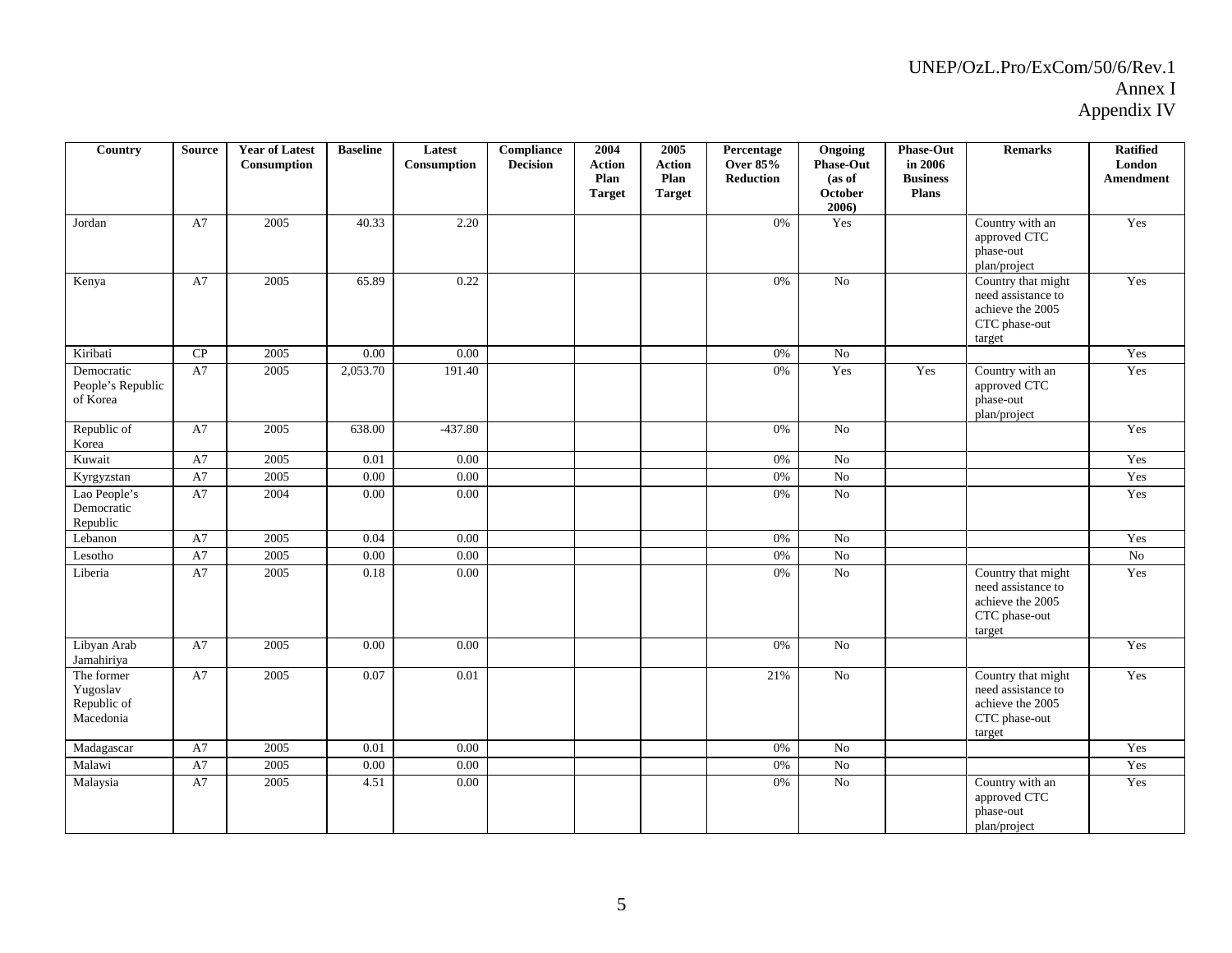| Country                                  | <b>Source</b> | <b>Year of Latest</b><br>Consumption | <b>Baseline</b> | Latest<br>Consumption | Compliance<br><b>Decision</b> | 2004<br><b>Action</b><br>Plan<br><b>Target</b> | 2005<br><b>Action</b><br>Plan<br><b>Target</b> | Percentage<br><b>Over 85%</b><br><b>Reduction</b> | Ongoing<br><b>Phase-Out</b><br>(as of<br>October<br>2006) | <b>Phase-Out</b><br>in 2006<br><b>Business</b><br><b>Plans</b> | <b>Remarks</b>                                                                          | <b>Ratified</b><br>London<br><b>Amendment</b> |
|------------------------------------------|---------------|--------------------------------------|-----------------|-----------------------|-------------------------------|------------------------------------------------|------------------------------------------------|---------------------------------------------------|-----------------------------------------------------------|----------------------------------------------------------------|-----------------------------------------------------------------------------------------|-----------------------------------------------|
| Maldives                                 | A7            | 2005                                 | 0.00            | 0.00                  |                               |                                                |                                                | 0%                                                | No                                                        |                                                                |                                                                                         | Yes                                           |
| Mali                                     | CP            | 2005                                 | 0.00            | 0.00                  |                               |                                                |                                                | 0%                                                | $\overline{No}$                                           |                                                                |                                                                                         | Yes                                           |
| Marshall Islands                         | A7            | 2005                                 | 0.00            | 0.00                  |                               |                                                |                                                | 0%                                                | $\overline{No}$                                           |                                                                | Country that might<br>need assistance to<br>achieve the 2005<br>CTC phase-out<br>target | Yes                                           |
| Mauritania                               | CP            | 2005                                 | 0.00            | 0.00                  |                               |                                                |                                                | 0%                                                | No                                                        |                                                                |                                                                                         | Yes                                           |
| Mauritius                                | A7            | 2005                                 | 0.01            | 0.03                  |                               |                                                |                                                | 1471%                                             | $\overline{No}$                                           |                                                                |                                                                                         | Yes                                           |
| Mexico                                   | A7            | 2005                                 | 0.00            | 89.54                 |                               |                                                |                                                | Over                                              | No                                                        |                                                                | Country that might<br>need assistance to<br>achieve the 2005<br>CTC phase-out<br>target | Yes                                           |
| <b>Federated States</b><br>of Micronesia | ${\bf CP}$    | 2005                                 | 0.00            | 0.00                  |                               |                                                |                                                | 0%                                                | $\rm No$                                                  |                                                                |                                                                                         | Yes                                           |
| Moldova                                  | A7            | 2005                                 | 0.00            | 0.00                  |                               |                                                |                                                | 0%                                                | $\overline{No}$                                           |                                                                |                                                                                         | Yes                                           |
| Mongolia                                 | A7            | 2005                                 | 0.00            | 0.00                  |                               |                                                |                                                | 0%                                                | No                                                        |                                                                |                                                                                         | Yes                                           |
| Morocco                                  | A7            | 2005                                 | 1.10            | 0.03                  |                               |                                                |                                                | 0%                                                | Yes                                                       |                                                                | Country with an<br>approved CTC<br>phase-out<br>plan/project                            | Yes                                           |
| Mozambique                               | A7            | 2005                                 | 0.00            | 0.00                  |                               |                                                |                                                | 0%                                                | $\rm No$                                                  |                                                                |                                                                                         | Yes                                           |
| Myanmar                                  | A7            | 2004                                 | 0.00            | 0.00                  |                               |                                                |                                                | 0%                                                | No                                                        |                                                                |                                                                                         | Yes                                           |
| Namibia                                  | A7            | 2005                                 | 0.00            | 0.00                  |                               |                                                |                                                | 0%                                                | $\overline{No}$                                           |                                                                |                                                                                         | Yes                                           |
| Nauru                                    | A7            | 2005                                 | 0.00            | 0.00                  |                               |                                                |                                                | 0%                                                | No                                                        |                                                                |                                                                                         | Yes                                           |
| Nepal                                    | A7            | 2005                                 | 0.89            | 0.11                  |                               |                                                |                                                | $0\%$                                             | Yes                                                       |                                                                | Country with an<br>approved CTC<br>phase-out<br>plan/project                            | Yes                                           |
| Nicaragua                                | A7            | 2005                                 | 0.00            | 0.00                  |                               |                                                |                                                | 0%                                                | $\rm No$                                                  |                                                                |                                                                                         | Yes                                           |
| Niger                                    | A7            | 2005                                 | 0.00            | 0.00                  |                               |                                                |                                                | 0%                                                | No                                                        |                                                                |                                                                                         | Yes                                           |
| Nigeria                                  | A7            | 2005                                 | 152.75          | 0.00                  |                               |                                                |                                                | 0%                                                | $\overline{No}$                                           | Yes                                                            | Country with an<br>approved CTC<br>phase-out<br>plan/project                            | Yes                                           |
| Niue                                     | A7            | 2004                                 | 0.00            | 0.00                  |                               |                                                |                                                | 0%                                                | No                                                        |                                                                |                                                                                         | Yes                                           |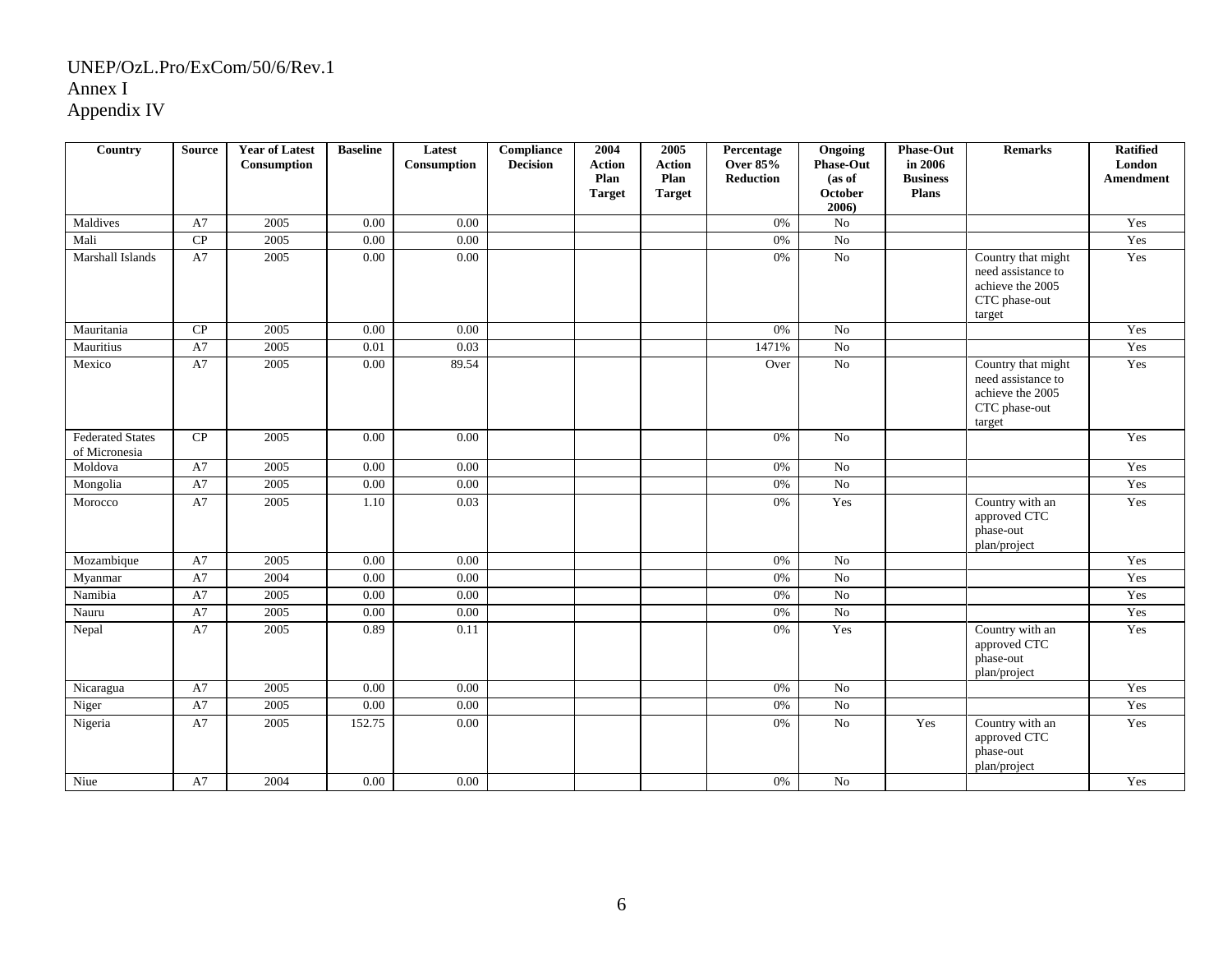| Country                             | <b>Source</b> | <b>Year of Latest</b><br>Consumption | <b>Baseline</b> | Latest<br>Consumption | Compliance<br><b>Decision</b> | 2004<br><b>Action</b><br>Plan<br><b>Target</b> | 2005<br><b>Action</b><br>Plan<br><b>Target</b> | Percentage<br><b>Over 85%</b><br><b>Reduction</b> | Ongoing<br><b>Phase-Out</b><br>(as of<br>October<br>2006) | Phase-Out<br>in 2006<br><b>Business</b><br><b>Plans</b> | Remarks                                                                                 | <b>Ratified</b><br>London<br><b>Amendment</b> |
|-------------------------------------|---------------|--------------------------------------|-----------------|-----------------------|-------------------------------|------------------------------------------------|------------------------------------------------|---------------------------------------------------|-----------------------------------------------------------|---------------------------------------------------------|-----------------------------------------------------------------------------------------|-----------------------------------------------|
| Oman                                | A7            | 2005                                 | 0.11            | 0.00                  |                               |                                                |                                                | 0%                                                | Yes                                                       |                                                         | Country with an<br>approved CTC<br>phase-out<br>plan/project                            | Yes                                           |
| Pakistan                            | A7            | 2005                                 | 412.87          | 148.50                |                               |                                                |                                                | 140%                                              | Yes                                                       | Yes                                                     | Country with an<br>approved CTC<br>phase-out<br>plan/project                            | Yes                                           |
| Palau                               | A7            | 2004                                 | 0.00            | 0.00                  |                               |                                                |                                                | 0%                                                | No                                                        |                                                         |                                                                                         | Yes                                           |
| Panama                              | A7            | 2004                                 | 0.00            | 0.00                  |                               |                                                |                                                | 0%                                                | $\overline{No}$                                           |                                                         |                                                                                         | Yes                                           |
| Papua New<br>Guinea                 | A7            | 2005                                 | 0.00            | 0.00                  |                               |                                                |                                                | 0%                                                | $\overline{No}$                                           |                                                         |                                                                                         | Yes                                           |
| Paraguay                            | ${\bf CP}$    | 2005                                 | 0.60            | 6.84                  |                               |                                                |                                                | 7528%                                             | Yes                                                       |                                                         | Country with an<br>approved CTC<br>phase-out<br>plan/project                            | Yes                                           |
| Peru                                | A7            | 2005                                 | 0.97            | 0.00                  |                               |                                                |                                                | 0%                                                | No                                                        |                                                         | Country that might<br>need assistance to<br>achieve the 2005<br>CTC phase-out<br>target | Yes                                           |
| Philippines                         | A7            | 2005                                 | 0.00            | 0.00                  |                               |                                                |                                                | 0%                                                | No                                                        |                                                         |                                                                                         | Yes                                           |
| Qatar                               | A7            | 2005                                 | 0.00            | 0.00                  |                               |                                                |                                                | 0%                                                | No                                                        |                                                         |                                                                                         | Yes                                           |
| Romania                             | A7            | 2004                                 | 368.62          | 176.58                |                               |                                                |                                                | 219%                                              | Yes                                                       | Yes                                                     | Country with an<br>approved CTC<br>phase-out<br>plan/project                            | Yes                                           |
| Rwanda                              | A7            | 2005                                 | 0.00            | 0.00                  |                               |                                                |                                                | 0%                                                | $\rm No$                                                  |                                                         |                                                                                         | Yes                                           |
| Saint Kitts and<br>Nevis            | A7            | 2005                                 | 0.00            | 0.00                  |                               |                                                |                                                | 0%                                                | No                                                        |                                                         |                                                                                         | Yes                                           |
| Saint Lucia                         | A7            | 2005                                 | 0.00            | 0.00                  |                               |                                                |                                                | 0%                                                | $\overline{No}$                                           |                                                         |                                                                                         | Yes                                           |
| Saint Vincent and<br>the Grenadines | A7            | 2005                                 | 0.00            | 0.00                  |                               |                                                |                                                | 0%                                                | <b>No</b>                                                 |                                                         |                                                                                         | Yes                                           |
| Samoa                               | A7            | 2005                                 | 0.00            | 0.00                  |                               |                                                |                                                | 0%                                                | No                                                        |                                                         |                                                                                         | Yes                                           |
| Sao Tome and<br>Principe            | A7            | 2005                                 | 0.00            | 0.00                  |                               |                                                |                                                | 0%                                                | $\overline{No}$                                           |                                                         |                                                                                         | Yes                                           |
| Saudi Arabia                        | A7            | 2004                                 | 259.23          | 27.50                 |                               |                                                |                                                | $0\%$                                             | $\rm No$                                                  |                                                         |                                                                                         | Yes                                           |
| Senegal                             | A7            | 2005                                 | 0.00            | 0.00                  |                               |                                                |                                                | 0%                                                | $\overline{No}$                                           |                                                         |                                                                                         | Yes                                           |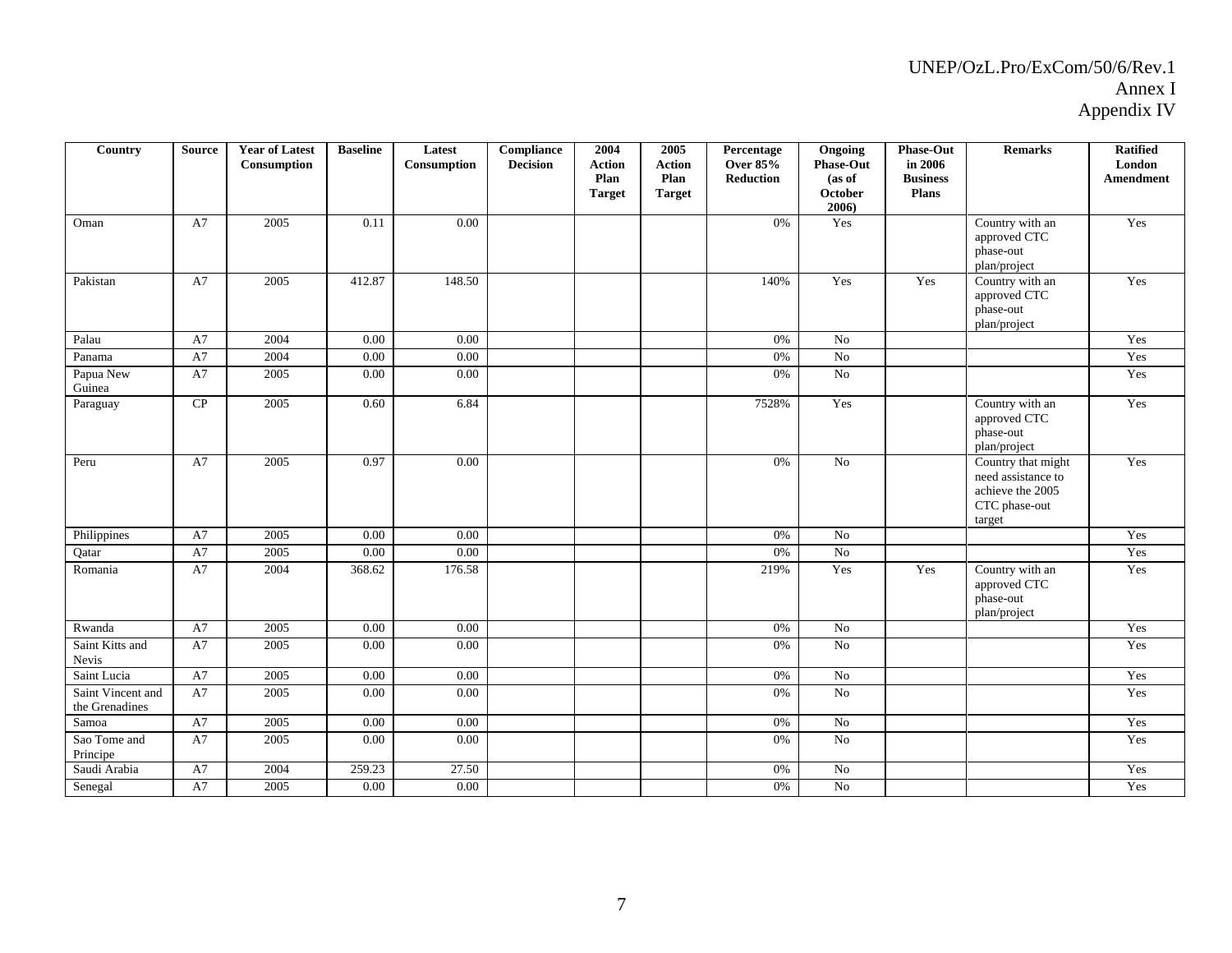| Country                 | <b>Source</b> | <b>Year of Latest</b><br>Consumption | <b>Baseline</b> | Latest<br>Consumption | Compliance<br><b>Decision</b> | 2004<br><b>Action</b><br>Plan<br><b>Target</b> | 2005<br><b>Action</b><br>Plan<br><b>Target</b> | Percentage<br><b>Over 85%</b><br>Reduction | Ongoing<br><b>Phase-Out</b><br>(as of<br>October<br>2006) | <b>Phase-Out</b><br>in 2006<br><b>Business</b><br><b>Plans</b> | <b>Remarks</b>                                                                          | <b>Ratified</b><br>London<br>Amendment |
|-------------------------|---------------|--------------------------------------|-----------------|-----------------------|-------------------------------|------------------------------------------------|------------------------------------------------|--------------------------------------------|-----------------------------------------------------------|----------------------------------------------------------------|-----------------------------------------------------------------------------------------|----------------------------------------|
| Serbia                  | A7            | 2005                                 | <b>NDR</b>      | 1.65                  |                               |                                                |                                                |                                            | $\rm No$                                                  |                                                                | Country that might<br>need assistance to<br>achieve the 2005<br>CTC phase-out<br>target | Yes                                    |
| Seychelles              | A7            | 2005                                 | $0.00\,$        | 0.00                  |                               |                                                |                                                | 0%                                         | No                                                        |                                                                |                                                                                         | Yes                                    |
| Sierra Leone            | A7            | 2005                                 | 2.57            | 0.01                  |                               |                                                |                                                | 0%                                         | $\overline{N_0}$                                          |                                                                | Country that might<br>need assistance to<br>achieve the 2005<br>CTC phase-out<br>target | Yes                                    |
| Singapore               | A7            | 2005                                 | 0.00            | 0.00                  |                               |                                                |                                                | 0%                                         | No                                                        |                                                                |                                                                                         | Yes                                    |
| Solomon Islands         | CP            | 2005                                 | 0.00            | 0.00                  |                               |                                                |                                                | 0%                                         | $\overline{No}$                                           |                                                                |                                                                                         | Yes                                    |
| Somalia                 | A7            | 2004                                 | 0.00            | 0.00                  |                               |                                                |                                                | 0%                                         | No                                                        |                                                                |                                                                                         | Yes                                    |
| South Africa            | A7            | 2005                                 | 0.00            | 0.00                  |                               |                                                |                                                | 0%                                         | $\rm No$                                                  |                                                                |                                                                                         | Yes                                    |
| Sri Lanka               | A7            | 2005                                 | 35.08           | 3.62                  |                               |                                                |                                                | 0%                                         | No                                                        |                                                                | Country with an<br>approved CTC<br>phase-out<br>plan/project                            | Yes                                    |
| Sudan                   | A7            | 2005                                 | 2.20            | 0.33                  |                               |                                                |                                                | 0%                                         | No                                                        |                                                                | Country with an<br>approved CTC<br>phase-out<br>plan/project                            | Yes                                    |
| Suriname                | ${\rm A}7$    | 2005                                 | 0.00            | 0.00                  |                               |                                                |                                                | 0%                                         | No                                                        |                                                                |                                                                                         | Yes                                    |
| Swaziland               | A7            | 2005                                 | $0.00\,$        | 0.00                  |                               |                                                |                                                | 0%                                         | $\overline{No}$                                           |                                                                |                                                                                         | Yes                                    |
| Syrian Arab<br>Republic | A7            | 2005                                 | $0.00\,$        | 0.00                  |                               |                                                |                                                | 0%                                         | No                                                        |                                                                |                                                                                         | Yes                                    |
| Tanzania                | A7            | 2005                                 | 0.12            | 4.79                  |                               |                                                |                                                | 26707%                                     | $\overline{No}$                                           |                                                                | Country that might<br>need assistance to<br>achieve the 2005<br>CTC phase-out<br>target | Yes                                    |
| Thailand                | A7            | 2005                                 | 7.52            | 0.00                  |                               |                                                |                                                | 0%                                         | $\overline{No}$                                           |                                                                | Country with an<br>approved CTC<br>phase-out<br>plan/project                            | Yes                                    |
| Togo                    | A7            | 2005                                 | 0.00            | 0.00                  |                               |                                                |                                                | 0%                                         | $\rm No$                                                  |                                                                |                                                                                         | Yes                                    |
| Tonga                   | A7            | 2005                                 | 0.00            | 0.00                  |                               |                                                |                                                | 0%                                         | $\rm No$                                                  |                                                                |                                                                                         | Yes                                    |
| Trinidad and<br>Tobago  | A7            | 2005                                 | 0.00            | 0.00                  |                               |                                                |                                                | 0%                                         | No                                                        |                                                                |                                                                                         | Yes                                    |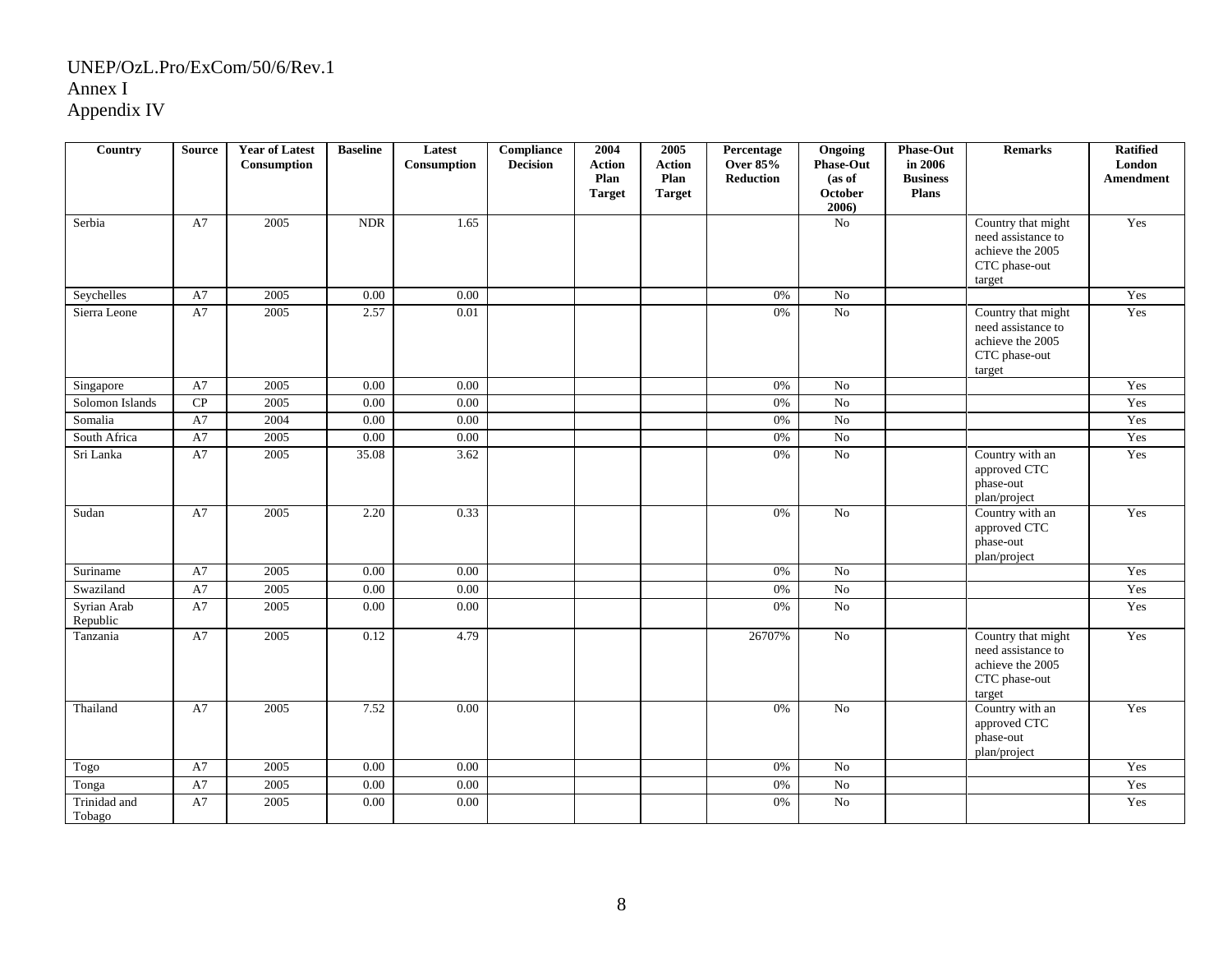| Country                        | <b>Source</b> | <b>Year of Latest</b><br>Consumption | <b>Baseline</b> | Latest<br>Consumption | <b>Compliance</b><br><b>Decision</b> | 2004<br><b>Action</b><br>Plan<br><b>Target</b> | 2005<br><b>Action</b><br>Plan<br><b>Target</b> | Percentage<br><b>Over 85%</b><br>Reduction | Ongoing<br><b>Phase-Out</b><br>(as of<br>October<br>2006) | <b>Phase-Out</b><br>in 2006<br><b>Business</b><br>Plans | <b>Remarks</b>                                                                          | <b>Ratified</b><br>London<br>Amendment |
|--------------------------------|---------------|--------------------------------------|-----------------|-----------------------|--------------------------------------|------------------------------------------------|------------------------------------------------|--------------------------------------------|-----------------------------------------------------------|---------------------------------------------------------|-----------------------------------------------------------------------------------------|----------------------------------------|
| Tunisia                        | A7            | 2005                                 | 2.93            | 0.33                  |                                      |                                                |                                                | 0%                                         | Yes                                                       |                                                         | Country with an<br>approved CTC<br>phase-out<br>plan/project                            | Yes                                    |
| Turkey                         | A7            | 2005                                 | 105.12          | 2.20                  |                                      |                                                |                                                | 0%                                         | $\rm No$                                                  |                                                         | Country with an<br>approved CTC<br>phase-out<br>plan/project                            | Yes                                    |
| Turkmenistan                   | A7            | 2005                                 | 0.00            | 0.00                  |                                      |                                                |                                                | 0%                                         | No                                                        |                                                         |                                                                                         | Yes                                    |
| Tuvalu                         | A7            | 2005                                 | 0.00            | 0.00                  |                                      |                                                |                                                | 0%                                         | No                                                        |                                                         |                                                                                         | Yes                                    |
| Uganda                         | A7            | 2005                                 | 0.42            | 0.03                  |                                      |                                                |                                                | 0%                                         | No                                                        |                                                         | Country that might<br>need assistance to<br>achieve the 2005<br>CTC phase-out<br>target | Yes                                    |
| <b>United Arab</b><br>Emirates | A7            | 2004                                 | 0.00            | 0.00                  |                                      |                                                |                                                | 0%                                         | $\rm No$                                                  |                                                         |                                                                                         | Yes                                    |
| Uruguay                        | A7            | 2005                                 | 0.37            | 0.00                  |                                      |                                                |                                                | 0%                                         | Yes                                                       |                                                         | Country with an<br>approved CTC<br>phase-out<br>plan/project                            | Yes                                    |
| Vanuatu                        | A7            | 2005                                 | 0.00            | 0.00                  |                                      |                                                |                                                | 0%                                         | No                                                        |                                                         |                                                                                         | Yes                                    |
| Venezuela                      | $\cal CP$     | 2005                                 | 1,107.15        | $0.00\,$              |                                      |                                                |                                                | 0%                                         | $\rm No$                                                  |                                                         | Country with an<br>approved CTC<br>phase-out<br>plan/project                            | Yes                                    |
| Viet Nam                       | A7            | 2005                                 | 1.61            | 0.06                  |                                      |                                                |                                                | $0\%$                                      | No                                                        |                                                         | Country that might<br>need assistance to<br>achieve the 2005<br>CTC phase-out<br>target | Yes                                    |
| Yemen                          | $\cal CP$     | 2005                                 | 0.00            | 0.00                  |                                      |                                                |                                                | 0%                                         | No                                                        |                                                         |                                                                                         | Yes                                    |
| Zambia                         | A7            | 2005                                 | 0.66            | $0.00\,$              |                                      |                                                |                                                | 0%                                         | $\rm No$                                                  |                                                         | Country with an<br>approved CTC<br>phase-out<br>plan/project                            | Yes                                    |
| Zimbabwe                       | A7            | 2005                                 | 11.58           | 3.49                  |                                      |                                                |                                                | 101%                                       | No                                                        | Yes                                                     | Country that might<br>need assistance to<br>achieve the 2005<br>CTC phase-out<br>target | Yes                                    |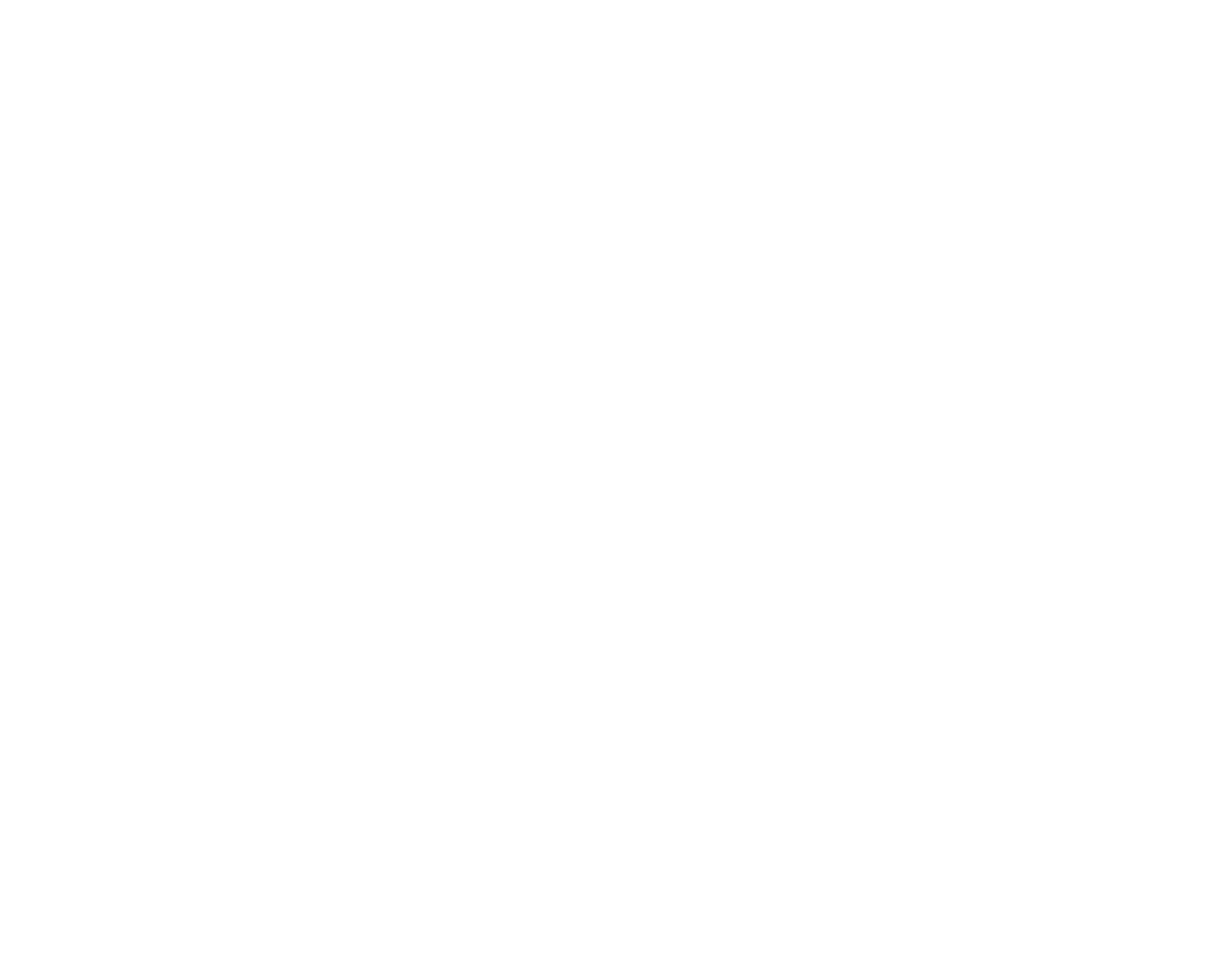# **Appendix V**

#### **TCA ANALYSIS**

| Country                | <b>Source</b> | <b>Year of Latest</b><br>Consumption | <b>Baseline</b> | Latest<br>Consumption | Compliance<br><b>Decision</b> | 2004<br><b>Action</b><br>Plan<br><b>Target</b> | 2005<br><b>Action</b><br>Plan<br><b>Target</b> | Percentage<br>Over<br>Freeze | Percentage<br><b>Over 30%</b><br><b>Reduction</b> | Ongoing<br><b>Phase-Out</b><br>(as of<br><b>October</b><br>2006) | <b>Phase-Out</b><br>in 2006<br><b>Business</b><br>Plans | <b>Remarks</b>                                                                             | <b>Ratified</b><br>London<br>Amendment |
|------------------------|---------------|--------------------------------------|-----------------|-----------------------|-------------------------------|------------------------------------------------|------------------------------------------------|------------------------------|---------------------------------------------------|------------------------------------------------------------------|---------------------------------------------------------|--------------------------------------------------------------------------------------------|----------------------------------------|
| Afghanistan            | A7            | 2005                                 | 0.00            | 0.00                  |                               |                                                |                                                | 0%                           | 0%                                                | No                                                               |                                                         |                                                                                            | Yes                                    |
| Albania                | A7            | 2005                                 | 0.03            | 0.00                  |                               |                                                |                                                | 0%                           | 0%                                                | $\rm No$                                                         |                                                         | Country with an<br>approved TCA<br>phase-out<br>plan/project                               | Yes                                    |
| Algeria                | A7            | 2005                                 | 5.80            | 4.00                  |                               |                                                |                                                | 0%                           | 0%                                                | No                                                               | Yes                                                     | Country that<br>might need<br>assistance to<br>achieve the 2005<br>TCA phase-out<br>target | Yes                                    |
| Angola                 | A7            | 2005                                 | <b>NDR</b>      | 0.00                  |                               |                                                |                                                |                              |                                                   | N <sub>o</sub>                                                   |                                                         |                                                                                            | No                                     |
| Antigua and<br>Barbuda | A7            | 2005                                 | 0.00            | 0.00                  |                               |                                                |                                                | 0%                           | 0%                                                | No                                                               |                                                         |                                                                                            | Yes                                    |
| Argentina              | A7            | 2005                                 | 65.72           | 21.38                 |                               |                                                |                                                | 0%                           | 0%                                                | Yes                                                              |                                                         | Country with an<br>approved TCA<br>phase-out<br>plan/project                               | Yes                                    |
| Armenia                | A7            | 2005                                 | 0.00            | 0.00                  |                               |                                                |                                                | 0%                           | 0%                                                | No                                                               |                                                         |                                                                                            | Yes                                    |
| <b>Bahamas</b>         | A7            | 2005                                 | 0.03            | 0.00                  |                               |                                                |                                                | 0%                           | $0\%$                                             | No                                                               |                                                         |                                                                                            | Yes                                    |
| Bahrain                | A7            | 2005                                 | 22.67           | 0.00                  |                               |                                                |                                                | 0%                           | 0%                                                | Yes                                                              |                                                         | Country with an<br>approved TCA<br>phase-out<br>plan/project                               | Yes                                    |
| Bangladesh             | A7            | 2005                                 | 0.87            | 0.50                  | Decision<br>XVII/27           |                                                | 0.55                                           | 0%                           | 0%                                                | No                                                               |                                                         | Country with an<br>approved TCA<br>phase-out<br>plan/project                               | Yes                                    |
| <b>Barbados</b>        | A7            | 2005                                 | 0.00            | 0.00                  |                               |                                                |                                                | 0%                           | 0%                                                | No                                                               |                                                         |                                                                                            | Yes                                    |
| Belize                 | A7            | 2005                                 | $0.00\,$        | 0.00                  |                               |                                                |                                                | 0%                           | $0\%$                                             | No                                                               |                                                         |                                                                                            | Yes                                    |
| Benin                  | A7            | 2005                                 | 0.003           | 0.00                  |                               |                                                |                                                | 0%                           | 0%                                                | No                                                               |                                                         |                                                                                            | Yes                                    |
| Bhutan                 | A7            | 2005                                 | 0.00            | 0.00                  |                               |                                                |                                                | 0%                           | 0%                                                | $\rm No$                                                         |                                                         |                                                                                            | Yes                                    |
| Bolivia                | A7            | 2005                                 | 0.003           | 0.00                  |                               |                                                |                                                | 0%                           | $0\%$                                             | No                                                               |                                                         |                                                                                            | Yes                                    |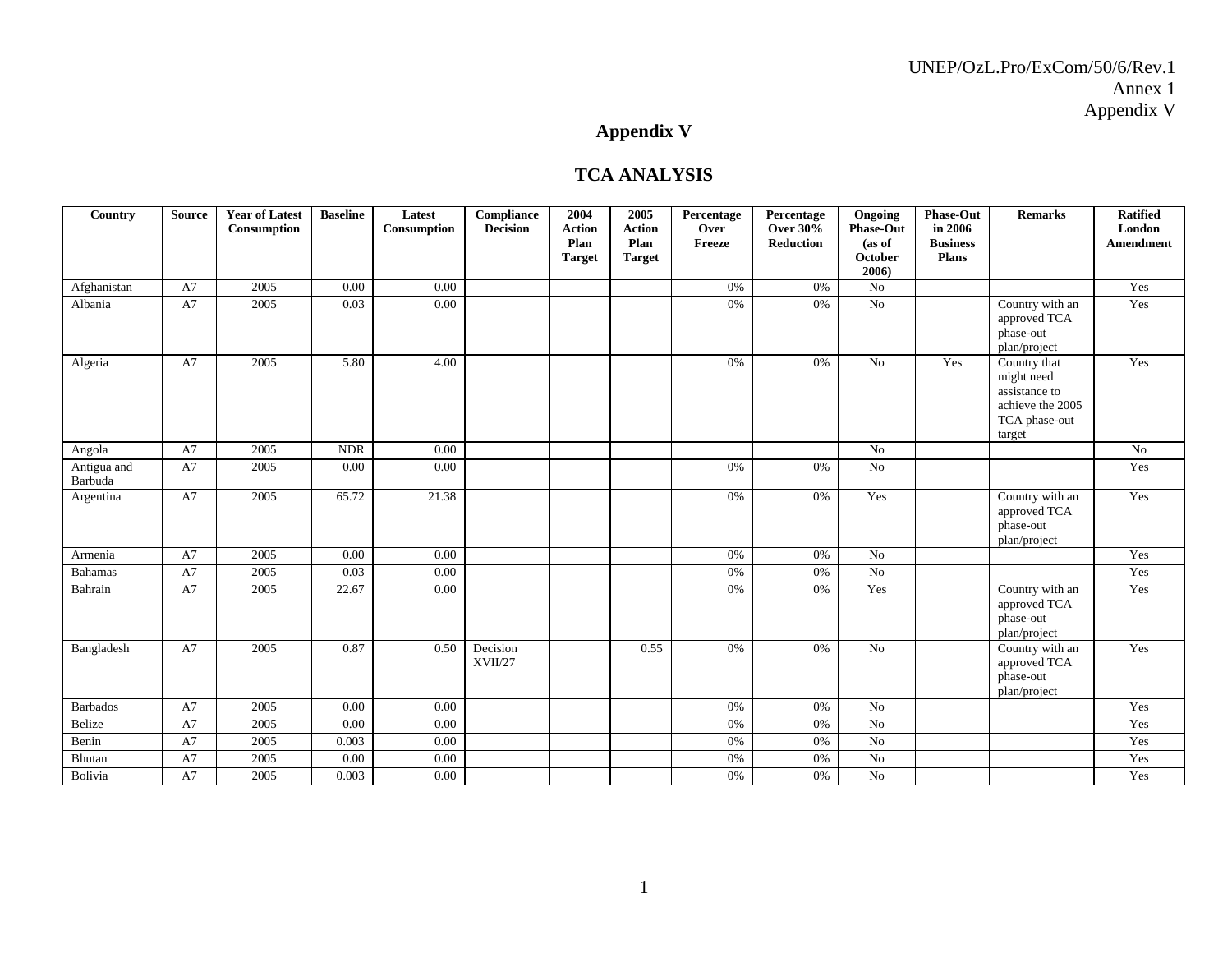| Country                     | <b>Source</b> | <b>Year of Latest</b><br>Consumption | <b>Baseline</b> | Latest<br>Consumption | Compliance<br><b>Decision</b> | 2004<br><b>Action</b><br>Plan<br><b>Target</b> | 2005<br><b>Action</b><br>Plan<br><b>Target</b> | Percentage<br>Over<br>Freeze | Percentage<br><b>Over 30%</b><br><b>Reduction</b> | Ongoing<br><b>Phase-Out</b><br>(as of<br><b>October</b><br>2006) | <b>Phase-Out</b><br>in 2006<br><b>Business</b><br><b>Plans</b> | <b>Remarks</b>                                                                             | <b>Ratified</b><br>London<br>Amendment |
|-----------------------------|---------------|--------------------------------------|-----------------|-----------------------|-------------------------------|------------------------------------------------|------------------------------------------------|------------------------------|---------------------------------------------------|------------------------------------------------------------------|----------------------------------------------------------------|--------------------------------------------------------------------------------------------|----------------------------------------|
| Bosnia and<br>Herzegovina   | CP            | 2005                                 | 1.55            | 0.68                  | Decision<br>$\rm XVII/28$     |                                                | 1.30                                           | 0%                           | 0%                                                | $\rm No$                                                         | Yes                                                            | Country with an<br>approved TCA<br>phase-out<br>plan/project                               | Yes                                    |
| Botswana                    | A7            | 2005                                 | 0.00            | $0.00\,$              |                               |                                                |                                                | 0%                           | 0%                                                | No                                                               |                                                                |                                                                                            | Yes                                    |
| <b>Brazil</b>               | A7            | 2005                                 | 32.43           | 0.00                  |                               |                                                |                                                | 0%                           | 0%                                                | No                                                               |                                                                | Country that<br>might need<br>assistance to<br>achieve the 2005<br>TCA phase-out<br>target | Yes                                    |
| Brunei<br>Darussalam        | A7            | 2005                                 | 0.00            | $0.00\,$              |                               |                                                |                                                | 0%                           | 0%                                                | No                                                               |                                                                |                                                                                            | No                                     |
| Burkina Faso                | A7            | 2005                                 | 0.00            | 0.00                  |                               |                                                |                                                | 0%                           | 0%                                                | $\rm No$                                                         |                                                                |                                                                                            | Yes                                    |
| Burundi                     | CP            | 2005                                 | 0.09            | 0.03                  |                               |                                                |                                                | 0%                           | 0%                                                | Yes                                                              |                                                                | Country with an<br>approved TCA<br>phase-out<br>plan/project                               | Yes                                    |
| Cambodia                    | A7            | 2005                                 | 0.48            | 0.14                  |                               |                                                |                                                | 0%                           | 0%                                                | No                                                               |                                                                | Country that<br>might need<br>assistance to<br>achieve the 2005<br>TCA phase-out<br>target | $\overline{No}$                        |
| Cameroon                    | A7            | 2005                                 | 8.17            | 5.70                  |                               |                                                |                                                | 0%                           | 0%                                                | No                                                               | Yes                                                            | Country that<br>might need<br>assistance to<br>achieve the 2005<br>TCA phase-out<br>target | Yes                                    |
| Cape Verde                  | CP            | 2005                                 | 0.00            | 0.00                  |                               |                                                |                                                | $0\%$                        | 0%                                                | No                                                               |                                                                |                                                                                            | Yes                                    |
| Central African<br>Republic | A7            | 2004                                 | $0.00\,$        | $0.00\,$              |                               |                                                |                                                | 0%                           | $0\%$                                             | $\overline{No}$                                                  |                                                                |                                                                                            | No                                     |
| Chad                        | A7            | 2004                                 | 0.00            | $0.00\,$              |                               |                                                |                                                | $0\%$                        | $0\%$                                             | $\rm No$                                                         |                                                                |                                                                                            | Yes                                    |
| Chile                       | A7            | 2005                                 | 6.45            | 5.23                  | Decision<br>XVII/29           |                                                | 4.51                                           | 0%                           | 16%                                               | Yes                                                              |                                                                | Country with an<br>approved TCA<br>phase-out<br>plan/project                               | Yes                                    |
| China                       | CP            | 2005                                 | 721.23          | 186.59                |                               |                                                |                                                | 0%                           | $0\%$                                             | Yes                                                              | Yes                                                            | Country with an<br>approved TCA<br>phase-out<br>plan/project                               | Yes                                    |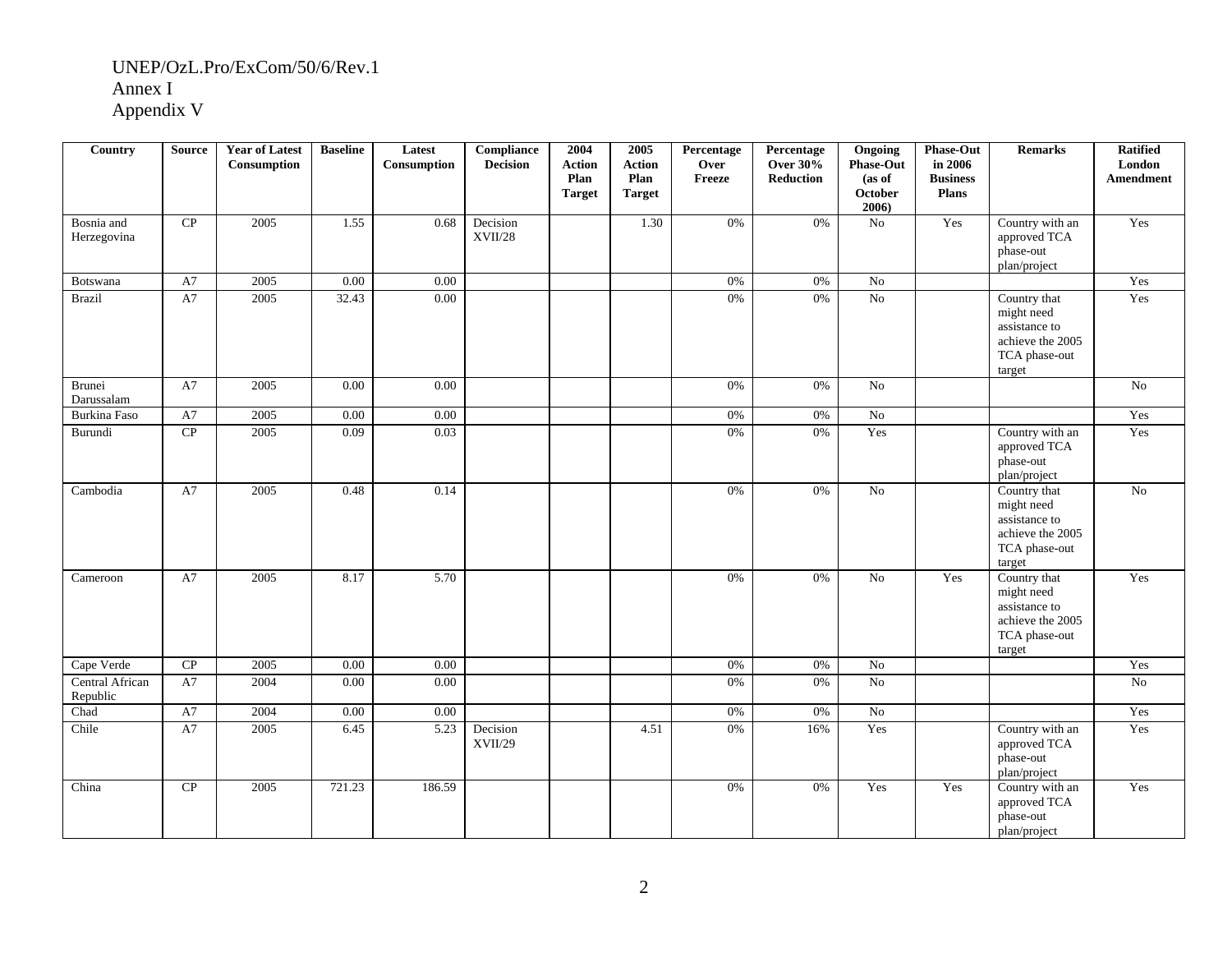| Country                                | <b>Source</b> | <b>Year of Latest</b><br>Consumption | <b>Baseline</b> | Latest<br>Consumption | <b>Compliance</b><br><b>Decision</b> | 2004<br><b>Action</b><br>Plan<br><b>Target</b> | 2005<br><b>Action</b><br>Plan<br><b>Target</b> | Percentage<br>Over<br>Freeze | Percentage<br><b>Over 30%</b><br><b>Reduction</b> | Ongoing<br><b>Phase-Out</b><br>(as of<br><b>October</b><br>2006) | <b>Phase-Out</b><br>in 2006<br><b>Business</b><br><b>Plans</b> | <b>Remarks</b>                                                                             | <b>Ratified</b><br>London<br>Amendment |
|----------------------------------------|---------------|--------------------------------------|-----------------|-----------------------|--------------------------------------|------------------------------------------------|------------------------------------------------|------------------------------|---------------------------------------------------|------------------------------------------------------------------|----------------------------------------------------------------|--------------------------------------------------------------------------------------------|----------------------------------------|
| Colombia                               | A7            | 2005                                 | 0.63            | 0.00                  |                                      |                                                |                                                | 0%                           | 0%                                                | No                                                               |                                                                | Country that<br>might need<br>assistance to<br>achieve the 2005<br>TCA phase-out<br>target | Yes                                    |
| Comoros                                | A7            | 2005                                 | 0.00            | 0.00                  |                                      |                                                |                                                | $0\%$                        | 0%                                                | No                                                               |                                                                |                                                                                            | Yes                                    |
| Congo                                  | A7            | 2005                                 | 0.02            | 0.00                  |                                      |                                                |                                                | 0%                           | 0%                                                | No                                                               |                                                                |                                                                                            | Yes                                    |
| Democratic<br>Republic of the<br>Congo | A7            | 2005                                 | 4.76            | 4.00                  |                                      |                                                |                                                | $0\%$                        | 20%                                               | No                                                               | Yes                                                            | Country that<br>might need<br>assistance to<br>achieve the 2005<br>TCA phase-out<br>target | Yes                                    |
| Cook Islands                           | A7            | 2005                                 | 0.00            | 0.00                  |                                      |                                                |                                                | 0%                           | $0\%$                                             | No                                                               |                                                                |                                                                                            | Yes                                    |
| Costa Rica                             | A7            | 2005                                 | 0.02            | $0.00\,$              |                                      |                                                |                                                | $0\%$                        | 0%                                                | No                                                               |                                                                |                                                                                            | Yes                                    |
| Cote d'Ivoire                          | A7            | 2004                                 | 0.00            | 0.00                  |                                      |                                                |                                                | 0%                           | 0%                                                | N <sub>o</sub>                                                   |                                                                |                                                                                            | Yes                                    |
| Croatia                                | A7            | 2005                                 | 0.00            | 0.00                  |                                      |                                                |                                                | 0%                           | 0%                                                | N <sub>o</sub>                                                   |                                                                |                                                                                            | Yes                                    |
| Cuba                                   | A7            | 2005                                 | 0.01            | 0.001                 |                                      |                                                |                                                | $0\%$                        | 0%                                                | No                                                               |                                                                |                                                                                            | Yes                                    |
| Djibouti                               | A7            | 2005                                 | 0.00            | 0.00                  |                                      |                                                |                                                | 0%                           | 0%                                                | $\overline{N_0}$                                                 |                                                                |                                                                                            | Yes                                    |
| Dominica                               | A7            | 2005                                 | 0.00            | 0.00                  |                                      |                                                |                                                | 0%                           | 0%                                                | N <sub>o</sub>                                                   |                                                                |                                                                                            | Yes                                    |
| Dominican<br>Republic                  | A7            | 2005                                 | 3.60            | 0.00                  |                                      |                                                |                                                | 0%                           | 0%                                                | $\overline{No}$                                                  |                                                                | Country that<br>might need<br>assistance to<br>achieve the 2005<br>TCA phase-out<br>target | Yes                                    |
| Ecuador                                | A7            | 2005                                 | 2.00            | 0.82                  | Decision<br>XVII/31                  | 2.50                                           | 1.40                                           | 0%                           | 0%                                                | No                                                               |                                                                | Country that<br>might need<br>assistance to<br>achieve the 2005<br>TCA phase-out<br>target | Yes                                    |
| Egypt                                  | A7            | 2005                                 | 26.00           | 15.00                 |                                      |                                                |                                                | 0%                           | 0%                                                | Yes                                                              |                                                                | Country with an<br>approved TCA<br>phase-out<br>plan/project                               | Yes                                    |
| El Salvador                            | A7            | 2005                                 | 0.00            | 0.00                  |                                      |                                                |                                                | $0\%$                        | 0%                                                | $\rm No$                                                         |                                                                |                                                                                            | Yes                                    |
| Equatorial<br>Guinea                   | <b>NDR</b>    | <b>NDR</b>                           | <b>NDR</b>      | <b>NDR</b>            |                                      |                                                |                                                |                              |                                                   | N <sub>o</sub>                                                   |                                                                |                                                                                            | N <sub>o</sub>                         |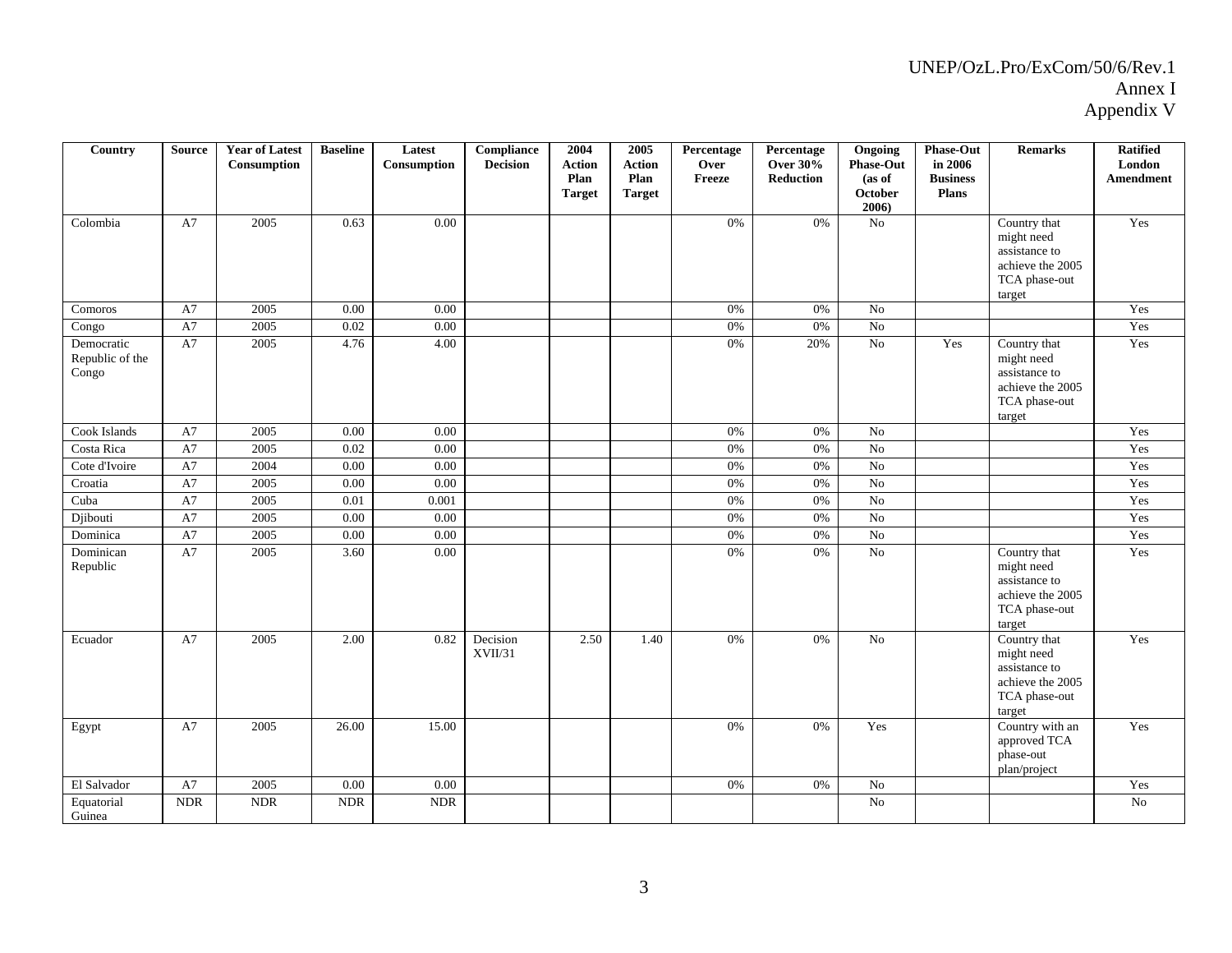| Country                     | <b>Source</b> | <b>Year of Latest</b><br>Consumption | <b>Baseline</b> | Latest<br>Consumption | <b>Compliance</b><br><b>Decision</b> | 2004<br><b>Action</b><br>Plan<br><b>Target</b> | 2005<br><b>Action</b><br>Plan<br><b>Target</b> | Percentage<br>Over<br>Freeze | Percentage<br><b>Over 30%</b><br><b>Reduction</b> | Ongoing<br><b>Phase-Out</b><br>(as of<br>October<br>2006 | <b>Phase-Out</b><br>in 2006<br><b>Business</b><br><b>Plans</b> | <b>Remarks</b>                                                                             | <b>Ratified</b><br>London<br>Amendment |
|-----------------------------|---------------|--------------------------------------|-----------------|-----------------------|--------------------------------------|------------------------------------------------|------------------------------------------------|------------------------------|---------------------------------------------------|----------------------------------------------------------|----------------------------------------------------------------|--------------------------------------------------------------------------------------------|----------------------------------------|
| Eritrea                     | A7            | 2005                                 | 0.00            | 0.00                  |                                      |                                                |                                                | 0%                           | $0\%$                                             | N <sub>o</sub>                                           |                                                                |                                                                                            | Yes                                    |
| Ethiopia                    | A7            | 2005                                 | 0.46            | 0.00                  |                                      |                                                |                                                | 0%                           | 0%                                                | Yes                                                      |                                                                | Country with an<br>approved TCA<br>phase-out<br>plan/project                               | $\overline{No}$                        |
| Fiji                        | A7            | 2005                                 | 0.00            | 0.00                  |                                      |                                                |                                                | 0%                           | 0%                                                | No                                                       |                                                                |                                                                                            | Yes                                    |
| Gabon                       | A7            | 2005                                 | 0.00            | 0.00                  |                                      |                                                |                                                | $0\%$                        | $0\%$                                             | N <sub>o</sub>                                           |                                                                |                                                                                            | Yes                                    |
| Gambia                      | A7            | 2004                                 | 0.00            | 0.00                  |                                      |                                                |                                                | 0%                           | $0\%$                                             | $\rm No$                                                 |                                                                |                                                                                            | Yes                                    |
| Georgia                     | A7            | 2005                                 | 0.00            | 0.00                  |                                      |                                                |                                                | 0%                           | 0%                                                | $\overline{No}$                                          |                                                                |                                                                                            | Yes                                    |
| Ghana                       | A7            | 2005                                 | 0.00            | 0.00                  |                                      |                                                |                                                | 0%                           | 0%                                                | No                                                       |                                                                |                                                                                            | Yes                                    |
| Grenada                     | A7            | 2005                                 | 0.00            | 0.00                  |                                      |                                                |                                                | 0%                           | 0%                                                | N <sub>0</sub>                                           |                                                                |                                                                                            | Yes                                    |
| Guatemala                   | CP            | 2005                                 | 0.00            | 0.00                  |                                      |                                                |                                                | 0%                           | 0%                                                | $\overline{N_0}$                                         |                                                                |                                                                                            | Yes                                    |
| Guinea                      | A7            | 2004                                 | 0.00            | 0.00                  |                                      |                                                |                                                | 0%                           | 0%                                                | No                                                       |                                                                |                                                                                            | Yes                                    |
| Guinea Bissau               | A7            | 2004                                 | 0.00            | 0.00                  |                                      |                                                |                                                | 0%                           | 0%                                                | N <sub>o</sub>                                           |                                                                |                                                                                            | Yes                                    |
| Guyana                      | A7            | 2005                                 | 0.00            | $0.00\,$              |                                      |                                                |                                                | 0%                           | 0%                                                | N <sub>o</sub>                                           |                                                                |                                                                                            | Yes                                    |
| Haiti                       | A7            | 2005                                 | 0.15            | 0.00                  |                                      |                                                |                                                | 0%                           | 0%                                                | N <sub>0</sub>                                           |                                                                | Country that<br>might need<br>assistance to<br>achieve the 2005<br>TCA phase-out<br>target | Yes                                    |
| Honduras                    | A7            | 2005                                 | 0.00            | 0.00                  |                                      |                                                |                                                | 0%                           | $0\%$                                             | N <sub>o</sub>                                           |                                                                |                                                                                            | Yes                                    |
| India                       | A7            | 2005                                 | 122.22          | 0.00                  |                                      |                                                |                                                | 0%                           | 0%                                                | $\overline{No}$                                          |                                                                | Country that<br>might need<br>assistance to<br>achieve the 2005<br>TCA phase-out<br>target | Yes                                    |
| Indonesia                   | A7            | 2005                                 | 13.33           | 0.00                  |                                      |                                                |                                                | 0%                           | 0%                                                | Yes                                                      |                                                                | Country with an<br>approved TCA<br>phase-out<br>plan/project                               | Yes                                    |
| Islamic<br>Republic of Iran | A7            | 2005                                 | 8.67            | 4.29                  |                                      |                                                |                                                | 0%                           | 0%                                                | N <sub>o</sub>                                           | Yes                                                            | Country that<br>might need<br>assistance to<br>achieve the 2005<br>TCA phase-out<br>target | Yes                                    |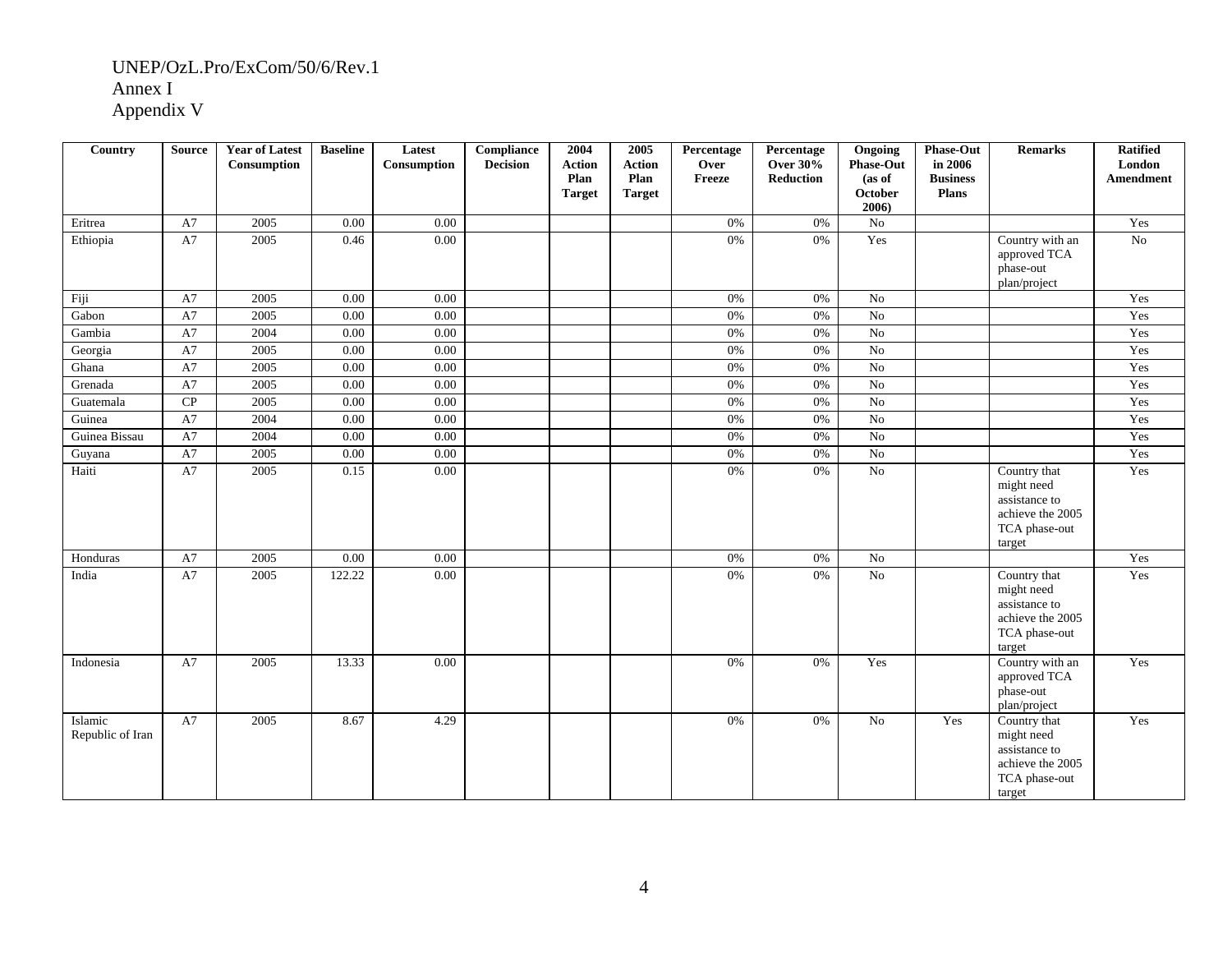| Country                                            | <b>Source</b> | <b>Year of Latest</b><br>Consumption | <b>Baseline</b> | Latest<br>Consumption | Compliance<br><b>Decision</b> | 2004<br><b>Action</b><br>Plan<br><b>Target</b> | 2005<br><b>Action</b><br>Plan<br><b>Target</b> | Percentage<br>Over<br>Freeze | Percentage<br><b>Over 30%</b><br><b>Reduction</b> | Ongoing<br><b>Phase-Out</b><br>(as of<br>October<br>2006 | <b>Phase-Out</b><br>in 2006<br><b>Business</b><br>Plans | <b>Remarks</b>                                                                             | <b>Ratified</b><br>London<br>Amendment |
|----------------------------------------------------|---------------|--------------------------------------|-----------------|-----------------------|-------------------------------|------------------------------------------------|------------------------------------------------|------------------------------|---------------------------------------------------|----------------------------------------------------------|---------------------------------------------------------|--------------------------------------------------------------------------------------------|----------------------------------------|
| Jamaica                                            | A7            | 2005                                 | 1.39            | 0.00                  |                               |                                                |                                                | 0%                           | 0%                                                | No                                                       |                                                         | Country with an<br>approved TCA<br>phase-out<br>plan/project                               | Yes                                    |
| Jordan                                             | A7            | 2005                                 | 18.17           | 4.00                  |                               |                                                |                                                | 0%                           | 0%                                                | N <sub>o</sub>                                           |                                                         | Country with an<br>approved TCA<br>phase-out<br>plan/project                               | Yes                                    |
| Kenya                                              | A7            | 2005                                 | 1.12            | 0.01                  |                               |                                                |                                                | 0%                           | 0%                                                | Yes                                                      | Yes                                                     | Country that<br>might need<br>assistance to<br>achieve the 2005<br>TCA phase-out<br>target | Yes                                    |
| Kiribati                                           | CP            | 2005                                 | 0.00            | 0.00                  |                               |                                                |                                                | 0%                           | 0%                                                | No                                                       |                                                         |                                                                                            | Yes                                    |
| Democratic<br>People's<br>Republic of<br>Korea     | A7            | 2005                                 | 7.70            | $0.00\,$              |                               |                                                |                                                | 0%                           | 0%                                                | N <sub>o</sub>                                           |                                                         | Country that<br>might need<br>assistance to<br>achieve the 2005<br>TCA phase-out<br>target | Yes                                    |
| Republic of<br>Korea                               | A7            | 2005                                 | 513.27          | 355.70                |                               |                                                |                                                | 0%                           | 0%                                                | N <sub>o</sub>                                           |                                                         |                                                                                            | Yes                                    |
| Kuwait                                             | A7            | 2005                                 | 0.003           | 0.00                  |                               |                                                |                                                | 0%                           | 0%                                                | No                                                       |                                                         |                                                                                            | Yes                                    |
| Kyrgyzstan                                         | A7            | 2005                                 | 0.00            | $\overline{0.00}$     |                               |                                                |                                                | 0%                           | 0%                                                | $\overline{No}$                                          |                                                         |                                                                                            | Yes                                    |
| Lao People's<br>Democratic<br>Republic             | A7            | 2004                                 | 0.00            | 0.00                  |                               |                                                |                                                | 0%                           | 0%                                                | $\rm No$                                                 |                                                         |                                                                                            | Yes                                    |
| Lebanon                                            | A7            | 2005                                 | 0.003           | 0.00                  |                               |                                                |                                                | 0%                           | 0%                                                | No                                                       |                                                         |                                                                                            | Yes                                    |
| Lesotho                                            | A7            | 2005                                 | $0.00\,$        | 0.00                  |                               |                                                |                                                | 0%                           | 0%                                                | ${\rm No}$                                               |                                                         |                                                                                            | No                                     |
| Liberia                                            | A7            | 2005                                 | 0.00            | $0.00\,$              |                               |                                                |                                                | 0%                           | 0%                                                | No                                                       |                                                         |                                                                                            | Yes                                    |
| Libyan Arab<br>Jamahiriya                          | A7            | 2005                                 | 0.00            | 0.00                  |                               |                                                |                                                | 0%                           | 0%                                                | No                                                       |                                                         |                                                                                            | Yes                                    |
| The former<br>Yugoslav<br>Republic of<br>Macedonia | A7            | 2005                                 | 0.00            | 0.00                  |                               |                                                |                                                | 0%                           | 0%                                                | No                                                       |                                                         |                                                                                            | Yes                                    |
| Madagascar                                         | A7            | 2005                                 | 0.00            | 0.00                  |                               |                                                |                                                | 0%                           | 0%                                                | N <sub>o</sub>                                           |                                                         |                                                                                            | Yes                                    |
| Malawi                                             | A7            | 2005                                 | 0.00            | 0.00                  |                               |                                                |                                                | 0%                           | 0%                                                | N <sub>o</sub>                                           |                                                         |                                                                                            | Yes                                    |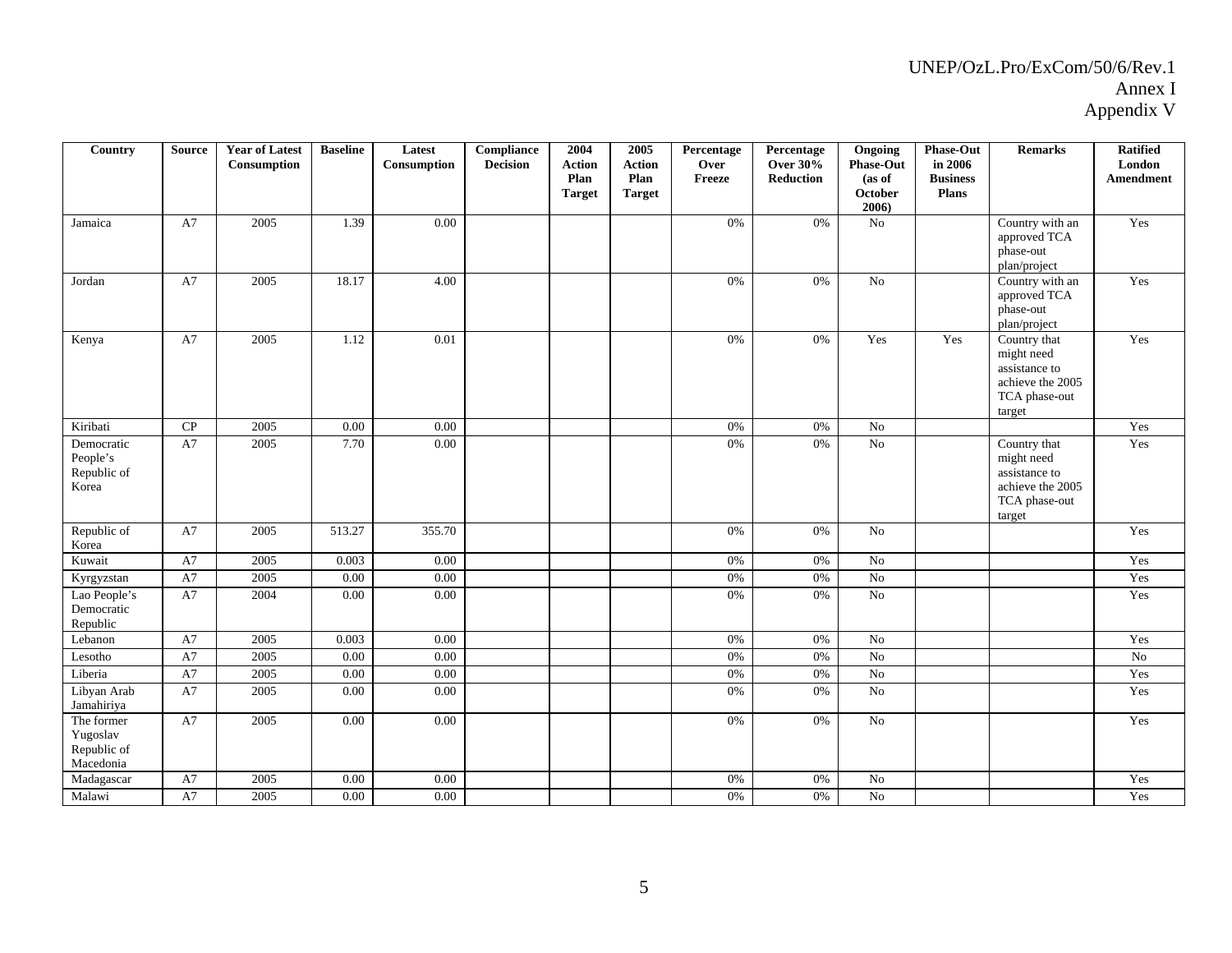| Country                                  | <b>Source</b> | <b>Year of Latest</b><br>Consumption | <b>Baseline</b> | Latest<br>Consumption | Compliance<br><b>Decision</b> | 2004<br><b>Action</b><br>Plan<br><b>Target</b> | 2005<br><b>Action</b><br>Plan<br><b>Target</b> | Percentage<br>Over<br>Freeze | Percentage<br><b>Over 30%</b><br><b>Reduction</b> | Ongoing<br><b>Phase-Out</b><br>(as of<br>October | <b>Phase-Out</b><br>in 2006<br><b>Business</b><br><b>Plans</b> | <b>Remarks</b>                                                                             | <b>Ratified</b><br>London<br>Amendment |
|------------------------------------------|---------------|--------------------------------------|-----------------|-----------------------|-------------------------------|------------------------------------------------|------------------------------------------------|------------------------------|---------------------------------------------------|--------------------------------------------------|----------------------------------------------------------------|--------------------------------------------------------------------------------------------|----------------------------------------|
|                                          |               |                                      |                 |                       |                               |                                                |                                                |                              |                                                   | 2006                                             |                                                                |                                                                                            |                                        |
| Malaysia                                 | A7            | 2005                                 | 49.48           | 6.18                  |                               |                                                |                                                | 0%                           | 0%                                                | No                                               |                                                                | Country with an<br>approved TCA<br>phase-out<br>plan/project                               | Yes                                    |
| Maldives                                 | A7            | 2005                                 | 0.00            | 0.00                  |                               |                                                |                                                | 0%                           | 0%                                                | N <sub>o</sub>                                   |                                                                |                                                                                            | Yes                                    |
| Mali                                     | CP            | 2005                                 | 0.00            | 0.00                  |                               |                                                |                                                | 0%                           | 0%                                                | $\overline{N_0}$                                 |                                                                |                                                                                            | Yes                                    |
| Marshall Islands                         | A7            | 2005                                 | 0.00            | 0.00                  |                               |                                                |                                                | 0%                           | 0%                                                | No                                               |                                                                |                                                                                            | Yes                                    |
| Mauritania                               | CP            | 2005                                 | 0.00            | 0.00                  |                               |                                                |                                                | 0%                           | 0%                                                | $\rm No$                                         |                                                                |                                                                                            | Yes                                    |
| Mauritius                                | A7            | 2005                                 | 0.11            | 0.00                  |                               |                                                |                                                | 0%                           | 0%                                                | $\overline{No}$                                  |                                                                | Country with an<br>approved TCA<br>phase-out<br>plan/project                               | Yes                                    |
| Mexico                                   | A7            | 2005                                 | 56.40           | 0.00                  |                               |                                                |                                                | 0%                           | 0%                                                | No                                               |                                                                | Country that<br>might need<br>assistance to<br>achieve the 2005<br>TCA phase-out<br>target | Yes                                    |
| <b>Federated States</b><br>of Micronesia | CP            | 2005                                 | 0.00            | 0.00                  |                               |                                                |                                                | 0%                           | 0%                                                | $\overline{N_0}$                                 |                                                                |                                                                                            | Yes                                    |
| Moldova                                  | A7            | 2005                                 | 0.00            | 0.00                  |                               |                                                |                                                | 0%                           | 0%                                                | N <sub>o</sub>                                   |                                                                |                                                                                            | Yes                                    |
| Mongolia                                 | A7            | 2005                                 | 0.00            | $\overline{0.00}$     |                               |                                                |                                                | $0\%$                        | 0%                                                | No                                               |                                                                |                                                                                            | Yes                                    |
| Morocco                                  | A7            | 2005                                 | 0.07            | $0.00\,$              |                               |                                                |                                                | 0%                           | 0%                                                | No                                               |                                                                | Country with an<br>approved TCA<br>phase-out<br>plan/project                               | Yes                                    |
| Mozambique                               | A7            | 2005                                 | 0.00            | 0.00                  |                               |                                                |                                                | 0%                           | 0%                                                | No                                               |                                                                |                                                                                            | Yes                                    |
| Myanmar                                  | A7            | 2004                                 | 0.00            | $\overline{0.00}$     |                               |                                                |                                                | 0%                           | $0\%$                                             | N <sub>o</sub>                                   |                                                                |                                                                                            | Yes                                    |
| Namibia                                  | A7            | 2005                                 | 0.00            | $\overline{0.00}$     |                               |                                                |                                                | 0%                           | 0%                                                | $\overline{No}$                                  |                                                                |                                                                                            | Yes                                    |
| Nauru                                    | A7            | 2005                                 | 0.00            | 0.00                  |                               |                                                |                                                | 0%                           | 0%                                                | N <sub>o</sub>                                   |                                                                |                                                                                            | Yes                                    |
| Nepal                                    | A7            | 2005                                 | 0.00            | 0.00                  |                               |                                                |                                                | 0%                           | 0%                                                | No                                               |                                                                |                                                                                            | Yes                                    |
| Nicaragua                                | A7            | 2005                                 | 0.00            | 0.00                  |                               |                                                |                                                | 0%                           | 0%                                                | No                                               |                                                                |                                                                                            | Yes                                    |
| Niger                                    | A7            | 2005                                 | 0.00            | 0.00                  |                               |                                                |                                                | $0\%$                        | 0%                                                | $\overline{No}$                                  |                                                                |                                                                                            | Yes                                    |
| Nigeria                                  | A7            | 2005                                 | 32.86           | 0.00                  |                               |                                                |                                                | 0%                           | 0%                                                | No                                               | Yes                                                            | Country with an<br>approved TCA<br>phase-out<br>plan/project                               | Yes                                    |
| Niue                                     | A7            | 2004                                 | 0.00            | 0.00                  |                               |                                                |                                                | 0%                           | 0%                                                | No                                               |                                                                |                                                                                            | Yes                                    |
| Oman                                     | A7            | 2005                                 | 0.00            | <b>NDR</b>            |                               |                                                |                                                |                              |                                                   | No                                               |                                                                |                                                                                            | Yes                                    |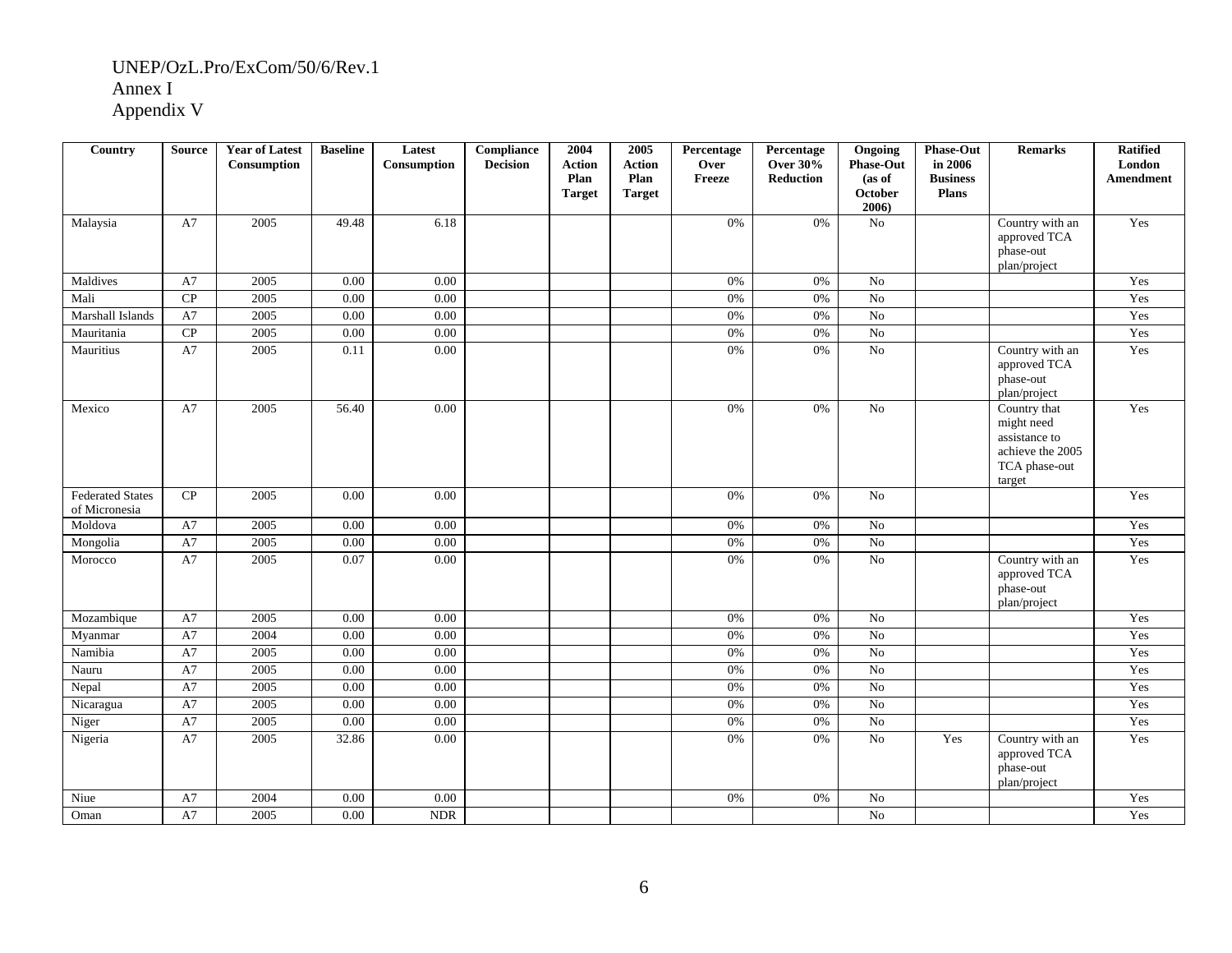| Country                                | <b>Source</b> | <b>Year of Latest</b><br>Consumption | <b>Baseline</b>             | Latest<br>Consumption | Compliance<br><b>Decision</b> | 2004<br><b>Action</b><br>Plan<br><b>Target</b> | 2005<br><b>Action</b><br>Plan<br><b>Target</b> | Percentage<br>Over<br>Freeze | Percentage<br><b>Over 30%</b><br><b>Reduction</b> | Ongoing<br><b>Phase-Out</b><br>(as of<br>October<br>2006 | <b>Phase-Out</b><br>in 2006<br><b>Business</b><br>Plans | <b>Remarks</b>                                                                             | <b>Ratified</b><br>London<br><b>Amendment</b> |
|----------------------------------------|---------------|--------------------------------------|-----------------------------|-----------------------|-------------------------------|------------------------------------------------|------------------------------------------------|------------------------------|---------------------------------------------------|----------------------------------------------------------|---------------------------------------------------------|--------------------------------------------------------------------------------------------|-----------------------------------------------|
| Pakistan                               | A7            | 2005                                 | 2.33                        | 0.00                  |                               |                                                |                                                | 0%                           | 0%                                                | No                                                       |                                                         | Country that<br>might need<br>assistance to<br>achieve the 2005<br>TCA phase-out<br>target | Yes                                           |
| Palau                                  | A7            | 2004                                 | 0.00                        | 0.00                  |                               |                                                |                                                | 0%                           | 0%                                                | N <sub>o</sub>                                           |                                                         |                                                                                            | Yes                                           |
| Panama                                 | A7            | 2004                                 | 0.00                        | 0.00                  |                               |                                                |                                                | $0\%$                        | $0\%$                                             | $\overline{No}$                                          |                                                         |                                                                                            | Yes                                           |
| Papua New<br>Guinea                    | A7            | 2005                                 | 0.00                        | 0.00                  |                               |                                                |                                                | 0%                           | 0%                                                | No                                                       |                                                         |                                                                                            | Yes                                           |
| Paraguay                               | CP            | 2005                                 | 0.03                        | 0.00                  |                               |                                                |                                                | 0%                           | 0%                                                | N <sub>o</sub>                                           |                                                         |                                                                                            | Yes                                           |
| Peru                                   | A7            | 2005                                 | 0.004                       | 0.00                  |                               |                                                |                                                | 0%                           | 0%                                                | No                                                       |                                                         |                                                                                            | Yes                                           |
| Philippines                            | A7            | 2005                                 | 0.00                        | 0.00                  |                               |                                                |                                                | 0%                           | $0\%$                                             | N <sub>o</sub>                                           |                                                         |                                                                                            | Yes                                           |
| Qatar                                  | A7            | 2005                                 | 0.00                        | 0.00                  |                               |                                                |                                                | 0%                           | 0%                                                | $\rm No$                                                 |                                                         |                                                                                            | Yes                                           |
| Romania                                | A7            | 2004                                 | 0.02                        | 0.00                  |                               |                                                |                                                | 0%                           | 0%                                                | N <sub>0</sub>                                           |                                                         |                                                                                            | Yes                                           |
| Rwanda                                 | A7            | 2005                                 | 0.00                        | 0.00                  |                               |                                                |                                                | 0%                           | 0%                                                | $\overline{No}$                                          |                                                         |                                                                                            | Yes                                           |
| Saint Kitts and<br>Nevis               | A7            | 2005                                 | 0.00                        | 0.00                  |                               |                                                |                                                | 0%                           | 0%                                                | No                                                       |                                                         |                                                                                            | Yes                                           |
| Saint Lucia                            | A7            | 2005                                 | 0.00                        | 0.00                  |                               |                                                |                                                | 0%                           | 0%                                                | N <sub>o</sub>                                           |                                                         |                                                                                            | Yes                                           |
| Saint Vincent<br>and the<br>Grenadines | A7            | 2005                                 | 0.00                        | 0.00                  |                               |                                                |                                                | 0%                           | $0\%$                                             | No                                                       |                                                         |                                                                                            | Yes                                           |
| Samoa                                  | A7            | 2005                                 | 0.003                       | 0.00                  |                               |                                                |                                                | 0%                           | 0%                                                | No                                                       |                                                         |                                                                                            | Yes                                           |
| Sao Tome and<br>Principe               | A7            | 2005                                 | 0.00                        | 0.00                  |                               |                                                |                                                | 0%                           | 0%                                                | No                                                       |                                                         |                                                                                            | Yes                                           |
| Saudi Arabia                           | A7            | 2004                                 | 29.77                       | 0.00                  |                               |                                                |                                                | 0%                           | 0%                                                | N <sub>o</sub>                                           |                                                         |                                                                                            | Yes                                           |
| Senegal                                | A7            | 2005                                 | $0.00\,$                    | 0.00                  |                               |                                                |                                                | 0%                           | 0%                                                | No                                                       |                                                         |                                                                                            | Yes                                           |
| Serbia                                 | A7            | 2005                                 | $\ensuremath{\mathsf{NDR}}$ | 0.00                  |                               |                                                |                                                |                              |                                                   | N <sub>o</sub>                                           |                                                         |                                                                                            | Yes                                           |
| Seychelles                             | A7            | 2005                                 | 0.00                        | 0.00                  |                               |                                                |                                                | 0%                           | 0%                                                | N <sub>o</sub>                                           |                                                         |                                                                                            | Yes                                           |
| Sierra Leone                           | A7            | 2005                                 | 0.00                        | 0.00                  |                               |                                                |                                                | 0%                           | 0%                                                | N <sub>o</sub>                                           |                                                         |                                                                                            | Yes                                           |
| Singapore                              | A7            | 2005                                 | 0.00                        | 0.00                  |                               |                                                |                                                | 0%                           | 0%                                                | No                                                       |                                                         |                                                                                            | Yes                                           |
| Solomon<br>Islands                     | CP            | 2005                                 | 0.00                        | 0.00                  |                               |                                                |                                                | 0%                           | 0%                                                | $\overline{N_0}$                                         |                                                         |                                                                                            | Yes                                           |
| Somalia                                | A7            | 2004                                 | 0.00                        | 0.00                  |                               |                                                |                                                | 0%                           | 0%                                                | N <sub>o</sub>                                           |                                                         |                                                                                            | Yes                                           |
| South Africa                           | A7            | 2005                                 | 0.00                        | 0.00                  |                               |                                                |                                                | 0%                           | 0%                                                | $\rm No$                                                 |                                                         |                                                                                            | Yes                                           |
| Sri Lanka                              | A7            | 2005                                 | 2.96                        | 0.00                  |                               |                                                |                                                | 0%                           | $0\%$                                             | $\rm No$                                                 |                                                         | Country with an<br>approved TCA<br>phase-out<br>plan/project                               | Yes                                           |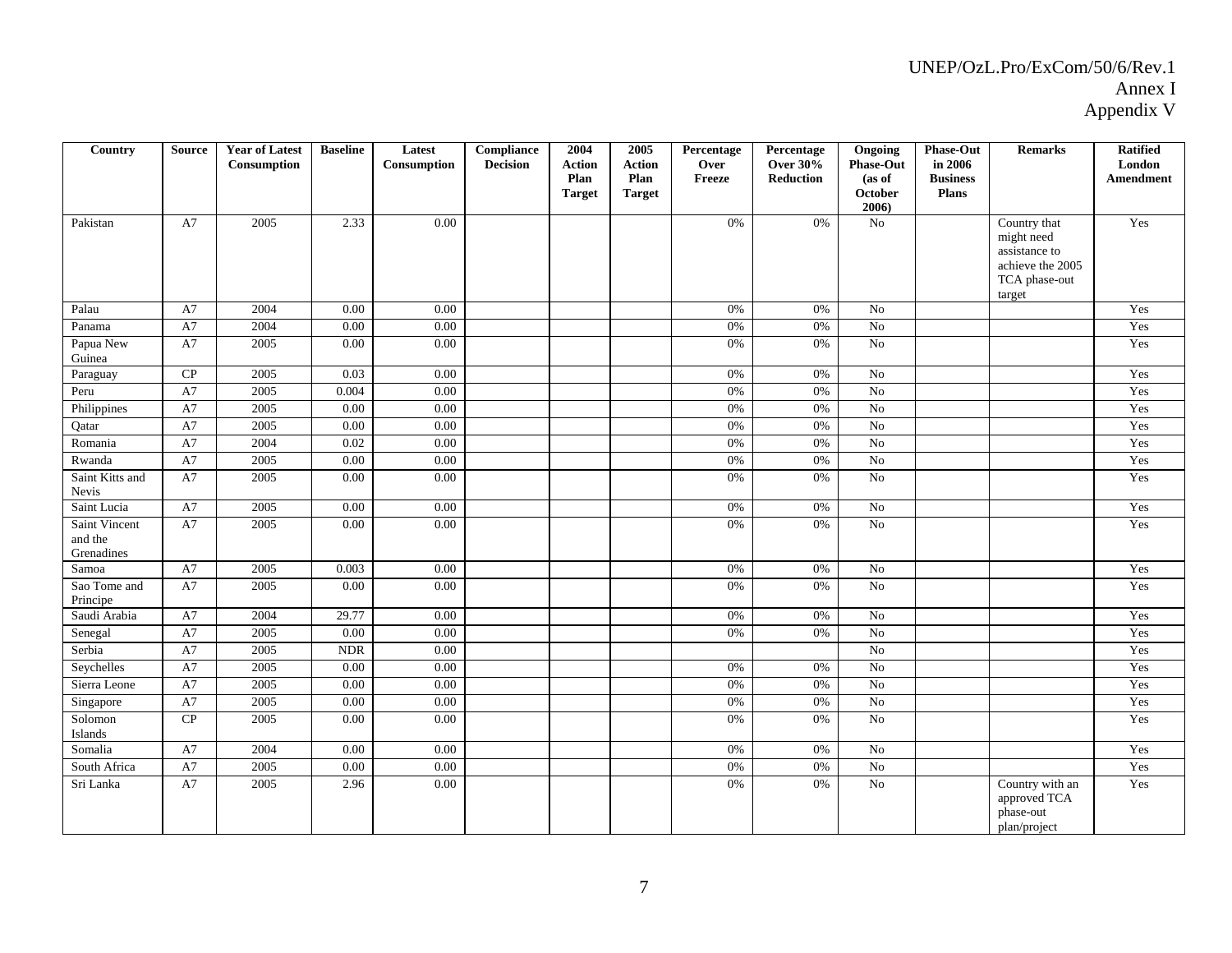| Country                        | <b>Source</b> | <b>Year of Latest</b><br>Consumption | <b>Baseline</b> | Latest<br>Consumption | Compliance<br><b>Decision</b> | 2004<br><b>Action</b><br>Plan<br><b>Target</b> | 2005<br><b>Action</b><br>Plan<br><b>Target</b> | Percentage<br>Over<br>Freeze | Percentage<br><b>Over 30%</b><br>Reduction | Ongoing<br><b>Phase-Out</b><br>(as of<br>October<br>2006) | <b>Phase-Out</b><br>in 2006<br><b>Business</b><br><b>Plans</b> | <b>Remarks</b>                                                                             | <b>Ratified</b><br>London<br><b>Amendment</b> |
|--------------------------------|---------------|--------------------------------------|-----------------|-----------------------|-------------------------------|------------------------------------------------|------------------------------------------------|------------------------------|--------------------------------------------|-----------------------------------------------------------|----------------------------------------------------------------|--------------------------------------------------------------------------------------------|-----------------------------------------------|
| Sudan                          | A7            | 2005                                 | 0.00            | $0.00\,$              |                               |                                                |                                                | 0%                           | 0%                                         | No                                                        |                                                                |                                                                                            | Yes                                           |
| Suriname                       | A7            | 2005                                 | 0.00            | 0.00                  |                               |                                                |                                                | 0%                           | 0%                                         | No                                                        |                                                                |                                                                                            | Yes                                           |
| Swaziland                      | A7            | 2005                                 | 0.00            | $0.00\,$              |                               |                                                |                                                | 0%                           | 0%                                         | $\rm No$                                                  |                                                                |                                                                                            | Yes                                           |
| Syrian Arab<br>Republic        | A7            | 2005                                 | 0.00            | 0.00                  |                               |                                                |                                                | 0%                           | 0%                                         | No                                                        |                                                                |                                                                                            | Yes                                           |
| Tanzania                       | A7            | 2005                                 | 0.00            | 0.99                  |                               |                                                |                                                | Over                         | Over                                       | No                                                        |                                                                |                                                                                            | Yes                                           |
| Thailand                       | A7            | 2005                                 | 54.57           | 0.00                  |                               |                                                |                                                | 0%                           | 0%                                         | No                                                        |                                                                | Country with an<br>approved TCA<br>phase-out<br>plan/project                               | Yes                                           |
| Togo                           | A7            | 2005                                 | 0.00            | 0.00                  |                               |                                                |                                                | 0%                           | 0%                                         | N <sub>0</sub>                                            |                                                                |                                                                                            | Yes                                           |
| Tonga                          | A7            | 2005                                 | 0.00            | $0.00\,$              |                               |                                                |                                                | 0%                           | 0%                                         | $\rm No$                                                  |                                                                |                                                                                            | Yes                                           |
| Trinidad and<br>Tobago         | A7            | 2005                                 | 0.73            | 0.00                  |                               |                                                |                                                | 0%                           | 0%                                         | No                                                        |                                                                | Country that<br>might need<br>assistance to<br>achieve the 2005<br>TCA phase-out<br>target | Yes                                           |
| Tunisia                        | A7            | 2005                                 | 0.08            | 0.00                  |                               |                                                |                                                | 0%                           | 0%                                         | No                                                        |                                                                | Country with an<br>approved TCA<br>phase-out<br>plan/project                               | Yes                                           |
| Turkey                         | A7            | 2005                                 | 37.43           | 5.90                  |                               |                                                |                                                | 0%                           | 0%                                         | $\rm No$                                                  |                                                                | Country with an<br>approved TCA<br>phase-out<br>plan/project                               | Yes                                           |
| Turkmenistan                   | A7            | 2005                                 | 0.00            | 0.00                  |                               |                                                |                                                | 0%                           | 0%                                         | No                                                        |                                                                |                                                                                            | Yes                                           |
| Tuvalu                         | A7            | 2005                                 | 0.00            | 0.00                  |                               |                                                |                                                | 0%                           | 0%                                         | No                                                        |                                                                |                                                                                            | Yes                                           |
| Uganda                         | A7            | 2005                                 | 0.03            | $\overline{0.00}$     |                               |                                                |                                                | 0%                           | $0\%$                                      | No                                                        |                                                                |                                                                                            | Yes                                           |
| <b>United Arab</b><br>Emirates | A7            | 2004                                 | 0.00            | 0.00                  |                               |                                                |                                                | 0%                           | 0%                                         | No                                                        |                                                                |                                                                                            | Yes                                           |
| Uruguay                        | A7            | 2005                                 | 0.00            | 0.00                  |                               |                                                |                                                | 0%                           | $0\%$                                      | No                                                        |                                                                |                                                                                            | Yes                                           |
| Vanuatu                        | A7            | 2005                                 | 0.00            | 0.00                  |                               |                                                |                                                | 0%                           | 0%                                         | $\overline{No}$                                           |                                                                |                                                                                            | Yes                                           |
| Venezuela                      | ${\bf CP}$    | 2005                                 | 4.64            | 1.74                  |                               |                                                |                                                | 0%                           | 0%                                         | Yes                                                       |                                                                | Country with an<br>approved TCA<br>phase-out<br>plan/project                               | Yes                                           |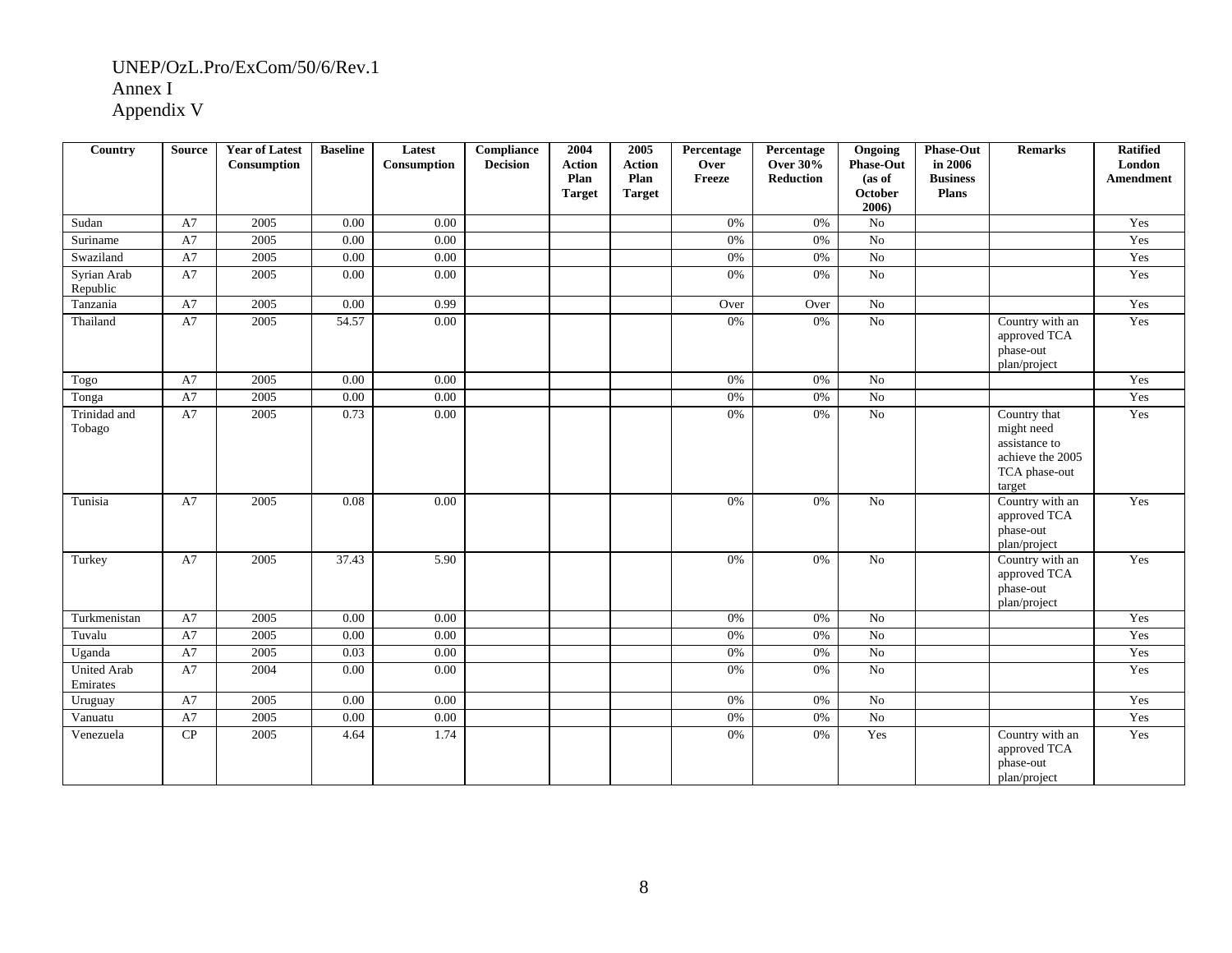| Country  | Source | <b>Year of Latest</b><br>Consumption | <b>Baseline</b> | Latest<br>Consumption | Compliance<br><b>Decision</b> | 2004<br><b>Action</b><br>Plan<br><b>Target</b> | 2005<br>Action<br>Plan<br><b>Target</b> | Percentage<br>Over<br>Freeze | Percentage<br>Over $30\%$<br>Reduction | Ongoing<br><b>Phase-Out</b><br>(as of<br>October<br>2006) | <b>Phase-Out</b><br>in 2006<br><b>Business</b><br><b>Plans</b> | <b>Remarks</b>                                                                             | <b>Ratified</b><br>London<br>Amendment |
|----------|--------|--------------------------------------|-----------------|-----------------------|-------------------------------|------------------------------------------------|-----------------------------------------|------------------------------|----------------------------------------|-----------------------------------------------------------|----------------------------------------------------------------|--------------------------------------------------------------------------------------------|----------------------------------------|
| Viet Nam | A7     | 2005                                 | 0.17            | 0.00                  |                               |                                                |                                         | 0%                           | 0%                                     | No                                                        |                                                                | Country that<br>might need<br>assistance to<br>achieve the 2005<br>TCA phase-out<br>target | Yes                                    |
| Yemen    | CP     | 2005                                 | 0.90            | 0.01                  |                               |                                                |                                         | 0%                           | 0%                                     | Yes                                                       |                                                                | Country with an<br>approved TCA<br>phase-out<br>plan/project                               | Yes                                    |
| Zambia   | A7     | 2005                                 | 0.06            | 0.00                  |                               |                                                |                                         | 0%                           | 0%                                     | N <sub>0</sub>                                            |                                                                | Country with an<br>approved TCA<br>phase-out<br>plan/project                               | Yes                                    |
| Zimbabwe | A7     | 2005                                 | 0.003           | 0.04                  |                               |                                                |                                         | 1133%                        | 1662%                                  | No                                                        |                                                                |                                                                                            | Yes                                    |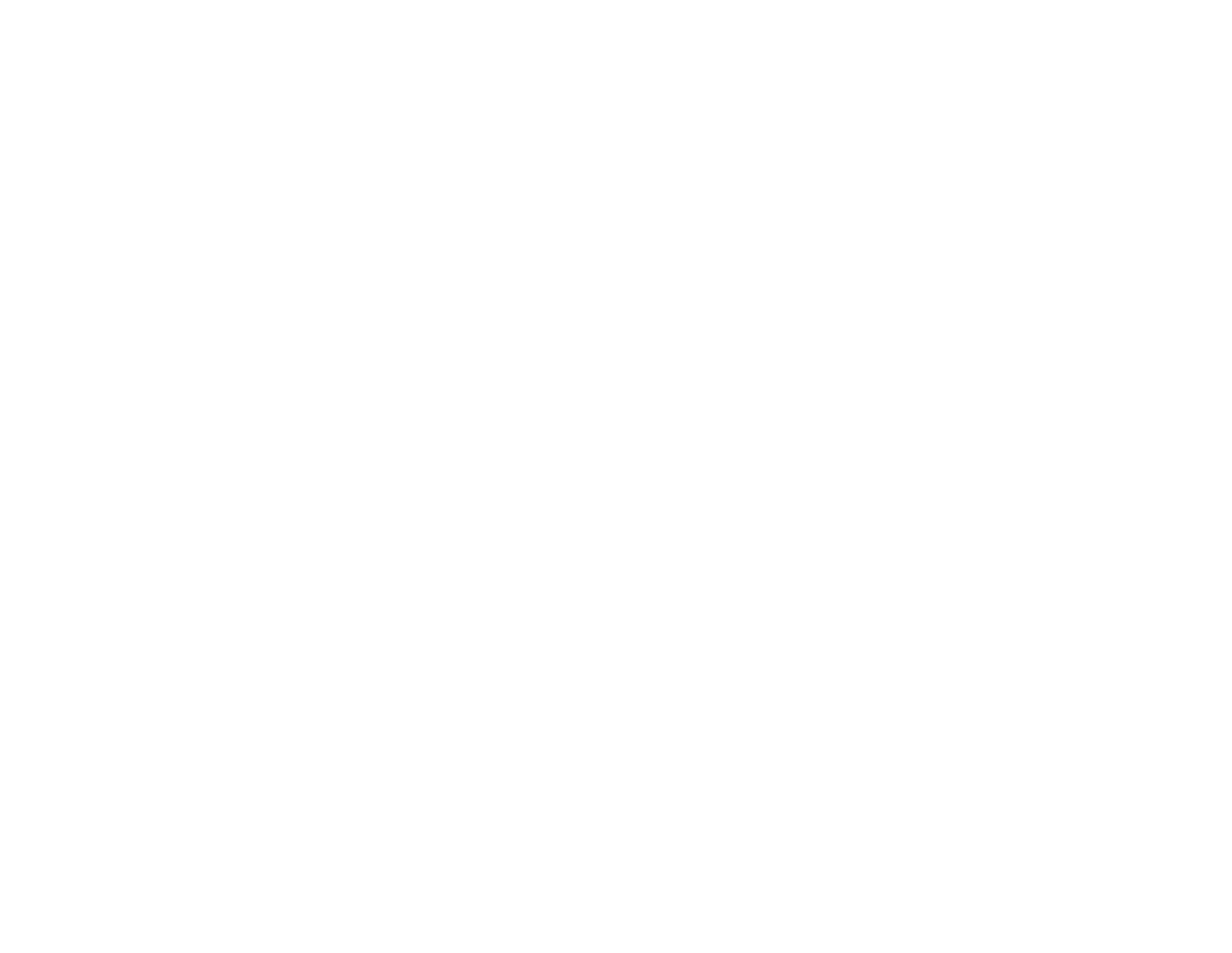#### **Annex II**

## **COUNTRIES SUBJECT TO DECISIONS/RECOMMENDATIONS ON COMPLIANCE**

| Party                   | <b>Decision</b> | Recommendation | Meeting of the Parties decisions /<br><b>36th Implementation Committee</b><br>recommendations | Issue to be reviewed                                                                                                                       | <b>Multilateral Fund Comments</b>                                                                                                                                                                                                                                                                                                                                                                                            | <b>Action</b><br>Accomplished             |
|-------------------------|-----------------|----------------|-----------------------------------------------------------------------------------------------|--------------------------------------------------------------------------------------------------------------------------------------------|------------------------------------------------------------------------------------------------------------------------------------------------------------------------------------------------------------------------------------------------------------------------------------------------------------------------------------------------------------------------------------------------------------------------------|-------------------------------------------|
| <b>Bolivia</b>          |                 |                | New issue of potential non-<br>compliance                                                     | Reported 0.11 ODP-tonnes vs. limit of<br>0.045 ODP-tonnes of CTC in 2005                                                                   | CP data provided by the Party indicated that the licensing<br>system was functioning very well, a quota system was in<br>place, importer registration is required, and 194 customs<br>officers have been trained.                                                                                                                                                                                                            | Potential non-<br>compliance for<br>CTCs. |
| Bosnia &<br>Herzegovina | XV/30           | 36/7           | Establish system for licensing<br>imports and exports of ODS,<br>including quotas in 2004.    | Since the quota and licensing has not been<br>reported in place or operational nor has the<br>ban on the import of ODS-using<br>equipment. | UNEP informed that the final adoption of bans by the<br>Cabinet of Ministers is pending. CP data provided by the<br>Party indicates that importer registration is required. The<br>ODS phase-out plan approved by the Executive<br>Committee has not been signed by the Government.                                                                                                                                          | Action not<br>achieved.                   |
| Bosnia &<br>Herzegovina | XV/30           |                | Ban imports of equipment using<br>ODS.                                                        | No report provided.                                                                                                                        | UNEP informed that the final adoption of bans by the<br>Cabinet of Ministers is pending. CP data provided by the<br>Party indicates that importer registration is required. The<br>ODS phase-out plan approved by the Executive<br>Committee has not been signed by the Government.                                                                                                                                          | Action not<br>achieved.                   |
| Cameroon                | XV/32           |                | Report not provided on ban on<br>imports.                                                     | Monitor existing ban on imports<br>equipment using ODS, introduced in 1996.                                                                | UNEP reported to the 49th Meeting that Cameroon<br>undertook to submit an Action Plan soon for the drafting<br>of ODS regulations. CP data provided by the Party<br>indicated that the licensing system was functioning very<br>well, a quota system was in place, importer registration is<br>required, and 250 customs officers have been trained. It<br>also indicated the number of import quotas issued by<br>chemical. | Action not<br>achieved.                   |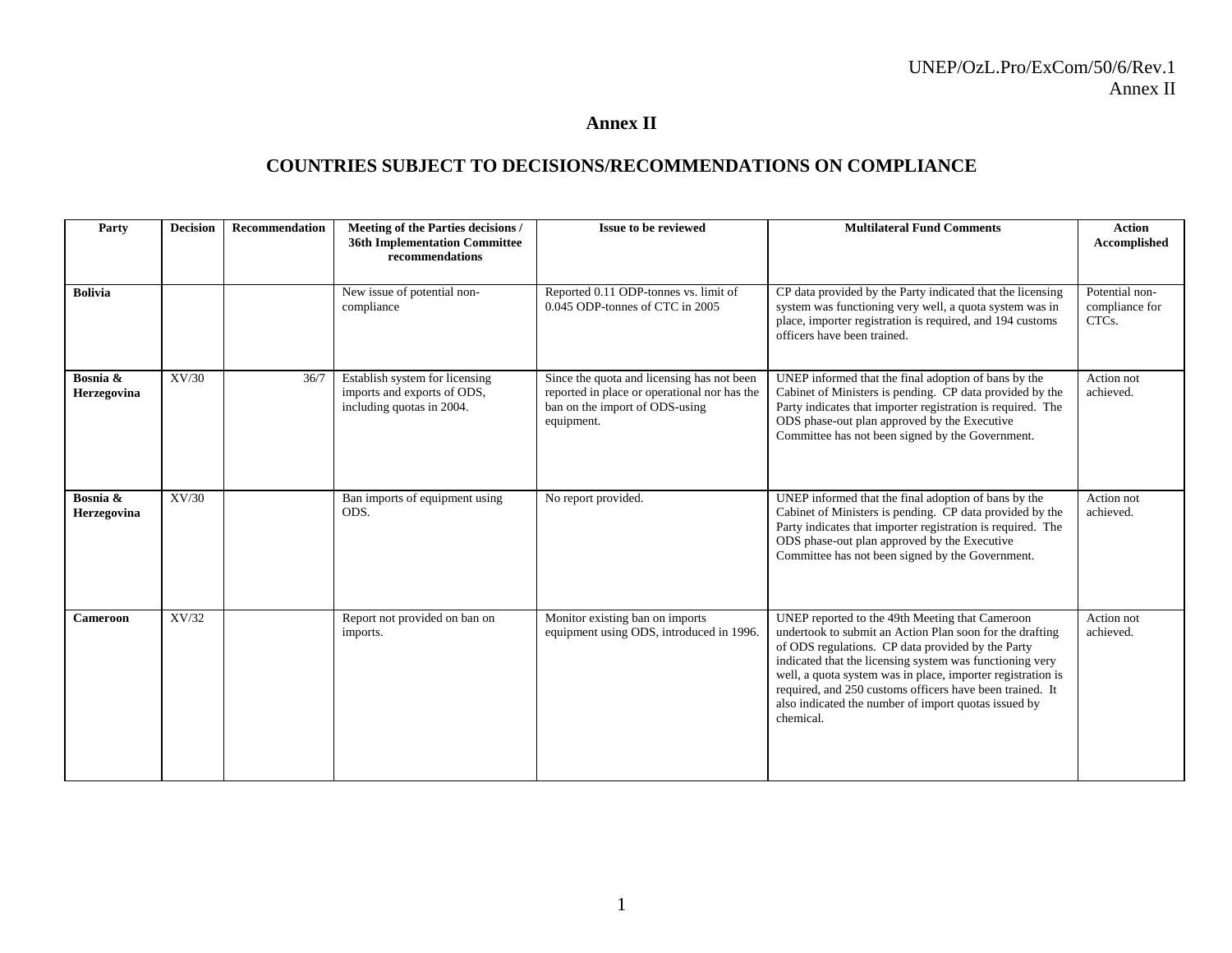#### UNEP/OzL.Pro/ExCom/50/6/Rev.1 Annex II

| Party                                            | <b>Decision</b> | <b>Recommendation</b> | Meeting of the Parties decisions /<br><b>36th Implementation Committee</b><br>recommendations                                                                                                                                                                                       | <b>Issue to be reviewed</b>                                                                                                                                                                                                                             | <b>Multilateral Fund Comments</b>                                                                                                                                                                                                                                                                                                                                                                                                                                                | <b>Action</b><br>Accomplished                                 |
|--------------------------------------------------|-----------------|-----------------------|-------------------------------------------------------------------------------------------------------------------------------------------------------------------------------------------------------------------------------------------------------------------------------------|---------------------------------------------------------------------------------------------------------------------------------------------------------------------------------------------------------------------------------------------------------|----------------------------------------------------------------------------------------------------------------------------------------------------------------------------------------------------------------------------------------------------------------------------------------------------------------------------------------------------------------------------------------------------------------------------------------------------------------------------------|---------------------------------------------------------------|
| <b>Cape Verde</b>                                |                 |                       | New issue of potential non-<br>compliance                                                                                                                                                                                                                                           | 2005 CP CFC data exceeds control<br>measure                                                                                                                                                                                                             | CP data provided by the Party indicated that importer<br>registration is required. The price for CFC-12 is US \$18<br>which is above the average for Article 5 countries US<br>\$8/kg. and also above the price of HCFC (US \$10/kg.) and<br>HFC-134a (US \$18/kg.).                                                                                                                                                                                                             | Potential non-<br>compliance for<br>CFCs based on<br>CP data. |
| <b>Chile</b>                                     | XVII/29         | 36/9                  | Maintain methyl chloroform<br>consumption exceeded level of 4.512<br>ODP tonnes.                                                                                                                                                                                                    | Status of the technical assistance project<br>Chile was implementing in cooperation<br>with the UNDP to phase out methyl<br>chloroform.                                                                                                                 | The TAS project being implemented by UNDP is going to<br>be completed in 2007 and by the end of the project the<br>companies assisted will have gained the necessary<br>knowledge to replace the use of these ODS as solvents.                                                                                                                                                                                                                                                   | Submission<br>Provided as<br>Requested.                       |
| <b>Chile</b>                                     | <b>XVII/29</b>  | 36/9                  | Introduce an enhanced ODS<br>licensing and import quota system<br>from the moment the bill is approved<br>by its legislature, and to ensure<br>compliance in the interim period by<br>adopting regulatory measures under<br>the authority of the executive branch<br>of Government. | Anticipated continuation in 2006 of a<br>deviation from its commitment contained<br>in decision XVII/29.                                                                                                                                                | The technical assistance project being implemented by<br>UNDP is going to be completed in 2007 and by the end of<br>the project the companies assisted will have gained the<br>necessary knowledge to replace the use of these ODS as<br>solvents. CP data provided by the Party indicated that a<br>quota system was in place and importer registration was<br>required.                                                                                                        | Action not<br>achieved.                                       |
| China                                            | XVII/30         |                       | Submit B/I explanation for excess<br>consumption, together with a plan of<br>action with time-specific<br>benchmarks to ensure a prompt<br>return to compliance.                                                                                                                    |                                                                                                                                                                                                                                                         | China provided explanation.                                                                                                                                                                                                                                                                                                                                                                                                                                                      | Submission<br>Provided as<br>Requested.                       |
| <b>Democratic</b><br><b>Republic of</b><br>Congo |                 |                       | New issue of potential non-<br>compliance                                                                                                                                                                                                                                           | Confirmed non-compliance. Reported<br>2005 CTC consumption of 16.500 ODP-<br>tonnes vs. the maximum allowed<br>consumption of no greater than 2.288<br>ODP-tonnes. Party has submitted<br>explanation and has been invited to submit<br>plan of action. | Project technically completed in March 2006. Installation<br>completed and test trials successful. Final payments being<br>processed and Handover Protocol being issued. CP data<br>provided by the Party indicated that the licensing system<br>was not functioning very well, but that a quota system was<br>in place, importer registration is required, and 115<br>customs officers have been trained. It also reported the<br>level of import quotas for CTC and other ODS. | Possible non-<br>compliance for<br>CTCs.                      |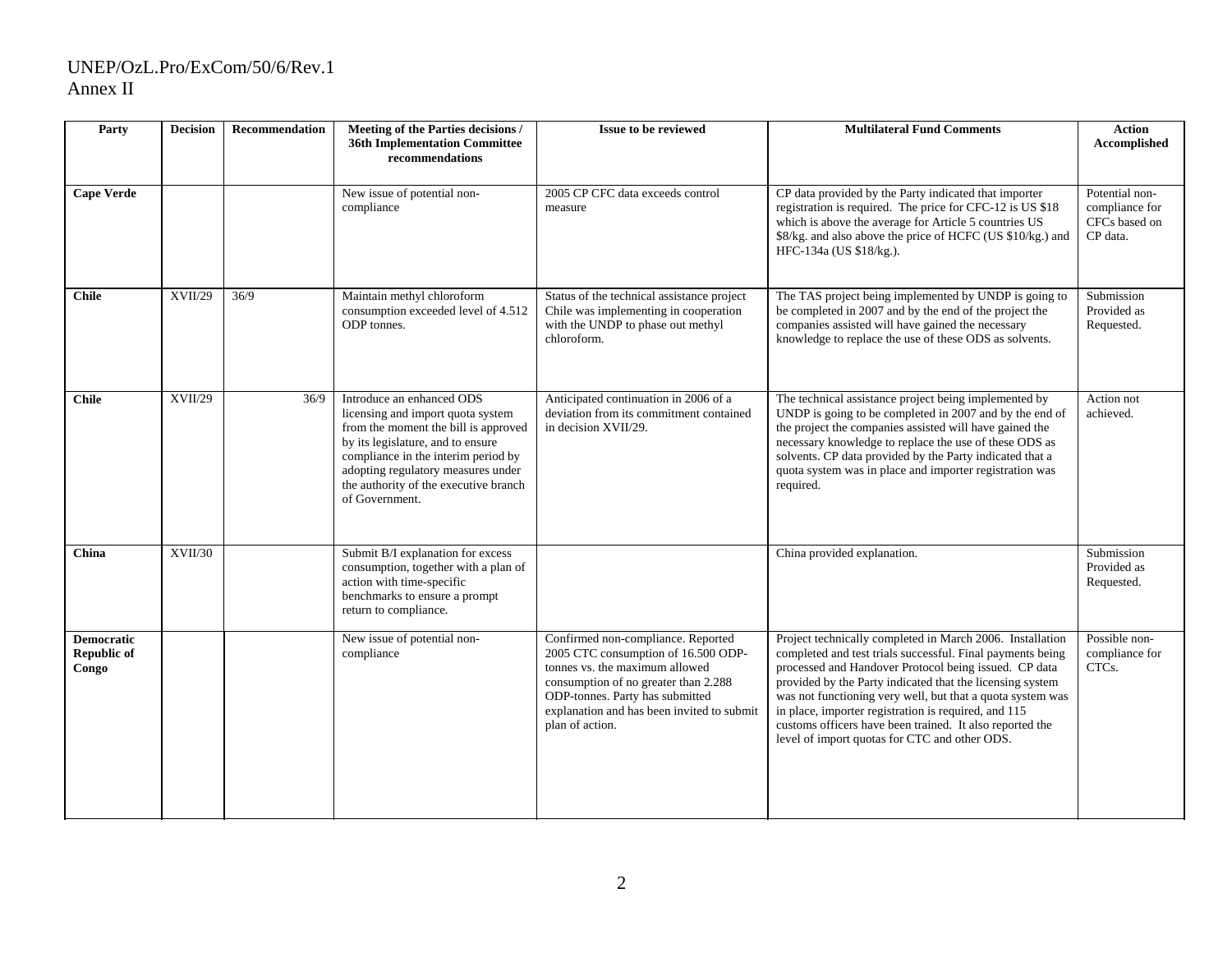## UNEP/OzL.Pro/ExCom/50/6/Rev.1

#### Annex II

| Party                                            | <b>Decision</b> | <b>Recommendation</b> | Meeting of the Parties decisions /<br><b>36th Implementation Committee</b><br>recommendations | <b>Issue to be reviewed</b>                                                                                                                                                                                                                                         | <b>Multilateral Fund Comments</b>                                                                                                                                                                                                                                                                    | <b>Action</b><br>Accomplished                         |
|--------------------------------------------------|-----------------|-----------------------|-----------------------------------------------------------------------------------------------|---------------------------------------------------------------------------------------------------------------------------------------------------------------------------------------------------------------------------------------------------------------------|------------------------------------------------------------------------------------------------------------------------------------------------------------------------------------------------------------------------------------------------------------------------------------------------------|-------------------------------------------------------|
| <b>Democratic</b><br><b>Republic of</b><br>Congo |                 |                       | New issue of potential non-<br>compliance                                                     | Confirmed non-compliance. Reported<br>2005 TCA consumption of 4.000 ODP-<br>tonnes vs. maximum of 2.800 ODP-<br>tonnes. Party has submitted explanation<br>and has been invited to submit plan of<br>action.                                                        | CP data provided by the Party indicated that the licensing<br>system was not functioning very well, but that a quota<br>system was in place, importer registration is required, and<br>115 customs officers have been trained. It also reported<br>the level of import quotas for TCA and other ODS. | Possible non-<br>compliance for<br>TCA <sub>s</sub> . |
| <b>Eritrea</b>                                   |                 |                       | New issue of potential non-<br>compliance                                                     | Apparent deviation from target of no<br>greater than 20.574 ODP-tonnes.                                                                                                                                                                                             | No CP data was provided. The RMP projects<br>implemented by UNEP have been delayed pending<br>clarification of accounts and expenditures in financial<br>reports.                                                                                                                                    | Possible non-<br>compliance for<br>CFC <sub>s</sub> . |
| Guatemala                                        | XV/34           | 35/16 & 36/19         | MBR consumption was reported as<br>523 ODP tonnes in 2005 in CP data.                         | Reduction of methyl bromide consumption<br>to 360 ODP-tonnes in 2005.                                                                                                                                                                                               | No CP data was provided.                                                                                                                                                                                                                                                                             | Action not<br>achieved based<br>on CP data.           |
| <b>Honduras</b>                                  | XVII/34         |                       | Report not provided on ban on<br>imports.                                                     | Monitor its ban on imports of equipment<br>that use ODS, that has been in force since<br>May 2003                                                                                                                                                                   |                                                                                                                                                                                                                                                                                                      | Action not<br>achieved.                               |
| <b>Honduras</b>                                  | XVII/34         |                       | Report not provided on licensing<br>system.                                                   | Monitor its system for licensing imports<br>and exports of ODS, including quotas, that<br>has been in place since May 2003                                                                                                                                          | The price of CFC-12 is US \$12/kg. (US \$8.98/kg. A5<br>average), CFC-11 is US\$8/kg. (US \$7.09/kg. A5 average)<br>and HFC-134a is US \$20.50/kg. (US \$12.21/kg. A5<br>average).                                                                                                                   | Action not<br>achieved.                               |
| Kenya                                            |                 |                       | New issue of potential non-<br>compliance                                                     | Apparent deviation from the Protocol's<br>Annex A group I (chlorofluorocarbon)<br>consumption control measures in 2005.<br>Party requested to submit an explanation.<br>Explanation submitted along with limited<br>description of plan to return to<br>compliance. | No CP data was provided. France implementing the first<br>phase of the CFC phase-out plan in Kenya. France<br>received information that ODS regulations were signed in<br>mid-2006, but this has not been confirmed by Kenya.                                                                        | <b>Action Plan</b><br>submitted.                      |
| <b>Islamic</b><br><b>Republic of</b><br>Iran     | <b>XVI/20</b>   |                       | Carbon tetrachloride and Methyl<br>chloroform phase-out                                       | Action Plan not submitted to return to<br>compliance for CTC and TCA                                                                                                                                                                                                |                                                                                                                                                                                                                                                                                                      | Action not<br>achieved.                               |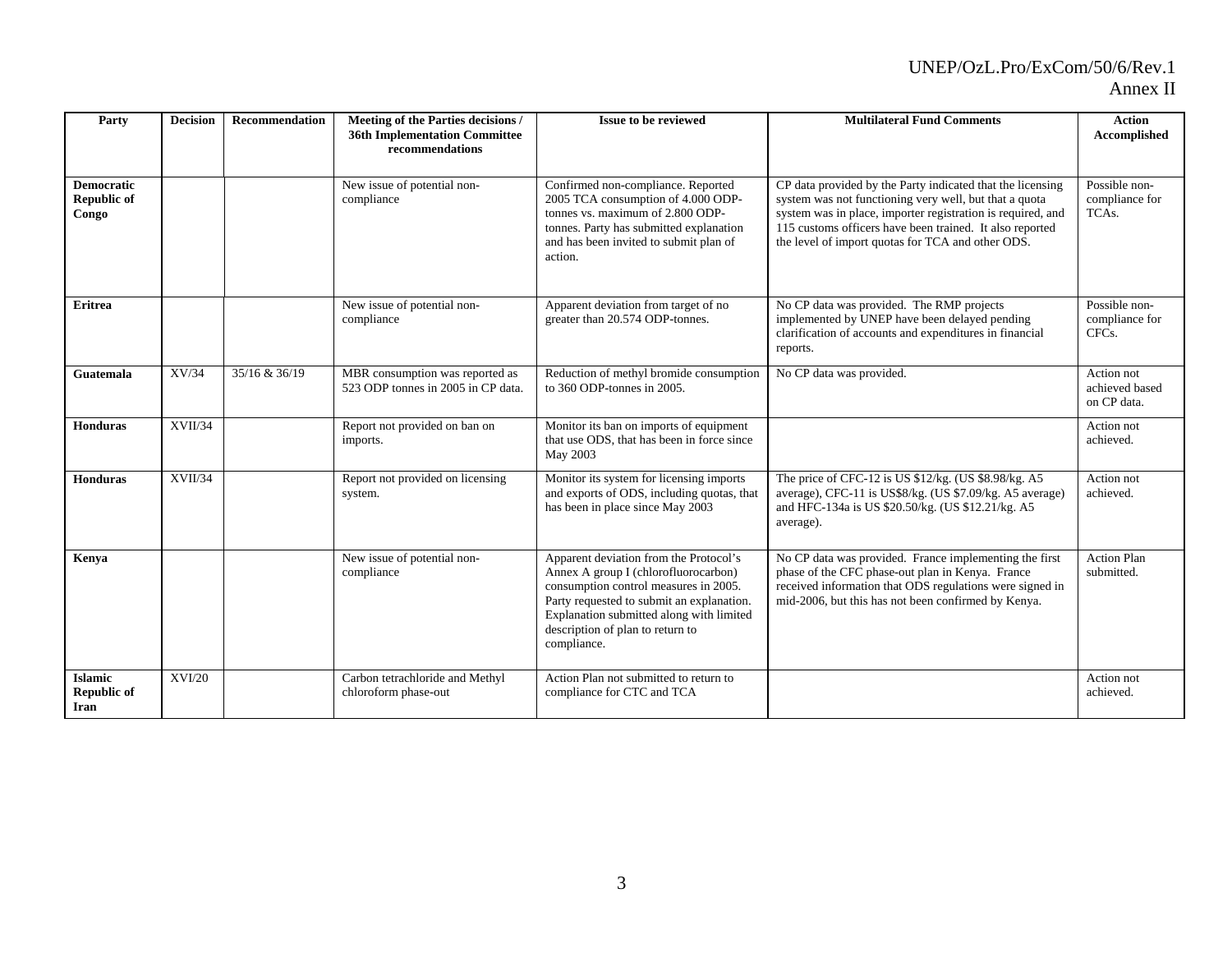#### UNEP/OzL.Pro/ExCom/50/6/Rev.1 Annex II

| Party                                              | <b>Decision</b> | <b>Recommendation</b> | Meeting of the Parties decisions /<br><b>36th Implementation Committee</b><br>recommendations | <b>Issue to be reviewed</b>                                                                                                                                                                 | <b>Multilateral Fund Comments</b>                                                                                                                                                                                                                                                                                                                                                                                                                                                                                                                                                                                                                                                                                                                                                 | <b>Action</b><br>Accomplished            |
|----------------------------------------------------|-----------------|-----------------------|-----------------------------------------------------------------------------------------------|---------------------------------------------------------------------------------------------------------------------------------------------------------------------------------------------|-----------------------------------------------------------------------------------------------------------------------------------------------------------------------------------------------------------------------------------------------------------------------------------------------------------------------------------------------------------------------------------------------------------------------------------------------------------------------------------------------------------------------------------------------------------------------------------------------------------------------------------------------------------------------------------------------------------------------------------------------------------------------------------|------------------------------------------|
| Libyan Arab<br>Jamahiriya                          | XV/36           |                       | Report not provided on ban of<br>imports.                                                     | Monitor the ban imports of equipment that<br>uses ODS.                                                                                                                                      | CP data provided by the Party indicated that the licensing<br>system was functioning satisfactorily and that 93 customs<br>officers had been trained but that neither a quota system<br>was in place, nor was importer registration is required. It<br>might be noted that the price of CFC-12 (US \$3.75/kg.) is<br>higher than that of HCFC-22 (US \$3.00/kg.) and the price<br>of CFC-11 (US \$5.00/kg.) is higher than CFC-12, HCFC-<br>22, and HFC-134a (US \$4.20/kg.). CFC prices are<br>significantly below the average in Article 5 countries<br>which are US \$7.09/kg. for CFC-11 and US \$8.98/kg. for<br>CFC-12. The implementation of the institutional<br>strengthening project in Libyan Arab Jamahiriya is<br>delayed despite repeated efforts to reactivate it. | Action not<br>achieved.                  |
| The former<br>Yugoslav<br>Republic of<br>Macedonia |                 |                       | 2005 CTC data exceeds control<br>measure                                                      | The former Yugoslav Republic of<br>Macedonia reported2005 CTC<br>consumption was 0.012 ODP tonnes. This<br>level of consumption exceeds the 85%<br>reduction level of 0.010 ODP tonnes.     |                                                                                                                                                                                                                                                                                                                                                                                                                                                                                                                                                                                                                                                                                                                                                                                   | Possible non-<br>compliance for<br>CTCs. |
| <b>Mauritius</b>                                   |                 |                       | New issue of potential non-<br>compliance                                                     | CTC was 0.03 but baseline was 0.01.                                                                                                                                                         | CP data provided by the Party indicated that the licensing<br>system was functioning very well, a quota system was in<br>place, importer registration was required, and 60 customs<br>officers had been trained.                                                                                                                                                                                                                                                                                                                                                                                                                                                                                                                                                                  | Possible non-<br>compliance for<br>CTCs. |
| <b>Mexico</b>                                      |                 | 35/25 & 36/30         | CTC was 89.54 but baseline was 0.                                                             | Further information on CTC consumption<br>baseline revision requested. Further<br>information submitted.                                                                                    | CP data provided by the Party indicated that the licensing<br>system was functioning very well, a quota system was in<br>place, importer registration was required, and 60 customs<br>officers had been trained. It also reported the level of<br>import quotas for CTC and other ODS.                                                                                                                                                                                                                                                                                                                                                                                                                                                                                            | Possible non-<br>compliance for<br>CTCs. |
| <b>Nigeria</b>                                     | XIV/30          |                       | Regulatory measures                                                                           | Report periodically on the operation of the<br>system for licensing imports and exports<br>of ODS as required for all Parties under<br>Article 4 B paragraph 4 of the Montreal<br>Protocol. | No CP data was provided. Although the first two phases<br>of the national CFC phase-out plan are progressing, funds<br>have not been released for the third phase pending<br>submission of a verification report on consumption data.                                                                                                                                                                                                                                                                                                                                                                                                                                                                                                                                             | Action not<br>achieved.                  |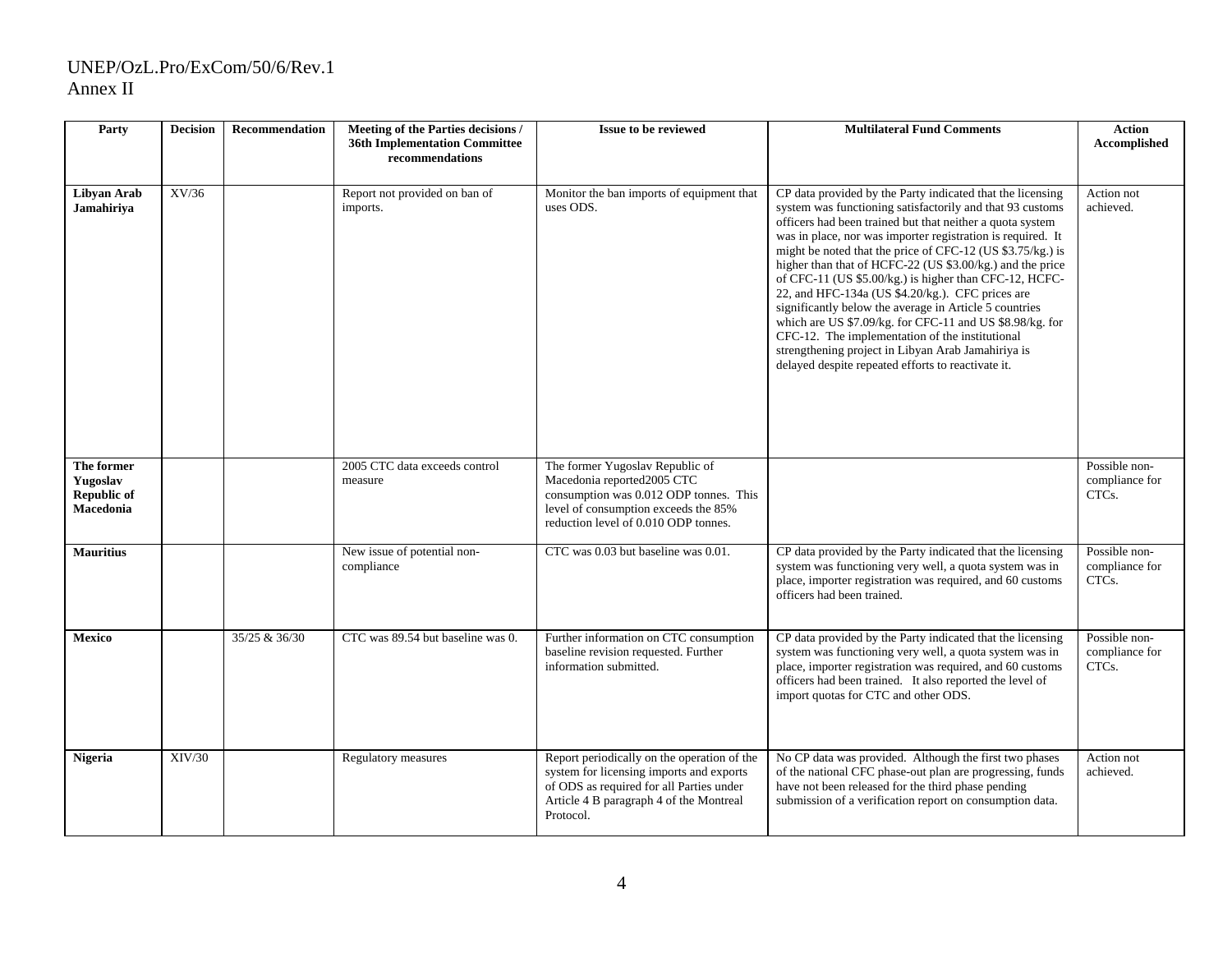# UNEP/OzL.Pro/ExCom/50/6/Rev.1

#### Annex II

| Party                      | <b>Decision</b> | Recommendation | Meeting of the Parties decisions /<br><b>36th Implementation Committee</b><br>recommendations     | Issue to be reviewed                                                                                                                                                                                                                                                               | <b>Multilateral Fund Comments</b>                                                                                                                                                                                                                                               | <b>Action</b><br>Accomplished                                |
|----------------------------|-----------------|----------------|---------------------------------------------------------------------------------------------------|------------------------------------------------------------------------------------------------------------------------------------------------------------------------------------------------------------------------------------------------------------------------------------|---------------------------------------------------------------------------------------------------------------------------------------------------------------------------------------------------------------------------------------------------------------------------------|--------------------------------------------------------------|
| <b>Nigeria</b>             | XIV/30          |                | Report not provided on ban on<br>imports.                                                         | Ban imports of equipment that uses ODS.                                                                                                                                                                                                                                            | No CP data was provided.                                                                                                                                                                                                                                                        | Action not<br>achieved.                                      |
| Pakistan                   | <b>XVI/29</b>   |                | Report not provided on licensing and<br>quotas.                                                   | Monitor its enhanced system for licensing<br>imports and exports of ODS, including<br>quotas, introduced in 2004.                                                                                                                                                                  | No CP data was provided.                                                                                                                                                                                                                                                        | Action not<br>achieved.                                      |
| Pakistan                   |                 |                | New issue of potential non-<br>compliance                                                         | Confirmed non-compliance by Party.<br>Reported 2005 CTC consumption of<br>148.500 ODP-tonnes, when it was<br>required to reduce its consumption to no<br>greater than 61.930 ODP-tonnes. Party<br>invited to submit plan of action. Party has<br>submitted information on measure. | According to the audit and verification report of the 2005<br>CTC consumption performed by an independent audit<br>firm, the actual consumption in 2005 was only 55 MT.<br>There was a claim that the quantity in excess of allowable<br>limit had been smuggled into Pakistan. | Possible non-<br>compliance for<br>CTCs.                     |
| <b>Papua New</b><br>Guinea | XV/40           | 36/38          | Ban on imports due in 2004.                                                                       | Overdue achievement of commitment<br>contained in decision XV/40.                                                                                                                                                                                                                  | No CP data was provided.                                                                                                                                                                                                                                                        | Action not<br>achieved.                                      |
| Papua New<br>Guinea        | XV/40           |                | CFC at 17.17 exceeds target of 17<br>ODP tonnes.                                                  | Reduce CFC consumption to 17 ODP<br>tonnes.                                                                                                                                                                                                                                        | No CP data was provided.                                                                                                                                                                                                                                                        | Possible non-<br>compliance for<br>CFC <sub>s</sub> .        |
| Paraguay                   |                 |                | New issue of potential non-<br>compliance                                                         | 2005 CP CFC data exceeds control<br>measure                                                                                                                                                                                                                                        | No CP data was provided.                                                                                                                                                                                                                                                        | Possible non-<br>compliance for<br>CFCs based on<br>CP data. |
| <b>Samoa</b>               | XVII/23         |                | Report not provided on licensing<br>system.                                                       | Report on the establishment of a licensing<br>system                                                                                                                                                                                                                               | No CP data was provided.                                                                                                                                                                                                                                                        | Action not<br>achieved.                                      |
| Serbia &<br>Montenegro     | XVII/22         | 36/40          | Data not provided.                                                                                | Submit outstanding data for Annex B<br>group (I-III) and Annex E.                                                                                                                                                                                                                  | National consultants were recruited by UNIDO to assist<br>the NOU in preparing a report on the outstanding Annex B<br>group I to III and Annex E baseline data. The report is<br>expected to be ready by the end of November 2006 and<br>the end of October respectively.       | Action not<br>achieved.                                      |
| <b>Somalia</b>             | XVI/19          | 36/42          | Submit a halon plan of action with<br>time-specific benchmarks for<br>returning it to compliance. | Clarification of the status of its previously<br>submitted halon plan of action, including<br>the regulatory and other measures that the<br>Party would undertake to support its<br>proposed halon consumption reduction<br>benchmarks.                                            | The new NOU is still reviewing the situation in light of<br>the ever evolving political situation in Somalia. It is also<br>unlikely that such an action plan can be implemented<br>given the current fluid situation.                                                          | Action plan not<br>vet submitted.                            |